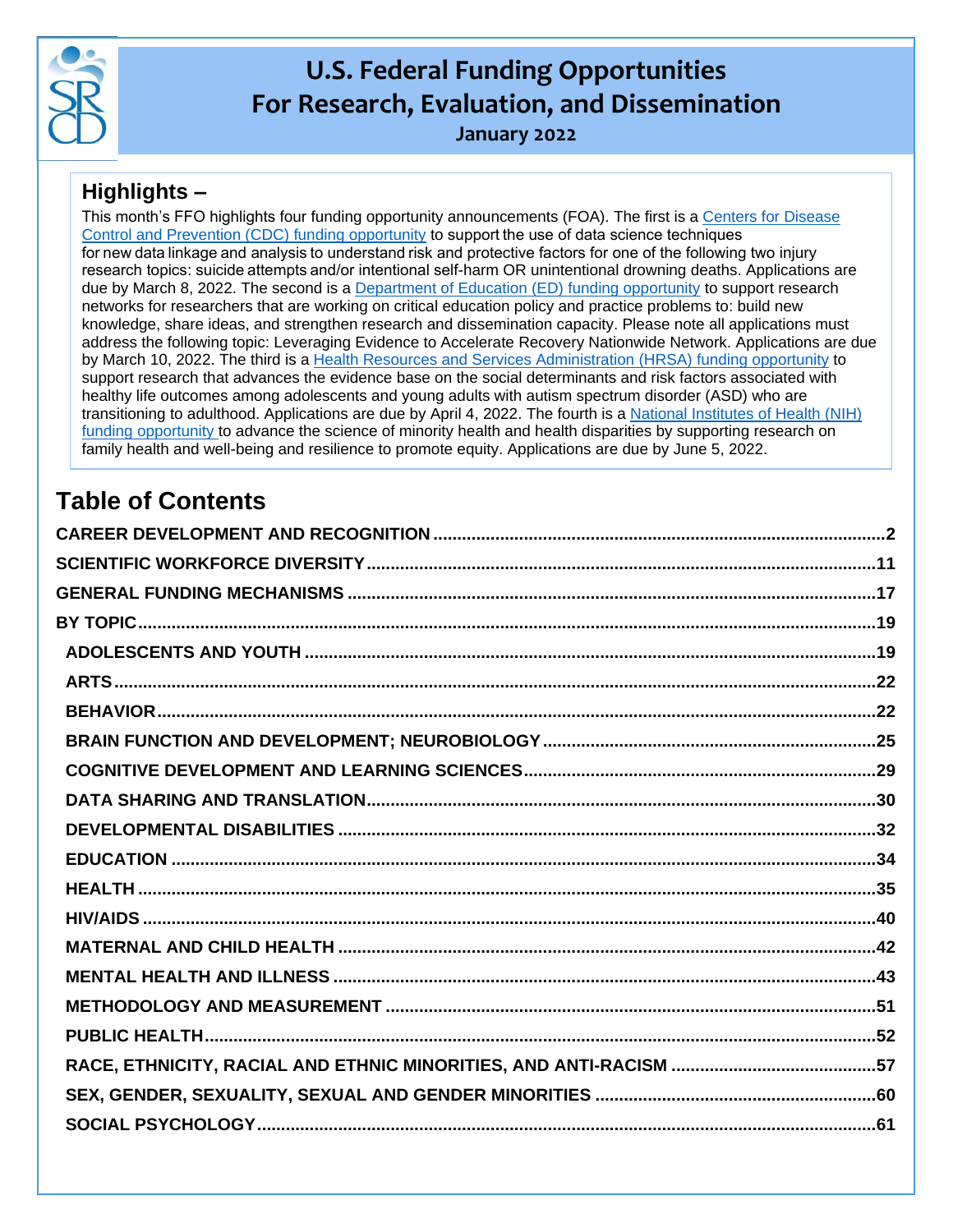### <span id="page-1-0"></span>**CAREER DEVELOPMENT AND RECOGNITION**

#### **AHRQ: Mentored Research Scientist Career Development Award (K01) PA-20-067**

#### **Application Submission Deadline: February 12, 2022**

The primary purpose of the Agency for Healthcare Research and Quality (AHRQ) Mentored Research Scientist Career Development Awards (K01) program is to help ensure that a diverse pool of highly trained scientists is available in appropriate scientific disciplines to address the Nation's health services research needs. This AHRQ program provides support and "protected time" to individuals with a research doctoral degree for an intensive, supervised research career development experience in health services research. The K01 award can be used both by individuals who propose to newly embark in heath services research training and those who had a hiatus in their research careers because of illness or family circumstances. Applications are due by 5pm local time of applicant organization on February 12, 2022. [Read](https://grants.nih.gov/grants/guide/pa-files/PA-20-067.html)  [more information.](https://grants.nih.gov/grants/guide/pa-files/PA-20-067.html)

#### **NHLBI: Mentored Career Development Award to Promote Faculty Diversity in Biomedical Research (K01 Independent Clinical Trial Required); (K01 Independent Clinical Trial Not Allowed) RFA-HL-22-010; RFA-HL-22-011**

#### **Application Submission Deadline: February 11, 2022**

This Funding Opportunity Announcement (FOA) invites applications to enhance the pool of highly trained investigators from diverse backgrounds, including those from groups underrepresented in research areas of interest to the National Heart, Lung, and Blood Institute (NHLBI). The career development will take place under the guidance of an experienced mentor in the biomedical, behavioral or clinical sciences leading to research independence. It is targeted toward individuals whose basic, clinical, and translational research interests are grounded in the advanced methods and experimental approaches needed to solve problems related to cardiovascular, pulmonary, and hematologic diseases and sleep disorders in the general and health disparities populations. This FOA invites applications from Institutions with eligible faculty members to undertake special study and supervised research under a mentor who is an accomplished investigator in the research area proposed and has experience in developing independent investigators. Applications are due by 5:00 PM local time of applicant organization on February 11, 2022. Read more information: [RFA-HL-22-010;](https://grants.nih.gov/grants/guide/rfa-files/RFA-HL-22-010.html) [RFA-](https://grants.nih.gov/grants/guide/rfa-files/RFA-HL-22-011.html)[HL-22-011.](https://grants.nih.gov/grants/guide/rfa-files/RFA-HL-22-011.html)

#### **NIDA: Substance Use/Substance Use Disorder Dissertation Research Award (R36 - Clinical Trials Optional) PA-20-208**

#### **Application Submission Deadline: February 16, 2022**

The goal of this FOA is to support doctoral candidates from a variety of academic disciplines for up to two years for the completion of the doctoral dissertation research project. Research projects should align with NIDA funding priorities or within the NIDA Strategic Plan. This award will facilitate the entry of promising new investigators into the field of substance use/substance use disorder (SU(D) research, enhancing the pool of highly talented SU(D) researchers. Applications are particularly encouraged from those who can contribute to diversifying the research workforce as described in the Notice of NIH's Interest in Diversity. Applications are due by 5pm local time of applicant organization on February 16, 2022. [Read](https://grants.nih.gov/grants/guide/pa-files/PA-20-208.html)  [more information.](https://grants.nih.gov/grants/guide/pa-files/PA-20-208.html)

### **NIDA: Mentored Clinical Scientist Development Program Award in Substance Use and Substance Use Disorder Research (K12 Clinical Trial Optional)**

### **PAR-20-249**

### **Application Submission Deadline: March 1, 2022**

This funding opportunity announcement (FOA) encourages applications for institutional research career development (K12) programs that propose to support intensive supervised research and career development experiences for clinician scientists (Scholars) leading to research independence in the area of substance use and substance use disorder research. For this FOA, clinician scientists may include (but are not limited to) physicians, clinical psychologists, epidemiologists, doctoral level social workers, pharmacists, and behavioral scientists. Scholars are expected to be supported for 3-5 years on consecutive 12-month appointments. Candidates selected for support as scholars must hold a doctorate and commit a minimum of 9 person months (equivalent to 75% of full-time professional effort) to conducting clinical research and career development activities associated with the proposed program. Applications are due by March 1, 2022. [Read more information.](https://grants.nih.gov/grants/guide/pa-files/PAR-20-249.html)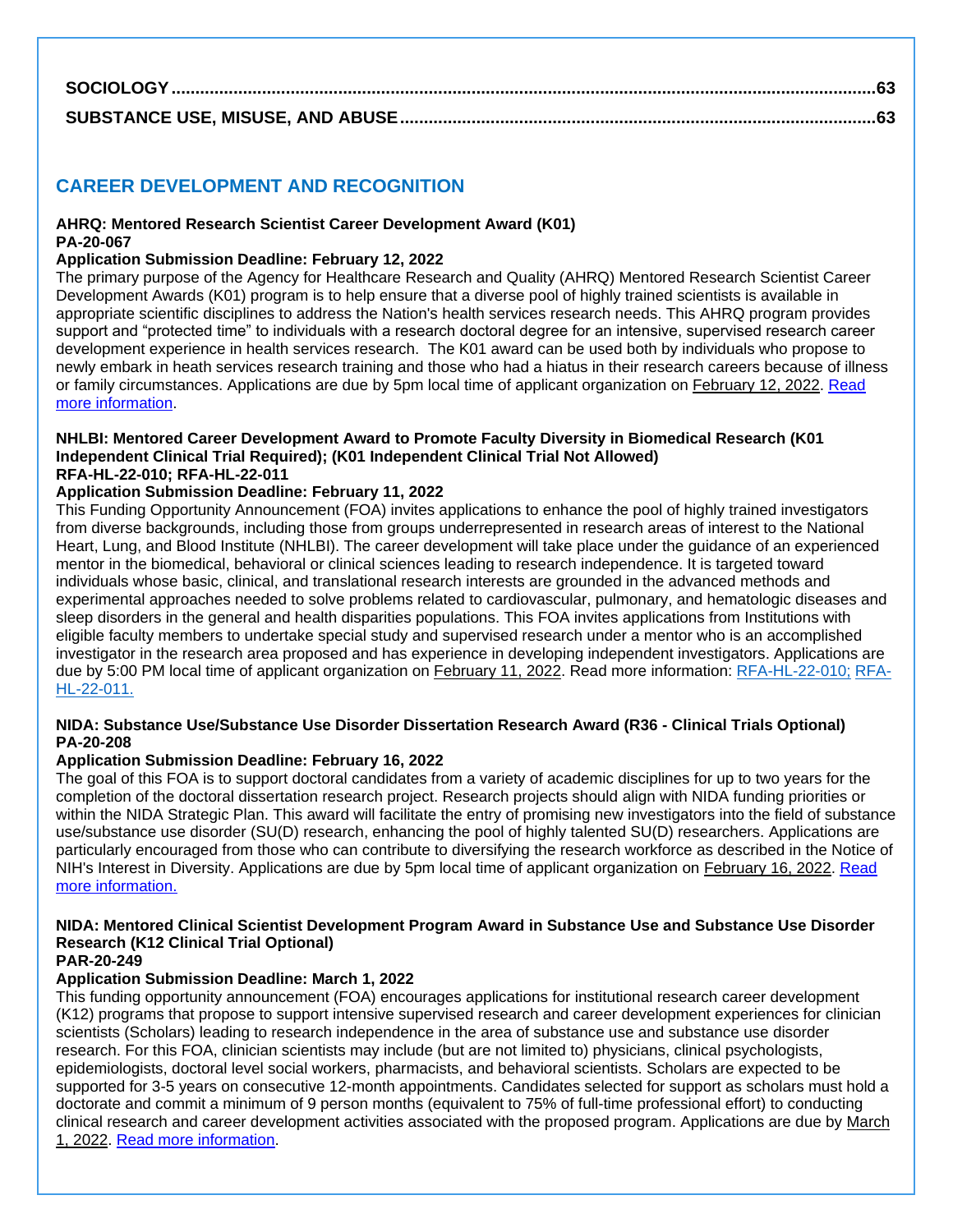#### **NIDA: Research Education Program for Clinical Researchers and Clinicians (R25 Clinical Trial Not Allowed) PAR-21-320**

### **Application Submission Deadline: March 15, 2022**

The National Institutes of Health (NIH) Research Education Program (R25) supports research education activities in the mission areas of the NIH. The overarching goal of this R25 program is to support educational activities that complement and/or enhance the training of a workforce to meet the nation's biomedical, behavioral and clinical research needs. To accomplish the stated over-arching goal, this FOA will support creative educational activities with a primary focus on research experiences and courses for skills development. This FOA from the National Institute on Drug Abuse (NIDA) is intended to support research education activities that enhance the knowledge of substance use (SU) and substance use disorder (SUD) research. The program is intended for those in clinically focused careers and/or those training for careers as clinicians/health service providers, clinical researchers, or optimally a combination of the two. This mechanism may not be used to support non-research-related clinical training. To accomplish the stated over-arching goal, this FOA will support creative educational activities with a primary focus on Courses for Skills Development and Research Experiences. The proposed research education programs must include both courses for skills development and research experiences with primary emphasis on research experiences. Proposed courses should be developed in conjunction with and support research experiences to enhance skills development. Applications are due by 5:00 PM local time of applicant organization on March 15, 2022. [Read more information.](https://grants.nih.gov/grants/guide/pa-files/PAR-21-320.html)

### **NIDCD: Enhancing NIDCD's Extramural Workforce Diversity through Research Experiences (R25 Clinical Trial Not Allowed)**

### **PAR-21-186**

### **Application Submission Deadline: May 27, 2022**

The NIH Research Education Program (R25) supports research education activities in the mission areas of the NIH. The overarching goal of this R25 program is to support educational activities that encourage individuals from diverse backgrounds, including those from groups underrepresented in the biomedical and behavioral sciences, to pursue further studies or careers in research. To accomplish the stated over-arching goal, this FOA will support creative educational activities with a primary focus on: research experiences. The proposed research experiences may be targeted to undergraduates, graduate students, postdoctorates or early to mid-career faculty and should be designed to extend their research skills, experiences and knowledge base. The nature of research experiences should be tailored to the needs and career levels of participants and engage them in NIDCD-funded (National Institute on Deafness and Other Communication Disorders) research or expose them to skills, experiences and knowledge base related to NIDCD research. It is expected that mentoring will be provided in conjunction with planned research experiences and participants will design individualized development plans (IDPs) that are compatible with their needs and experience. Additionally, programs that provide educational/research experiences that enhance the participation and productivity of investigators from diverse backgrounds, including from underrepresented groups, in carrying out research on NIDCD mission-relevant health disparities will be considered. Applications are due by 5:00 PM local time of applicant organization on May 27, 2022. [Read more information.](https://grants.nih.gov/grants/guide/pa-files/PAR-21-186.html)

#### **NIH: BRAIN Initiative Advanced Postdoctoral Career Transition Award to Promote Diversity (K99/R00 Independent Clinical Trial Not Allowed) (K99/R00 Independent Clinical Trial Required) RFA-NS-19-043; RFA-NS-19-044**

### **Application Submission Deadline: February 10, 2022**

The purpose of the NIH BRAIN Initiative Advanced Postdoctoral Career Transition Award to Promote Diversity (K99/R00) program is to enhance workforce diversity in the neuroscience workforce and maintain a strong cohort of new and talented, NIH-supported, independent investigators from diverse backgrounds in [BRAIN Initiative research areas.](https://www.braininitiative.nih.gov/2025/index.htm) This program is designed to facilitate a timely transition of outstanding postdoctoral researchers with a research and/or clinical doctorate degree from mentored, postdoctoral research positions to independent, tenure-track or equivalent faculty positions. The program will provide independent NIH research support during this transition in order to help awardees to launch competitive, independent research careers. Applications are due by February 10, 2022. [RFA-NS-19-043;](https://grants.nih.gov/grants/guide/rfa-files/RFA-NS-19-043.html) [RFA-NS-](https://grants.nih.gov/grants/guide/rfa-files/RFA-NS-19-044.html)[19-044.](https://grants.nih.gov/grants/guide/rfa-files/RFA-NS-19-044.html)

#### **NIH: Independent Scientist Award (Parent K02 - Independent Clinical Trial Required) (Parent K02 Independent Basic Experimental Studies with Humans Required) PA-20-171; PA-20-173**

### **Application Submission Deadline: February 12, 2022**

The purpose of the NIH Independent Scientist Award (K02) is to foster the development of outstanding scientists and enable them to expand their potential to make significant contributions to their field of research. The K02 award provides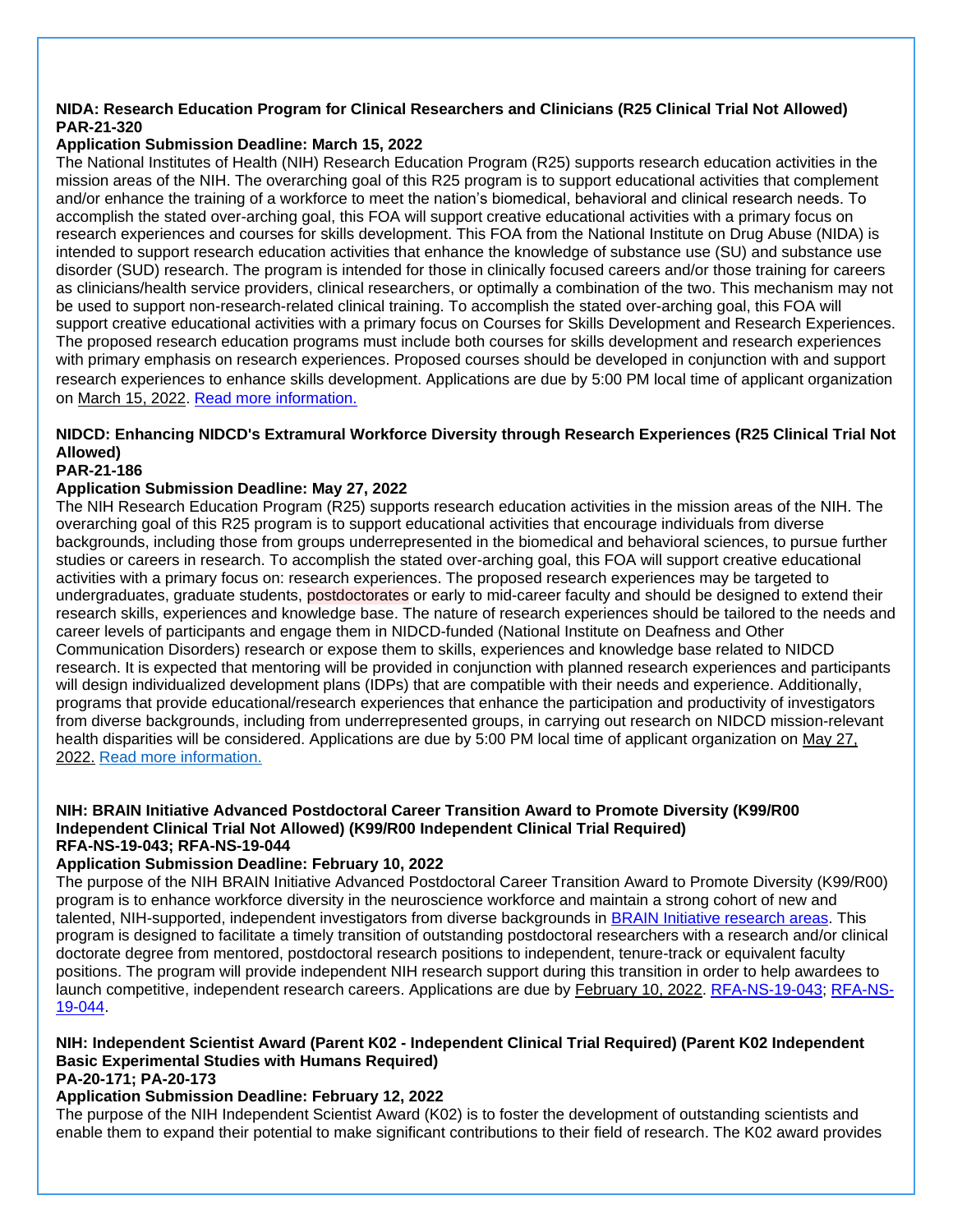three to five years of salary support and "protected time" for newly independent scientists who can demonstrate the need for a period of intensive research focus as a means of enhancing their research careers. Each independent scientist career award program must be tailored to meet the individual needs of the candidate. The proposed project must be related to the programmatic interests of one or more of the participating NIH Institutes and Centers (i.e., NIA, NIAAA, NIDCR, NIDA, NIEHS, NINDS) based on their scientific missions. Applications are due by February 12, 2022. [PA-20-171;](https://grants.nih.gov/grants/guide/pa-files/PA-20-171.html) [PA-20-173.](https://grants.nih.gov/grants/guide/pa-files/PA-20-173.html)

### **NIH: Mentored Clinical Scientist Research Career Development Award (Parent K08 Independent Basic Experimental Studies with Humans Required)**

#### **PA-20-201**

#### **Application Submission Deadline: February 12, 2022**

The primary purpose of the NIH Mentored Clinical Scientist Research Career Development Awards (K08) program is to prepare qualified individuals for careers that have a significant impact on the health-related research needs of the Nation. This program represents the continuation of a long-standing NIH program that provides support and "protected time" to individuals with a clinical doctoral degree for an intensive, supervised research career development experience in the fields of biomedical and behavioral research, including translational research. This Parent Funding Opportunity Announcement is for basic science experimental studies involving humans, referred to in [NOT-OD-18-212](https://grants.nih.gov/grants/guide/notice-files/NOT-OD-18-212.html) as "prospective basic science studies involving human participants." These studies fall within the NIH definition of a clinical trial and also meet the definition of basic research. Types of studies that should be submitted under this FOA include studies that prospectively assign human participants to conditions (i.e., experimentally manipulate independent variables) and that assess biomedical or behavioral outcomes in humans for the purpose of understanding the fundamental aspects of phenomena without specific application towards processes or products in mind. Applications are due by 5pm local time of applicant organization on February 12, 2022. [Read more information.](https://grants.nih.gov/grants/guide/pa-files/PA-20-201.html)

#### **NIH: Mentored Research Scientist Development Award (Parent K01 - Independent Clinical Trial Required) PA-20-176; PA-20-190**

#### **Application Submission Deadline: February 12, 2022**

The purpose of the NIH Mentored Research Scientist Development Award (K01) is to provide support and "protected time" (three to five years) for an intensive, supervised career development experience in the biomedical, behavioral, or clinical sciences leading to research independence. Although all of the participating NIH Institutes and Centers (ICs) use this support mechanism to support career development experiences that lead to research independence, some ICs use the K01 award for individuals who propose to train in a new field or for individuals who have had a hiatus in their research career because of illness or pressing family circumstances. PA-20-176 is designed specifically for candidates proposing to serve as the lead investigator of an independent clinical trial, a clinical trial feasibility study, or a separate ancillary clinical trial, as part of their research and career development. PA-20-190 is designed specifically for applicants proposing research that does not involve leading an independent clinical trial, a clinical trial feasibility study, or a separate ancillary clinical trial. Applicants to PA-20-190 are permitted to propose research experience in a clinical trial led by a mentor or comentor. Applications are due by 5pm local time of applicant organization on February 12, 2022. Read more information: [PA-20-176;](https://grants.nih.gov/grants/guide/pa-files/PA-20-176.html) [PA-20-190](https://grants.nih.gov/grants/guide/pa-files/PA-20-190.html)

### **NIH: Mentored Research Scientist Development Award (Parent K01 Independent Basic Experimental Studies with Humans Required)**

### **PA-20-191**

### **Application Submission Deadline: February 12, 2022**

The purpose of the NIH Mentored Research Scientist Development Award (K01) is to provide support and "protected time" (three to five years) for an intensive, supervised career development experience in the biomedical, behavioral, or clinical sciences leading to research independence. Although all of the participating NIH Institutes and Centers (ICs) use this support mechanism to support career development experiences that lead to research independence, some ICs use the K01 award for individuals who propose to train in a new field or for individuals who have had a hiatus in their research career because of illness or pressing family circumstances. This Parent Funding Opportunity Announcement is for basic science experimental studies involving humans, referred to in [NOT-OD-18-212](https://grants.nih.gov/grants/guide/notice-files/NOT-OD-18-212.html) as "prospective basic science studies involving human participants." These studies fall within the NIH definition of a clinical trial and also meet the definition of basic research. Types of studies that should be submitted under this FOA include studies that prospectively assign human participants to conditions (i.e., experimentally manipulate independent variables) and that assess biomedical or behavioral outcomes in humans for the purpose of understanding the fundamental aspects of phenomena without specific application towards processes or products in mind. Applications are due by 5pm local time of applicant organization on February 12, 2022. [Read more information.](https://grants.nih.gov/grants/guide/pa-files/PA-20-191.html)

### **NIH: Pathway to Independence Award (Parent K99/R00 Independent Clinical Trial Required) PA-20-187; PA-20-188**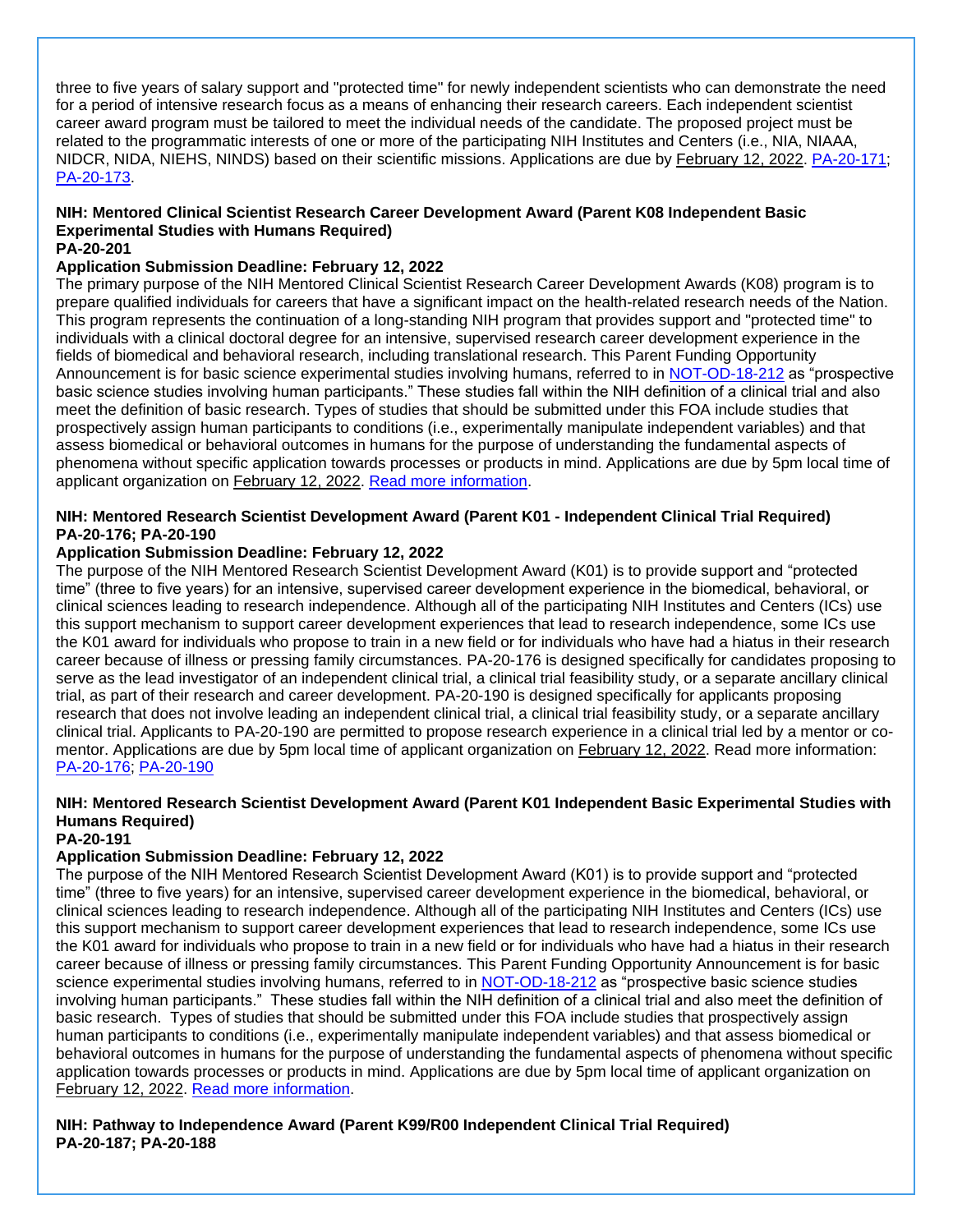#### **Application Submission Deadline: February 12, 2022**

The purpose of the NIH Pathway to Independence Award (K99/R00) program is to facilitate a timely transition of outstanding postdoctoral researchers with a research and/or clinical doctorate degree from mentored, postdoctoral research positions to independent, tenure-track or equivalent faculty positions. The program will provide independent NIH research support during this transition in order to help awardees to launch competitive, independent research careers. PA-20-187 is designed specifically for applicants proposing to serve as the lead investigator of an independent clinical trial, a clinical trial feasibility study, or a separate ancillary clinical trial, as part of their research and career development. PA-20-188 is designed specifically for applicants proposing research that does not involve leading an independent clinical trial, a clinical trial feasibility study, or an ancillary clinical trial. Applicants to PA-20-188 are permitted to propose research experience in a clinical trial led by a mentor or co-mentor. Applications are due by 5pm local time of applicant organization on February 12, 2022. [Read more information.](https://grants.nih.gov/grants/guide/pa-files/PA-20-188.html)

### **NIH: Pathway to Independence Award (Parent K99/R00 Independent Basic Experimental Studies with Humans Required)**

### **PA-20-189**

#### **Application Submission Deadline: February 12, 2022**

The purpose of the NIH Pathway to Independence Award (K99/R00) program is to facilitate a timely transition of outstanding postdoctoral researchers with a research and/or clinical doctorate degree from mentored, postdoctoral research positions to independent, tenure-track or equivalent faculty positions. The program will provide independent NIH research support during this transition in order to help awardees to launch competitive, independent research careers. This Parent Funding Opportunity Announcement is for basic science experimental studies involving humans, referred to in NOT-OD-18-212 as "prospective basic science studies involving human participants." These studies fall within the NIH definition of a clinical trial and also meet the definition of basic research. Types of studies that should be submitted under this FOA include studies that prospectively assign human participants to conditions (i.e., experimentally manipulate independent variables) and that assess biomedical or behavioral outcomes in humans for the purpose of understanding the fundamental aspects of phenomena without specific application towards processes or products in mind. Applications are due by 5pm local time of applicant organization on February 12, 2022. [Read more information.](https://grants.nih.gov/grants/guide/pa-files/PA-20-189.html)

### **NIH: International Research Scientist Development Award (IRSDA) (K01 Independent Clinical Trial Not Allowed; K01 Independent Clinical Trial Required)**

### **PAR-21-104; PAR-21-105**

### **Application Submission Deadline: March 9, 2022**

The purpose of the International Research Scientist Development Award (IRSDA) is to provide support and protected time (three to five years) to advanced postdoctoral U.S. research scientists and recently-appointed U.S. junior faculty (applicants must be at least two years beyond conferral of doctoral degree) for an intensive, mentored research career development experience in a low- or middle-income country (LMIC), as defined by the World Bank, including "lowincome," "lower-middle-income," and "upper-middle-income" countries) leading to an independently-funded research career focused on global health. This Funding Opportunity Announcement (FOA) invites applications from postdoctoral research scientists and junior faculty from any health-related discipline who propose career development activities and a research project that is relevant to the health priorities of the LMIC under the mentorship of LMIC and U.S. mentors. Applications are due by 5:00 PM local time of applicant organization on March 9, 2022. Read more information: [PAR-21-](https://grants.nih.gov/grants/guide/pa-files/PAR-21-104.html#_Section_I._Funding) [104;](https://grants.nih.gov/grants/guide/pa-files/PAR-21-104.html#_Section_I._Funding) [PAR-21-105](https://grants.nih.gov/grants/guide/pa-files/PAR-21-105.html)

### **NIH: Providing Research Education Experiences to Enhance Diversity in the Next Generation of Substance Use and Addiction Scientists (R25 Clinical Trials Not Allowed)**

#### **PAR-20-236**

#### **Application Submission Deadline: March 15, 2022**

The NIH Research Education Program (R25) supports research education activities in the mission areas of the NIH. The overarching goal of this R25 program is to support educational activities that encourage individuals from diverse backgrounds, including those from groups underrepresented in the biomedical and behavioral sciences, to pursue further studies or careers in research. To accomplish the stated over-arching goal, this FOA will support creative educational activities with a primary focus on: Research Experiences and Courses for Skills Development. Applications are due by 5:00 PM local time of applicant organization on March 15, 2022. [Read more information.](https://grants.nih.gov/grants/guide/pa-files/PAR-20-236.html)

#### **NIH: Mid-Career Enhancement Awards to Integrate Basic Behavioral, Biomedical, and/or Social Scientific Processes (K18 No Independent Clinical Trials) (K18 Basic Experimental Studies with Humans Required) PAR-20-211; PAR-20-226**

#### **Application Submission Deadline: March 17, 2022**

This Funding Opportunity Announcement (FOA) invites applications from investigators who strive to expand their research trajectories through the acquisition of new knowledge and skills in the areas of basic psychological processes, sociological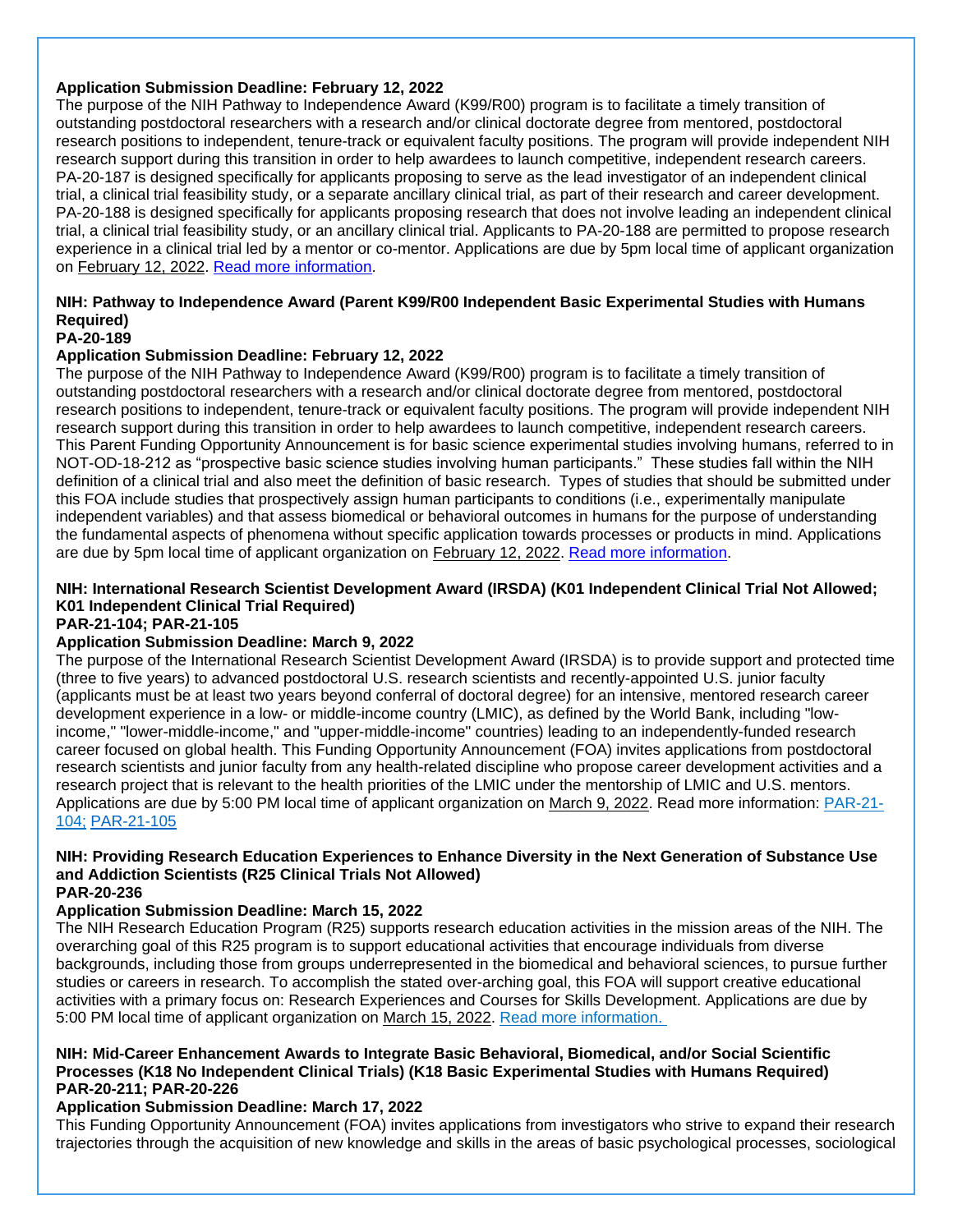processes, and/or biomedical pathways—expertise that is beyond and enhances their current areas of expertise. The program will support career development experiences and a small-scale research project that will provide experienced investigators with the scientific competencies required to conduct independent research projects that more thoroughly investigate interrelationships among behavioral, biological, endocrine, epigenetic, immune, inflammatory, neurological, psychological, and/or social processes. Completed applications are due by 5pm local time of applicant organization on March 17, 2022. Read more information: [PAR-20-211;](https://grants.nih.gov/grants/guide/pa-files/PAR-20-211.html) [PAR-20-226.](https://grants.nih.gov/grants/guide/pa-files/PAR-20-226.html)

### **NIH: Ruth L. Kirschstein National Research Service Award (NRSA) Individual Postdoctoral Fellowship (Parent F32)**

### **PA-21-048**

#### **Application Submission Deadline: April 8, 2022**

The purpose of the Ruth L. Kirschstein National Research Service Award (NRSA) Individual Postdoctoral Fellowship (Parent F32) is to support research training of highly promising postdoctoral candidates who have the potential to become productive, independent investigators in scientific health-related research fields relevant to the missions of the participating NIH Institutes and Centers. Applications are expected to incorporate exceptional mentorship. This Funding Opportunity Announcement (FOA) is designed specifically for candidates proposing research that does not involve leading an independent clinical trial, a clinical trial feasibility study, or an ancillary clinical trial, but does allow candidates to propose research experience in a clinical trial led by a sponsor or co-sponsor. Applications are due by 5:00 PM local time of applicant organization on April 8, 2022. [Read more information.](https://grants.nih.gov/grants/guide/pa-files/PA-21-048.html)

#### **NIH: Ruth L. Kirschstein National Research Service Award (NRSA) Individual Predoctoral Fellowship (Parent F31) PA-21-051**

#### **Application Submission Deadline: April 8, 2022**

The purpose of the Ruth L. Kirschstein National Research Service Award (NRSA) Individual Predoctoral Fellowship (Parent F31) award is to enable promising predoctoral students to obtain individualized, mentored research training from outstanding faculty sponsors while conducting dissertation research in scientific health-related fields relevant to the missions of the participating NIH Institutes and Centers. The proposed mentored research training must reflect the candidate's dissertation research project and is expected to clearly enhance the individual's potential to develop into a productive, independent research scientist. This Funding Opportunity Announcement (FOA) is designed specifically for candidates proposing research that does not involve leading an independent clinical trial, a clinical trial feasibility study, or an ancillary clinical trial, but does allow candidates to propose research experience in a clinical trial led by a sponsor or co-sponsor. Applications are due by April 8, 2022. [Read more information.](https://grants.nih.gov/grants/guide/pa-files/PA-21-051.html)

### **NIH: Ruth L. Kirschstein National Research Service Award (NRSA) Individual Postdoctoral Fellowship (Parent F32)**

### **PA-21-248**

#### **Application Submission Deadline: April 8, 2022**

The purpose of the Ruth L. Kirschstein National Research Service Award (NRSA) Individual Postdoctoral Fellowship (Parent F32) is to support research training of highly promising postdoctoral candidates who have the potential to become productive, independent investigators in scientific health-related research fields relevant to the missions of the participating NIH Institutes and Centers. Applications are expected to incorporate exceptional mentorship. This Funding Opportunity Announcement (FOA) is designed specifically for candidates proposing research that does not involve leading an independent clinical trial, a clinical trial feasibility study, or an ancillary clinical trial, but does allow candidates to propose research experience in a clinical trial led by a sponsor or co-sponsor. Completed applications are due by April 8, 2022. [Read more information.](https://grants.nih.gov/grants/guide/pa-files/PA-21-048.html)

#### **NIH: Ruth L. Kirschstein National Research Service Award (NRSA) Individual Senior Fellowship (Parent F33) PA-21-247**

#### **Application Submission Deadline: April 8, 2022**

The National Institutes of Health (NIH) awards senior individual research training fellowships to experienced scientists who wish to make major changes in the direction of their research careers or who wish to broaden their scientific background by acquiring new research capabilities as independent investigators in research fields relevant to the missions of participating NIH Institutes and Centers. This Funding Opportunity Announcement (FOA) is designed specifically for applicants proposing research that does not involve leading an independent clinical trial, a clinical trial feasibility study, or an ancillary clinical trial, but does allow candidates to propose research experience in a clinical trial led by a sponsor or co-sponsor. Applications are due by April 8, 2022. [Read more information.](https://grants.nih.gov/grants/guide/pa-files/PA-21-047.html)

#### **NIH: BRAIN Initiative Fellows: Ruth L. Kirschstein National Research Service Award (NRSA) Individual Postdoctoral Fellowship (F32) RFA-MH-20-620**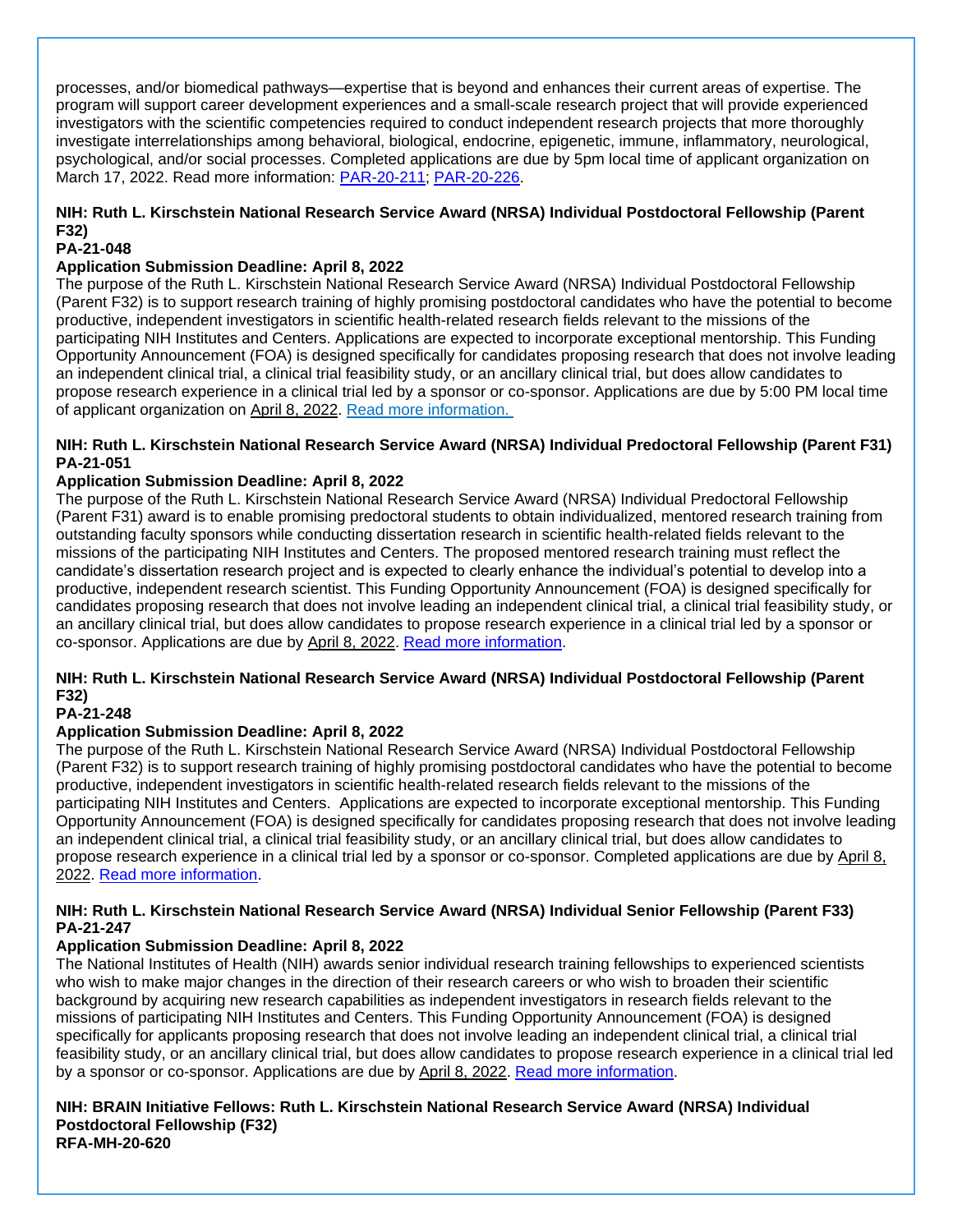#### **Application Submission Deadline: April 11, 2022**

The purpose of the Brain Research through Advancing Innovative Neurotechnologies (BRAIN) Initiative Fellows (F32) program is to enhance the research training of promising postdoctorates, early in their postdoctoral training period, who have the potential to become productive investigators in research areas that will advance the goals of the BRAIN Initiative. Applications are encouraged in any research area that is aligned with the BRAIN Initiative, including neuroethics. Applicants are expected to propose research training in an area that clearly complements their predoctoral research. Formal training in analytical tools appropriate for the proposed research is expected to be an integral component of the research training plan. In order to maximize the training potential of the F32 award, this program encourages applications from individuals who have not yet completed their terminal doctoral degree and who expect to do so within 12 months of the application due date. On the application due date, candidates may not have completed more than 12 months of postdoctoral training. Applications are due by 5:00 PM local time of applicant organization on April 11, 2022. [Read more](https://grants.nih.gov/grants/guide/rfa-files/RFA-MH-20-620.html)  [information.](https://grants.nih.gov/grants/guide/rfa-files/RFA-MH-20-620.html)

#### **NIH: Advanced Laboratories for Accelerating the Reach and Impact of Treatments for Youth and Adults with Mental Illness (ALACRITY) Research Centers (P50 Clinical Trial Optional) PAR-20-293**

#### **Application Submission Deadline: May 17, 2022**

This Funding Opportunity Announcement (FOA) invites applications for centers to support transdisciplinary teams of clinical and mental health services researchers, behavioral scientists, social scientists, health information and communications technologists, health systems engineers, decision scientists, and mental health stakeholders (e.g., service users, family members, clinicians, payers) to engage in high-impact studies that will significantly advance clinical practice and generate knowledge that will fuel transformation of mental health care in the United States. Advanced Laboratories for Accelerating the Reach and Impact of Treatments for Youth and Adults with Mental Illness (ALACRITY) Research Centers will support the rapid development, testing, and refinement of novel and integrative approaches for (1) optimizing the effectiveness of therapeutic or preventive interventions for mental disorders within well-defined target populations; (2) organizing and delivering optimized mental health services within real world treatment settings; and (3) continuously improving the quality, impact, and durability of optimized interventions and service delivery within diverse care systems. The ALACRITY Centers program is intended to support research that maximizes synergies across various components of the mental health research ecosystem, including new discoveries in clinical research, transformative health care technologies, advances in information science, and new federal and state mechanisms for organizing mental health care. The Centers are intended for transdisciplinary projects that could not be achieved using standard research project grant mechanisms. The ALACRITY Centers program is also expected to facilitate widespread sharing of relevant data, methods, and resources that will accelerate clinical research and practice and to provide opportunities for graduate students, postdoctoral researchers, and early-career investigators to participate in transdisciplinary, T2 translational mental health research. Applications are due by May 17, 2022. [Read more information.](https://grants.nih.gov/grants/guide/pa-files/PAR-20-293.html)

#### **NIH: Jointly Sponsored Ruth L. Kirschstein National Research Service Award Institutional Predoctoral Training Program in the Neurosciences (T32 Clinical Trial Not Allowed) PAR-20-076**

#### **Application Submission Deadline: May 25, 2022**

The Jointly Sponsored NIH Predoctoral Training Program in the Neurosciences (JSPTPN) is an institutional program that supports broad and fundamental research training in the neurosciences. In addition to a broad education in the neurosciences, a key component will be a curriculum that provides a strong foundation in experimental design, statistical methodology and quantitative reasoning. JSPTPN programs are intended to be 2 years in duration and students may only be appointed to this training grant during the first 2 years of their graduate research training. The primary objective is to prepare students to be outstanding scientists equipped to pursue careers in neuroscience. Letters of intent are due 30 days prior to the application due date. Applications are due by 5pm local time of applicant organization on May 21, 202[2.](https://grants.nih.gov/grants/guide/pa-files/PAR-20-076.html)  [Read more information.](https://grants.nih.gov/grants/guide/pa-files/PAR-20-076.html)

#### **NIH: Stephen I. Katz Early Stage Investigator Research Project Grant (R01 Clinical Trial Not Allowed) PAR-21-038**

#### **Application Submission Deadline: May 26, 2022**

The purpose of this Funding Opportunity Announcement is to provide a new pathway for Early Stage Investigators (ESIs) who wish to propose research projects in a new direction for which preliminary data do not exist. The Stephen I. Katz Early Stage Investigator Research Project Grant, named in honor of the late National Institute of Arthritis and Musculoskeletal and Skin Diseases (NIAMS) Director, Stephen I. Katz, M.D., Ph.D., is open to a broad range of scientific research relevant to the mission of the participating NIH Institutes and Centers (ICs). Proposed projects must represent a change in research direction for the ESI and should be innovative and unique. A distinct feature for this FOA is that applications must not include preliminary data. Applications are due by 5:00 PM local time of applicant organization on May 26, 2022. [Read more information.](https://grants.nih.gov/grants/guide/pa-files/PAR-21-038.html)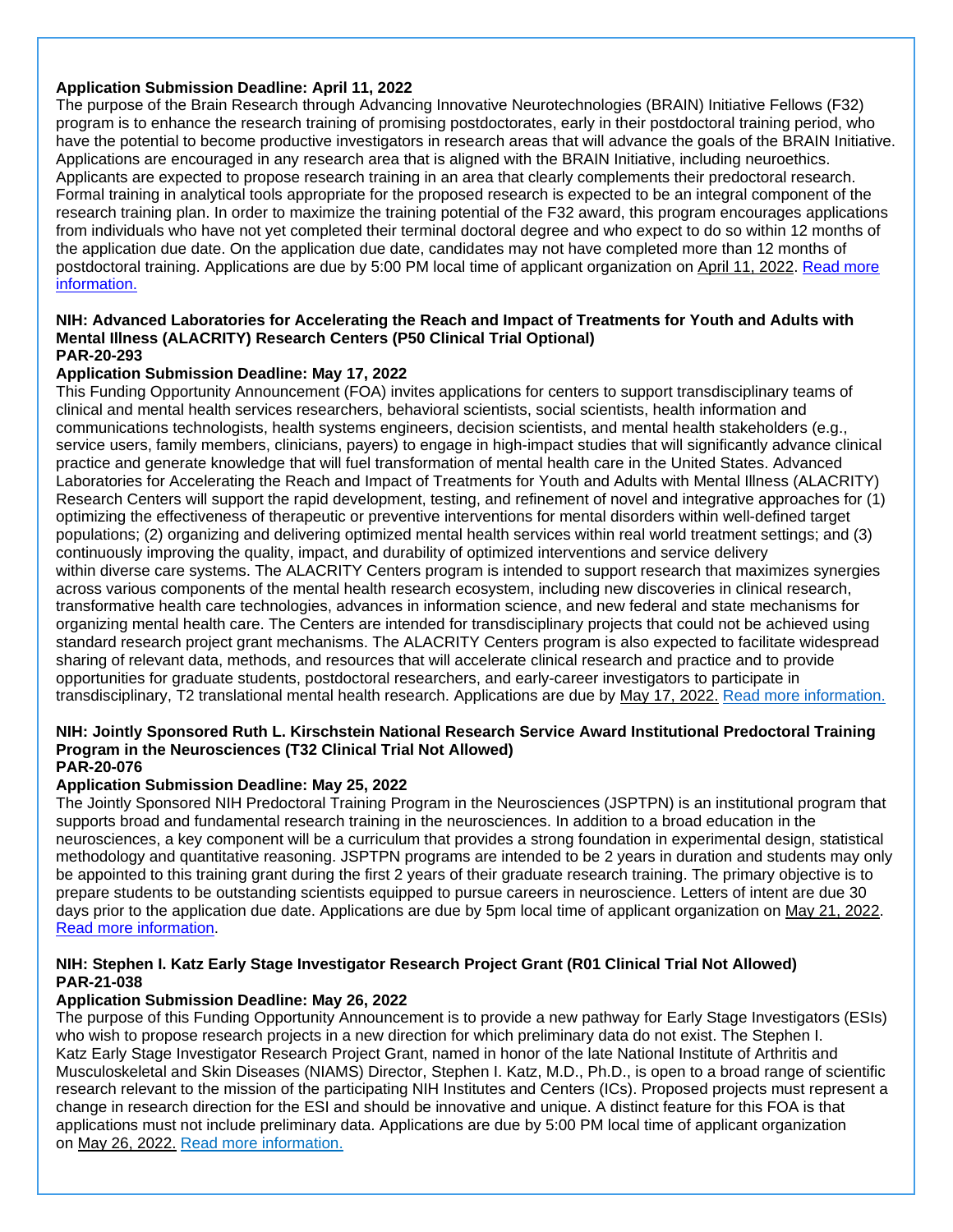### **NIH: Stephen I. Katz Early Stage Investigator Research Project Grant (R01 Basic Experimental Studies with Humans Required)**

#### **PAR-21-039**

### **Application Submission Deadline: May 26, 2022**

The Stephen I. Katz Early Stage Investigator Research Project Grant supports an innovative project that represents a change in research direction for an early stage investigator (ESI) and for which no preliminary data exist. Applications submitted to this Funding Opportunity Announcement (FOA) must not include preliminary data. Applications must include a separate attachment describing the change in research direction. The proposed project must be related to the programmatic interests of one or more of the participating NIH Institutes and Centers (ICs) based on their scientific missions. This Funding Opportunity Announcement is for basic science experimental studies involving humans, referred to in NOT-OD-18-212 as "prospective basic science studies involving human participants." These studies fall within the NIH definition of a clinical trial and also meet the definition of basic research. Applications are due by 5:00 PM local time of applicant organization on May 26, 2022. [Read more information.](https://grants.nih.gov/grants/guide/pa-files/PAR-21-039.html)

### **NIH: Science Education Partnership Award (SEPA) (R25 - Clinical Trial Not Allowed) PAR-20-153**

### **Application Submission Deadline: July 13, 2022**

The NIH Research Education Program (R25) supports research education activities in the mission areas of the NIH. The overarching goal of this R25 program is to support educational activities that complement and/or enhance the training of a workforce to meet the nation's biomedical, behavioral and clinical research needs. To accomplish the stated over-arching goal, this FOA will support creative educational activities with a primary focus on: Courses for Skills Development; Research Experiences; Mentoring Activities; Curriculum or Methods Development; and Outreach. Applications are due by July 13, 2022. [Read more information.](https://grants.nih.gov/grants/guide/pa-files/PAR-20-153.html)

### **NIH: Research Supplements to Promote Diversity in Health-Related Research (Admin Supp - Clinical Trial Not Allowed)**

#### **PA-18-906**

### **Application Submission Deadline: NIH Institutes and Centers (ICs) dependent**

The National Institutes of Health (NIH) and the Center for Disease Control and Prevention hereby notify Program Director(s)/Principal Investigator(s) (PD(s)/PI(s)) holding specific types of research grants that funds are available for administrative supplements to improve the diversity of the research workforce by recruiting and supporting students, postdoctorates, and eligible investigators from diverse backgrounds, including those from groups that have been shown to be underrepresented in health-related research. This supplement opportunity is also available to PD(s)/PI(s) of research grants who are or become disabled and need additional support to accommodate their disability in order to continue to work on the research project. Administrative supplements must support work within the scope of the original project. This Funding Opportunity Announcement (FOA) is designed specifically for applicants proposing research that does not involve leading an independent clinical trial, a clinical trial feasibility study, or an ancillary clinical trial. Applicants to this FOA are permitted to propose research experience in a clinical trial led by a mentor or co-mentor. The application deadline varies by IC. [See the specific deadlines](https://grants.nih.gov/grants/guide/contacts/Diversity-Supp_contacts.html) and [read more information.](https://grants.nih.gov/grants/guide/pa-files/PA-18-906.html)

#### **NIMH: Biobehavioral Research Awards for Innovative New Scientists (NIMH BRAINS) (R01 Clinical Trial Optional) RFA-MH-20-525**

### **Application Submission Deadline: June 20, 2022**

The NIMH Biobehavioral Research Awards for Innovative New Scientists (BRAINS) award is intended to support the research and research career advancement of outstanding, exceptionally productive scientists who are in the early, formative stages of their careers and who plan to make a long-term career commitment to research in specific mission areas of the NIMH. This award seeks to assist these individuals in launching an innovative clinical, translational, basic, or services research program that holds the potential to profoundly transform the understanding, diagnosis, treatment, or prevention of mental disorders. The NIMH BRAINS program will focus on the research priorities and gap areas identified in the NIMH Strategic Plan. Applications are due by 5pm on June 20, 2022. [Read more information.](https://grants.nih.gov/grants/guide/rfa-files/RFA-MH-20-525.html)

#### **NIMH: Research Education Mentoring Program for HIV/AIDS Researchers (R25 Clinical Trial Not Allowed) PAR-21-228**

### **Application Submission Deadline: September 7, 2022**

The NIH Research Education Program (R25) supports research education activities in the mission areas of the NIH. The overarching goal of this R25 program is to support educational activities that complement and/or enhance the training of a workforce to meet the nation's biomedical, behavioral and clinical research needs. To accomplish the stated over-arching goal, this FOA from the National Institute of Mental Health (NIMH) will support creative educational activities with a primary focus on: Research Experiences and Mentoring Activities. Both research experiences and mentoring activities are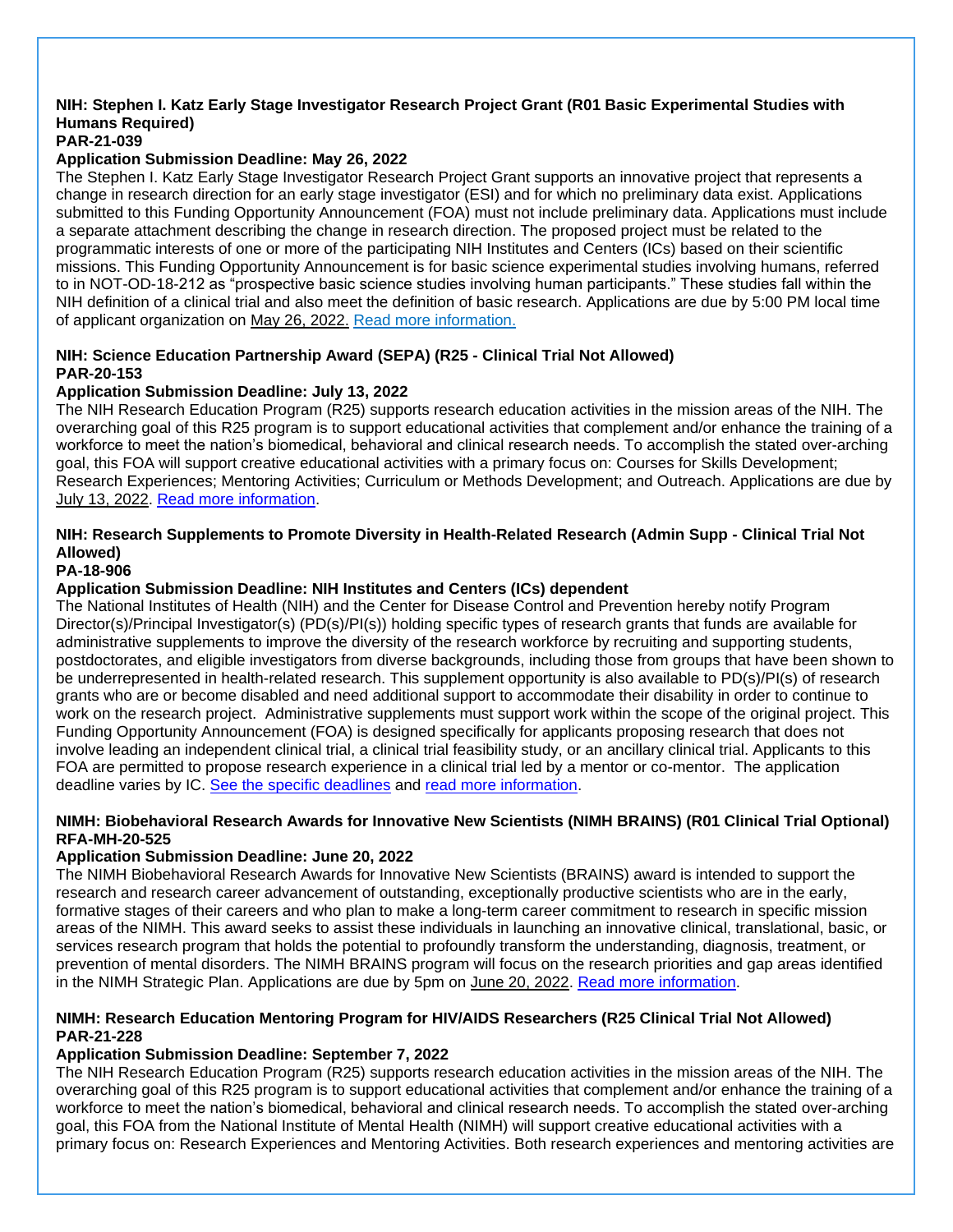required. These Research Education Mentoring Programs are expected to enhance the professional development of the mentees and foster career trajectories towards independent research to reduce the incidence of HIV worldwide and to decrease the burden of living with HIV. The terms participant and mentee are used throughout this FOA to refer to individuals who are enrolled in the research education program. Applications are due by 5pm local time of the applicant organization on September 7, 2022. [Read more information.](https://grants.nih.gov/grants/guide/pa-files/PAR-21-228.html)

### **NINDS: Ruth L. Kirschstein National Research Service Award (NRSA) for Training of Postdoctoral Fellows (F32 Clinical Trial Not Allowed)**

#### **PAR-21-032**

#### **Application Submission Deadline: February 9, 2022**

The purpose of this award is to support outstanding scientific training of highly promising postdoctoral candidates with outstanding mentors. Candidates are eligible to apply for support from this program from ~12 months prior to the start of the proposed postdoctoral position to within 12 months after starting in the proposed postdoctoral position. This National Institute of Neurological Disorders and Stroke (NINDS) F32 seeks to foster early, goal-directed planning and to encourage applications for bold and/or innovative projects by the candidate that have the potential for significant impact. Inclusion of preliminary data is strongly discouraged; rather, this F32 seeks innovative research ideas and thoughtful plans for training and mentorship that will facilitate the development of the postdoctoral fellow into an outstanding scientist. Applications are expected to incorporate strong training in quantitative reasoning and the quantitative principles of experimental design and analysis. Support by this program is limited to the first 4 years of a candidate's activity in a specific laboratory or research environment, so as to further encourage early, thoughtful planning and timely completion of "mentored training" within a particular lab or environment. Applications are due by 5:00 PM local time of applicant organization on February 9, 2022. [Read more information.](https://grants.nih.gov/grants/guide/pa-files/PAR-21-032.html)

#### **NINDS: Institutional Research Training Program (T32 - Clinical Trial Not Allowed) PAR-21-149**

#### **Application Submission Deadline: May 25, 2022**

The purpose of this FOA is to provide support for institutional research training programs in areas relevant to the National Institute of Neurological Disorders and Stroke (NINDS) mission. These institutional research training programs should produce well-trained neuroscientists who leave the program with the research skills and scientific knowledge to make a significant contribution to neuroscience research. Programs should be designed to enhance the breadth and depth of training in NINDS mission areas by incorporating didactic, research and career development components in the context of a defined scientific theme. Programs may support basic, clinical and/or translational research. Critical components of programs supported by this FOA include mechanisms to ensure a thorough understanding of experimental design, strong statistics and analytical skills, and skills for communicating science, both orally and in writing, to a wide variety of audiences. Regardless of theme, programs should provide opportunities and activities that will foster the development of quantitative literacy and the application of quantitative approaches to the trainees' research. NINDS institutional training programs are intended to be 1-2 years in duration and support training of one or more of the following groups: dissertation stage predoctoral students in their 3rd and/or 4th year of graduate school, postdoctoral fellows and fellowship-stage clinicians. (NINDS does not support first or second year graduate students under this PAR). This Funding Opportunity Announcement (FOA) does not allow appointed Trainees to lead an independent clinical trial but does allow them to obtain research experience in a clinical trial led by a mentor or co-mentor. Applications are due by 5:00 PM local time of applicant organization on May 25, 2022. [Read more information.](https://grants.nih.gov/grants/guide/pa-files/PAR-21-149.html)

#### **NINDS: Research Education Opportunities (R25 Clinical Trial Not Allowed) PAR-21-256**

#### **Application Submission Deadline: July 14, 2022**

The NIH Research Education Program (R25) supports research education activities in the mission areas of the NIH. The overarching goal of this R25 program is to support educational activities that complement and/or enhance the training of a workforce to meet the nation's biomedical, behavioral and clinical research needs. To accomplish the stated over-arching goal, this FOA from the National Institute of Neurological Disorders and Stroke (NINDS) will support creative educational activities with a primary focus on: courses for skills development and research experiences. The purpose of this funding opportunity announcement is to encourage applications for the initiation or continuation of nationally available neuroscience research education programs that will significantly advance the mission of NINDS. The primary focus of programs submitted under this FOA should be on intensive hands-on experience that will provide research experience, an in-depth understanding of techniques, analytic approaches and theory, and expertise that is only possible from a nationally organized program. Within the context of gaining expertise primarily through hands-on experience, programs must also include immersive coursework and expert discussion when appropriate. Programs appropriate for this FOA must include participants from a nationally recruited cohort, selected through an application process overseen by a well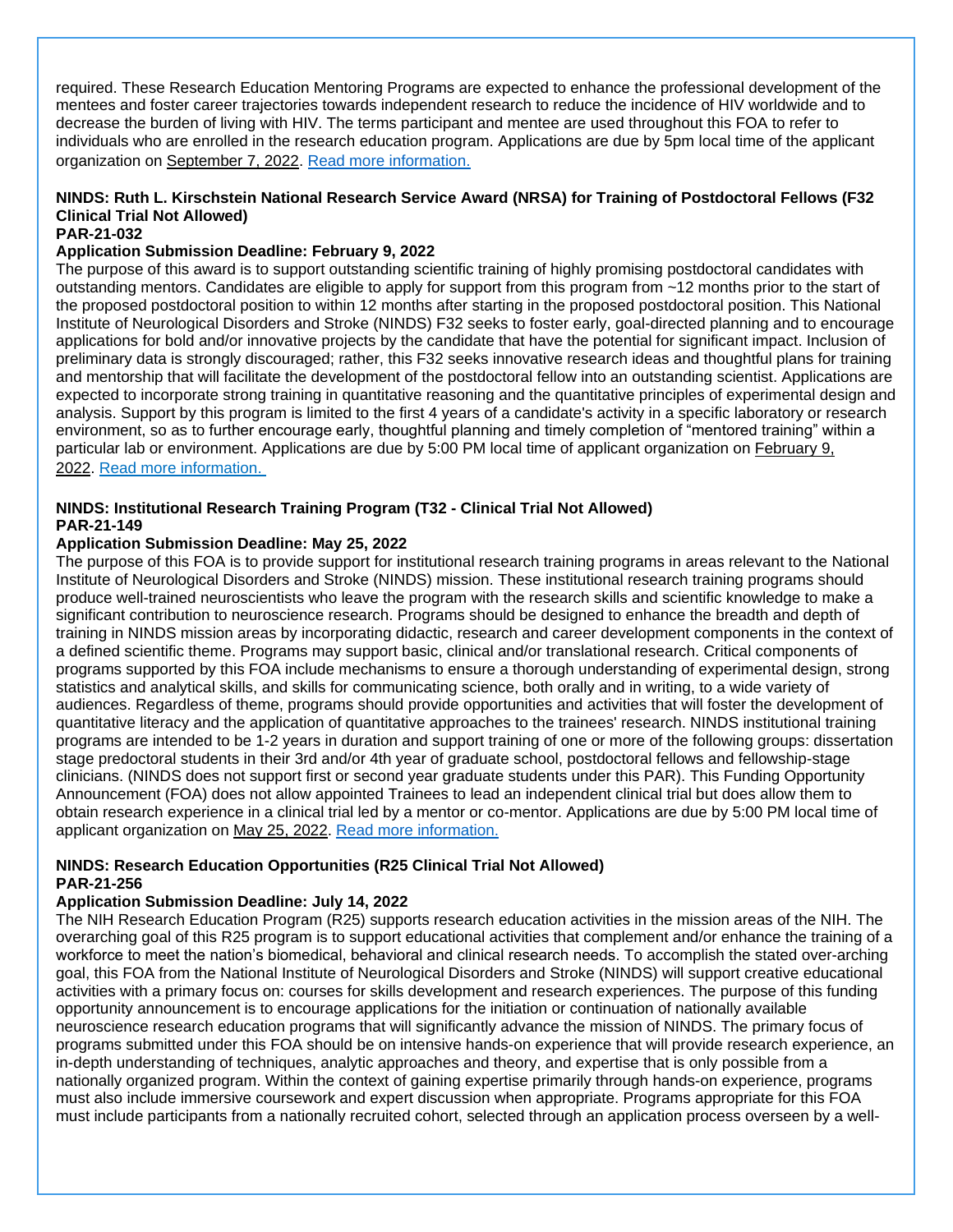balanced leadership committee. Applications are due by 5:00 PM local time of applicant organization on July 14, 2022. [Read more information.](https://grants.nih.gov/grants/guide/pa-files/PAR-21-256.html)

### **NSF: Enhancing Social, Behavioral and Economic Science Research and Capacity at Minority-Serving Institutions**

### **NSF 22-530**

#### **Application Submission Deadline: March 1, 2022**

The National Science Foundation (NSF)'s Build and Broaden 3.0 (B2 3.0) supports fundamental research at minorityserving institutions (MSIs) and encourages research collaborations with scholars at MSIs. Growing the science, technology, engineering, and mathematics (STEM) workforce is a national priority. MSIs make considerable contributions to educating and training science leaders for U.S. economic growth and competitiveness. Yet, NSF has received comparatively few grant submissions from, or involving, scholars at MSIs. Targeted outreach activities reveal that MSIs have varying degrees of familiarity with funding opportunities within NSF and particularly within the Social, Behavioral and Economic (SBE) Sciences Directorate. As a result, NSF is limited in its ability to support research and training opportunities in the SBE sciences at these institutions. With its emphasis on broadening participation of MSIs, Build and Broaden 3.0 is designed to address this problem. SBE offers Build and Broaden 3.0 in order to increase proposal submissions, advance research collaborations and networks involving MSI scholars, and support research activities in the SBE sciences at MSIs. The Build and Broaden 3.0 solicitation is designed specifically for impact at MSIs. Proposals that outline research projects in the SBE sciences that increase students' pursuit of graduate training, enhance PI productivity, or cultivate partnerships with researchers at other institutions are especially encouraged to apply. Proposals may address any of the scientific areas supported by SBE. These areas include anthropology, archaeology, cognitive neuroscience, decision science, ecological research, economics, geography, linguistics, law and science, organizational behavior, political science, public policy, security and preparedness, psychology, and sociology. Applications are due by March 1, 2022. [Read more information.](https://www.nsf.gov/pubs/2022/nsf22530/nsf22530.htm?org=NSF)

#### **NSF: EHR Core Research (ECR): Building Capacity in STEM Education Research (ECR: BCSER) NSF 20-521**

#### **Application Submission Deadline: Fourth Friday in February, Annually**

ECR's Building Capacity for STEM Education Research (ECR: BCSER) solicitation supports projects that build individuals' capacity to carry out high quality STEM education research that will enhance the nation's STEM education enterprise and broaden the pool of researchers that can conduct fundamental research in STEM learning and learning environments, broadening participation in STEM fields, and STEM workforce development. Specifically, ECR: BCSER supports activities that enable early and mid-career researchers to acquire the requisite expertise and skills to conduct rigorous fundamental research in STEM education. ECR: BCSER seeks to fund research career development activities on topics that are relevant to qualitative and quantitative research methods and design, including the collection and analysis of new qualitative or quantitative data, secondary analyses using extant datasets, or meta-analyses. Applications are due by 5pm local time of submitter on the fourth Friday in February, annually. [Read more information.](https://www.nsf.gov/pubs/2020/nsf20521/nsf20521.htm)

#### **NSF: Faculty Early Career Development Program (CAREER) NSF 20-525**

#### **Application Submission Deadline: Fourth Monday in July, Annually**

The Faculty Early Career Development (CAREER) Program is a Foundation-wide activity that offers the National Science Foundation's most prestigious awards in support of early-career faculty who have the potential to serve as academic role models in research and education and to lead advances in the mission of their department or organization. Activities pursued by early-career faculty should build a firm foundation for a lifetime of leadership in integrating education and research. NSF encourages submission of CAREER proposals from early-career faculty at all CAREER-eligible organizations and especially encourages women, members of underrepresented minority groups, and persons with disabilities to apply. Applications are due by 5pm local time of submitter on the fourth Monday in July, annually. [Read](https://www.nsf.gov/pubs/2020/nsf20525/nsf20525.htm)  [more information.](https://www.nsf.gov/pubs/2020/nsf20525/nsf20525.htm)

#### **NSF: SBE Postdoctoral Research Fellowships NSF 16-590**

### **Application Submission Deadline: November 1, Annually**

The National Science Foundation (NSF), Directorate for Social, Behavioral and Economic Sciences (SBE) offers Postdoctoral Research Fellowships to encourage independence early in the Fellow's career through supporting his or her research and training goals. The research and training plan of each fellowship must address important scientific questions within the scope of the SBE Directorate and the specific guidelines in this fellowship solicitation. Applications are due by November 1, annually. [Read more information.](https://www.nsf.gov/pubs/2018/nsf18584/nsf18584.htm)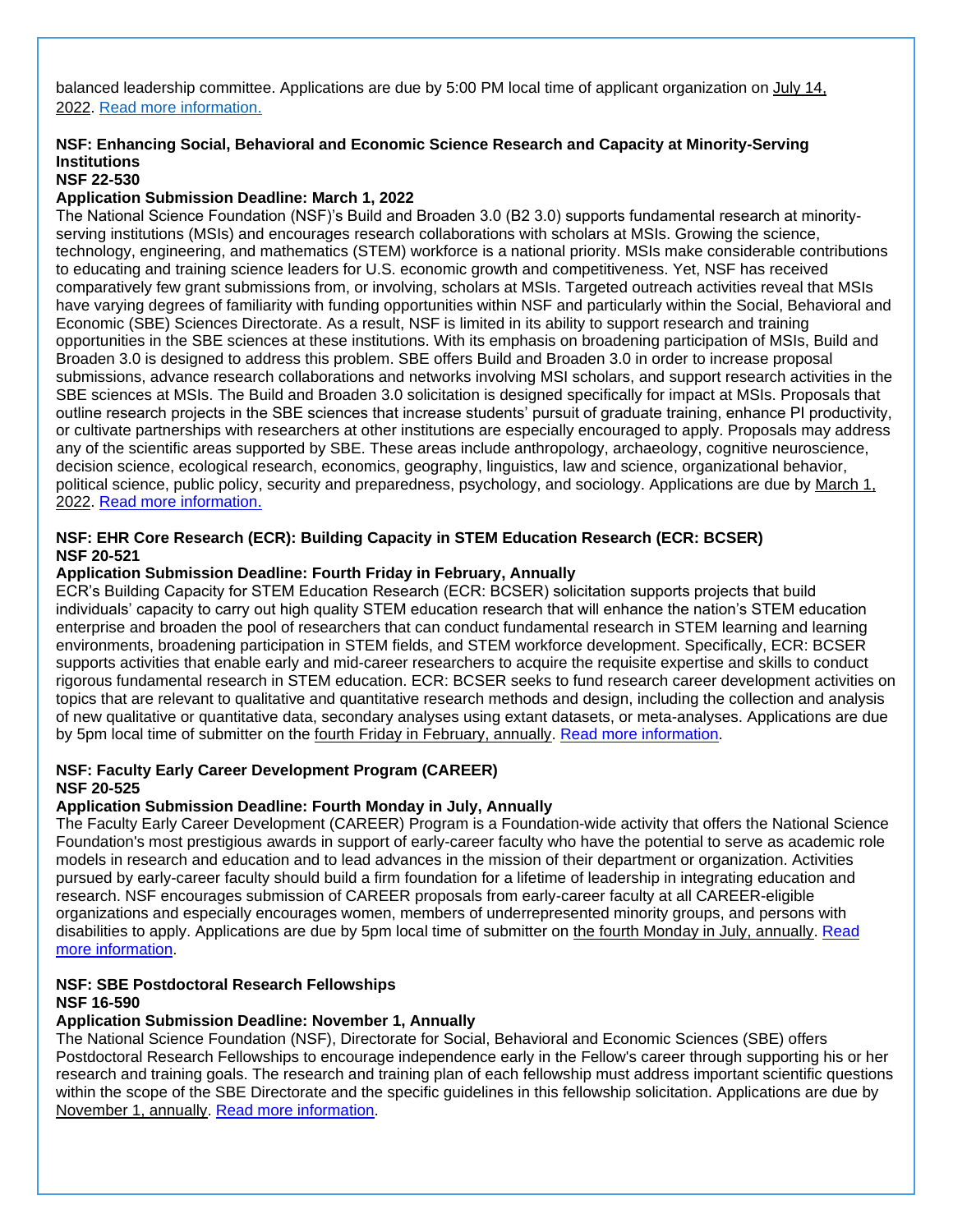#### **NSF: Alliances for Graduate Education and the Professoriate NSF 16-552**

### **Application Submission Deadline: Second Friday in December, Annually**

The Alliances for Graduate Education and the Professoriate (AGEP) program seeks to advance knowledge about models to improve pathways to the professoriate and success for historically underrepresented minority doctoral students, postdoctoral fellows and faculty, particularly African Americans, Hispanic Americans, American Indians, Alaska Natives, Native Hawaiians, and Native Pacific Islanders, in specific STEM disciplines and/or STEM education research fields. New and innovative models are encouraged, as are models that reproduce and/or replicate existing evidence-based alliances in significantly different disciplines, institutions, and participant cohorts. The AGEP program goal is to increase the number of historically underrepresented minority faculty, in specific STEM disciplines and STEM education research fields, by advancing knowledge about pathways to career success. The program objectives include: To support the development, implementation and study of innovative models of doctoral education, postdoctoral training, and faculty advancement for historically underrepresented minorities in specific STEM disciplines and/or STEM education research fields; and to advance knowledge about the underlying issues, policies and practices that have an impact on the participation, transitions and advancement of historically underrepresented minorities in the STEM academy. Applications are due by the second Friday in December, annually. [Read more information.](https://www.nsf.gov/pubs/2016/nsf16552/nsf16552.htm)

### <span id="page-10-0"></span>**SCIENTIFIC WORKFORCE DIVERSITY**

#### **NCI: Youth Enjoy Science Research Education Program (R25 Clinical Trial Not Allowed) RFA-CA-21-020**

### **Application Submission Deadline: September 28, 2022**

The National Institutes of Health (NIH) Research Education Program (R25) supports research education activities in the mission areas of the NIH. The overarching goal of this R25 program is to support educational activities that encourage individuals from diverse backgrounds, including those from groups underrepresented in the biomedical and behavioral sciences, to pursue further studies or careers in research. To accomplish the stated over-arching goal, this FOA from the National Cancer Institute (NCI) will support creative educational activities with a primary focus on: Research Experiences, Curriculum or Methods Development, and Outreach. The NCI's mission is to conduct and support research, training, health information dissemination, and other programs with respect to cancer. This funding opportunity seeks to facilitate the education of students from diverse backgrounds underrepresented in biomedical research who will become knowledgeable about cancer, and available to focus on cancer later in their careers. With the aim of enhancing the pool of individuals from underrepresented backgrounds interested in pursuing a career in biomedical research via early intervention strategies, the NCI Youth Enjoy Science (YES) Program will support efforts to create and maintain an institutional program to engage grades 6-12 and/or undergraduate students from underrepresented populations in cutting edge cancer research experiences. The proposed institutional programs may also provide research experiences for the grade 6-12 teachers and undergraduate faculty members who serve underrepresented student populations. The specific goals are to inspire interest in biomedical sciences, help envision research as a career path, and strengthen practical research and career skills. In alignment with these goals, institutions may develop unique programs that capitalize on their research strengths and are responsive to their target populations. Applications are due by 5:00 PM local time of applicant organization on September 28, 2022. [Read more information.](https://grants.nih.gov/grants/guide/rfa-files/RFA-CA-21-020.html)

#### **NHLBI: Mentored Career Development Award to Promote Faculty Diversity in Biomedical Research (K01 Independent Clinical Trial Required); (K01 Independent Clinical Trial Not Allowed) RFA-HL-22-010; RFA-HL-22-011**

### **Application Submission Deadline: February 11, 2022**

This Funding Opportunity Announcement (FOA) invites applications to enhance the pool of highly trained investigators from diverse backgrounds, including those from groups underrepresented in research areas of interest to the National Heart, Lung, and Blood Institute (NHLBI). The career development will take place under the guidance of an experienced mentor in the biomedical, behavioral or clinical sciences leading to research independence. It is targeted toward individuals whose basic, clinical, and translational research interests are grounded in the advanced methods and experimental approaches needed to solve problems related to cardiovascular, pulmonary, and hematologic diseases and sleep disorders in the general and health disparities populations. This FOA invites applications from Institutions with eligible faculty members to undertake special study and supervised research under a mentor who is an accomplished investigator in the research area proposed and has experience in developing independent investigators. Applications are due by 5:00 PM local time of applicant organization on February 11, 2022. Read more information: [RFA-HL-22-010;](https://grants.nih.gov/grants/guide/rfa-files/RFA-HL-22-010.html) [RFA-](https://grants.nih.gov/grants/guide/rfa-files/RFA-HL-22-011.html)[HL-22-011.](https://grants.nih.gov/grants/guide/rfa-files/RFA-HL-22-011.html)

**NIDCD: Enhancing NIDCD's Extramural Workforce Diversity through Research Experiences (R25 Clinical Trial Not Allowed)**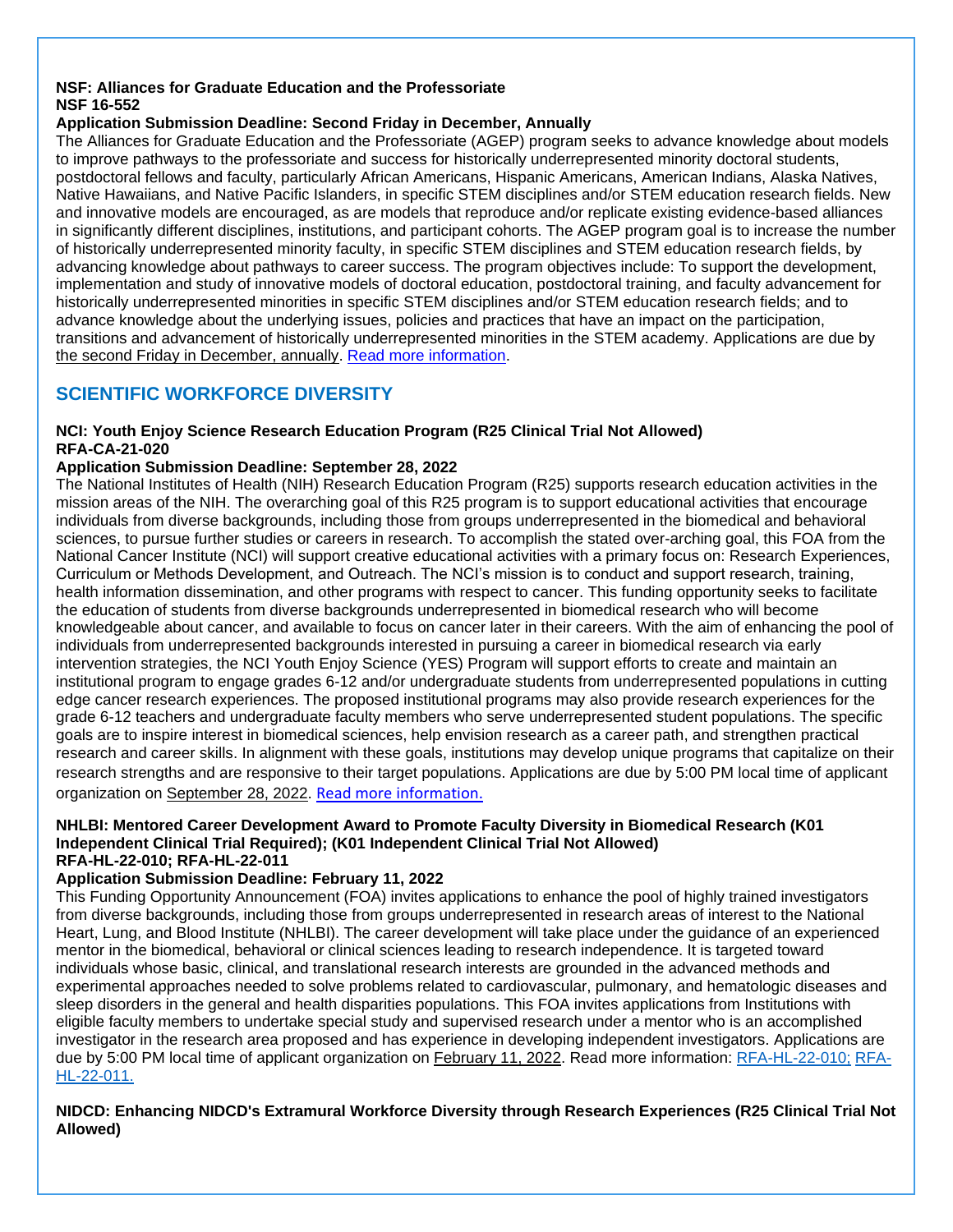#### **PAR-21-186**

### **Application Submission Deadline: May 27, 2022**

The NIH Research Education Program (R25) supports research education activities in the mission areas of the NIH. The overarching goal of this R25 program is to support educational activities that encourage individuals from diverse backgrounds, including those from groups underrepresented in the biomedical and behavioral sciences, to pursue further studies or careers in research. To accomplish the stated over-arching goal, this FOA will support creative educational activities with a primary focus on: Research Experiences. The proposed research experiences may be targeted to undergraduates, graduate students, postdoctorates or early to mid-career faculty and should be designed to extend their research skills, experiences and knowledge base. The nature of research experiences should be tailored to the needs and career levels of participants and engage them in NIDCD-funded research (National Institute on Deafness and Other Communication Disorders) or expose them to skills, experiences and knowledge base related to NIDCD research. It is expected that mentoring will be provided in conjunction with planned research experiences and participants will design individualized development plans (IDPs) that are compatible with their needs and experience. Additionally, programs that provide educational/research experiences that enhance the participation and productivity of investigators from diverse backgrounds, including from underrepresented groups, in carrying out research on NIDCD mission-relevant health disparities will be considered. Applications are due by 5:00 PM local time of applicant organization on May 27, 2022. [Read](https://grants.nih.gov/grants/guide/pa-files/PAR-21-186.html)  [more information.](https://grants.nih.gov/grants/guide/pa-files/PAR-21-186.html)

### **NIGMS: Maximizing Access to Research Careers (T34)**

### **PAR-21-147**

### **Application Submission Deadline: May 26, 2022**

The goal of the Maximizing Access to Research Careers (MARC) program is to develop a diverse pool of undergraduates who complete their baccalaureate degree, and transition into and complete biomedical, research-focused higher degree programs (e.g., Ph.D. or M.D./Ph.D.). This funding opportunity announcement (FOA) provides support to eligible, domestic institutions to develop and implement effective, evidence-informed approaches to biomedical training and mentoring that will keep pace with the rapid evolution of the research enterprise. The National Institute of General Medical Sciences (NIGMS) expects that the proposed research training programs will incorporate didactic, research, mentoring, and career development elements to prepare trainees for the completion of research-focused higher degree programs in biomedical fields. This program is limited to applications from training programs at baccalaureate degree-granting research-intensive institutions (i.e., those with an average of NIH Research Project Grant funding greater than or equal to \$7.5 million total costs over the last 3 fiscal years). This Funding Opportunity Announcement (FOA) does not allow appointed trainees to lead an independent clinical trial but does allow them to obtain research experience in a clinical trial led by a mentor or co-mentor. Applications are due by 5:00 PM local time of applicant organization on May 26, 2022. [Read more information.](https://grants.nih.gov/grants/guide/pa-files/PAR-21-147.html)

### **NIGMS: Research on Interventions that Promote the Careers of Individuals in the Biomedical Research Enterprise (R01 Clinical Trial Not Allowed)**

#### **PAR-21-269**

### **Application Submission Deadline: October 13, 2022**

The National Institutes of Health (NIH) recognizes the need to diversify the scientific workforce by enhancing the participation of individuals from groups identified as underrepresented in the biomedical, clinical, behavioral and social sciences (collectively termed "biomedical") research workforce. This Funding Opportunity Announcement (FOA) from the National Institute of General Medicine Sciences (NIGMS) encourages applications that propose research designed to test interventions to enhance research-oriented individuals' interest, motivation, persistence and preparedness for careers in the biomedical research workforce. Funded projects are expected to produce research findings that will guide the implementation of interventions in a variety of academic settings and career levels to enhance the diversity of the biomedical research workforce. All applications are due by 5:00 PM local time of applicant organization on October 5, 2022. [Read more information.](https://grants.nih.gov/grants/guide/pa-files/PAR-21-269.html)

#### **NIH: BRAIN Initiative Advanced Postdoctoral Career Transition Award to Promote Diversity (K99/R00 Independent Clinical Trial Not Allowed) (K99/R00 Independent Clinical Trial Required) RFA-NS-19-043; RFA-NS-19-044**

### **Application Submission Deadline: February 10, 2022**

The purpose of the NIH BRAIN Initiative Advanced Postdoctoral Career Transition Award to Promote Diversity (K99/R00) program is to enhance workforce diversity in the neuroscience workforce and maintain a strong cohort of new and talented, NIH-supported, independent investigators from diverse backgrounds in [BRAIN Initiative research areas.](https://www.braininitiative.nih.gov/2025/index.htm) This program is designed to facilitate a timely transition of outstanding postdoctoral researchers with a research and/or clinical doctorate degree from mentored, postdoctoral research positions to independent, tenure-track or equivalent faculty positions. The program will provide independent NIH research support during this transition in order to help awardees to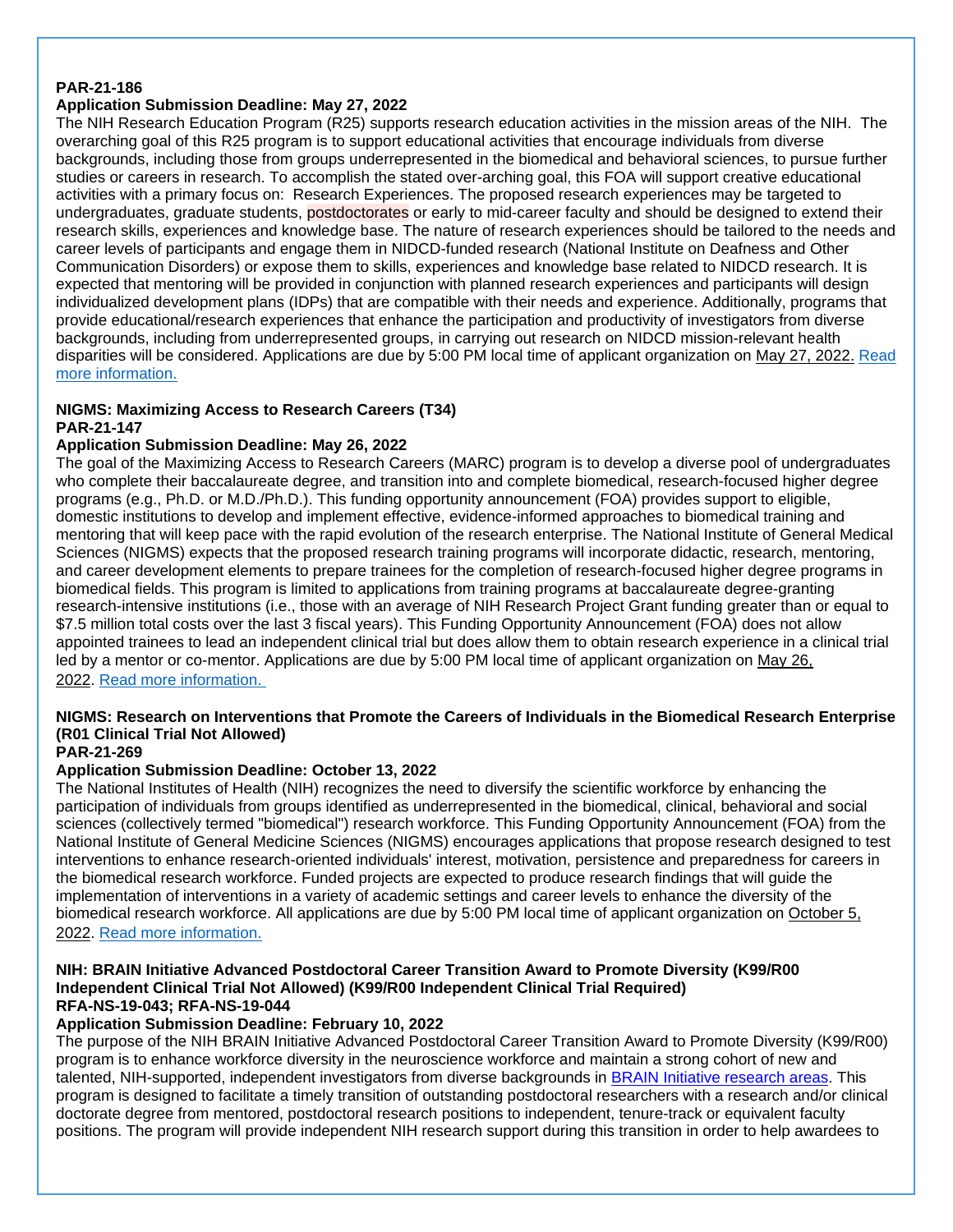launch competitive, independent research careers. Applications are due by February 10, 2022. [RFA-NS-19-043;](https://grants.nih.gov/grants/guide/rfa-files/RFA-NS-19-043.html) [RFA-NS-](https://grants.nih.gov/grants/guide/rfa-files/RFA-NS-19-044.html)[19-044.](https://grants.nih.gov/grants/guide/rfa-files/RFA-NS-19-044.html)

#### **NIH: Maximizing Opportunities for Scientific and Academic Independent Careers (MOSAIC) Postdoctoral Career Transition Award to Promote Diversity (K99/R00 Independent Clinical Trial Not Allowed) PAR-21-271**

#### **Application Submission Deadline: February 12, 2022**

The purpose of the Maximizing Opportunities for Scientific and Academic Independent Careers (MOSAIC) Postdoctoral Career Transition Award to Promote Diversity (K99/R00) program is to support a cohort of early career, independent investigators from diverse backgrounds conducting research in National Institutes of Health (NIH) mission areas. The long-term goal of this program is to enhance diversity in the biomedical research workforce. The MOSAIC K99/R00 program is designed to facilitate a timely transition of promising postdoctoral researchers from diverse backgrounds (e.g., see Notice of NIH's Interest in Diversity) from their mentored, postdoctoral research positions to independent, tenure-track or equivalent research-intensive faculty positions. The MOSAIC K99/R00 program will provide independent NIH research support before and after this transition to help awardees launch successful, independent research careers. Additionally, MOSAIC K99/R00 scholars will be part of organized scientific cohorts and will be expected to participate in mentoring, networking, and professional development activities coordinated by MOSAIC Institutionally-Focused Research Education Award to Promote Diversity (UE5) grantees. This Funding Opportunity Announcement (FOA) is designed specifically for applicants proposing research that does not involve leading an independent clinical trial, a clinical trial feasibility study, or an ancillary clinical trial. Applicants to this FOA are permitted to propose research experience in a clinical trial led by a mentor or co-mentor. Applicants proposing a clinical trial or an ancillary clinical trial as lead investigator, should apply to the companion FOA PAR-21-272. Applications are due by 5:00 PM local time of applicant organization on February 12, 2022. [Read more information.](https://grants.nih.gov/grants/guide/pa-files/PAR-21-271.html)

#### **NIH: Maximizing Opportunities for Scientific and Academic Independent Careers (MOSAIC) Postdoctoral Career Transition Award to Promote Diversity (K99/R00 - Independent Clinical Trial Required) PAR-21-272**

#### **Application Submission Deadline: February 12, 2022**

The purpose of the Maximizing Opportunities for Scientific and Academic Independent Careers (MOSAIC) Postdoctoral Career Transition Award to Promote Diversity (K99/R00) program is to support a cohort of early career, independent investigators from diverse backgrounds conducting research in National Institutes of Health (NIH) mission areas. The long-term goal of this program is to enhance diversity in the biomedical research workforce. The MOSAIC K99/R00 program is designed to facilitate a timely transition of promising postdoctoral researchers from diverse backgrounds (e.g., see Notice of NIH's Interest in Diversity) from their mentored, postdoctoral research positions to independent, tenure-track or equivalent research-intensive faculty positions. The MOSAIC K99/R00 program will provide independent NIH research support before and after this transition to help awardees launch successful, independent research careers. Additionally, MOSAIC K99/R00 scholars will be part of organized scientific cohorts and will be expected to participate in mentoring, networking, and professional development activities coordinated by MOSAIC Institutionally-Focused Research Education Award to Promote Diversity (UE5) grantees. This Funding Opportunity Announcement (FOA) is designed specifically for applicants proposing to serve as the lead investigator of an independent clinical trial, a clinical trial feasibility study, or a separate ancillary clinical trial, as part of their research and career development. Applicants not planning an independent clinical trial, or proposing to gain research experience in a clinical trial led by another investigator, must apply to companion FOA PAR-21-271. Applications are due by 5:00 PM local time of applicant organization on February 12, 2022. [Read more information.](https://grants.nih.gov/grants/guide/pa-files/PAR-21-272.html)

### **NIH: Maximizing Opportunities for Scientific and Academic Independent Careers (MOSAIC) Postdoctoral Career Transition Award to Promote Diversity (K99/R00 - Independent Basic Experimental Studies with Humans Required (BESH))**

#### **PAR-21-273**

#### **Application Submission Deadline: February 12, 2022**

The purpose of the Maximizing Opportunities for Scientific and Academic Independent Careers (MOSAIC) Postdoctoral Career Transition Award to Promote Diversity (K99/R00) program is to support a cohort of early career, independent investigators from diverse backgrounds conducting research in National Institutes of Health (NIH) mission areas. The long-term goal of this program is to enhance diversity in the biomedical research workforce. The MOSAIC K99/R00 program is designed to facilitate a timely transition of promising postdoctoral researchers from diverse backgrounds (e.g., see Notice of NIH's Interest in Diversity) from their mentored, postdoctoral research positions to independent, tenure-track or equivalent research-intensive faculty positions. The MOSAIC K99/R00 program will provide independent NIH research support before and after this transition to help awardees launch successful, independent research careers. Additionally, MOSAIC K99/R00 scholars will be part of organized scientific cohorts and will be expected to participate in mentoring, networking, and professional development activities coordinated by MOSAIC Institutionally-Focused Research Education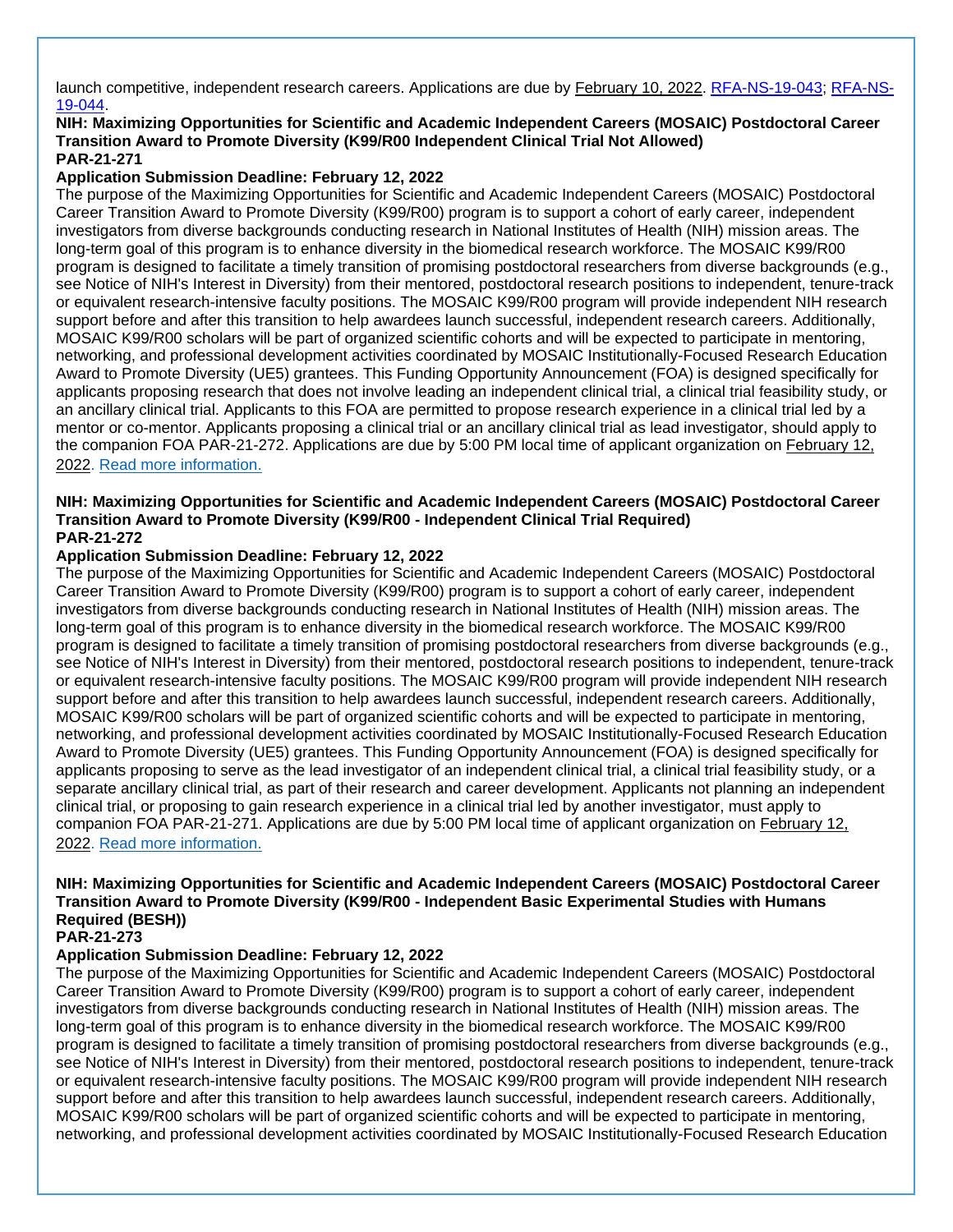Award to Promote Diversity (UE5) grantees. This Funding Opportunity Announcement is for basic science experimental studies involving humans, referred to in NOT-OD-18-212 as "prospective basic science studies involving human participants." These studies fall within the NIH definition of a clinical trial and also meet the definition of basic research. Types of studies that should be submitted under this FOA include studies that prospectively assign human participants to conditions (i.e., experimentally manipulate independent variables) and that assess biomedical or behavioral outcomes in humans for the purpose of understanding the fundamental aspects of phenomena without specific application towards processes or products in mind. Applicants not planning an independent clinical trial or basic experimental study with humans, or proposing to gain research experience in a clinical trial or basic experimental study with humans led by another investigator, must apply to the 'Independent Clinical Trial Not Allowed' companion FOA. The proposed project must be related to the programmatic interests of one or more of the participating NIH Institutes and Centers (ICs) based on their scientific missions. Applications are due by 5:00 PM local time of applicant organization on February 12, 2022. [Read more information.](https://grants.nih.gov/grants/guide/pa-files/PAR-21-273.html)

#### **NIH: New Investigators to Promote Workforce Diversity in Genomics, Bioinformatics, or Bioengineering and Biomedical Imaging Research (R01 Clinical Trial Optional) RFA-HG-21-025**

#### **Application Submission Deadline: February 22, 2022**

This Funding Opportunity Announcement (FOA) solicits R01 grant applications that propose independent research projects that are within the scientific mission areas of the National Human Genome Research Institute (NHGRI), National Institute of Biomedical Imaging and Bioengineering (NIBIB), and All of Us Research Program (All of Us). This program is intended to support Early Stage Investigators and New Investigators from groups underrepresented in the health-related sciences. All applications are due by 5:00 PM local time of applicant organization on February 22, 2022. Read more [information.](https://grants.nih.gov/grants/guide/rfa-files/RFA-HG-21-025.html)

#### **NIH: Providing Research Education Experiences to Enhance Diversity in the Next Generation of Substance Use and Addiction Scientists (R25 Clinical Trials Not Allowed) PAR-20-236**

#### **Application Submission Deadline: March 15, 2022**

The NIH Research Education Program (R25) supports research education activities in the mission areas of the NIH. The overarching goal of this R25 program is to support educational activities that encourage individuals from diverse backgrounds, including those from groups underrepresented in the biomedical and behavioral sciences, to pursue further studies or careers in research. To accomplish the stated over-arching goal, this FOA will support creative educational activities with a primary focus on: Research Experiences and Courses for Skills Development. Applications are due by 5:00 PM local time of applicant organization on March 15, 2022. [Read more information.](https://grants.nih.gov/grants/guide/pa-files/PAR-20-236.html)

#### **NIH: Ruth L. Kirschstein National Research Service Award (NRSA) Individual Predoctoral Fellowship to Promote Diversity in Health-Related Research (Parent F31-Diversity) PA-21-252**

### **Application Submission Deadline: April 8, 2022**

The purpose of this Ruth L. Kirschstein National Research Service Award (NRSA) Individual Predoctoral Fellowship to Promote Diversity in Health-Related Research award is to enhance the diversity of the health-related research workforce by supporting the research training of predoctoral students from diverse backgrounds including those from groups that are underrepresented in the biomedical, behavioral, or clinical research workforce. Through this award program, promising predoctoral students will obtain individualized, mentored research training from outstanding faculty sponsors while conducting well-defined research projects in scientific health-related fields relevant to the missions of the participating NIH Institutes and Centers. The proposed mentored research training is expected to clearly enhance the individual's potential to develop into a productive, independent research scientist. Applications are due by April 8, 2022. Read more [information.](https://grants.nih.gov/grants/guide/pa-files/PA-21-052.html)

### **NIH: Ruth L. Kirschstein National Research Service Award (NRSA) Institutional Research Training Grant (Parent T32)**

#### **PA-20-142**

### **Application Submission Deadline: May 25, 2022**

The National Institutes of Health (NIH) will award Ruth L. Kirschstein National Research Service Award (NRSA) Institutional Research Training Grants (T32) to eligible, domestic institutions to enhance predoctoral and postdoctoral research training, including short-term research training, and help ensure that a diverse and highly trained workforce is available to meet the needs of the Nation's biomedical, behavioral, and clinical research agenda. Research training programs are expected to incorporate didactic, research, and career development elements to prepare trainees for careers that will have a significant impact on the health-related research needs of the Nation. Programs proposing only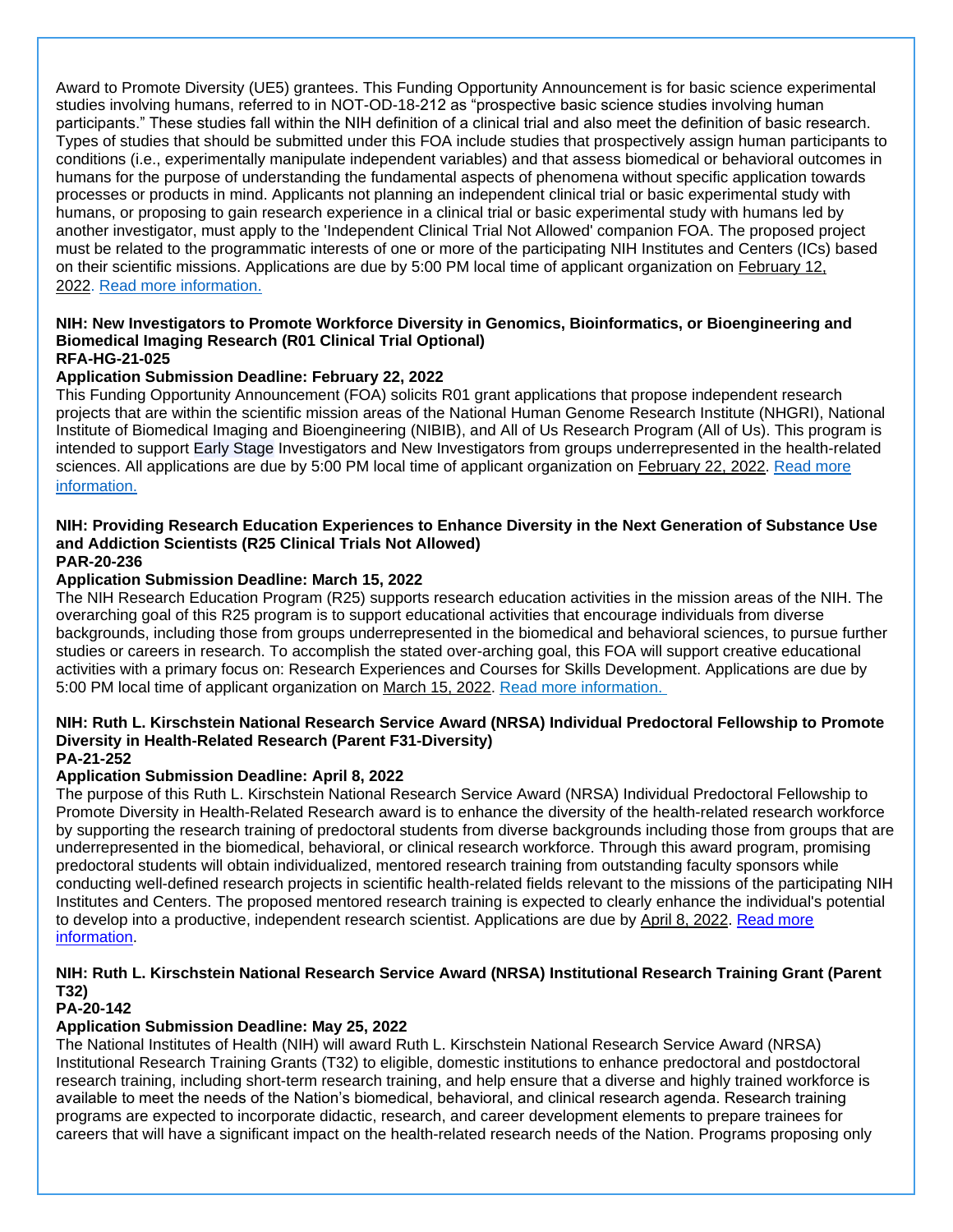short-term predoctoral research training should not apply to this announcement, but rather to the Kirschstein-NRSA Short-Term Institutional Research Training Grant Program (T35) exclusively reserved for predoctoral, short-term research training. Applications are due by May 25, 2022. [Read more information.](https://grants.nih.gov/grants/guide/pa-files/PA-20-142.html)

### **NIH: Enhancing Science, Technology, Engineering, and Math Educational Diversity (ESTEEMED) Research Education Experiences (R25)**

**PAR-20-223**

### **Application Submission Deadline: June 24, 2022**

The NIH Research Education Program (R25) supports research education activities in the mission areas of the NIH. The overarching goal of this R25 program is to support educational activities that encourage individuals from diverse backgrounds, including those from groups underrepresented in the biomedical and behavioral sciences, to pursue further studies or careers in research. To accomplish the stated over-arching goal, this FOA will support creative educational activities with a primary focus on Courses for Skills Development and Research Experiences for undergraduate freshmen and sophomores from diverse backgrounds, including those from groups underrepresented in bioengineering or STEM fields relevant to bioengineering, such as engineering or the physical/computational sciences, which play key roles in biomedical technologies and innovation. Completed applications are due by June 24, 2022. [Read more information.](https://grants.nih.gov/grants/guide/pa-files/PAR-20-223.html)

### **NIH: Neuroscience Development for Advancing the Careers of a Diverse Research Workforce (R25 Clinical Trial Not Allowed)**

#### **PAR-20-240**

### **Application Submission Deadline: September 26, 2022**

The NIH Research Education Program (R25) supports research education activities in the mission areas of the NIH. The overarching goal of this R25 program is to support educational activities that encourage individuals from diverse backgrounds, including those from groups underrepresented in the biomedical and behavioral sciences, to pursue further studies or careers in research. To accomplish the stated over-arching goal, this FOA will support creative educational activities with a primary focus on: Research Experiences, Mentoring Activities, and Curriculum or Methods Development. Completed applications are due by September 26, 2022. [Read more information.](https://grants.nih.gov/grants/guide/pa-files/PAR-20-240.html)

#### **NIH: Maximizing Opportunities for Scientific and Academic Independent Careers (MOSAIC) Institutionally-Focused Research Education Award to Promote Diversity (UE5 - Clinical Trial Not Allowed) PAR-21-277**

### **Application Submission Deadline: November 15, 2022**

The National Institutes of Health (NIH) Research Education Program (U25) supports research education activities in the mission areas of the NIH. The overarching goal of this U25 program is to support educational activities that encourage individuals from diverse backgrounds, including those from groups underrepresented in the biomedical and behavioral sciences, to pursue further studies or careers in research. To accomplish the stated over-arching goal, this FOA will support creative educational activities with a primary focus on: Courses for Skills Development and Mentoring Activities. Applications are encouraged from organizations of biomedical researchers (e.g., scientific societies) with a membership of scientists conducting research within the mission areas of participating NIH Institutes and Centers, experience serving as a centralized entity to enhance scientific communication and networking among scientists conducting research, an established record of providing professional development and networking activities for the next generation of biomedical researchers, and a demonstrated commitment to enhancing the diversity of the biomedical research workforce. The program provides support for well-designed courses for skills development and mentoring activities to prepare cohorts of postdoctoral and early-career faculty scholars supported by MOSAIC K99/R00 awards to transition into, succeed, and advance in independent, tenure-track or equivalent, research-intensive faculty careers. Awardee organizations must provide career development and mentoring activities aligned with and appropriate for the disciplinary backgrounds of scholars supported through the MOSAIC K99/R00 program. Areas of programmatic need will be indicated through Notices of Special Interest (NOSIs) released annually by NIH. Applications are due by 5:00 PM local time of applicant organization on November 15, 2022. [Read more information.](https://grants.nih.gov/grants/guide/pa-files/PAR-21-277.html)

### **NIH: Research Supplements to Promote Diversity in Health-Related Research (Admin Supp - Clinical Trial Not Allowed)**

### **PA-18-906**

### **Application Submission Deadline: NIH Institutes and Centers (ICs) dependent**

The National Institutes of Health (NIH) and the Center for Disease Control and Prevention hereby notify Program Director(s)/Principal Investigator(s) (PD(s)/PI(s)) holding specific types of research grants that funds are available for administrative supplements to improve the diversity of the research workforce by recruiting and supporting students, postdoctorates, and eligible investigators from diverse backgrounds, including those from groups that have been shown to be underrepresented in health-related research. This supplement opportunity is also available to PD(s)/PI(s) of research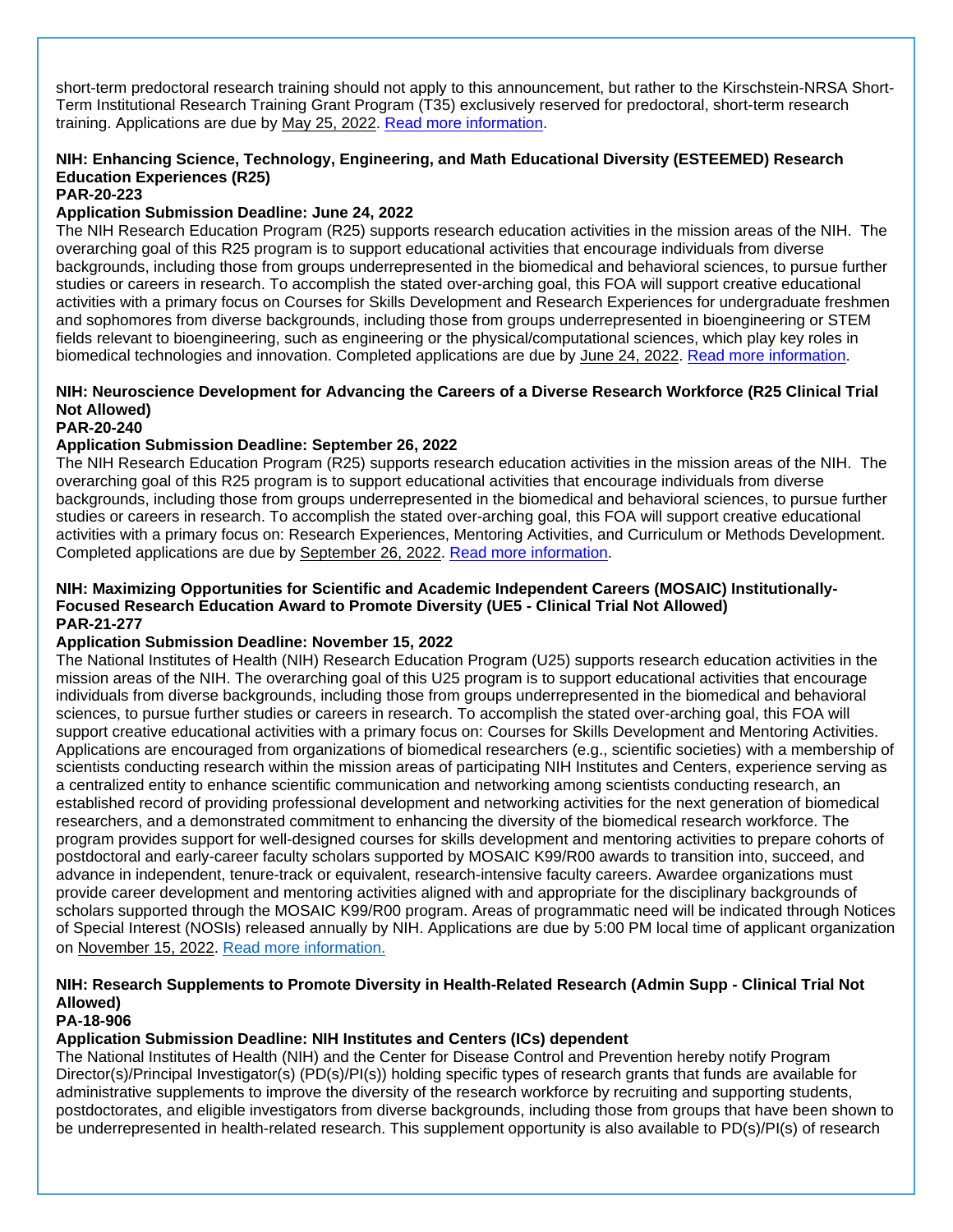grants who are or become disabled and need additional support to accommodate their disability in order to continue to work on the research project. Administrative supplements must support work within the scope of the original project. This Funding Opportunity Announcement (FOA) is designed specifically for applicants proposing research that does not involve leading an independent clinical trial, a clinical trial feasibility study, or an ancillary clinical trial. Applicants to this FOA are permitted to propose research experience in a clinical trial led by a mentor or co-mentor. The application deadline varies by IC. [See specific deadlines](https://grants.nih.gov/grants/guide/contacts/Diversity-Supp_contacts.html) and read [more information.](https://grants.nih.gov/grants/guide/pa-files/PA-18-906.html)

### **NIH: Research Supplements to Promote Diversity in Health-Related Research (Admin Supp - Clinical Trial Not Allowed)**

### **PA-20-222**

#### **Application Submission Deadline: Varies by Awarding Institute or Center**

The National Institutes of Health (NIH) and the Centers for Disease Control and Prevention hereby notify Program Director(s)/Principal Investigator(s) (PD(s)/PI(s)) holding specific types of research grants (listed in the full FOA) that funds are available for administrative supplements to enhance the diversity of the research workforce by recruiting and supporting students, post-doctorates, and eligible investigators from diverse backgrounds, including those from groups that have been shown to be underrepresented in health-related research. This supplement opportunity is also available to PD(s)/PI(s) of research grants who are or become disabled and need additional support to accommodate their disability in order to continue to work on the research project. Administrative supplements must support work within the scope of the original project. The application deadline varies by the awarding Institute or Center. [Read more information.](https://grants.nih.gov/grants/guide/pa-files/PA-20-222.html)

### **NIMH: Mental Health Research Dissertation Grant to Enhance Workforce Diversity (R36 Independent Clinical Trial Not Allowed)**

#### **PAR-21-325**

#### **Application Submission Deadline: February 16, 2022**

The purpose of this Funding Opportunity Announcement (FOA) from the National Institute of Mental Health (NIMH) is to enhance the diversity of the mental health research workforce by providing dissertation awards in all research areas within the strategic priorities of the NIMH to individuals from groups underrepresented in biomedical, behavioral, clinical and social sciences research. This FOA provides support to complete a mental health-related doctoral research project and includes funds not readily available in NRSA predoctoral (F31) awards, which limit support to stipends, tuition and fees, and institutional allowance. Applications are due by 5:00 PM local time of applicant organization on February 16, 2022. [Read more information.](https://grants.nih.gov/grants/guide/pa-files/PAR-21-325.html)

### **NINDS: Faculty Development Award to Promote Diversity in Neuroscience Research (K01 Independent Clinical Trial Not Allowed)**

#### **PAR-21-234**

#### **Application Submission Deadline: February 12, 2022**

The purpose of the National Institute of Neurological Disorders and Stroke (NINDS) Faculty Development Award to Promote Diversity in Neuroscience Research (K01) is to diversify the pool of independent neuroscience research investigators by providing junior faculty with research cost support, protected research time and career stage appropriate professional development mentorship in neuroscience research. Individuals from diverse backgrounds, including those from groups underrepresented in biomedical research are eligible for support under this award if they have doctoral research degrees (Ph.D. or equivalent) and are in the first 3 years of a faculty tenure track or equivalent position at the time of application. This Funding Opportunity Announcement (FOA) is designed specifically for candidates proposing research that does not involve leading an independent clinical trial, a clinical trial feasibility study, or an ancillary study to a clinical trial. Under this FOA candidates are permitted to propose a research experience in a clinical trial led by a mentor or co-mentor. Those proposing a clinical trial or an ancillary study to an ongoing clinical trial as lead investigator, should apply to the companion FOA (PAR-21-153). Applications are due by 5:00 PM local time of applicant organization on February 12, 2022. [Read more information.](https://grants.nih.gov/grants/guide/pa-files/PAR-21-234.html)

#### **NSF: Tribal Colleges and Universities Program (TCUP) NSF 21-595**

#### **Application Submission Deadlines vary by funding track**

The Tribal Colleges and Universities Program (TCUP) provides awards to federally recognized[1] Tribal Colleges and Universities, Alaska Native-serving institutions, and Native Hawaiian-serving institutions to promote high quality science (including sociology, psychology, anthropology, linguistics, economics and bioeconomics, statistics, and other social and behavioral sciences; natural sciences; computer science, including, but not limited to, artificial intelligence, quantum information science, and cybersecurity), technology, engineering and mathematics (STEM), STEM education, research, and outreach. Support is available to TCUP-eligible institutions (see the Additional Eligibility subsection of Section IV of this solicitation) for transformative capacity-building or community engagement projects through Instructional Capacity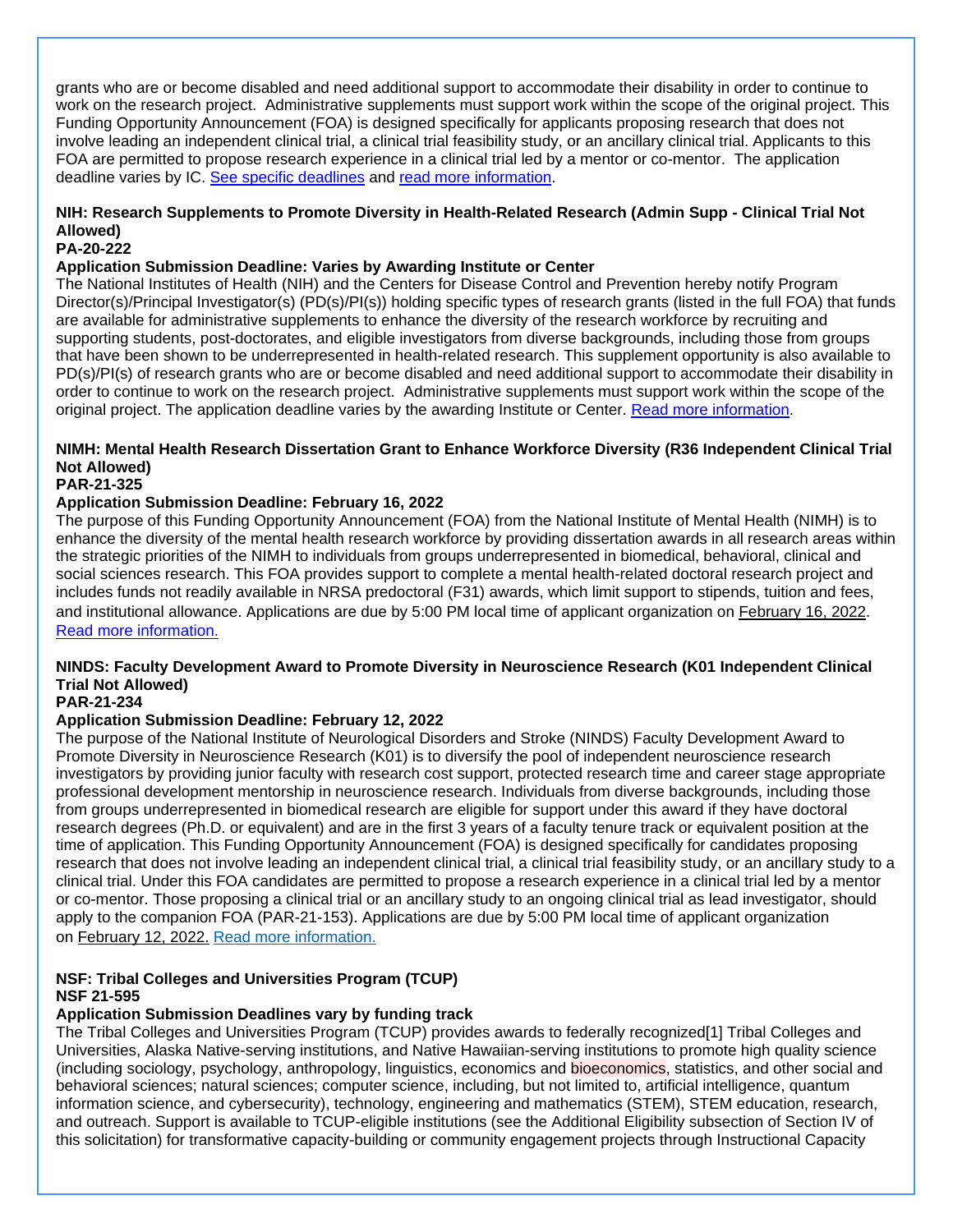Excellence in TCUP Institutions (ICE-TI), Targeted STEM Infusion Projects (TSIP),TCUP for Secondary and Elementary Teachers in STEM (TSETS), TCU Enterprise Advancement Centers (TEA Centers), Cyberinfrastructure Health, Assistance, and Improvements (CHAI), and Preparing for TCUP Implementation (Pre-TI). Collaborations led by TCUP institutions that involve non-TCUP institutions of higher education are supported through TCUP Partnerships, with the participation of other NSF programs to support the work of non-TCUP institutions. Finally, research studies that further the scholarly activity of individual faculty members are supported through Small Grants for Research (SGR). Through the opportunities highlighted above, as well as collaborations with other National Science Foundation (NSF) divisions and directorates, and other organizations, TCUP aims to increase Native individuals' participation in STEM careers, improve the quality of STEM programs at TCUP-eligible institutions, and facilitate the development of a strong STEM enterprise in TCUP institutions' service areas. Application Submission Deadlines vary by funding track. [Read more information.](https://www.nsf.gov/pubs/2021/nsf21595/nsf21595.htm)

#### **NSF: Alliances for Graduate Education and the Professoriate 16-552**

#### **Application Submission Deadline: Second Friday in December, Annually**

The Alliances for Graduate Education and the Professoriate (AGEP) program seeks to advance knowledge about models to improve pathways to the professoriate and success for historically underrepresented minority doctoral students, postdoctoral fellows and faculty, particularly African Americans, Hispanic Americans, American Indians, Alaska Natives, Native Hawaiians, and Native Pacific Islanders, in specific STEM disciplines and/or STEM education research fields. New and innovative models are encouraged, as are models that reproduce and/or replicate existing evidence-based alliances in significantly different disciplines, institutions, and participant cohorts. The AGEP program goal is to increase the number of historically underrepresented minority faculty, in specific STEM disciplines and STEM education research fields, by advancing knowledge about pathways to career success. The program objectives include: To support the development, implementation and study of innovative models of doctoral education, postdoctoral training, and faculty advancement for historically underrepresented minorities in specific STEM disciplines and/or STEM education research fields; and to advance knowledge about the underlying issues, policies and practices that have an impact on the participation, transitions and advancement of historically underrepresented minorities in the STEM academy. Applications are due by the second Friday in December, annually. Read [more information.](https://www.nsf.gov/pubs/2016/nsf16552/nsf16552.htm)

### <span id="page-16-0"></span>**GENERAL FUNDING MECHANISMS**

#### **NIH: Exploratory/Developmental Research Grant Program (Parent R21 Clinical Trial Not Allowed) PA-20-195**

#### **Application Submission Deadline: February 16, 2022**

The NIH Exploratory/Developmental Grant supports exploratory and developmental research projects by providing support for the early and conceptual stages of these projects. These studies may involve considerable risk but may lead to a breakthrough in a particular area, or to the development of novel techniques, agents, methodologies, models, or applications that could have a major impact on a field of biomedical, behavioral, or clinical research. Applications are due by 5pm local time of applicant organization on February 16, 2022. [Read more information.](https://grants.nih.gov/grants/guide/pa-files/PA-20-195.html)

### **NIH: Exploratory/Developmental Research Grant Program (Parent R21 Basic Experimental Studies with Humans Required)**

#### **PA-20-196**

#### **Application Submission Deadline: February 16, 2022**

The NIH Exploratory/Developmental Grant supports exploratory and developmental research projects by providing support for the early and conceptual stages of these projects. These studies may involve considerable risk but may lead to a breakthrough in a particular area, or to the development of novel techniques, agents, methodologies, models, or applications that could have a major impact on a field of biomedical, behavioral, or clinical research. This Parent Funding Opportunity Announcement is for basic science experimental studies involving humans, referred to in [NOT-OD-18-212](https://grants.nih.gov/grants/guide/notice-files/NOT-OD-18-212.html) as "prospective basic science studies involving human participants." These studies fall within the NIH definition of a clinical trial and also meet the definition of basic research. Types of studies that should submit under this FOA include studies that prospectively assign human participants to conditions (i.e., experimentally manipulate independent variables) and that assess biomedical or behavioral outcomes in humans for the purpose of understanding the fundamental aspects of phenomena without specific application towards processes or products in mind. Applications are due by 5pm local time of applicant organization on February 16, 2022. [Read more information.](https://grants.nih.gov/grants/guide/pa-files/PA-20-196.html)

#### **NIH: Small Research Grant Program (Parent R03 Clinical Trial Not Allowed) PA-20-200**

### **Application Submission Deadline: February 16, 2022**

The NIH Small Research Grant Program supports small research projects that can be carried out in a short period of time with limited resources. This program supports different types of projects including pilot and feasibility studies; secondary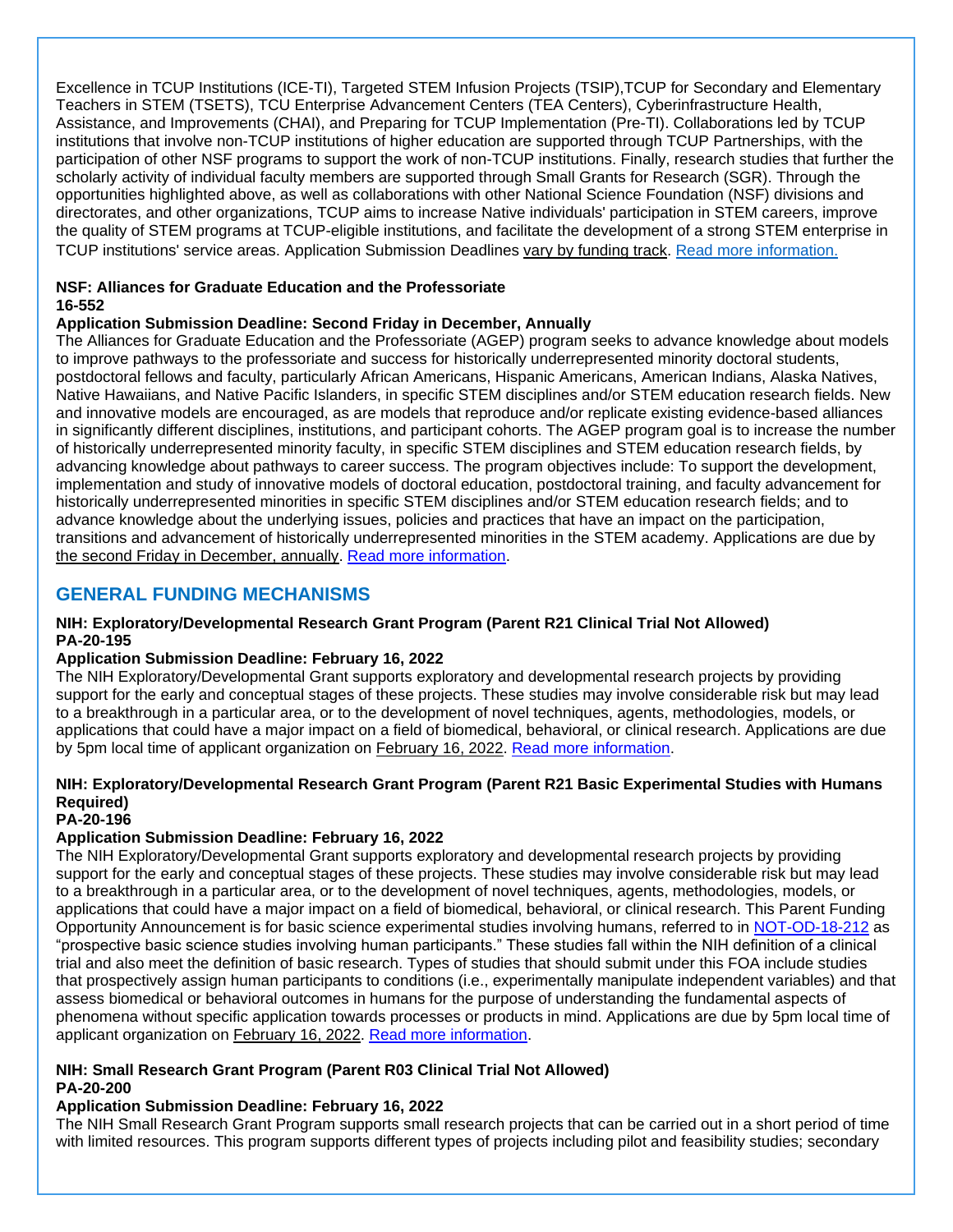analysis of existing data; small, self-contained research projects; development of research methodology; and development of new research technology. This Funding Opportunity Announcement does not accept applications proposing clinical trial(s). Applications are due by 5pm local time of applicant organization on February 16, 2022. [Read](https://grants.nih.gov/grants/guide/pa-files/PA-20-200.html)  [more information.](https://grants.nih.gov/grants/guide/pa-files/PA-20-200.html)

### **NIDA: Program Project Grant Applications (P01 Clinical Trial Optional) PAR-19-345**

### **Application Submission Deadline: May 25, 2022**

This Funding Opportunity Announcement (FOA) announces the availability of support for collaborative research by multidisciplinary teams which is of high priority to NIDA and leads to synergistic outcomes based on the synthesis of multiple research approaches. The NIDA Program Projects funding opportunity will support research in which the funding of three or more highly meritorious projects as a group enriches both the component projects and the overall program to offer significant scientific advantages over supporting the same projects as individual research grants (i.e., synergy). For the duration of the award, each Program must consist of a minimum of three research projects focused on issues critical to advance the mission and goals of NIDA. Letters of intent are due 30 days prior to the application due date. Applications are due by May 25, 2022. [Read more information.](https://grants.nih.gov/grants/guide/pa-files/PAR-19-345.html)

### **NIH: Stephen I. Katz Early Stage Investigator Research Project Grant (R01 Clinical Trial Not Allowed) PAR-21-038**

#### **Application Submission Deadline: May 26, 2022**

The purpose of this Funding Opportunity Announcement is to provide a new pathway for Early Stage Investigators (ESIs) who wish to propose research projects in a new direction for which preliminary data do not exist. The Stephen I. Katz Early Stage Investigator Research Project Grant, named in honor of the late National Institute of Arthritis and Musculoskeletal and Skin Diseases (NIAMS) Director, Stephen I. Katz, M.D., Ph.D., is open to a broad range of scientific research relevant to the mission of the participating NIH Institutes and Centers (ICs). Proposed projects must represent a change in research direction for the ESI and should be innovative and unique. A distinct feature for this FOA is that applications must not include preliminary data. Applications are due by 5:00 PM local time of applicant organization on May 26, 2022. [Read more information.](https://grants.nih.gov/grants/guide/pa-files/PAR-21-038.html)

### **NIH: Stephen I. Katz Early Stage Investigator Research Project Grant (R01 Basic Experimental Studies with Humans Required)**

#### **PAR-21-039**

### **Application Submission Deadline: May 26, 2022**

The Stephen I. Katz Early Stage Investigator Research Project Grant supports an innovative project that represents a change in research direction for an early stage investigator (ESI) and for which no preliminary data exist. Applications submitted to this Funding Opportunity Announcement (FOA) must not include preliminary data. Applications must include a separate attachment describing the change in research direction. The proposed project must be related to the programmatic interests of one or more of the participating NIH Institutes and Centers (ICs) based on their scientific missions. This Funding Opportunity Announcement is for basic science experimental studies involving humans, referred to in NOT-OD-18-212 as "prospective basic science studies involving human participants." These studies fall within the NIH definition of a clinical trial and also meet the definition of basic research. Applications are due by 5:00 PM local time of applicant organization on May 26, 2022. [Read more information.](https://grants.nih.gov/grants/guide/pa-files/PAR-21-039.html)

#### **NSF: Tribal Colleges and Universities Program (TCUP) NSF 21-595**

### **Application Submission Deadlines vary by funding track**

The Tribal Colleges and Universities Program (TCUP) provides awards to federally recognized[1] Tribal Colleges and Universities, Alaska Native-serving institutions, and Native Hawaiian-serving institutions to promote high quality science (including sociology, psychology, anthropology, linguistics, economics and bioeconomics, statistics, and other social and behavioral sciences; natural sciences; computer science, including, but not limited to, artificial intelligence, quantum information science, and cybersecurity), technology, engineering and mathematics (STEM), STEM education, research, and outreach. Support is available to TCUP-eligible institutions (see the Additional Eligibility subsection of Section IV of this solicitation) for transformative capacity-building or community engagement projects through Instructional Capacity Excellence in TCUP Institutions (ICE-TI), Targeted STEM Infusion Projects (TSIP),TCUP for Secondary and Elementary Teachers in STEM (TSETS), TCU Enterprise Advancement Centers (TEA Centers), Cyberinfrastructure Health, Assistance, and Improvements (CHAI), and Preparing for TCUP Implementation (Pre-TI). Collaborations led by TCUP institutions that involve non-TCUP institutions of higher education are supported through TCUP Partnerships, with the participation of other NSF programs to support the work of non-TCUP institutions. Finally, research studies that further the scholarly activity of individual faculty members are supported through Small Grants for Research (SGR). Through the opportunities highlighted above, as well as collaborations with other National Science Foundation (NSF) divisions and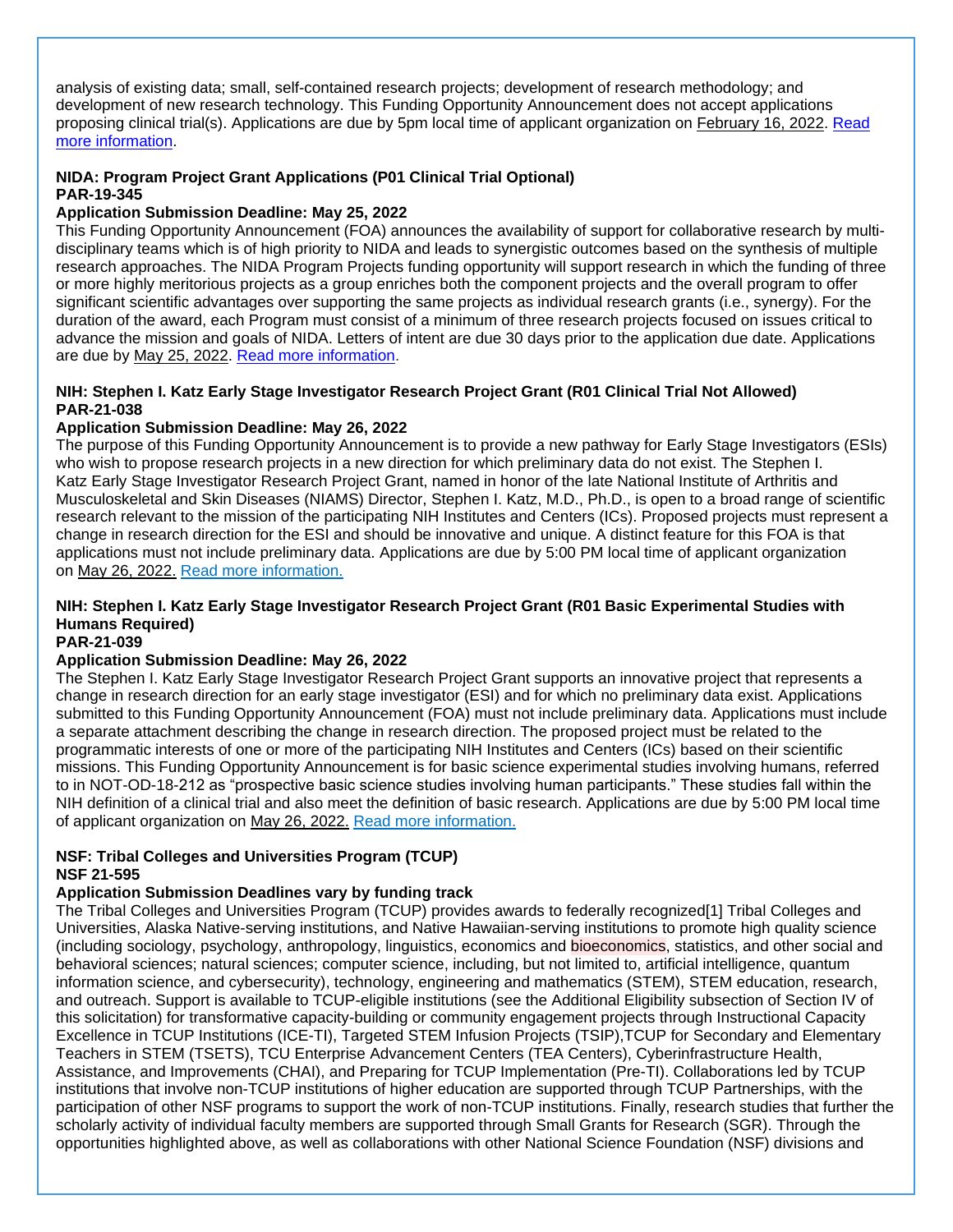directorates, and other organizations, TCUP aims to increase Native individuals' participation in STEM careers, improve the quality of STEM programs at TCUP-eligible institutions, and facilitate the development of a strong STEM enterprise in TCUP institutions' service areas. Application Submission Deadlines vary by funding track. [Read more information.](https://www.nsf.gov/pubs/2021/nsf21595/nsf21595.htm)

### **NSF: Historically Black Colleges and Universities - Excellence in Research (HBCU- EiR) NSF 20-542**

#### **Letter of Intent Submission Deadline: Fourth Thursday in July, Annually Application Submission Deadline: First Tuesday in October, Annually**

The Historically Black Colleges and Universities - Excellence in Research (HBCU-EiR) program was established in response to direction provided in the Senate Commerce and Justice, Science and Related Agencies Appropriations Subcommittee Report (Senate Report 115-139) and is built on prior and continuing efforts by the National Science Foundation (NSF) to strengthen research capacity at Historically Black Colleges and Universities (HBCUs). EiR supports such capacity building by funding research projects aligned with NSF's research programs. The program aims to establish stronger connections between researchers at HBCUs and NSF's research programs. Submission of Letters of Intent is required. Letter of Intent are due by the fourth Thursday in July, annually. Applications are due by the first Tuesday in October, annually. [Read more information.](https://www.nsf.gov/pubs/2020/nsf20542/nsf20542.htm)

## **BY TOPIC**

### <span id="page-18-1"></span><span id="page-18-0"></span>*ADOLESCENTS AND YOUTH*

#### **NICHD: Pediatric Immune System – Ontogeny and Development (INTEND) (R01 Clinical Trial Not Allowed) PAR-21-248**

### **Application Submission Deadline: October 5, 2022**

The purpose of this Funding Opportunity Announcement (FOA) from the Eunice Kennedy Shriver National Institute of Child Health and Human Development (NICHD) is to correlate immune system development patterns between two or more age groups - neonates, infants, and children and adolescents and further understand the impact of infectious diseases, microbiome and environmental factors on the ontogeny and development of the pediatric immune system, from birth, transitioning into adolescence and adulthood with the focus of impact during pregnancy and post-natal period. All applications are due by 5:00 PM local time of applicant organization on October 5, 2022. [Read more information.](https://grants.nih.gov/grants/guide/pa-files/PAR-21-248.html)

### **NIDCR: Improving Oral Health and Reducing Disparities in Adolescents (R01 Clinical Trial Not Allowed) (R21 Clinical Trial Not Allowed)**

### **PAR-20-058; PAR-20-059**

### **Application Submission Deadline: June 5, 2022 (R01); June 16, 2022 (R21)**

The purpose of this Funding Opportunity Announcement (FOA) from the National Institute of Dental and Craniofacial Research is to stimulate research to improve the oral health of adolescents in the United States, and to reduce observed oral health disparities and inequities in this population. This FOA defines "adolescents" as those individuals between the ages of 10 and 19. Applications are due by 5pm local time of applicant organization on June 5, 2022 (R01) and June 16, 2022 (R21). Read more information: [R01,](https://grants.nih.gov/grants/guide/pa-files/PAR-20-058.html) [R21](https://grants.nih.gov/grants/guide/pa-files/PAR-20-059.html)

### **NIH: Adolescent Medicine Trials Network for HIV/AIDS Interventions (ATN) Scientific Leadership Center (UM2 Clinical Trial Optional)**

### **RFA-HD-23-020**

### **Application Submission Deadline: March 31, 2022**

This Funding Opportunity Announcement (FOA) from the National Institutes of Health (NIH) invites applications to participate in a research program cooperative agreement to support the Adolescent Medicine Trials Network for HIV/AIDS Interventions (ATN). The Network will have the capacity to develop and conduct innovative behavioral, community-based, translational, therapeutic, microbicide and vaccine trials in youth ages 13-24 years at-risk for HIV and living with HIV, with a focus on the inclusion of minors. Investigators with innovative approaches to address the public health issues facing adolescents are encouraged to apply. The Scientific Leadership Center (SLC) consists of multiple interdependent functional components and research activities and will be responsible for the overall scientific leadership and governance of the network and its activities. The SLC consists of the ATN Scientific Leadership Group (ASLG) in developing and refining the research agenda, convening working groups as needed, prioritizing emerging research projects, efficiently managing the development of clinical protocols, implementing and completing clinical trials and ensuring timely publication and communication of results. Applications are due by 5pm local time of applicant organization on March 31, 2022. [Read more information.](https://grants.nih.gov/grants/guide/rfa-files/RFA-HD-23-020.html)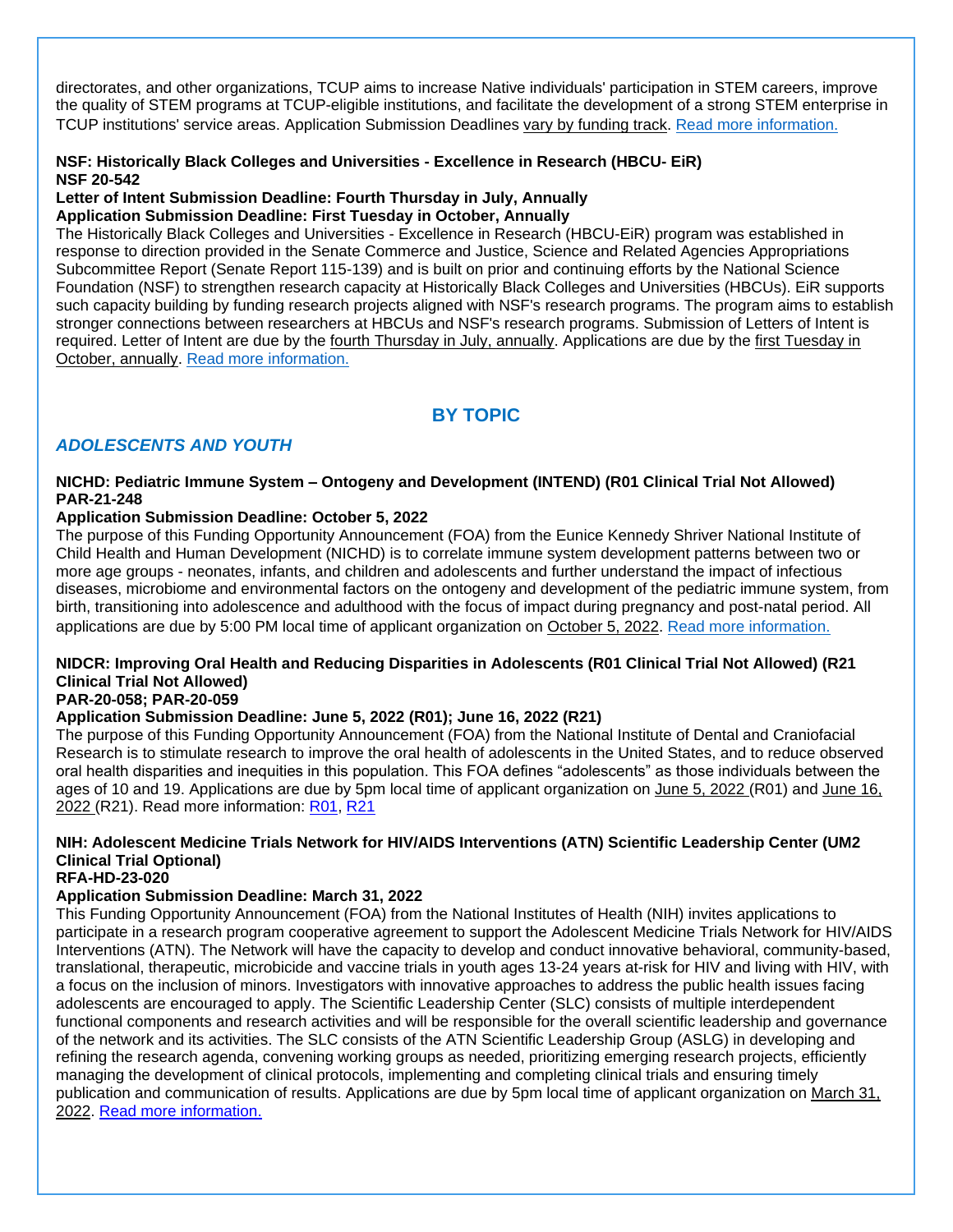#### **NIH: Adolescent Medicine Trials Network for HIV/AIDS Interventions (ATN) Operations and Collaborations Center (UM2 Clinical Trial Optional) RFA-HD-23-021**

### **Application Submission Deadline: March 31, 2022**

This Funding Opportunity Announcement (FOA) from the National Institutes of Health (NIH) invites applications to participate in a research program cooperative agreement to support the Adolescent Medicine Trials Network for HIV/AIDS Interventions (ATN). The Network will have the capacity to develop and conduct innovative behavioral, community-based, translational, therapeutic, microbicide and vaccine trials in youth ages 13-24 years at-risk for HIV and living with HIV, with a focus on the inclusion of minors. Investigators with innovative thinking and novel approaches to address the public health issues facing adolescents are encouraged to apply. The ATN Operations and Collaborations Center (OCC) will provide support for the ATN Scientific Leadership Center (SLC) in developing and implementing the ATN scientific agenda and the infrastructure, organizational support and site consortium capacity for the ATN's Research Projects and with other external collaborations. The ATN OCC will also support the ATN Executive Committee (EC) as it executes its responsibilities which include, but are not limited to, the integration of efforts across the Network and with other networks and facilitation of transdisciplinary research. Applications are due by 5pm local time of applicant organization on March 31, 2022. [Read more information.](https://grants.nih.gov/grants/guide/rfa-files/RFA-HD-23-021.html)

### **NIH: Expert-Driven Small Projects to Strengthen Gabriella Miller Kids First Discovery (R03 Clinical Trial Not Allowed)**

#### **RFA-RM-22-006**

### **Application Submission Deadline: June 10, 2022**

The NIH Common Fund has established the Gabriella Miller Kids First Pediatric Research Program (Kids First) with the vision of alleviating suffering from childhood cancer and structural birth defects by fostering collaborative research to uncover the etiology of these diseases and supporting data sharing within the pediatric research community. Kids First has established and continues to develop a Data Resource including a large collection of curated genomic and phenotypic data from childhood cancer and structural birth defects cohorts and a central portal where these data and analysis tools are accessible to the research community. This FOA is intended to engage experts in a variety of activities that will enhance the utility of childhood cancer and/or structural birth defects genomic datasets generated by the Kids First program and/or associated phenotypic datasets and resources. These activities should strengthen future analyses of Kids First datasets by the broader researcher community with the ultimate goal of improving diagnostic capabilities and therapies for children and their families affected by these conditions. Applications are due by 5:00 PM local time of applicant organization on June 10, 2022. [Read more information.](https://grants.nih.gov/grants/guide/rfa-files/RFA-RM-22-006.html)

### **NIH: Multipurpose Prevention Technology: Novel Systemic Options for Young Adults (R43/R44 Clinical Trial Not Allowed)**

### **PAR-21-297**

### **Application Submission Deadline: December 9, 2022**

The objective of this Funding Opportunity Announcement (FOA) from the National Institutes of Health (NIH) is to support the development of new and innovative long-acting systemic and non-systemic multipurpose prevention technologies (MPT). It supports development of MPTs that prevent HIV infection and pregnancy (hormonal and non-hormonal methods) in adolescent and young women. Applications for MPT development may involve pharmacokinetic (PK), pharmacodynamic (PD), safety and, drug-drug interactions (DDI) studies. It also encourages biobehavioral and behavioral/social studies to identify MPT end user preferences factors (look, feel, effectiveness, safety and duration of action) and other behavioral/social factors that could promote increased MPT use in adolescent and young women. Applications are due by 5:00 PM local time of applicant organization on December 9, 2022. [Read more information.](https://grants.nih.gov/grants/guide/pa-files/PAR-21-297.html)

### **NIMH: Confirmatory Efficacy Clinical Trials of Non-Pharmacological Interventions for Mental Disorders (R01 Clinical Trial Required)**

#### **PAR-21-132**

### **Application Submission Deadline: February 15, 2022**

NIMH solicits clinical trial applications through a series of Funding Opportunity Announcements (FOAs) that cover the intervention development pipeline, from first-inhuman, early testing of new interventions, confirmatory efficacy trials, through to effectiveness trials. The purpose of this FOA is to support confirmatory efficacy testing of non-pharmacological therapeutic and preventive interventions for mental disorders in adults and children through an experimental therapeutics approach. Under this FOA, trials must be designed so that results, whether positive or negative, will provide information of high scientific utility and will support "go/no-go" decisions about further development, effectiveness testing, or dissemination of the intervention. Interventions to be studied include, but are not limited to behavioral, cognitive, interpersonal, and device-based (both invasive/surgically implanted as well as noninvasive/transcranial) approaches, or a combination thereof. Interventions appropriate for efficacy testing must be based on a compelling scientific rationale,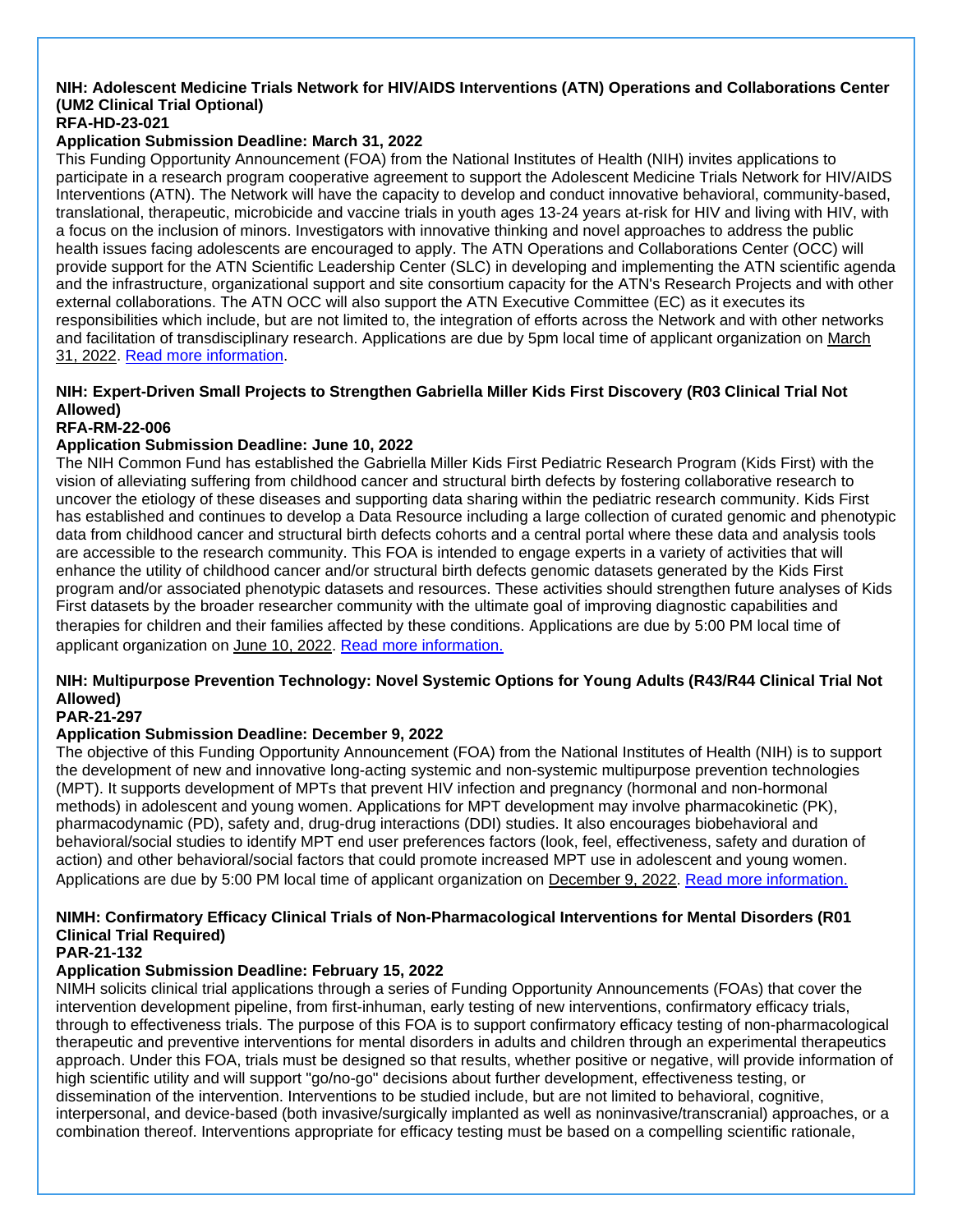previous demonstration that the intervention engages and alters the hypothesized mechanism of action, a preliminary efficacy signal, and must address an unmet therapeutic need. Support will be provided for a trial of the intervention's efficacy that includes measurement of the hypothesized mechanism of action and the relationship between change in the mechanism and change in functional or clinical effects. Ultimately, this FOA is intended to support a sufficientlypowered efficacy trial to determine the intervention's potential for significant clinical benefit. Applicants pursuing other stages of the clinical trial pipeline should consider one of the companion FOAs listed above. Applications are due by 5:00 PM local time of applicant organization on February 15, 2022. [Read more information.](https://grants.nih.gov/grants/guide/pa-files/PAR-21-132.html)

#### **NIMH: Pilot Effectiveness Trials of Interventions for Preschoolers with ADHD (R34 Clinical Trial Required) RFA-MH-21-230**

#### **Application Submission Deadline: March 1, 2022**

The National Institute of Mental Health (NIMH) seeks applications for pilot projects to evaluate the preliminary effectiveness of interventions targeting preschool attention deficit hyperactivity disorder (ADHD) symptoms and impairments. An emphasis is placed on studies that take a theory-driven, empirical approach to developing and testing interventions intended to impact current ADHD symptoms and impairments and/or prevent or forestall the emergence of co-occurring disorders or additional ADHD-related impairments. In this pilot phase of effectiveness research, the trial should be designed to evaluate the feasibility, tolerability, acceptability, safety, and potential effectiveness of the approach, to address whether the intervention engages the target mechanisms presumed to underlie the intervention effects, and to obtain preliminary data needed to inform a larger, more definitive test of the intervention. Applications are due by 5:00 PM local time of applicant organization on March 1, 2022. [Read more information.](https://grants.nih.gov/grants/guide/rfa-files/RFA-MH-21-230.html)

#### **NIMH: Initiation of a Mental Health Family Navigator Model to Promote Early Access, Engagement and Coordination of Needed Mental Health Services for Children and Adolescents (R01 Clinical Trial Required) PAR-21-291**

#### **Application Submission Deadline: June 5, 2022**

The purpose of this National Institute of Mental Health (NIMH) Funding Opportunity Announcement (FOA) is to encourage research applications to develop and test the effectiveness and implementation of family navigator models designed to promote early access, engagement, coordination and optimization of mental health treatment and services for children and adolescents who are experiencing early symptoms of mental health problems. For the purposes of this FOA, NIMH defines a family navigator model as a health care professional or paraprofessional whose role is to deploy a set of strategies designed to rapidly engage youth and families in needed treatment and services, work closely with the family and other involved treatment and service providers to optimize care, and through the use of technology – to monitor the trajectory of mental health symptoms and outcomes over time. Applicants are required to develop and test the navigator model's ability to promote early access, engagement, coordination and optimization of mental health treatment and services for children and adolescents as soon as symptoms are detected. Applicants are also required to identify and test components of navigator models that drive improvements in mental health care; detect and interrogate tailoring variables that optimize the 'personalized match' between the unique mental health needs of youth to the appropriate level of intensity and frequency of mental health services; and utilize emerging novel technologies to track and monitor the trajectory of clinical, functional and behavioral progress toward achieving intended services outcomes. Applications are due by 5:00 PM local time of applicant organization on June 5, 2022. [Read more information.](https://grants.nih.gov/grants/guide/pa-files/PAR-21-291.html)

#### **NIMH: Pilot Studies to Test the Initiation of a Mental Health Family Navigator Model to Promote Early Access, Engagement and Coordination of Needed Mental Health Services for Children and Adolescents (R34 Clinical Trial Required)**

#### **PAR-21-292**

#### **Application Submission Deadline: June 16, 2022**

The purpose of this National Institute of Mental Health (NIMH) Funding Opportunity Announcement (FOA) is to encourage research applications to develop and pilot test the effectiveness and implementation of existing family navigator models designed to promote early access, engagement, coordination and optimization of mental health treatment and services for children and adolescents who are experiencing early symptoms of mental health problems. For the purposes of this FOA, NIMH defines a family navigator model as a health care professional or paraprofessional whose role is to deploy a set of strategies designed to rapidly engage youth and families in needed treatment and services, work closely with the family and other involved treatment and service providers to optimize care, and through the use of technology – to monitor the trajectory of mental health symptoms and outcomes over time. Applicants are required to develop and pilot test the navigator model's ability to promote early access, engagement, coordination and optimization of mental health treatment and services for children and adolescents as soon as symptoms are detected. Applicants are also required to identify and pilot test components of navigator models that drive improvements in mental health care; detect and interrogate tailoring variables that optimize the 'personalized match' between the unique mental health needs of youth to the appropriate level of intensity and frequency of mental health services; and utilize emerging novel technologies to track and monitor the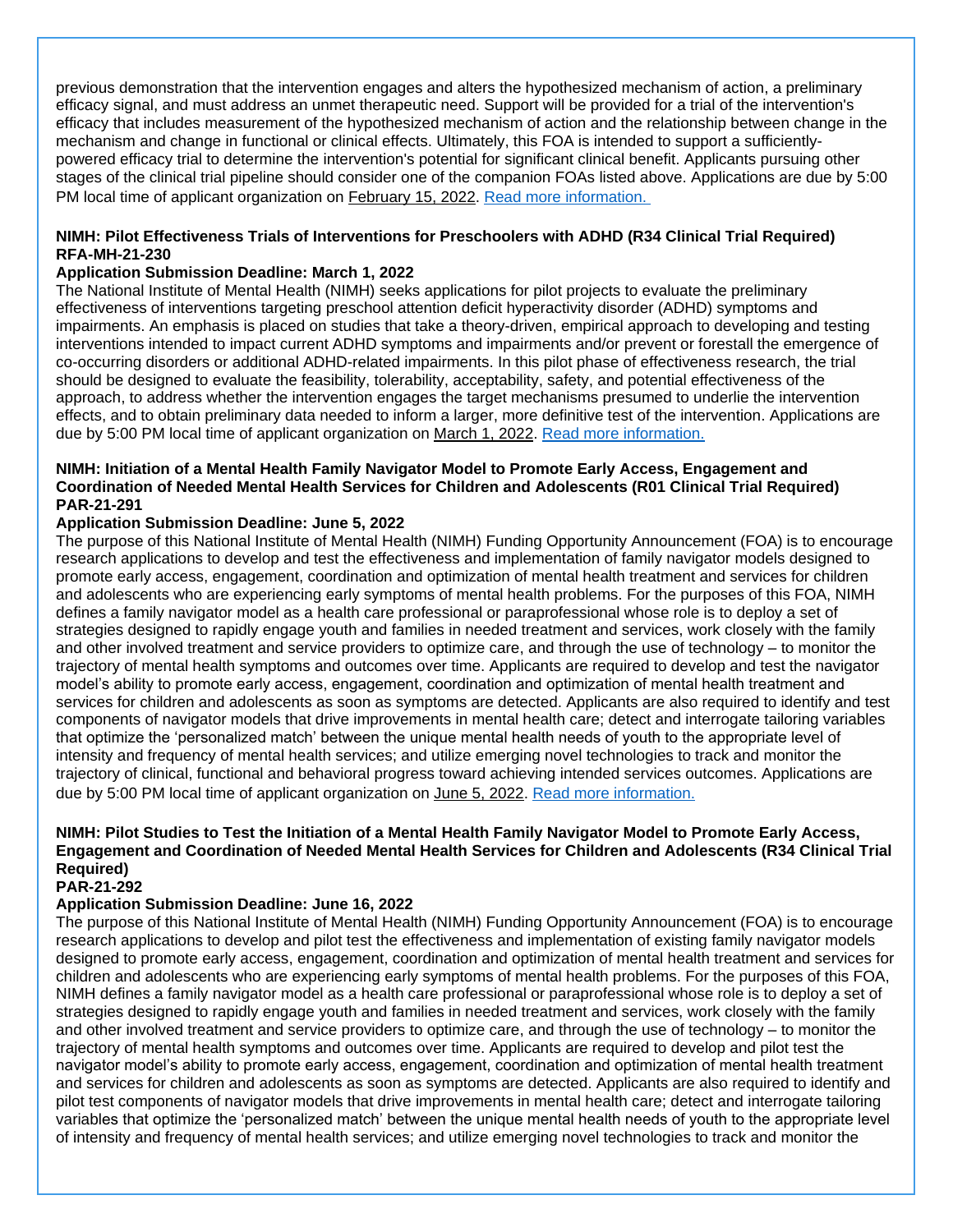trajectory of clinical, functional and behavioral progress toward achieving intended services outcomes. Applications are due by 5:00 PM local time of applicant organization on June 16, 2022. [Read more information.](https://grants.nih.gov/grants/guide/pa-files/PAR-21-292.html)

### **NIMH: Using Just-in-Time Adaptive Interventions to Optimize Established Adolescent Mental Health Treatments (R61/R33 Clinical Trial Required)**

### **Application Submission Deadline: June 22, 2022**

The National Institute of Mental Health (NIMH) seeks applications for pilot research to develop and test just-in-time adaptive intervention (JITAI) augmentations to enhance the effectiveness and clinical potency of established adolescent mental health treatments. An emphasis is placed on studies that are informed by developmental science and grounded in an empirical model of behavior change. Support will be provided for up to two years (R61 phase) for milestone-driven testing, refinement, and/or validation of the intervention's impact on empirically supported, measurable target mechanisms and the possibility (contingent on meeting the R61 milestones) of up to 3 additional years of support (R33 phase) to replicate the target engagement findings in a larger sample and examine the relationship between the target mechanisms and clinical outcomes. Applications are due by 5:00 PM local time of applicant organization on June 22, 2022. Read more [information.](https://grants.nih.gov/grants/guide/rfa-files/RFA-MH-22-150.html)

### <span id="page-21-0"></span>*ARTS*

### **NIH: Promoting Research on Music and Health: Phased Innovation Award for Music Interventions (R61/R33 Clinical Trial Optional)**

### **PAR-20-266**

### **Application Submission Deadline: June 2, 2022**

The purpose of this Funding Opportunity Announcement (FOA) is to promote innovative research on music and health with an emphasis on developing music interventions aimed at understanding their mechanisms of action and clinical applications for the treatment of many diseases, disorders, and conditions. Given the emphasis on innovation, little or no preliminary data are needed to apply under this FOA. Because of the need for a multidisciplinary approach, collaborations among basic researchers, translational science researchers, music intervention experts, other clinical researchers, music health professionals, and technology development researchers are encouraged. The FOA utilizes a phased R61/R33 funding mechanism to support mechanistic research and to evaluate the clinical relevance of music interventions. Applications are due by June 2, 2022. [Read more information.](https://grants.nih.gov/grants/guide/pa-files/PAR-20-266.html)

### <span id="page-21-1"></span>*BEHAVIOR*

### **NIH: Mentored Research Scientist Development Award (Parent K01 Independent Basic Experimental Studies with Humans Required)**

#### **PA-20-191**

### **Application Submission Deadline: February 12, 2022**

The purpose of the NIH Mentored Research Scientist Development Award (K01) is to provide support and "protected time" (three to five years) for an intensive, supervised career development experience in the biomedical, behavioral, or clinical sciences leading to research independence. Although all of the participating NIH Institutes and Centers (ICs) use this support mechanism to support career development experiences that lead to research independence, some ICs use the K01 award for individuals who propose to train in a new field or for individuals who have had a hiatus in their research career because of illness or pressing family circumstances. This Parent Funding Opportunity Announcement is for basic science experimental studies involving humans, referred to in [NOT-OD-18-212](https://grants.nih.gov/grants/guide/notice-files/NOT-OD-18-212.html) as "prospective basic science studies involving human participants." These studies fall within the NIH definition of a clinical trial and also meet the definition of basic research. Types of studies that should be submitted under this FOA include studies that prospectively assign human participants to conditions (i.e., experimentally manipulate independent variables) and that assess biomedical or behavioral outcomes in humans for the purpose of understanding the fundamental aspects of phenomena without specific application towards processes or products in mind. Applications are due by 5pm local time of applicant organization on February 12, 2022. [Read more information.](https://grants.nih.gov/grants/guide/pa-files/PA-20-191.html)

### **NIH: Pathway to Independence Award (Parent K99/R00 Independent Basic Experimental Studies with Humans Required)**

**PA-20-189**

### **Application Submission Deadline: February 12, 2022**

The purpose of the NIH Pathway to Independence Award (K99/R00) program is to facilitate a timely transition of outstanding postdoctoral researchers with a research and/or clinical doctorate degree from mentored, postdoctoral research positions to independent, tenure-track or equivalent faculty positions. The program will provide independent NIH research support during this transition in order to help awardees to launch competitive, independent research careers.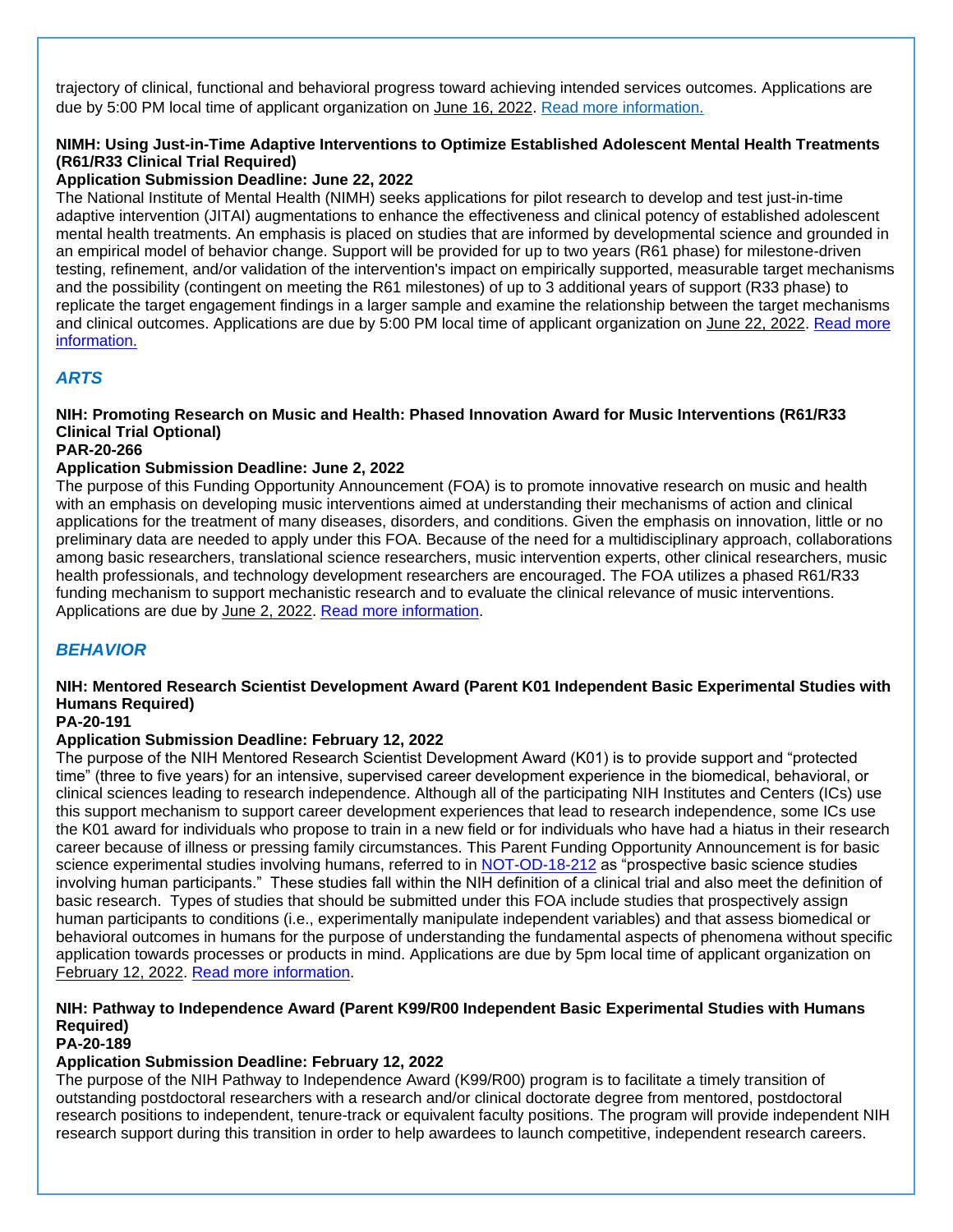This Parent Funding Opportunity Announcement is for basic science experimental studies involving humans, referred to in [NOT-OD-18-212](https://grants.nih.gov/grants/guide/notice-files/NOT-OD-18-212.html) as "prospective basic science studies involving human participants." These studies fall within the NIH definition of a clinical trial and also meet the definition of basic research. Types of studies that should be submitted under this FOA include studies that prospectively assign human participants to conditions (i.e., experimentally manipulate independent variables) and that assess biomedical or behavioral outcomes in humans for the purpose of understanding the fundamental aspects of phenomena without specific application towards processes or products in mind. Applications are due by 5pm local time of applicant organization on February 12, 2022. [Read more information.](https://grants.nih.gov/grants/guide/pa-files/PA-20-189.html)

### **NIH: Exploratory/Developmental Research Grant Program (Parent R21 Basic Experimental Studies with Humans Required)**

#### **PA-20-196**

#### **Application Submission Deadline: February 16, 2022**

The NIH Exploratory/Developmental Grant supports exploratory and developmental research projects by providing support for the early and conceptual stages of these projects. These studies may involve considerable risk but may lead to a breakthrough in a particular area, or to the development of novel techniques, agents, methodologies, models, or applications that could have a major impact on a field of biomedical, behavioral, or clinical research. This Parent Funding Opportunity Announcement is for basic science experimental studies involving humans, referred to in [NOT-OD-18-212](https://grants.nih.gov/grants/guide/notice-files/NOT-OD-18-212.html) as "prospective basic science studies involving human participants." These studies fall within the NIH definition of a clinical trial and also meet the definition of basic research. Types of studies that should submit under this FOA include studies that prospectively assign human participants to conditions (i.e., experimentally manipulate independent variables) and that assess biomedical or behavioral outcomes in humans for the purpose of understanding the fundamental aspects of phenomena without specific application towards processes or products in mind. Applications are due by 5pm local time of applicant organization on February 16, 2022. [Read more information.](https://grants.nih.gov/grants/guide/pa-files/PA-20-196.html)

### **NIH: Research Project Grant (Parent R01 Basic Experimental Studies with Humans Required) PA-20-184**

#### **Application Submission Deadline: June 5, 2022**

The NIH Research Project Grant supports a discrete, specified, circumscribed project in areas representing the specific interests and competencies of the investigator(s). This Parent Funding Opportunity Announcement is for basic science experimental studies involving humans, referred to in [NOT-OD-18-212](https://grants.nih.gov/grants/guide/notice-files/NOT-OD-18-212.html) as "prospective basic science studies involving human participants." These studies fall within the NIH definition of a clinical trial and also meet the definition of basic research. Types of studies that should submit under this FOA include studies that prospectively assign human participants to conditions (i.e., experimentally manipulate independent variables) and that assess biomedical or behavioral outcomes in humans for the purpose of understanding the fundamental aspects of phenomena without specific application towards processes or products in mind. The proposed project must be related to the programmatic interests of one or more of the participating NIH Institutes and Centers (ICs) based on their scientific missions. Applications are due by 5pm local time of applicant organization on June 5, 2022. [Read more information.](https://grants.nih.gov/grants/guide/pa-files/PA-20-184.html)

#### **NIH: Secondary Analyses of Existing Datasets of Tobacco Use and Health (R21 Clinical Trial Not Allowed) RFA-OD-21-003**

#### **Application Submission Deadline: August 8, 2022**

The purpose of this Funding Opportunity Announcement (FOA) is to invite R21 applications proposing the innovative analysis of existing (publicly available) nationally representative U.S. cross-sectional and longitudinal data, including the National Youth Tobacco Survey (NYTS), to investigate novel scientific ideas and/or to generate new models, systems, tools, methods, or technologies that have the potential for significant impact on biomedical or biobehavioral research in areas relevant to the Food and Drug Administration (FDA) - Center for Tobacco Products (CTP). Other publicly available data sets would be considered depending on the analyses to be conducted; however, nationally representative analyses will receive priority. Applications not using nationally representative data sets will need to provide justification why the data set is unique, and why the research questions cannot be answered from a (publicly available) nationally representative data set. This FOA encourages the analyses of public use datasets that may inform tobacco regulatory actions in the United States (U.S.). The awards under this FOA will be administered by NIH using funds that have been made available through FDA-CTP and the Family Smoking Prevention and Tobacco Control Act (P.L. 111-31). Research results from this FOA are expected to generate findings and data that are directly relevant in informing the FDA's regulation of the manufacture, distribution, and marketing of tobacco products to protect public health. Research Projects must address the research priorities related to the regulatory authority of the Food and Drug Administration (FDA) - Center for Tobacco Products (CTP). Applications are due by 5:00 PM local time of applicant organization on August 8, 2022. [Read more](https://grants.nih.gov/grants/guide/rfa-files/RFA-OD-21-003.html)  [information.](https://grants.nih.gov/grants/guide/rfa-files/RFA-OD-21-003.html)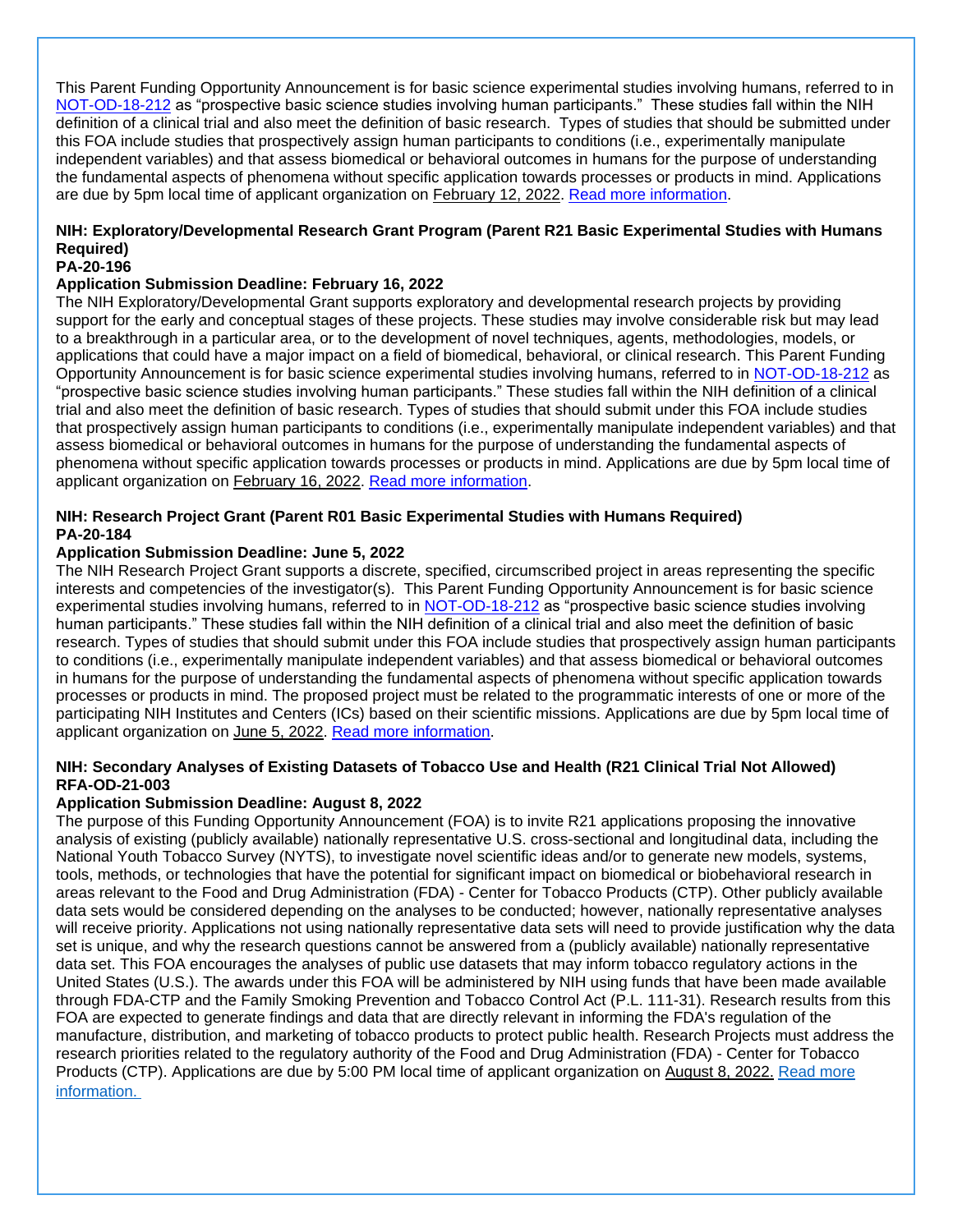#### **NIH: Developmental AIDS Research Centers on Mental Health and HIV/AIDS (P30 Clinical Trial Optional) PAR-20-307; PAR-20-308**

### **Application Submission Deadline: August 25, 2022**

The National Institute of Mental Health (NIMH) Division of AIDS Research (DAR) encourages applications for Center Core grants (P30) to support Developmental HIV/AIDS Research Centers (D-ARC). The D-ARC is intended to provide infrastructure support that facilitates the development of high impact science in HIV/AIDS and mental health that is relevant to the NIMH mission. This Funding Opportunity Announcement (FOA) intends to support innovative, interdisciplinary research in several areas, including basic, NeuroHIV, behavioral and social, integrated biobehavioral, applied, clinical, translational, and implementation science. All applications are due by 5:00 PM local time of applicant organization on August 25, 2022. Read more information: [PAR-20-307,](https://grants.nih.gov/grants/guide/pa-files/PAR-20-307.html) [PAR-20-308](https://grants.nih.gov/grants/guide/pa-files/PAR-20-308.html)

#### **NIMH: Computationally-Defined Behaviors in Psychiatry (R21 Clinical Trial Optional) PAR-21-264**

#### **Application Submission Deadline: November 1, 2022**

This Funding Opportunity Announcement (FOA) from the National Institute of Mental Health (NIMH) solicits applications for research projects that will apply computational approaches to develop parametrically detailed behavioral assays across mental-health relevant domains of function. These projects should focus on behavior in humans and test computational models in healthy, trans-diagnostic, unselected, or community samples. NIMH is particularly interested in the study of behavioral measures, models, and parameters that have the potential for back-translation from humans to animals, especially for pre-clinical therapeutics development, and in models that have the potential to be extended to clinical populations. To maximize prospects of back-translation and to provide a neurobiological foundation for future research, studies will need to consider behavioral models and parameters that are linked to the underlying neural processes that may be involved in their computation. Finally, in order to ensure ecological validity of behavioral assays, models derived from lab-based behavioral tasks will need to be tested for generalizability to behavioral data collected in a real-world setting. All applications are due by 5:00 PM local time of applicant organization on November 1, 2022. [Read](https://grants.nih.gov/grants/guide/pa-files/PAR-21-264.html)  [more information.](https://grants.nih.gov/grants/guide/pa-files/PAR-21-264.html)

#### **NSF: Human Networks and Data Science (HNDS) NSF 21-514**

### **Application Submission Deadline: First Thursday in February, Annually**

The Human Networks and Data Science program (HNDS) supports research that enhances understanding of human behavior and how humans interact with and are influenced by their environments by leveraging data science and network science research across a broad range of topics. HNDS research will identify ways in which dynamic, distributed, and heterogeneous data can provide novel answers to fundamental questions about individual and group behavior. HNDS is especially interested in proposals that provide data-rich insights about human networks to support improved health, prosperity, and security. The HNDS program offers two tracks: one for infrastructure projects and one for core research activities. Infrastructure projects (HNDS-I) will develop user-friendly large-scale next-generation data resources and relevant analytic techniques to advance fundamental research in SBE areas of study. Core research projects (HNDS-R) will address theoretically motivated questions about the nature, causes, and/or consequences of human behavior (broadly defined) that occurs within the multidimensional contexts defined by the networks that determine the human experience, from the biological networks in the human body to the sociocultural, economic and geospatial networks that comprise human societies. All applications are due by 5:00 PM local time of applicant organization on the first Thursday in February, annually. [Read more information.](https://www.nsf.gov/pubs/2021/nsf21514/nsf21514.htm)

### **NSF: Enhancing Social, Behavioral and Economic Science Research and Capacity at Minority-Serving Institutions**

#### **NSF 22-530**

### **Application Submission Deadline: March 1, 2022**

The National Science Foundation (NSF)'s Build and Broaden 3.0 (B2 3.0) supports fundamental research at minorityserving institutions (MSIs) and encourages research collaborations with scholars at MSIs. Growing the science, technology, engineering, and mathematics (STEM) workforce is a national priority. MSIs make considerable contributions to educating and training science leaders for U.S. economic growth and competitiveness. Yet, NSF has received comparatively few grant submissions from, or involving, scholars at MSIs. Targeted outreach activities reveal that MSIs have varying degrees of familiarity with funding opportunities within NSF and particularly within the Social, Behavioral and Economic (SBE) Sciences Directorate. As a result, NSF is limited in its ability to support research and training opportunities in the SBE sciences at these institutions. With its emphasis on broadening participation of MSIs, Build and Broaden 3.0 is designed to address this problem. SBE offers Build and Broaden 3.0 in order to increase proposal submissions, advance research collaborations and networks involving MSI scholars, and support research activities in the SBE sciences at MSIs. The Build and Broaden 3.0 solicitation is designed specifically for impact at MSIs. Proposals that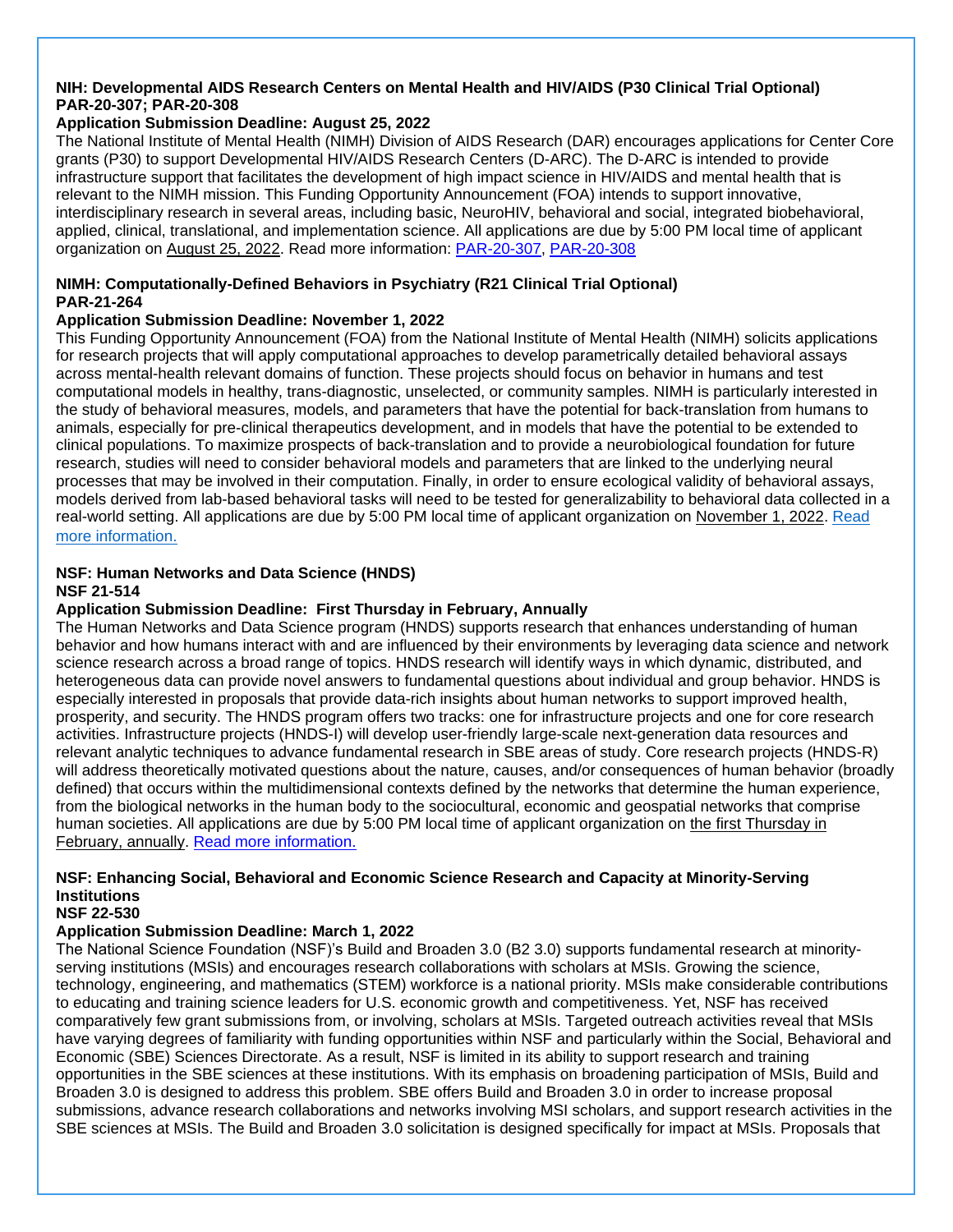outline research projects in the SBE sciences that increase students' pursuit of graduate training, enhance PI productivity, or cultivate partnerships with researchers at other institutions are especially encouraged to apply. Proposals may address any of the scientific areas supported by SBE. These areas include anthropology, archaeology, cognitive neuroscience, decision science, ecological research, economics, geography, linguistics, law and science, organizational behavior, political science, public policy, security and preparedness, psychology, and sociology. Applications are due by March 1, 2022. [Read more information.](https://www.nsf.gov/pubs/2022/nsf22530/nsf22530.htm?org=NSF)

### <span id="page-24-0"></span>*BRAIN FUNCTION AND DEVELOPMENT; NEUROBIOLOGY*

#### **NIH: BRAIN Initiative Advanced Postdoctoral Career Transition Award to Promote Diversity (K99/R00 Independent Clinical Trial Not Allowed) (K99/R00 Independent Clinical Trial Required) RFA-NS-19-043; RFA-NS-19-044**

### **Application Submission Deadline: February 10, 2022**

The purpose of the NIH BRAIN Initiative Advanced Postdoctoral Career Transition Award to Promote Diversity (K99/R00) program is to enhance workforce diversity in the neuroscience workforce and maintain a strong cohort of new and talented, NIH-supported, independent investigators from diverse backgrounds in [BRAIN Initiative research areas.](https://www.braininitiative.nih.gov/2025/index.htm) This program is designed to facilitate a timely transition of outstanding postdoctoral researchers with a research and/or clinical doctorate degree from mentored, postdoctoral research positions to independent, tenure-track or equivalent faculty positions. The program will provide independent NIH research support during this transition in order to help awardees to launch competitive, independent research careers. Applications are due by February 10, 2022. [RFA-NS-19-043;](https://grants.nih.gov/grants/guide/rfa-files/RFA-NS-19-043.html) [RFA-NS-](https://grants.nih.gov/grants/guide/rfa-files/RFA-NS-19-044.html)[19-044.](https://grants.nih.gov/grants/guide/rfa-files/RFA-NS-19-044.html)

#### **NIH: Discovery of Cell-based Chemical Probes for Novel Brain Targets (R21 Clinical Trial Not Allowed) PAR-21-028**

### **Application Submission Deadline: February 16, 2022**

This Funding Opportunity Announcement (FOA) intends to support investigators who have interest and capability to join efforts for the discovery of cell-based chemical probes for novel brain targets. It is expected that applicants will have in hand the starting compounds (validated hits) for chemical optimization and bioassays for testing new analog compounds. Through this FOA, NIH wishes to stimulate research in: 1) discovery and development of novel, small molecules for their potential use in understanding biological processes relevant to the missions of NIMH, NIA, NICHD, and/or NIDCD (National Institute on Deafness and Other Communication Disorders); and 2) discovery and/or validation of novel, biological targets that will inform studies of brain disease mechanisms. Emphasis will be placed on projects that provide new insight into important disease-related biological targets and biological processes. The main emphasis of projects submitted under this FOA should be in the discovery of cell-based chemical probes. All applications are due by 5:00 PM local time of applicant organization on February 16, 2022. [Read more information.](https://grants.nih.gov/grants/guide/pa-files/PAR-21-028.html)

#### **NIH: Joint NINDS/NIMH Exploratory Neuroscience Research Grant (R21 Clinical Trial Optional) PA-21-219**

### **Application Submission Deadline: February 16, 2022**

The Joint National Institute of Neurological Disorders and Stroke (NINDS)/National Institute of Mental Health (NIMH)Exploratory Neuroscience Research Grant program supports exploratory and innovative research projects, which fall within the missions of the NINDS and NIMH. The NIMH Division of Neuroscience and Basic Behavioral Science encourages applications aligned with Goal 1 of the NIMH 2020 Strategic Plan. The NIMH Division of AIDS Research also invites applications in the program areas outlined on the HIV Neuropathogenesis, Genetics, and Therapeutics Branch webpage that are aligned with the NIH Strategic Plan for HIV and HIV-related Research. Awards will provide support for the early and conceptual stages of projects. These studies often assess the feasibility of a novel avenue of investigation and involve considerable risk but have the potential to bring about breakthroughs in the understanding of important areas of neuroscience, or to the development of novel techniques, agents, methodologies, or models, of high value to the neuroscience community. While this funding opportunity also accepts clinical trials, only applications proposing "mechanistic clinical trials or studies" (studying pathophysiology or mechanism of action of an intervention, but not safety or efficacy) or basic experimental studies with humans (BESH) will be supported. Applications are due by 5pm local time of the applicant organization on February 16, 2022. [Read more information.](https://grants.nih.gov/grants/guide/pa-files/PA-21-219.html)

#### **NIH: BRAIN Initiative: Clinical Studies to Advance Next-Generation Invasive Devices for Recording and Modulation in the Human Central Nervous System (UH3 Clinical Trial Optional) RFA-NS-21-024**

### **Application Submission Deadline: February 18, 2022**

The purpose of this Funding Opportunity Announcement (FOA) is to encourage investigators to pursue first-in-human or early stage clinical studies for recording and/or stimulating devices to treat central nervous system disorders and better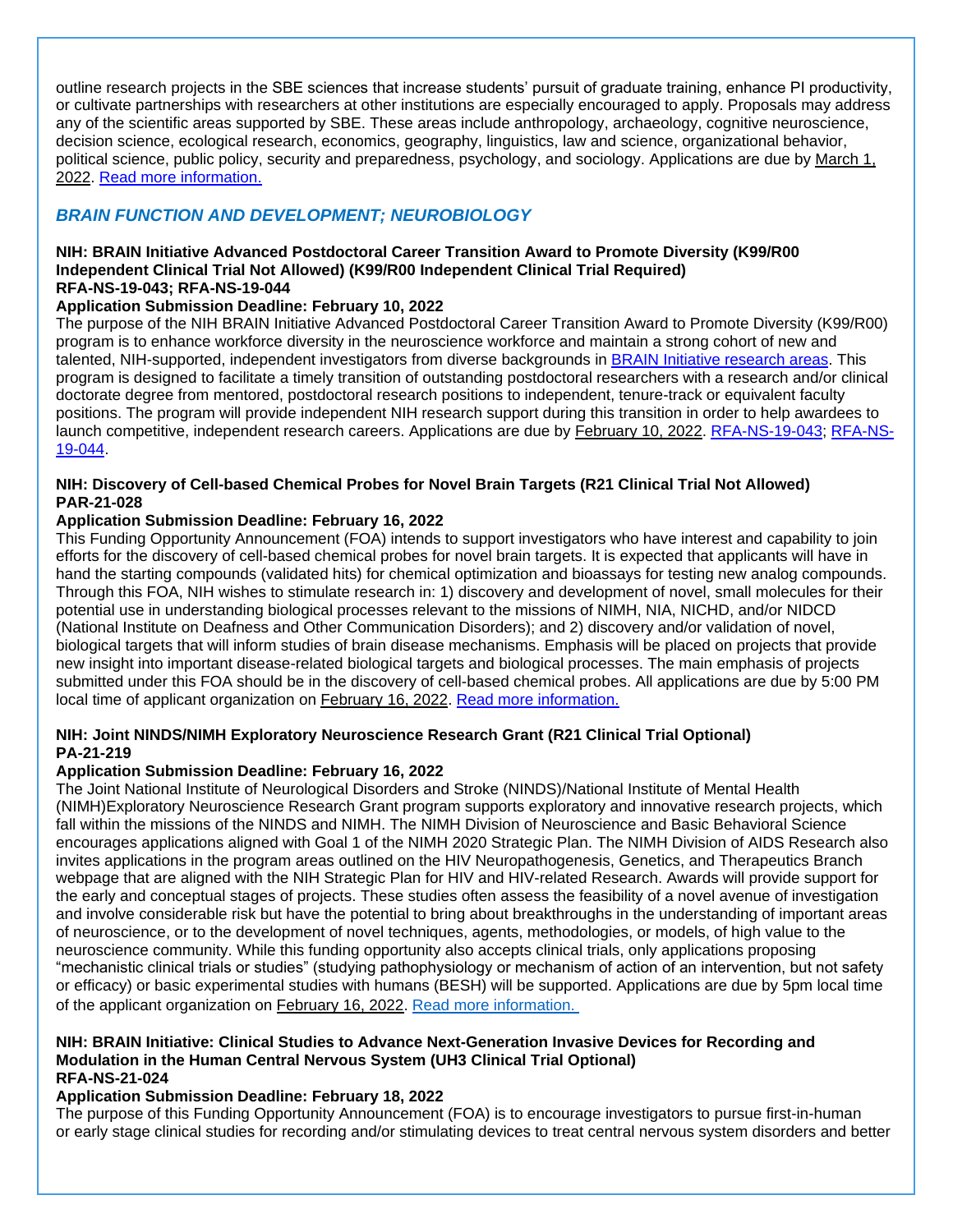understand the human brain. Only Significant Risk (SR) studies that require an Investigational Device Exemption (IDE) from the FDA, such as chronic implants, will be supported by this FOA. The clinical study is expected to provide data to answer key questions about the function or final design of a device and is expected to provide information about the device function or final design that cannot be practically obtained through additional non-clinical assessments (e.g., bench top or animal studies) due to the novelty of the device or its intended use. This FOA is part of a milestone-driven cooperative agreement program and will involve participation of NIH program staff in negotiating the final project plan before award and monitoring of research progress. Applications are due by 5pm local time of the applicant organization on February 18, 2022. [Read more information.](https://grants.nih.gov/grants/guide/rfa-files/RFA-NS-21-024.html)

### **NIH: BRAIN Initiative Fellows: Ruth L. Kirschstein National Research Service Award (NRSA) Individual Postdoctoral Fellowship (F32)**

#### **RFA-MH-20-620**

#### **Application Submission Deadline: April 11, 2022**

The purpose of the The Brain Research through Advancing Innovative Neurotechnologies (BRAIN) Initiative Fellows (F32) program is to enhance the research training of promising postdoctorates, early in their postdoctoral training period, who have the potential to become productive investigators in research areas that will advance the goals of the BRAIN Initiative. Applications are encouraged in any research area that is aligned with the BRAIN Initiative, including neuroethics. Applicants are expected to propose research training in an area that clearly complements their predoctoral research. Formal training in analytical tools appropriate for the proposed research is expected to be an integral component of the research training plan. In order to maximize the training potential of the F32 award, this program encourages applications from individuals who have not yet completed their terminal doctoral degree and who expect to do so within 12 months of the application due date. On the application due date, candidates may not have completed more than 12 months of postdoctoral training. Applications are due by 5:00 PM local time of applicant organization on April 11, 2022. [Read more](https://grants.nih.gov/grants/guide/rfa-files/RFA-MH-20-620.html)  [information.](https://grants.nih.gov/grants/guide/rfa-files/RFA-MH-20-620.html)

### **NIH: BRAIN Initiative: New Concepts and Early-Stage Research for Recording and Modulation in the Nervous System (R21) (Clinical Trial Not Allowed)**

**RFA-EY-21-001**

#### **Application Submission Deadline: May 2, 2022**

This FOA seeks applications for unique and innovative recording and/or modulation technologies that are in the earliest stage of development, including new and untested ideas that are in the initial stages of conceptualization. Some projects may aim to increase recording or modulation capabilities by many orders of magnitude, while others may aim to improve the precision and selectivity of recording or modulation (also referred to as stimulation, perturbation, or manipulation). A wide range of modalities are appropriate including acoustic, chemical, electrical, magnetic, optical and chemical, as well as the use of genetic tools. Invasive or non-invasive approaches are sought that will enable large-scale recording and/or precise manipulation of neural activity, and that would ultimately be compatible with experiments in humans or behaving animals. Applications are encouraged from any qualified individuals, including physicists, engineers, theoreticians, and scientists, especially those not typically involved with neuroscience research. Applications are due by 5pm local time of applicant organization on May 2, 2022. [Read more information.](https://grants.nih.gov/grants/guide/rfa-files/RFA-EY-21-001.html)

### **NIH: BRAIN Initiative: New Technologies and Novel Approaches for Recording and Modulation in the Nervous System (R01 Clinical Trial Not Allowed)**

## **RFA-NS-21-026**

### **Application Submission Deadline: May 2, 2022**

Understanding the dynamic activity of brain circuits is central to the NIH BRAIN Initiative. This FOA seeks applications for proof-of-concept testing and development of new technologies and novel approaches for recording and modulation (including various modalities for stimulation/activation, inhibition and manipulation) of cells (i.e., neuronal and nonneuronal) and networks to enable transformative understanding of dynamic signaling in the central nervous system (CNS). This FOA seeks exceptionally creative approaches to address major challenges associated with recording and modulating CNS activity, at or near cellular resolution, at multiple spatial and/or temporal scales, in any region and throughout the entire depth of the brain. It is expected that the proposed research may be high-risk, but if successful, could profoundly change the course of neuroscience research. Proposed technologies should be compatible with experiments in behaving animals, validated under in vivo experimental conditions, and capable of reducing major barriers to conducting neurobiological experiments and making new discoveries about the CNS. Technologies may engage diverse types of signaling beyond neuronal electrical activity such as optical, magnetic, acoustic and/or genetic recording/manipulation. Applications that seek to integrate multiple approaches are encouraged. If suitable, applications are expected to integrate appropriate domains of expertise, including biological, chemical and physical sciences, engineering, computational modeling and statistical analysis. Applications are due by 5:00 PM local time of applicant organization on May 2, 2022. [Read more information.](https://grants.nih.gov/grants/guide/rfa-files/RFA-NS-21-026.html)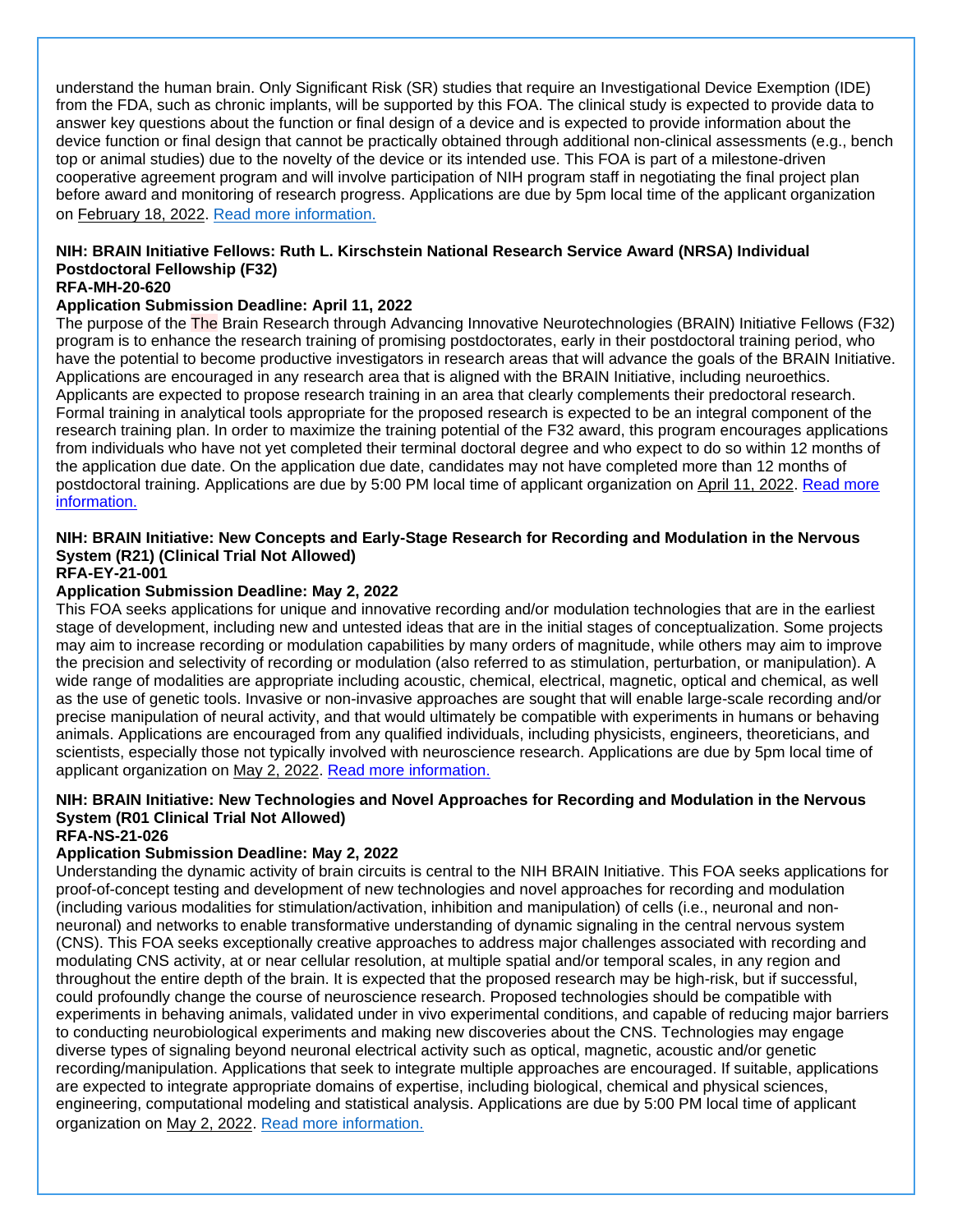#### **NIH: Jointly Sponsored Ruth L. Kirschstein National Research Service Award Institutional Predoctoral Training Program in the Neurosciences (T32 Clinical Trial Not Allowed) PAR-20-076**

### **Application Submission Deadline: May 25, 2022**

The Jointly Sponsored NIH Predoctoral Training Program in the Neurosciences (JSPTPN) is an institutional program that supports broad and fundamental research training in the neurosciences. In addition to a broad education in the neurosciences, a key component will be a curriculum that provides a strong foundation in experimental design, statistical methodology and quantitative reasoning. JSPTPN programs are intended to be 2 years in duration and students may only be appointed to this training grant during the first 2 years of their graduate research training. The primary objective is to prepare students to be outstanding scientists equipped to pursue careers in neuroscience. Letters of intent are due 30 days prior to the application due date. Applications are due by 5pm local time of applicant organization on May 25, 202[2.](https://grants.nih.gov/grants/guide/pa-files/PAR-20-076.html)  [Read more information.](https://grants.nih.gov/grants/guide/pa-files/PAR-20-076.html)

#### **NIH: BRAIN Initiative: Integration and Analysis of BRAIN Initiative Data (R01 Clinical Trial Not Allowed) RFA-MH-21-135**

#### **Application Submission Deadline: June 10, 2022**

This Funding Opportunity Announcement (FOA) solicits applications to develop informatics tools for analyzing, visualizing, and integrating data related to the BRAIN Initiative or to enhance our understanding of the brain. As part of programs of building the informatics infrastructure for the BRAIN Initiative, the FOA supports several different, but related activities. These include modifying existing analysis and visualization tools to deal with BRAIN Initiative data and integrating different types of BRAIN Initiative datasets. Proposing the development of new tools to deal with BRAIN Initiative data is also permitted. The tools supported under this FOA will make use of relevant data standards and will be built so that they can be integrated into the data repositories, both of which are created in awards under the other FOAs of the BRAIN initiative informatics program. The tools must be user-friendly in accessing and analyzing data from appropriate data archives and should analyze/visualize data without requiring users to download data. The tools should also allow data to be combined for analysis/visualization from multiple locations. Applications are due by 5:00 PM local time of applicant organization on June 10, 2022. [Read more information.](https://grants.nih.gov/grants/guide/rfa-files/RFA-MH-21-135.html)

### **NIH: BRAIN Initiative: Research on the Ethical Implications of Advancements in Neurotechnology and Brain Science (R01 Clinical Trial Optional)**

### **RFA-MH-21-205**

#### **Application Submission Deadline: October 11, 2022**

Guided by the goals established in BRAIN 2025: A Scientific Vision and reinforced by the Advisory Council to the Director Working Group on BRAIN 2.0 Neuroethics Subgroup, this Funding Opportunity Announcement (FOA) from the National Institutes of Health (NIH) Brain Research through Advancing Innovative Neurotechnologies® (BRAIN) Initiative is intended to support efforts addressing core ethical issues associated with research focused on the human brain and resulting from emerging technologies and advancements supported by the BRAIN Initiative. This FOA encourages research project grant applications from multi-disciplinary teams focused on key ethical issues associated with BRAIN Initiative supported research areas. Efforts supported under this FOA are intended to be both complementary and integrative with the transformative, breakthrough neuroscience discoveries supported through the BRAIN Initiative. Applications are due by 5:00 PM local time of applicant organization on October 11, 2022. [Read more information.](https://grants.nih.gov/grants/guide/rfa-files/RFA-MH-21-205.html)

### **NIMH: Basic Neurodevelopmental Biology of Circuits and Behavior (R01 Clinical Trial Not Allowed); (R21 Clinical Trial Not Allowed)**

#### **PAR-22-066; PAR-22-067**

### **Application Submission Deadline: March 16, 2022**

These Funding Opportunity Announcements (FOA) from the National Institute of Mental Health (NIMH) encourage research projects focused on the dynamic and mechanistic links between the maturation of brain circuits and behaviors across development in rodents and non-human primates. The goal is to build a foundation for understanding how interactions within and among brain regions change over pre- and post-natal development, allowing for the emergence of cognitive, affective and social behaviors. To this end, projects supported will focus on neurodevelopmental trajectories and investigate questions using in vivo neural measures in awake, behaving animals. PAR-22-066 uses the R01 grant mechanism, whereas PAR-22-067, seeks shorter, higher-risk R21 grant applications. Applications are due by 5:00 PM local time of applicant organization on March 16, 2022. Read more information: [PAR-22-066;](https://grants.nih.gov/grants/guide/pa-files/PAR-22-066.html) [PAR-22-067.](https://grants.nih.gov/grants/guide/pa-files/PAR-22-067.html)

**NIMH: Utilizing Invasive Recording and Stimulating Opportunities in Humans to Advance Neural Circuitry Understanding of Mental Health Disorders (R21 Clinical Trial Optional; R01 Clinical Trial Optional) PAR-21-288; PAR-21-289**

**Application Submission Deadline: June 16, 2022; June 5, 2022**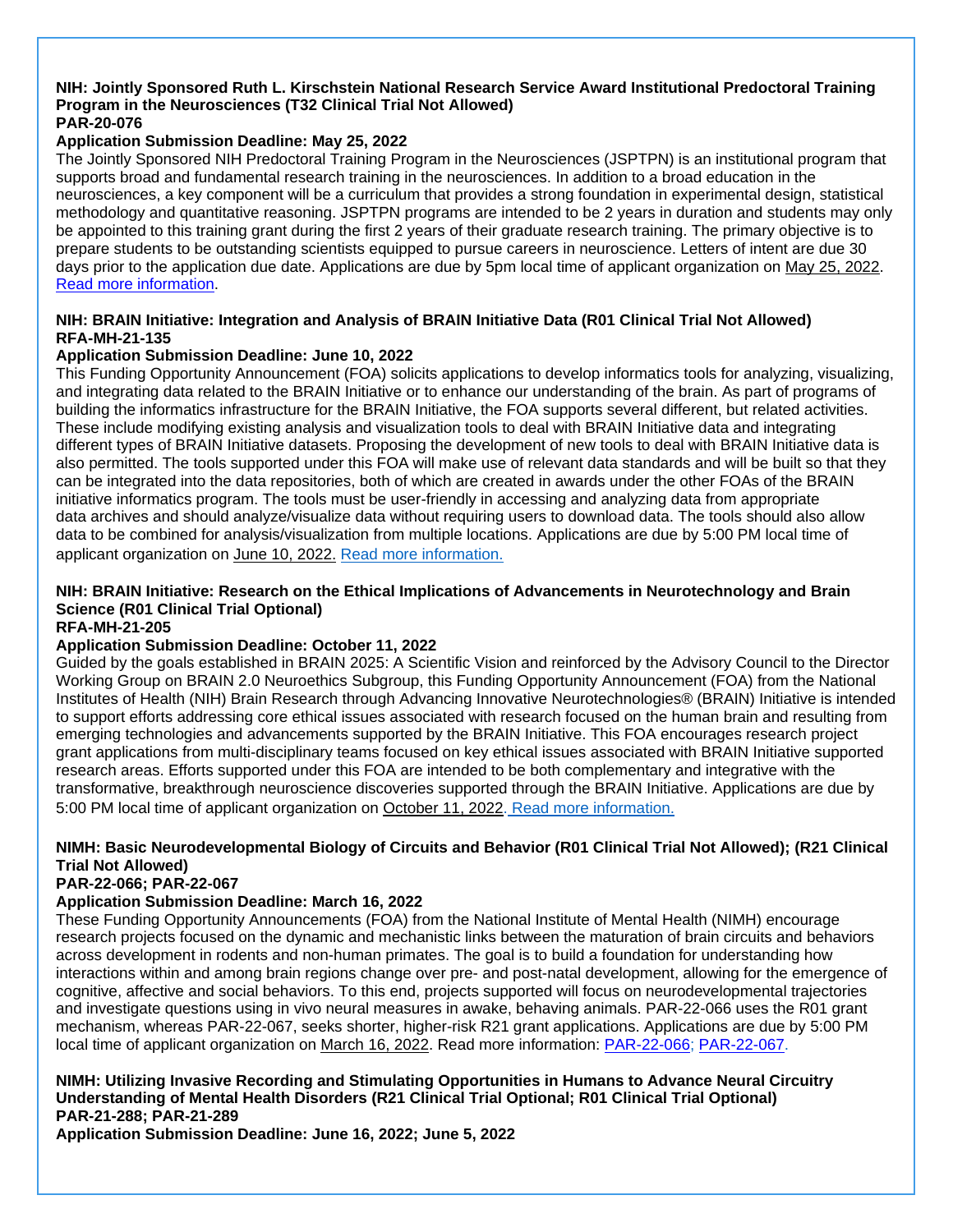The purpose of this Funding Opportunity Announcement (FOA) from the National Institute of Mental Health (NIMH) is to encourage applications to pursue invasive neural recording studies focused on mental health-relevant questions. Invasive neural recordings provide an unparalleled window into the human brain to explore the neural circuitry and neural dynamics underlying complex moods, emotions, cognitive functions, and behaviors with high spatial and temporal resolution. Additionally, the ability to stimulate, via the same electrodes, allows for direct causal tests by modulating network dynamics. This FOA aims to target a gap in the scientific knowledge of neural circuit function related to mental health disorders. Researchers should target specific questions suited to invasive recording modalities that have high translational potential. Development of new therapies is outside the scope of this FOA, though development of novel tools/methods to enable relevant mental health studies is encouraged. The R21 grant mechanism, encouraging shorter, higher-risk applications whereas the R01 grant mechanism, encourages longer-term projects. Applications are due by 5:00 PM local time of applicant organization on June 16, 2022 for PAR-21-288 and June 5, 2022 for PAR-21-289. Read more information: [PAR-21-288;](https://grants.nih.gov/grants/guide/pa-files/PAR-21-288.html) [PAR-21-289.](https://grants.nih.gov/grants/guide/pa-files/PAR-21-289.html)

### **NIMH: Computational Approaches for Validating Dimensional Constructs of Relevance to Psychopathology (R01 Clinical Trial Optional)**

### **PAR-21-263**

#### **Application Submission Deadline: November 1, 2022**

This Funding Opportunity Announcement (FOA) solicits applications for research projects that will use computational approaches to test the validity of dimensional constructs in the National Institute of Mental Health (NIMH) Research Domain Criteria (RDoC) matrix (or similar constructs based on comparable criteria). Some elements of the RDoC matrix have been updated since its first release, but a thorough data-driven validation that broadly explores, compares, and validates the constructs within the matrix has not been performed. This FOA seeks research that addresses the following questions: Do the different domains of behavior segregate from each other? How much do they rely on distinct versus overlapping neural circuits? What are the relationships between domains, constructs, and subordinate sub-constructs, both in terms of their correlational structure and their underlying neural circuitry? By answering these questions, proposed research projects will test integrative models of functioning and identify dysregulation in psychopathology-related mechanisms that may cut across traditional diagnostic categories and may change over time. This FOA seeks to promote projects where the computational and the experimental components are well integrated. To ensure ecological validity of these studies, models derived from lab-based behavioral tasks will need to be tested for generalizability to behavioral data collected in a real-world setting. The ultimate goal is to advance translational research that will identify novel classification approaches and/or treatment targets, and lead to more effective and timely interventions for serious mental illnesses. All applications are due by 5:00 PM local time of applicant organization on November 1, 2022. [Read more information.](https://grants.nih.gov/grants/guide/pa-files/PAR-21-263.html)

#### **NIMH: Neuromodulation/Neurostimulation Device Development for Mental Health Applications (R21 Clinical Trial Not Allowed); (R01 Clinical Trial Not Allowed) PAR-22-038; PAR-22-039**

### **Application Submission Deadline: June 16, 2022 for PAR-22-038; June 5, 2022 for PAR-22-039**

The purpose of this funding opportunity announcement (FOA) from the National Institute of Mental Health (NIMH) is to encourage applications seeking to develop the next generation of brain stimulation devices for treating mental health disorders. Applications are sought that will either 1) develop novel brain stimulation devices or 2) significantly enhance, by means of hardware/software improvements, the effectiveness of brain stimulation devices that are currently U.S. Food and Drug Administration (FDA)-approved or cleared. Novel devices should move beyond existing electrical/magnetic stimulation and develop new stimulation techniques capable of increased spatiotemporal precision as well as multi-focal, closed-loop approaches. Applications seeking to develop new capabilities should focus on significant enhancement of the spatial resolution, depth of delivery, and/or precision of the device. Incremental changes to existing devices (e.g., software updates) are not within the scope of this announcement. Applications should be submitted by multi-disciplinary teams with diverse expertise including systems neuroscience, engineering, clinical, and regulatory affairs. Applications to the PAR-22-038 FOA are not expected to be hypothesis-driven, but should propose design-directed, developmental, or discoverydriven technology research using integrative approaches. Applications that seek to study scientific or clinical hypotheses that simply utilize devices are outside the scope of this FOA. This FOA uses the R21 grant mechanism, encouraging shorter, higher-risk applications, whereas its companion funding opportunity, PAR-22-039, seeks R01 grant applications. Applications submitting in response to the PAR-22-039 FOA should promote the development or significant enhancement of novel tools (hardware/software) for brain stimulation in humans. Although the application should focus on the engineering development and bench top testing of the tool, animal and limited human testing necessary to demonstrate initial proof of concept is allowable. Applications are due by 5:00 PM local time of applicant organization on June 16, 2022 for PAR-22-038 and June 5, 2022 for PAR-22-039. Read more information: [PAR-22-038;](https://grants.nih.gov/grants/guide/pa-files/PAR-22-038.html) [PAR-22-039.](https://grants.nih.gov/grants/guide/pa-files/PAR-22-039.html)

#### **NINDS: Ruth L. Kirschstein National Research Service Award (NRSA) for Training of Postdoctoral Fellows (F32 Clinical Trial Not Allowed)**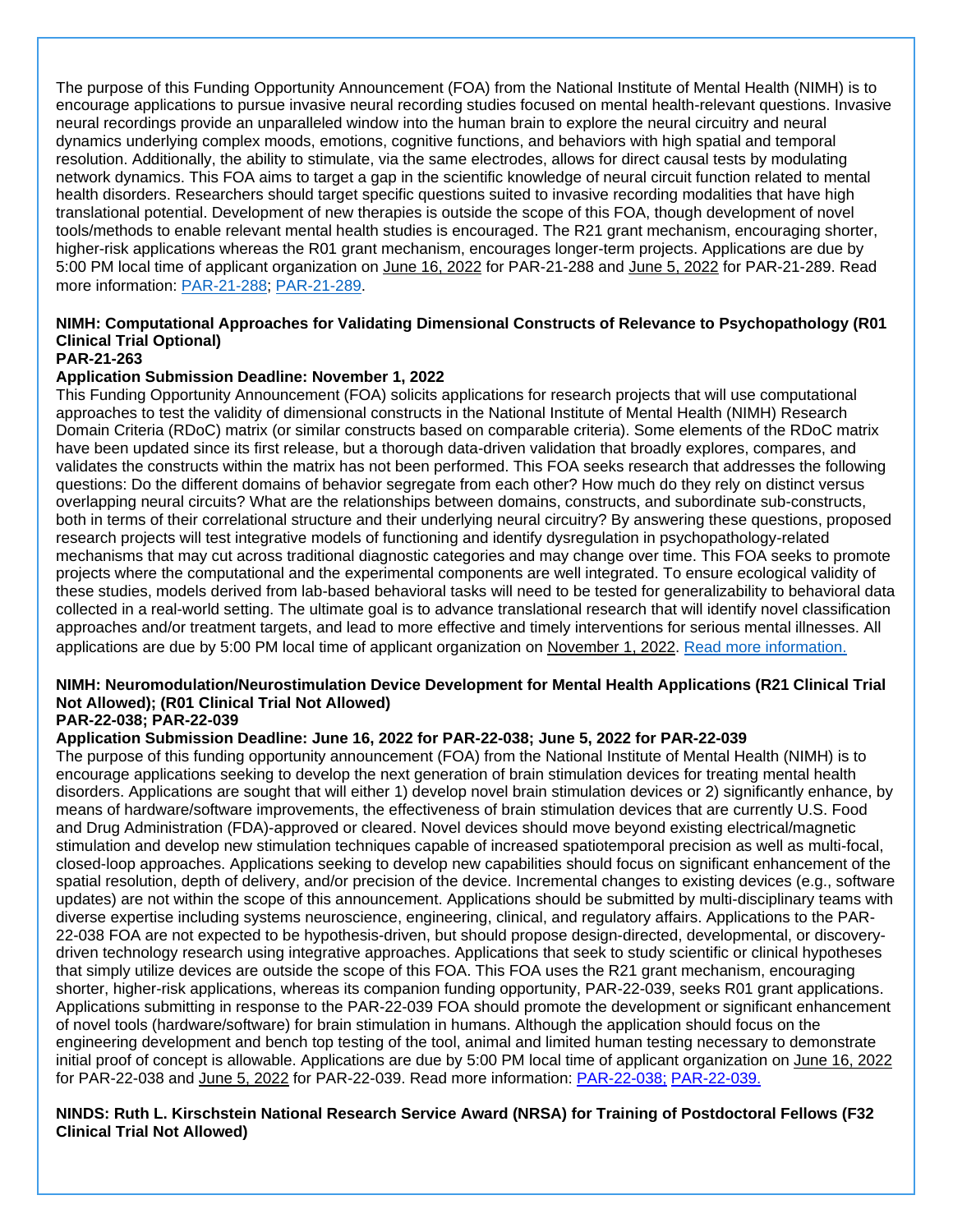#### **PAR-21-032**

### **Application Submission Deadline: February 9, 2022**

The purpose of this award is to support outstanding scientific training of highly promising postdoctoral candidates with outstanding mentors. Candidates are eligible to apply for support from this program from ~12 months prior to the start of the proposed postdoctoral position to within 12 months after starting in the proposed postdoctoral position. This National Institute of Neurological Disorders and Stroke (NINDS) F32 seeks to foster early, goal-directed planning and to encourage applications for bold and/or innovative projects by the candidate that have the potential for significant impact. Inclusion of preliminary data is strongly discouraged; rather, this F32 seeks innovative research ideas and thoughtful plans for training and mentorship that will facilitate the development of the postdoctoral fellow into an outstanding scientist. Applications are expected to incorporate strong training in quantitative reasoning and the quantitative principles of experimental design and analysis. Support by this program is limited to the first 4 years of a candidate's activity in a specific laboratory or research environment, so as to further encourage early, thoughtful planning and timely completion of "mentored training" within a particular lab or environment. Applications are due by 5:00 PM local time of applicant organization on February 9, 2022. [Read more information.](https://grants.nih.gov/grants/guide/pa-files/PAR-21-032.html)

### **NINDS: Faculty Development Award to Promote Diversity in Neuroscience Research (K01 Independent Clinical Trial Not Allowed)**

**PAR-21-234**

#### **Application Submission Deadline: February 12, 2022**

The purpose of the National Institute of Neurological Disorders and Stroke (NINDS) Faculty Development Award to Promote Diversity in Neuroscience Research (K01) is to diversify the pool of independent neuroscience research investigators by providing junior faculty with research cost support, protected research time and career stage appropriate professional development mentorship in neuroscience research. Individuals from diverse backgrounds, including those from groups underrepresented in biomedical research are eligible for support under this award if they have doctoral research degrees (Ph.D. or equivalent) and are in the first 3 years of a faculty tenure track or equivalent position at the time of application. This Funding Opportunity Announcement (FOA) is designed specifically for candidates proposing research that does not involve leading an independent clinical trial, a clinical trial feasibility study, or an ancillary study to a clinical trial. Under this FOA candidates are permitted to propose a research experience in a clinical trial led by a mentor or co-mentor. Those proposing a clinical trial or an ancillary study to an ongoing clinical trial as lead investigator, should apply to the companion FOA (PAR-21-153). Applications are due by 5:00 PM local time of applicant organization on February 12, 2022. [Read more information.](https://grants.nih.gov/grants/guide/pa-files/PAR-21-234.html)

#### **NINDS: Innovation Grants to Nurture Initial Translational Efforts (IGNITE): Development and Validation of Model Systems to Facilitate Neurotherapeutic Discovery (R61/R33 Clinical Trial Not Allowed) PAR-21-123**

#### **Application Submission Deadline: February 22, 2022**

This funding opportunity announcement (FOA) encourages the development and validation of animal models and human/animal tissue ex vivo systems that recapitulate the phenotypic and physiologic characteristics of a defined neurological or neuromuscular disorder. The goal of this FOA is to promote a significant improvement in the translational relevance of animal models or ex vivo systems that will be utilized to facilitate future development of neurotherapeutics. Ideally, models proposed for this FOA would have the potential to provide feasible and meaningful assessments of efficacy following therapeutic intervention that would be applicable in both preclinical and clinical settings. This FOA is part of a suite of Innovation Grants to Nurture Initial Translational Efforts (IGNITE) Program focused on enabling the exploratory and early stages of drug discovery. Applications are due by 5:00 PM local time of applicant organization on February 22, 2022. [Read more information.](https://grants.nih.gov/grants/guide/pa-files/PAR-21-123.html)

### <span id="page-28-0"></span>*COGNITIVE DEVELOPMENT AND LEARNING SCIENCES*

### **NSF: Developmental and Learning Sciences**

### **Application Submission Deadline: January 15 and July 15 annually**

The National Science Foundation's Developmental and Learning Sciences program (DLS) supports fundamental research that increases our understanding of cognitive, linguistic, social, cultural, and biological processes related to children's and adolescents' development and learning. Research supported by this program will add to our basic knowledge of how people learn and the underlying developmental processes that support learning, with the objective of leading to better educated children and adolescents who grow up to take productive roles as workers and as citizens. Among the many research topics supported by DLS are: developmental cognitive neuroscience; development of higher-order cognitive processes; transfer of knowledge from one domain or situation to another; use of molecular genetics to study continuities and discontinuities in development; development of peer relations and family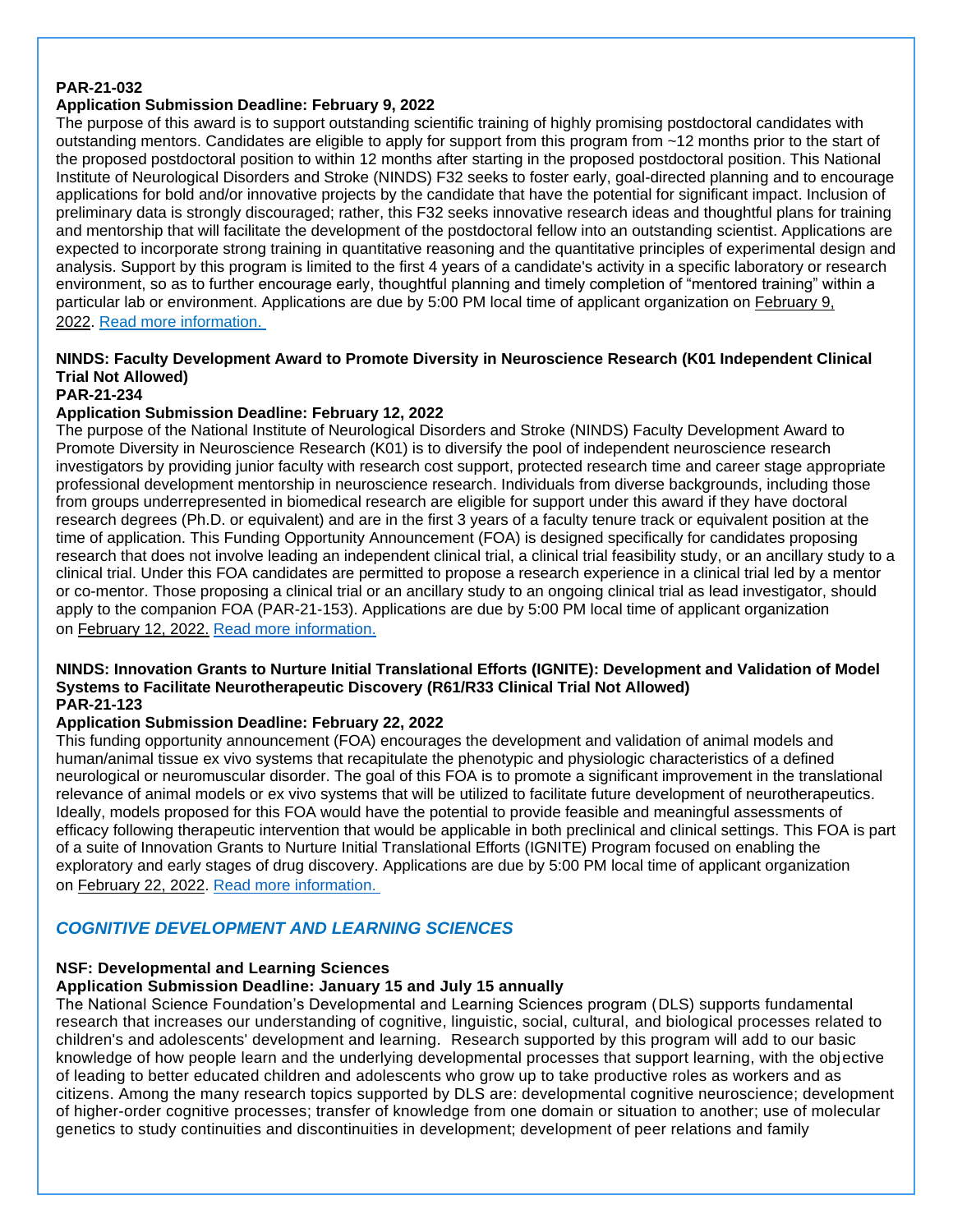interactions; multiple influences on development, including the impact of family, school, community, social institutions, and the media; adolescents' preparation for entry into the workforce; cross-cultural research on development and learning; and the role of cultural influences and demographic characteristics on development. Additional priorities include research that: incorporates multidisciplinary, multi-method, microgenetic, and longitudinal approaches; develops new methods, models, and theories for studying learning and development; and integrates different processes (e.g., learning, memory, emotion), levels of analysis (e.g., behavioral, social, neural), and time scales (e.g. infancy, middle childhood, adolescence). This program supports Integrative Research Activities for Developmental Science (IRADS). The program currently is at its capacity for supporting such large-scale awards, and is therefore not considering new IRADS proposals at this point in time. The program is accepting proposals for individual investigator projects (average total budget of approximately \$100,000 per year) and workshops/ small conferences (average total one-time budget of approximately \$15,000). [Read more information.](http://www.nsf.gov/funding/pgm_summ.jsp?pims_id=8671&WT.mc_id=USNSF_39)

### <span id="page-29-0"></span>*DATA SHARING AND TRANSLATION*

#### **NIAAA: Resource-Related Research Projects (R24 Clinical Trial Not Allowed) PAR-21-072**

#### **Application Submission Deadline: May 25, 2022**

The purpose of the Resource-Related Research Projects (R24) grant provided by the National Institute on Alcohol Abuse and Alcoholism (NIAAA) is to support investigator-initiated resources designed to provide materials and services to support and advance biomedical research on a national basis. An R24 resource grant mechanism is a non-hypothesisdriven activity to provide data, materials, tools, or services that are essential to making timely, high quality, and costefficient progress in a field. Hypothesis-driven research applications should not be submitted in response to this program announcement but to another mechanism that encourages this type of research. The resource should be available to any qualified investigator, and should be highly quality controlled, and not duplicate resources available commercially or through other sources. Resources should be designed to provide services to the broad alcohol research community and should not be limited by any specific regional focus. Applications are due by 5:00 PM local time of applicant organization on May 25, 2022. [Read more information.](https://grants.nih.gov/grants/guide/pa-files/PAR-21-072.html)

#### **NICHD: Archiving and Documenting Child Health and Human Development Data Sets (R03 Clinical Trial Not Allowed)**

#### **PAR-20-064**

### **Application Submission Deadline: February 16, 2022**

The purpose of this funding opportunity announcement (FOA) is to support the archiving and documentation of existing data sets within the scientific mission of the *Eunice Kennedy Shriver* National Institute of Child Health and Human Development (NICHD) in order to enable secondary analysis of these data by the scientific community. The highest priority is to archive original data collected with NICHD funding. Letters of intent are due 30 days prior to the application due date. Applications are due by 5pm local time of applicant organization on February 16, 2022. [Read more information.](https://grants.nih.gov/grants/guide/pa-files/PAR-20-064.html)

### **NIDDK: Understanding and Targeting the Pathophysiology of Youth-onset Type 2 Diabetes – Biostatistics Research Center (U01 Clinical Trial Not Allowed)**

### **RFA-DK-21-003**

### **Application Submission Deadline: March 3, 2022**

This FOA from the National Institute of Diabetes and Digestive and Kidney Diseases (NIDDK) invites applications for a Biostatistics Research Center to participate in a clinical consortium to better understand youth-onset type 2 diabetes (T2D). A separate FOA (RFA-DK-21-002) invites Clinical Centers to recruit a cohort of early pubertal youth at risk for developing type 2 diabetes and study them through puberty. The ultimate goals of this consortium will be to 1) develop more precise prediction of which individuals are truly at risk for developing youth-onset T2D and identify determinants of progression from prediabetes to T2D so that, ultimately, targeted prevention approaches can be developed and tested; and 2) increase understanding of the physiologic drivers of youth-onset T2D to guide development of more effective strategies to achieve glycemic control and preserve beta cell function. Applications are due by 5:00 PM local time of applicant organization on March 2, 2022. [Read more information.](https://grants.nih.gov/grants/guide/rfa-files/RFA-DK-21-003.html)

### **NICH: HEAL Initiative: HEAL Data2Action Modeling and Economic Resource Center (U24 Clinical Trial Optional)**

#### **RFA-DA-22-049**

### **Application Submission Deadline: March 10, 2022**

As part of the National Institutes of Health (NIH) HEAL Initiative, the National Institute on Drug Abuse (NIDA) is releasing a set of interrelated RFAs to create the HEAL Data2Action (HD2A) Program, a coordinated effort to promote the synthesis and real-world application of existing data to guide and monitor improvements in service delivery to prevent or treat opioid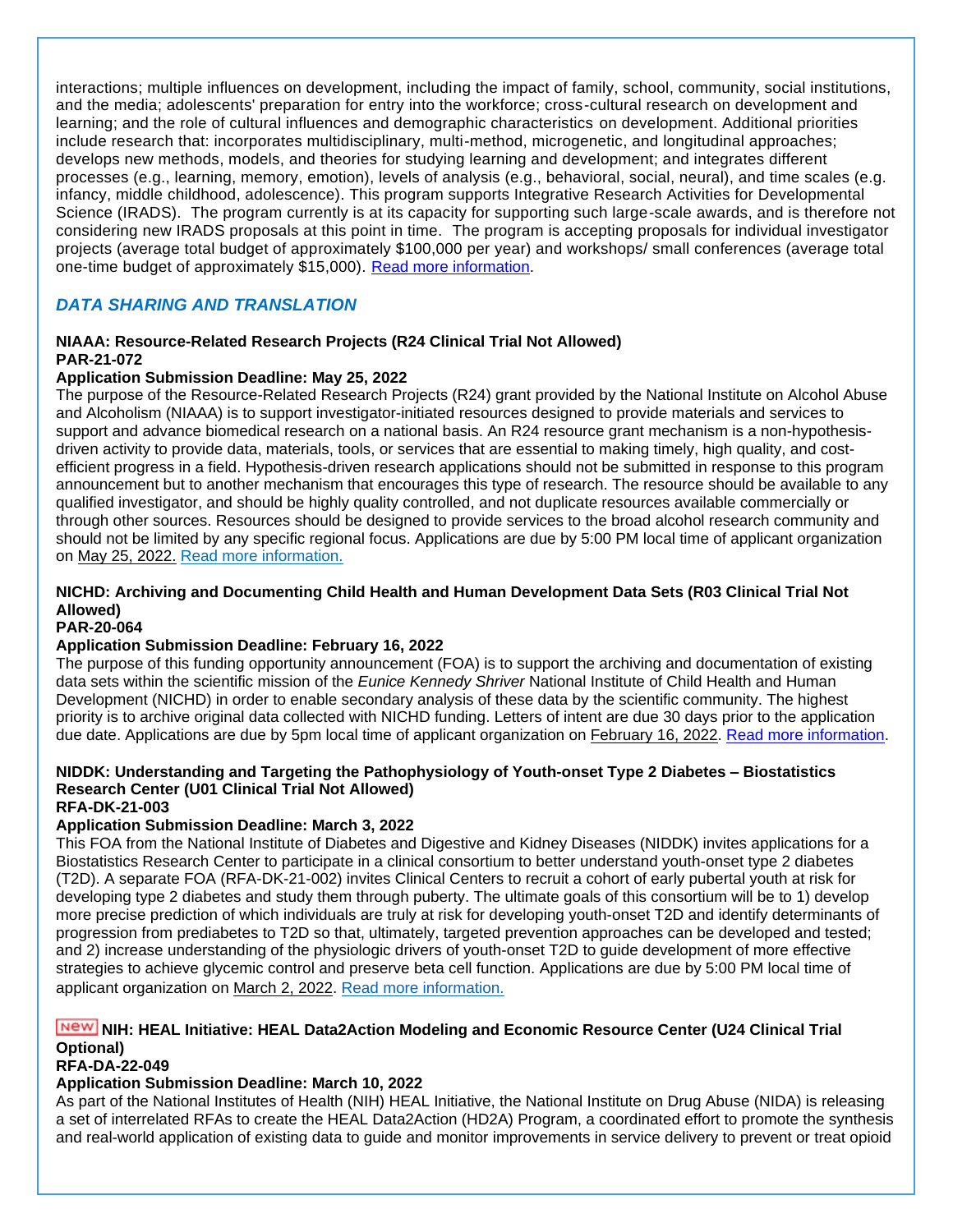use disorder (OUD) and pain. Collectively, these projects will address gaps in the delivery of evidence-based practices in each of the four pillars of the HHS Overdose Prevention Strategy: primary prevention, harm reduction, treatment of opioid use disorder, and recovery support. This FOA seeks applications for one HEAL D2A Modeling and Economic Resource Center to support the HD2A Innovation Projects. This center will provide expertise in a variety of simulation modeling and economic analyses and methods and will consult with the HD2A Innovation Grants on applying these methods and insights in their local implementation activities. The Center will also conduct original research applying state-of-the-art economic and simulation modeling expertise to understand and address the overdose crisis. Applications are due by 5:00 PM local time of applicant organization on March 10, 2022. [Read more information.](https://grants.nih.gov/grants/guide/rfa-files/RFA-DA-22-049.html)

### **NIME: HEAL Initiative: HEAL Data2Action Research Adoption Support Center (U2C Clinical Trial Optional) RFA-DA-22-050**

#### **Application Submission Deadline: March 25, 2022**

As part of the National Institutes of Health (NIH) HEAL Initiative, the National Institute on Drug Abuse (NIDA) is releasing a set of interrelated RFAs to create the HEAL Data2Action (HD2A) Program, a coordinated effort to promote the synthesis and real-world application of existing data to guide and monitor improvements in service delivery to prevent or treat opioid use disorder (OUD) and pain. Collectively, these projects will address gaps in the delivery of evidence-based practices in each of the four pillars of the HHS Overdose Prevention Strategy: primary prevention, harm reduction, treatment of opioid use disorder, and recovery support. This FOA seeks applications for one HEAL D2A Research Adoption Support Center to provide coordination and implementation support for the HEAL D2A Innovation Projects. The Center's primary purpose is to support funded projects in the selection and adoption of evidence-based practices to address specific service delivery gaps in the areas of substance use prevention and treatment and pain management. The Research Adoption Support Center will also engage key stakeholders, conduct rapid-turnaround research projects addressing barriers to adoption, provide implementation science expertise, and conduct a formative evaluation of the HEAL D2A Program. Applications are due by 5:00 PM local time of applicant organization on March 25, 2022. [Read more information.](https://grants.nih.gov/grants/guide/rfa-files/RFA-DA-22-050.html)

### **NIME: HEAL Initiative: HEAL Data2Action Innovation Projects (R61/R33 Clinical Trial Optional) RFA-DA-22-051**

#### **Application Submission Deadline: March 10, 2022**

As part of the National Institutes of Health (NIH) HEAL Initiative, the National Institute on Drug Abuse (NIDA) is releasing a set of interrelated RFAs to create the HEAL Data2Action (D2A) Program, a coordinated effort to promote the synthesis and real-world application of existing data to guide and monitor improvements in service delivery to prevent or treat opioid use disorder (OUD) and pain. Collectively, these projects will address gaps in the delivery of evidence-based practices in each of the four pillars of the HHS Overdose Prevention Strategy: primary prevention, harm reduction, treatment of opioid use disorder, and recovery support. This FOA solicits applications for HEAL D2A Innovation Projects, which are phased awards intended to support local efforts, either within a single system or in cross-sector partnerships, to improve utilization of data to drive prediction and real-time proactive responses to the overdose crisis. Applications are due by 5:00 PM local time of applicant organization on March 10, 2022. [Read more information.](https://grants.nih.gov/grants/guide/rfa-files/RFA-DA-22-051.html)

### **NIME: HEAL Initiative: HEAL Data2Action (HD2A) Data Infrastructure Support Center (U24 Clinical Trial Optional)**

#### **RFA-DA-22-052**

### **Application Submission Deadline: March 10, 2022**

As part of the National Institutes of Health (NIH) HEAL Initiative, the National Institute on Drug Abuse (NIDA) is releasing a set of interrelated RFAs to create the HEAL Data2Action (HD2A) Program, a coordinated effort to promote the synthesis and real-world application of existing data to guide and monitor improvements in service delivery to prevent or treat Opioid Use Disorder (OUD) and pain. Collectively, these projects will address gaps in the delivery of evidence-based practices in each of the four pillars of the HHS Overdose Prevention Strategy: primary prevention, harm reduction, treatment of opioid use disorder, and recovery support. This FOA seeks applications for one HEAL D2A Data Infrastructure Support Center (DISC) to provide support for the HEAL D2A Innovation Projects. The Center's primary purpose is to facilitate the compilation and use of data by local communities and health systems to identify trends and service delivery gaps, and to monitor improvements, related to substance use, pain management, and reduction of overdose outcomes. Activities will include (1) data infrastructure support and tools; (2) data measurement, analytical, and visualization support and coordination; (3) data training and resources; and (4) rapid data infrastructure modernization. Applications are due by 5:00 PM local time of applicant organization on March 10, 2022. [Read more information.](https://grants.nih.gov/grants/guide/rfa-files/RFA-DA-22-052.html)

#### **NIH: Secondary Analyses of Existing Datasets of Tobacco Use and Health (R21 Clinical Trial Not Allowed) RFA-OD-21-003**

#### **Application Submission Deadline: August 8, 2022**

The purpose of this Funding Opportunity Announcement (FOA) is to invite R21 applications proposing the innovative analysis of existing (publicly available) nationally representative U.S. cross-sectional and longitudinal data, including the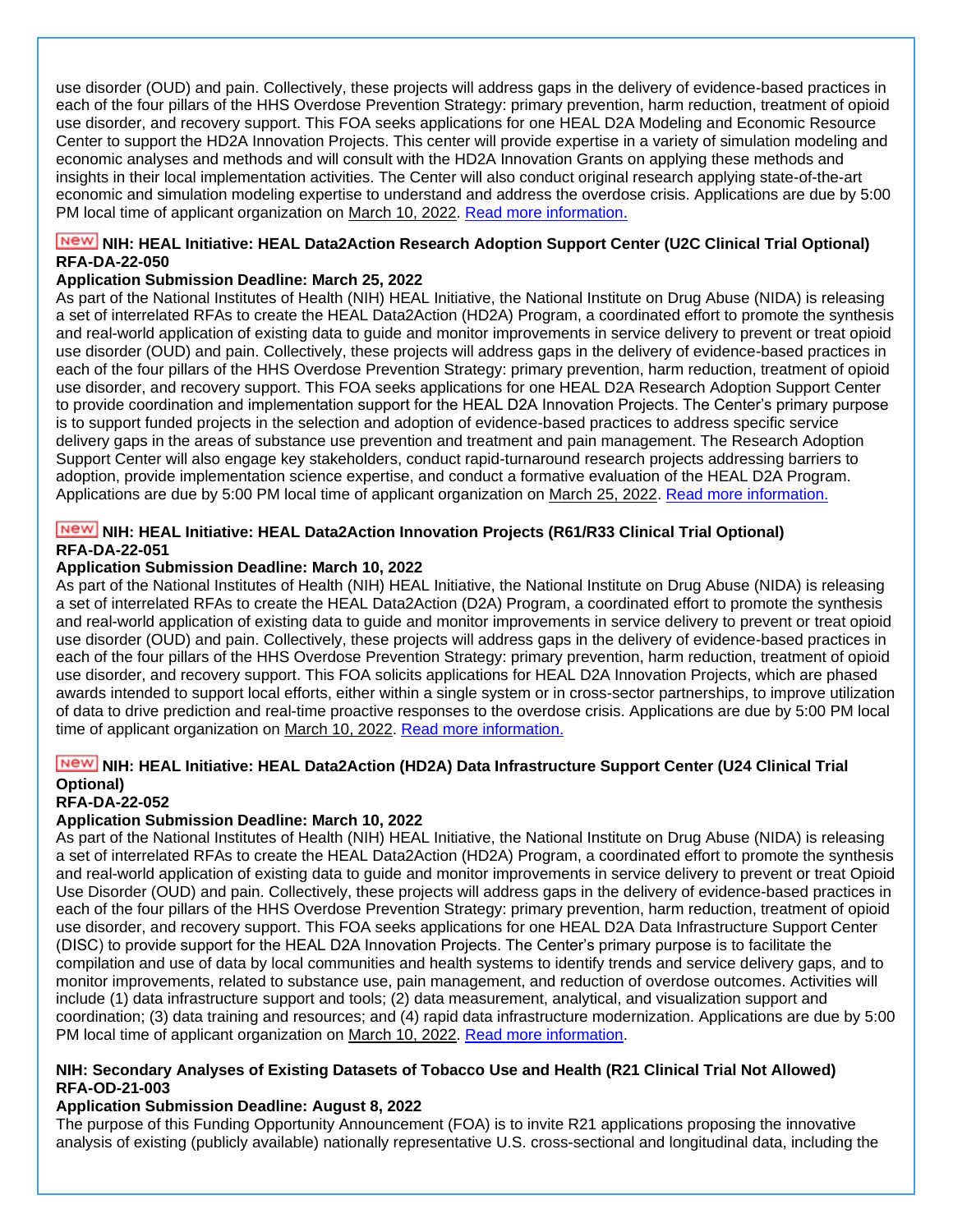National Youth Tobacco Survey (NYTS), to investigate novel scientific ideas and/or to generate new models, systems, tools, methods, or technologies that have the potential for significant impact on biomedical or biobehavioral research in areas relevant to the Food and Drug Administration (FDA) - Center for Tobacco Products (CTP). Other publicly available data sets would be considered depending on the analyses to be conducted; however, nationally representative analyses will receive priority. Applications not using nationally representative data sets will need to provide justification why the data set is unique, and why the research questions cannot be answered from a (publicly available) nationally representative data set. This FOA encourages the analyses of public use datasets that may inform tobacco regulatory actions in the United States (U.S.). The awards under this FOA will be administered by NIH using funds that have been made available through FDA-CTP and the Family Smoking Prevention and Tobacco Control Act (P.L. 111-31). Research results from this FOA are expected to generate findings and data that are directly relevant in informing the FDA's regulation of the manufacture, distribution, and marketing of tobacco products to protect public health. Research Projects must address the research priorities related to the regulatory authority of the Food and Drug Administration (FDA) - Center for Tobacco Products (CTP). Applications are due by 5:00 PM local time of applicant organization on August 8, 2022. [Read more](https://grants.nih.gov/grants/guide/rfa-files/RFA-OD-21-003.html)  [information.](https://grants.nih.gov/grants/guide/rfa-files/RFA-OD-21-003.html)

### **NSF: Human Networks and Data Science (HNDS)**

### **NSF 21-514**

### **Application Submission Deadline: First Thursday in February, Annually**

The Human Networks and Data Science program (HNDS) supports research that enhances understanding of human behavior and how humans interact with and are influenced by their environments by leveraging data science and network science research across a broad range of topics. HNDS research will identify ways in which dynamic, distributed, and heterogeneous data can provide novel answers to fundamental questions about individual and group behavior. HNDS is especially interested in proposals that provide data-rich insights about human networks to support improved health, prosperity, and security. The HNDS program offers two tracks: one for infrastructure projects and one for core research activities. Infrastructure projects (HNDS-I) will develop user-friendly large-scale next-generation data resources and relevant analytic techniques to advance fundamental research in SBE areas of study. Core research projects (HNDS-R) will address theoretically motivated questions about the nature, causes, and/or consequences of human behavior (broadly defined) that occurs within the multidimensional contexts defined by the networks that determine the human experience, from the biological networks in the human body to the sociocultural, economic and geospatial networks that comprise human societies. All applications are due by 5:00 PM local time of applicant organization on the first Thursday in February, annually, [Read more information.](https://www.nsf.gov/pubs/2021/nsf21514/nsf21514.htm)

### <span id="page-31-0"></span>*DEVELOPMENTAL DISABILITIES*

### **HRSA: Autism Single Investigator Innovation Program (Autism-SIIP) – Autism Longitudinal Data Project (ALDP)**

### **HRSA-22-086**

### **Application Submission Deadline: April 4, 2022**

This Funding Opportunity Announcement (FOA) from the Health Resources and Services Administration (HRSA) supports the implementation and completion of research that leverages existing longitudinal data resources and evaluates the effect of early interventions using observational studies/secondary data to improve our understanding of the early life origins, signs, and indicators of autism spectrum disorders and other developmental disabilities (ASD/DD) and its comorbidities. Applicants to this FOA will conduct research on topics of interest to HRSA's Maternal and Child Health Bureau (MCHB), including studies that build on our current knowledge base and leverage existing longitudinal data analyses to: study genetic and environmental maternal and perinatal contributing and/or predictive factors for ASD/DD; consider physical and behavioral trajectories of ASD/DD and assessment at different stages of life course development; explore primary prevention of ASD/DD; study the effects of various ASD/DD interventions using observational studies/secondary data; and promote greater national and public awareness of the early life origins, signs, indicators, and interventions for ASD/DD and its comorbidities by providing leadership in the dissemination of findings from Autism Longitudinal Data Project (ALDP) research. Applications are due by April 4, 2022. [Read more information.](https://www.grants.gov/web/grants/view-opportunity.html?oppId=334389)

### **HRSA: Autism Single Investigator Innovation Program (Autism-SIIP) – Autism Transitions Research Project (ATRP)**

### **HRSA-22-099**

### **Application Submission Deadline: April 4, 2022**

The Funding Opportunity Announcement (FOA) from the Health Resources and Services Administration (HRSA) supports primary and secondary research studies that advance the evidence base available on the social determinants and risk factors associated with healthy life outcomes (physical, mental/emotional/behavioral, social, and educational/occupational) among adolescents and young adults with autism spectrum disorder (ASD) who are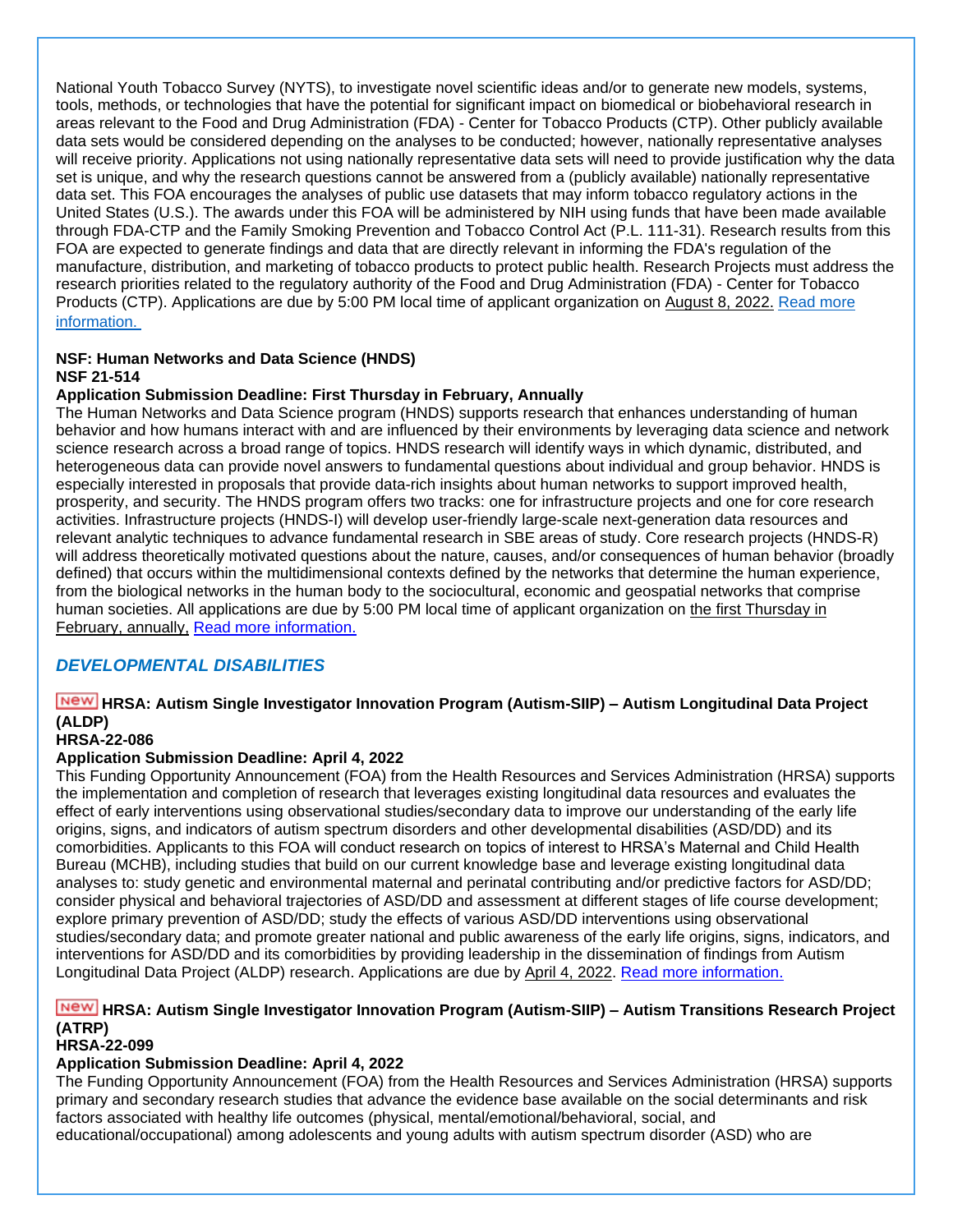transitioning to adulthood. Applicants to this FOA will conduct primary and secondary research studies, including at least one pilot intervention study, and try to leverage external funding for full intervention studies in the future. Studies should: consider important priority areas (e.g., co-occurring mental health conditions in transition-age youth with ASD; training the pediatric and adult health care workforce on health care transition for ASD; employment, career development, economic well-being, and transportation for transition-age youth with ASD); help set the direction for future research by identifying gaps that currently exist in the understanding of life outcomes, service needs and access, and effective service program models for transitioning adolescents and young adults with ASD; improve the current understanding of desired healthy life outcomes for transitioning youth with ASD; develop measurement tools; and conduct studies that demonstrate the efficacy of innovative service models; develop innovative, empirically sound strategies for increasing equity in desired healthy life outcomes for transitioning adolescents and young adults with ASD with a focus on underserved communities; identify barriers that limit the timely access to services for transitioning adolescents and young adults with ASD; and promote greater national and public awareness of factors associated with desired healthy life outcomes for this population by providing leadership in the dissemination of findings from Autism Transitions Research Project ATRP research. Applications are due by April 4, 2022. [Read more information.](https://www.grants.gov/web/grants/view-opportunity.html?oppId=334402)

### **NIH: Research on Autism Spectrum Disorders (R03 Clinical Trial Optional) PA-21-199**

### **Application Submission Deadline: February 16, 2022**

The purpose of this Funding Opportunity Announcement (FOA) from the National Institutes of Health (NIH) is to encourage research grant applications to support research designed to elucidate the etiology, epidemiology, diagnosis, and optimal means of service delivery in relation to Autism Spectrum Disorders (ASD). An R03 grant supports small, discrete, well-defined projects that can be completed in two years and that require limited resources. R03 applications may include development of new research methodologies or technology, secondary analysis of existing data, and pilot or feasibility studies. Preliminary data are not required, particularly in applications proposing pilot or feasibility studies. Applicants pursuing exploratory/developmental research to support early and conceptual stages of project development should consider the companion R21 FOA, [PA-21-200.](https://grants.nih.gov/grants/guide/pa-files/PA-21-200.html) Applicants pursuing larger studies in established scientific areas where preliminary data are expected should consider the companion R01 FOA, [PA-21-201.](https://grants.nih.gov/grants/guide/pa-files/PA-21-201.html) Applications are due by 5:00 PM local time of applicant organization on February 16, 2022. [Read more information.](https://grants.nih.gov/grants/guide/pa-files/PA-21-199.html)

### **NIH: Promoting Reproductive Health for Adolescents and Adults with Disabilities (R01 Clinical Trial Optional) RFA-HD-23-005**

### **Application Submission Deadline: March 30, 2022**

This Funding Opportunity Announcement (FOA) from the National Institutes of Health (NIH) invites grant applications that address gaps in our understanding of best practices for promoting reproductive health across the transition from adolescence to adulthood for persons with disabilities. While awareness of health disparities related to race and ethnicity, sex, and gender has increased, awareness of health disparities among persons with disabilities (PWD) has lagged. Systematic reviews and empirical studies have shown that PWD experience disparities in preventive health care. This initiative seeks to support projects that propose research into underlying social and behavioral processes that can inform interventions (basic science), preliminary development and testing of interventions (translational science), or dissemination and implementation of interventions. The proposed research should have the potential to either 1) reduce barriers to appropriate reproductive (gynecologic and urologic) care experienced by PWD (including access to care providers and appropriate counseling and screening during visits); or 2) increase effective use of existing medications and devices for contraception and infectious disease prevention by PWD. Applications are due by 5:00 PM local time of applicant organization on March 30, 2022. [Read more information.](https://grants.nih.gov/grants/guide/rfa-files/RFA-HD-23-005.html)

#### **NIH: INvestigation of Co-occurring conditions across the Lifespan to Understand Down syndromE (INCLUDE) Exploratory/Developmental Research Grant Award (R21 Clinical Trial Not Allowed) RFA-OD-21-007**

### **Application Submission Deadline: November 3, 2022**

This Funding Opportunity Announcement (FOA) from the National Institutes of Health (NIH) invites researchers to submit applications for support of new exploratory and developmental research projects that address critical needs for Down syndrome projects, as articulated in the INCLUDE (INvestigation of Co-occurring conditions across the Lifespan to Understand Down syndromE) project objectives. For example, such projects could assess the feasibility of a novel area of investigation or a new experimental system that has the potential to enhance health-related research. Another example could include the unique and innovative use of an existing methodology to explore a new scientific area. These studies may involve considerable risk but may lead to a breakthrough in a particular area, or to the development of novel techniques, agents, methodologies, models, or applications that could have a major impact on a field of biomedical,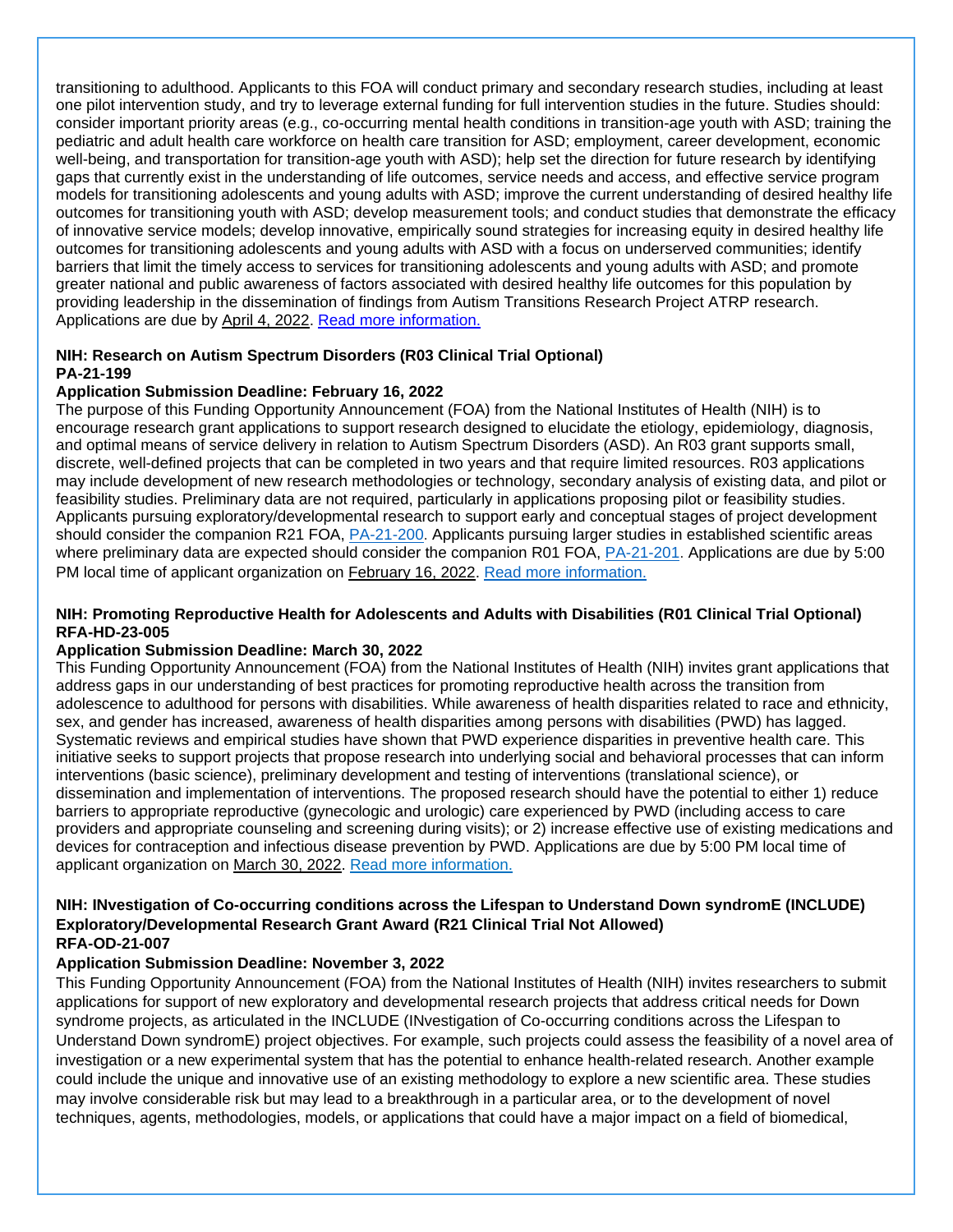behavioral, or clinical research. Applications are due by 5:00 PM local time of applicant organization on November 3, 2022. [Read more information.](https://grants.nih.gov/grants/guide/rfa-files/RFA-OD-21-007.html)

### <span id="page-33-0"></span>*EDUCATION*

### **ED: Institute of Education Sciences (IES): Research Networks Focused on Critical Problems of Education Policy and Practice, Assistance Listing Number (ALN) 84.305N**

#### **ED-GRANTS-121021-002**

### **Application Submission Deadline: March 10, 2022**

Through the National Center for Education Research (NCER), the Institute of Education Sciences (Institute) within the Department of Education provides support for programs of research in areas of demonstrated national need. The Institute's research grant programs are designed to provide interested individuals and the general public with reliable and valid information about education practices that support learning and improve academic achievement and access to education opportunities for all learners. Through the Research Networks Focused on Critical Problems of Education Policy and Practice grant program, NCER focuses resources and attention on specific education problems or issues that are a high priority for the Nation. NCER also establishes both a structure and process for researchers who are working on these issues to share ideas, build new knowledge, and strengthen their research and dissemination capacity. Under this competition, NCER will consider only applications that address the following topic: Leveraging Evidence to Accelerate Recovery Nationwide Network, which includes: Network Scaling Lead and Product Teams. Applications are due by March 10, 2022. [Read more information.](https://www.govinfo.gov/content/pkg/FR-2021-12-10/pdf/2021-26765.pdf)

### **ED: Institute of Education Sciences (IES): Improving Pandemic Recovery Efforts in Education Agencies, Assistance Listing Number (ALN) 84.305X**

#### **ED-GRANTS-121021-003**

#### **Application Submission Deadline: March 10, 2022**

Through the National Center for Education Research (NCER), the Institute of Education Sciences (Institute) within the Department of Education provides support for programs of research in areas of demonstrated national need. The Institute's research grant programs are designed to provide interested individuals and the general public with reliable and valid information about education practices that support learning and improve academic achievement and access to education opportunities for all learners. Through the Research Networks Focused on Critical Problems of Education Policy and Practice grant program, NCER focuses resources and attention on specific education problems or issues that are a high priority for the Nation. NCER also establishes both a structure and process for researchers who are working on these issues to share ideas, build new knowledge, and strengthen their research and dissemination capacity. Through this program, NCER seeks to establish the Leveraging Evidence to Accelerate Recovery Nationwide Network. Through the Improving Pandemic Recovery Efforts in Education Agencies grant program, NCER seeks to establish two research networks, with one examining recovery activities in prekindergarten through grade 12 and the other examining recovery activities in community colleges. The Institute's NCER is announcing two competitions--one focused on leveraging evidence to accelerate recovery and one on improving pandemic recovery activities in education agencies. Applications are due by March 10, 2022. [Read more information.](https://www.govinfo.gov/content/pkg/FR-2021-12-10/pdf/2021-26765.pdf)

#### **NIH: Effectiveness of School-Based Health Centers to Advance Health Equity (R01 Clinical Trial Optional) PAR-21-287**

#### **Application Submission Deadline: June 5, 2022**

The purpose of this Funding Opportunity Announcement is to support research that investigates the effectiveness of school-based health centers (SBHCs) as a health services care delivery model to address the needs of school-aged children from populations with health disparities (hence, underserved youth). The mechanisms of impact by which SBHCs improve the health of at-risk populations such as sexual and gender minority youth, immigrant youth, and youth who reside in rural areas are also a relevant focus for understanding effective models of SBHCs. Projects must include a focus on one or more NIH-designated U.S. populations with health disparities, which include Blacks/African Americans, Hispanics/Latinos, American Indians/Alaska Natives, Asian Americans, Native Hawaiians and other Pacific Islanders, socioeconomically disadvantaged populations, underserved rural populations, and sexual and gender minorities living in the 50 States, tribal lands, and the U.S. territories. The National Institute of Mental Health (NIMH) is specifically interested in applications that examine the effectiveness of SBHC services that support underserved youth across multiple tiers of mental and substance use problems and suicide risk, including: acute cases (e.g. harm directed to self and/or others) that require immediate referral to crisis services (Tier III); assessment and management of youth with mental/substance use disorders (Tier II); and building of protective factors (Tier I), such as programs that enhance problem solving, emotion regulation, and prosocial peer skills. Applications are due by 5:00 PM local time of applicant organization on June 5, 2022. [Read more information.](https://grants.nih.gov/grants/guide/pa-files/PAR-21-287.html)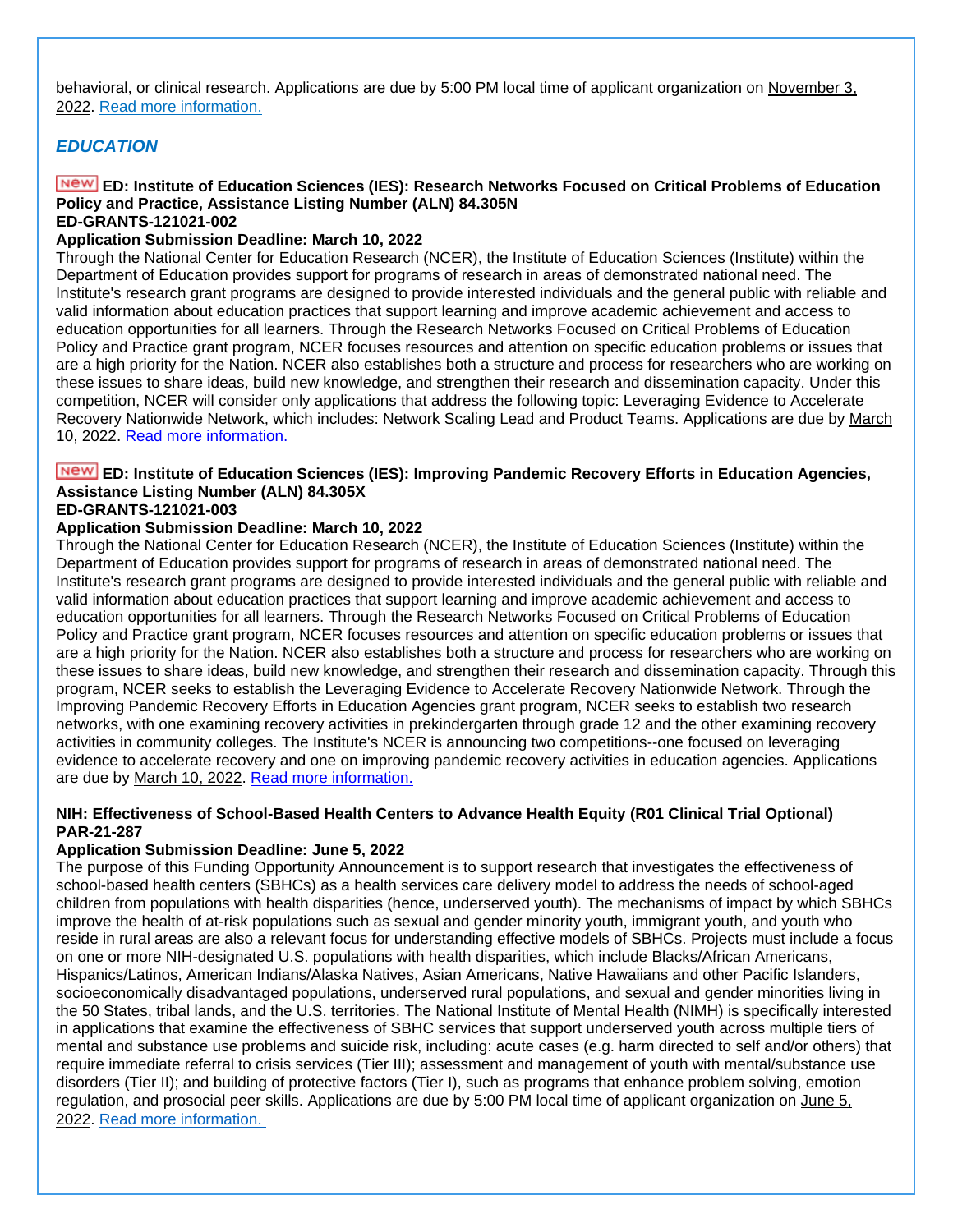### **NSF: EHR Core Research (ECR): Building Capacity in STEM Education Research (ECR: BCSER) NSF 20-521**

### **Application Submission Deadline: Fourth Friday in February, Annually**

ECR's Building Capacity for STEM Education Research (ECR: BCSER) solicitation supports projects that build individuals' capacity to carry out high quality STEM education research that will enhance the nation's STEM education enterprise and broaden the pool of researchers that can conduct fundamental research in STEM learning and learning environments, broadening participation in STEM fields, and STEM workforce development. Specifically, ECR: BCSER supports activities that enable early and mid-career researchers to acquire the requisite expertise and skills to conduct rigorous fundamental research in STEM education. ECR: BCSER seeks to fund research career development activities on topics that are relevant to qualitative and quantitative research methods and design, including the collection and analysis of new qualitative or quantitative data, secondary analyses using extant datasets, or meta-analyses. Applications are due by 5pm local time of submitter on the fourth Friday in February, annually. [Read more information.](https://www.nsf.gov/pubs/2020/nsf20521/nsf20521.htm)

#### **NSF: Alliances for Graduate Education and the Professoriate 16-552**

### **Application Submission Deadline: Second Friday in December, Annually**

The Alliances for Graduate Education and the Professoriate (AGEP) program seeks to advance knowledge about models to improve pathways to the professoriate and success for historically underrepresented minority doctoral students, postdoctoral fellows and faculty, particularly African Americans, Hispanic Americans, American Indians, Alaska Natives, Native Hawaiians, and Native Pacific Islanders, in specific STEM disciplines and/or STEM education research fields. New and innovative models are encouraged, as are models that reproduce and/or replicate existing evidence-based alliances in significantly different disciplines, institutions, and participant cohorts. The AGEP program goal is to increase the number of historically underrepresented minority faculty, in specific STEM disciplines and STEM education research fields, by advancing knowledge about pathways to career success. The program objectives include: To support the development, implementation and study of innovative models of doctoral education, postdoctoral training, and faculty advancement for historically underrepresented minorities in specific STEM disciplines and/or STEM education research fields; and to advance knowledge about the underlying issues, policies and practices that have an impact on the participation, transitions and advancement of historically underrepresented minorities in the STEM academy. Applications are due by the second Friday in December, annually. Read [more information.](https://www.nsf.gov/pubs/2016/nsf16552/nsf16552.htm)

### <span id="page-34-0"></span>*HEALTH*

#### **AHRQ: Health Services Research Projects (R01) PA-18-795**

#### **Application Submission Deadline: June 5, 2022**

The Research Project Grant (R01) is an award made by the Agency for Healthcare Research and Quality (AHRQ) to an institution/organization to support a discrete, specified health services research project. The project will be performed by the named investigator and study team. The R01 research plan proposed by the applicant institution/organization must be related to the mission and priority research interests of AHRQ. The AHRQ mission is to produce evidence to make health care safer, higher quality, more accessible, equitable and affordable, and to work with HHS and other partners to make sure that the evidence is understood and used. Within the mission, AHRQ's specific priority areas of focus are: 1) Research to improve health care patient safety; 2) Design, implementation, dissemination and spread, and evaluation of interventions to improve patient safety; 3) Establishment of strategies to sustain patient safety improvements such as culture, incident/event reporting, measurement, monitoring, and surveillance. Applications are due by 5pm local time of the applicant organization on June 5, 2022. [Read more information.](https://grants.nih.gov/grants/guide/pa-files/pa-18-795.html)

### **NCI: Stimulating Innovations in Behavioral Intervention Research for Cancer Prevention and Control (R21 Clinical Trial Optional)**

#### **PAR-19-309**

### **Application Submission Deadline: February 16, 2022**

The purpose of this Funding Opportunity Announcement (FOA) is to provide support for the development of innovative interventions that improve cancer-related health behaviors across diverse racial/ethnic populations. Specifically, this FOA is intended to stimulate research aimed at 1) testing new theories and conceptual frameworks; 2) developing and evaluating novel strategies to improve cancer-related health behaviors; 3) investigating multi-level and multi-behavioral approaches; and 4) utilizing innovative research designs, methodologies, and technologies. The cancer-related health behaviors to be targeted are diet, obesity, physical activity and sedentary behavior, smoking, sleep and circadian dysfunction, alcohol use, and/or adherence to cancer-related medical regimens. Research can involve several stages of the cancer continuum and any phase of the translational spectrum. Letters of intent are due 30 days prior to the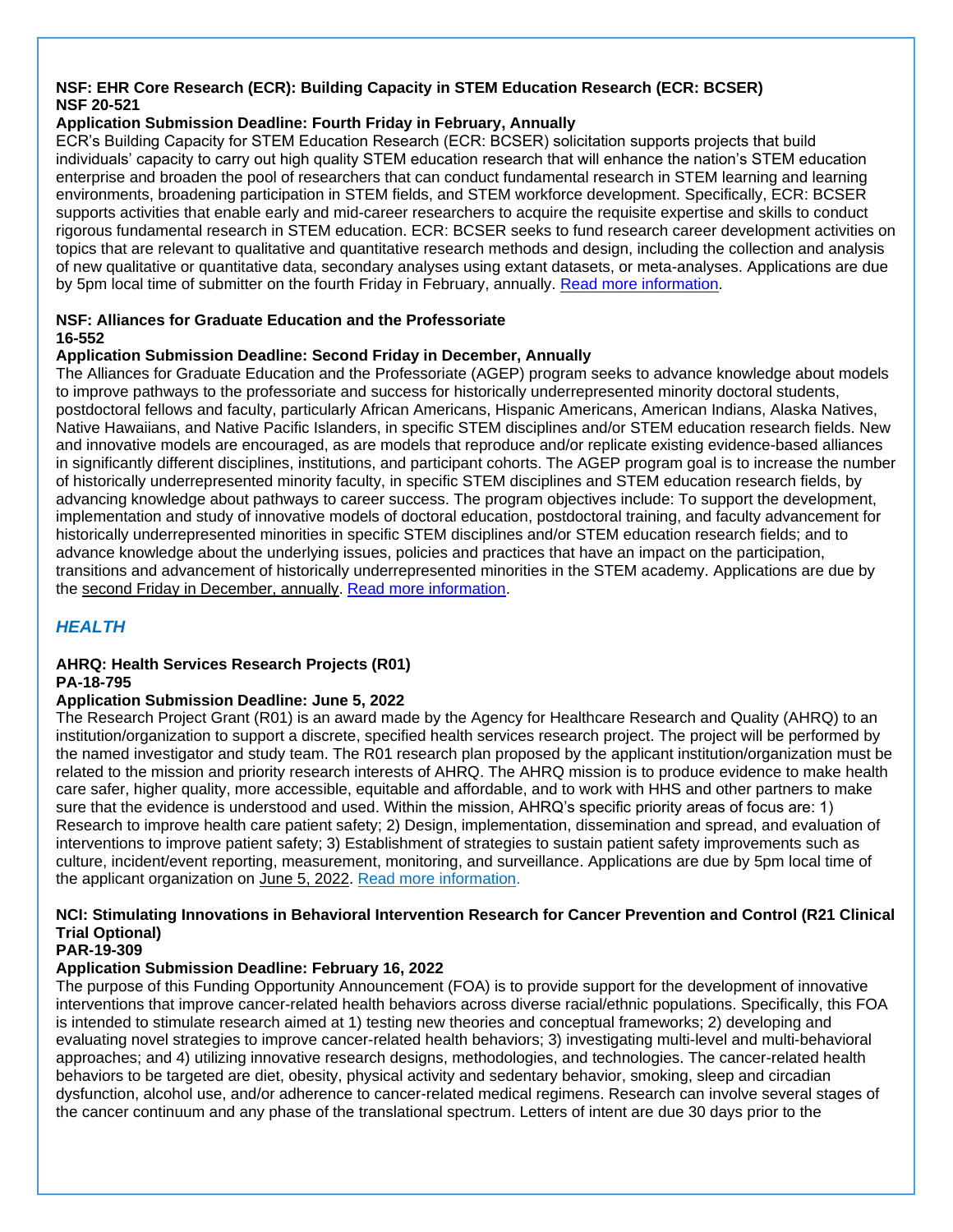application due date. Applications are due by 5pm local time of applicant organization on February 16, 2022. Read more [information.](https://grants.nih.gov/grants/guide/pa-files/PAR-19-309.html)

### **NICHD: Child Health Research Career Development Award (CHRCDA) Program (K12 Clinical Trial Not Allowed) RFA-HD-23-010**

### **Application Submission Deadline: March 30, 2022**

This funding opportunity announcement (FOA) from the *Eunice Kennedy Shriver* National Institute of Child Health and Human Development (NICHD) is to provide junior faculty pediatricians with experience in state of the art research in an academic setting to stimulate pediatric research over a variety of disciplines. The program provides supervised research career development opportunities to assist junior faculty in their transition to productive pediatrician scientists. The goal of the Child Health Research Career Development Award (CHRCDA) Program is to promote the performance of research and transfer of findings that will benefit the health of children. This will be accomplished by supporting research career development of new faculty-level pediatricians, to be known as CHRCDA Scholars. These K12 Program grant awards will generate well-qualified pediatrician scientists who will help meet the need for highly skilled physician investigators who can take advantage of new technologies and respond to the increasing demands of pediatric research. Applications are due by 5:00 PM local time of applicant organization on March 30, 2022. [Read more information.](https://grants.nih.gov/grants/guide/rfa-files/RFA-HD-23-010.html)

### **NICHD: Natural History of Disorders Screenable in the Newborn Period (R01 Clinical Trial Optional) PAR-21-115**

#### **Application Submission Deadline: June 5, 2022**

This funding opportunity announcement (FOA) encourages applications that propose to develop studies that will lead to a broad understanding of the natural history of disorders that already do or could potentially benefit from early identification by newborn screening. A comprehensive understanding of the natural history of a disorder has been identified as a necessary element to facilitate appropriate interventions for infants identified by newborn screening. By defining the sequence and timing of the onset of symptoms and complications of a disorder, a valuable resource will be developed for the field. In addition, for some disorders, specific genotype-phenotype correlations may allow prediction of the clinical course, and for other disorders, identification of modifying genetic, epigenetic, or environmental factors will enhance an understanding of the clinical outcomes for an individual with such a condition. Comprehensive data on natural history will facilitate the field's ability to: 1) accurately diagnose the disorder; 2) understand the genetic and clinical heterogeneity and phenotypic expression of the disorder; 3) identify underlying mechanisms related to basic defects; 4) potentially prevent, manage, and treat symptoms and complications of the disorder; and 5) provide children and their families with needed support and predictive information about the disorder. Applications are due by 5pm local time of applicant organization on June 5, 2022. [Read more information.](https://grants.nih.gov/grants/guide/pa-files/PAR-21-115.html)

#### **NIDA: Small Research Grant Program (R03 Clinical Trial Required) PA-20-146**

#### **Application Submission Deadline: February 16, 2022**

The National Institute of Drug Abuse (NIDA) Small Research Grant Program supports small clinical trials that can be carried out in a short period of time with limited resources. This program supports different types of projects including pilot, feasibility, or small clinical trials with medications, behavioral interventions, immunotherapies, therapeutic devices, therapeutic digital applications, health services, prevention interventions, biomarkers, and development of research methodology. This Funding Opportunity Announcement requires that a clinical trial be proposed. The proposed project must be related to the programmatic interests of NIDA. Applications are due by February 16, 2022. [Read more](https://grants.nih.gov/grants/guide/pa-files/PA-20-146.html)  [information.](https://grants.nih.gov/grants/guide/pa-files/PA-20-146.html)

### **NIDCR: Improving Oral Health and Reducing Disparities in Adolescents (R01 Clinical Trial Not Allowed); (R21 Clinical Trial Not Allowed)**

#### **PAR-20-058; PAR-20-059**

### **Application Submission Deadline: June 5, 2022 (R01); June 16, 2022 (R21)**

The purpose of this Funding Opportunity Announcement (FOA) is to stimulate research to improve the oral health of adolescents in the United States, and to reduce observed oral health disparities and inequities in this population. This FOA defines "adolescents" as those individuals between the ages of 10 and 19. Applications are due by 5pm local time of applicant organization on June 5, 2022 (R01) and June 16, 2022 (R21). Read more information: [R01,](https://grants.nih.gov/grants/guide/pa-files/PAR-20-058.html) [R21.](https://grants.nih.gov/grants/guide/pa-files/PAR-20-059.html)

**NIDCR: Behavioral and Social Intervention Clinical Trial Planning and Implementation Cooperative Agreement (UG3/UH3 Clinical Trial Required) PAR-21-317**

**Application Submission Deadline: June 7, 2022**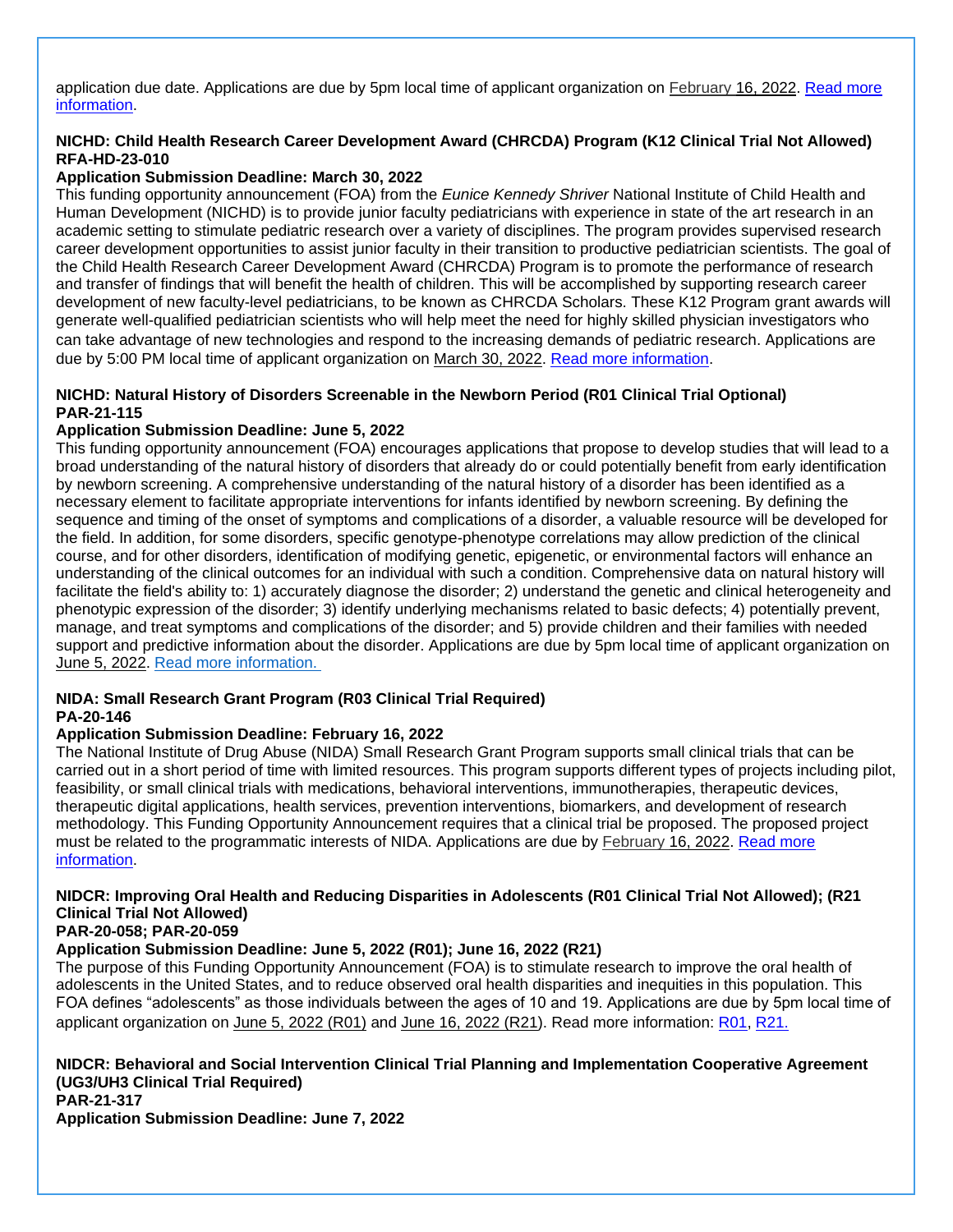The purpose of this Funding Opportunity Announcement (FOA) from the National Institute of Dental and Craniofacial Research (NIDCR) is to encourage UG3/UH3 phased cooperative agreement research applications to plan and implement behavioral and social intervention clinical trials. Studies appropriate for this announcement include clinical trials to develop and test behavior change interventions related to dental, oral, or craniofacial conditions. Awards made under this FOA will initially support a milestone-driven planning phase (UG3) for up to 2 years, with possible transition to a clinical trial implementation phase (UH3) of up to five years. Only UG3 projects that have met the scientific milestones and feasibility requirements may transition to the UH3 phase. The UG3/UH3 application must be submitted as a single application, following the instructions described in this FOA. The UG3 phase will permit both scientific and operational planning activities. Scientific planning activities include small-scale data collection to assess the feasibility and/or acceptability of a planned behavioral or social intervention and associated study procedures (e.g., acceptability of study content or mode of delivery; feasibility of proposed data collection procedures; preliminary testing of intervention training and fidelity monitoring procedures). Operational planning activities include, at a minimum, development of: the final clinical protocol; the intervention manual or equivalent; the data management system and other tools for data and quality management, safety and operational oversight plans; recruitment and retention strategies; and other essential documents. The UH3 phase will support the conduct of investigator-initiated intervention research at all stages, from early mechanistic research and intervention development (e.g., Stages 0/ I) through implementation and cost-effectiveness research (Stages IV/V). Applications are due by 5:00 PM local time of applicant organization on June 7, 2022. [Read more](https://grants.nih.gov/grants/guide/pa-files/PAR-21-317.html)  [information.](https://grants.nih.gov/grants/guide/pa-files/PAR-21-317.html)

### **NIDDK: Pilot and Feasibility Studies to Improve Technology Adoption and Reduce Health Disparities in Type 1 Diabetes Mellitus (R01 Clinical Trial Required)**

### **RFA-DK-21-018**

### **Application Submission Deadline: March 3, 2022**

The purpose of this Funding Opportunity Announcement (FOA) from the National Institute of Diabetes and Digestive and Kidney Diseases (NIDDK) is to support pilot and feasibility trials of interventions designed to improve technology adoption in individuals from underrepresented backgrounds with type 1 diabetes mellitus (T1D). Recently, major technological advances in the treatment of T1D, including insulin analogues, insulin pumps, continuous glucose monitoring (CGM) and closed loop systems have provided the potential to dramatically improve outcomes in individuals with T1D. However, glycemic control remains suboptimal for many individuals in the U.S., particularly youth, and especially racial/ethnic minority individuals. The barriers contributing to the inequitable use of diabetes technology are numerous and likely emanate from all social-ecological layers. Through successful execution, these pilot and feasibility trials should provide feasibility data for larger, pragmatic trials with the overarching goal of reducing health disparity in T1D through improving technology usage in individuals from minority racial and ethnic backgrounds. Applications are due by 5:00 PM local time of applicant organization on March 2, 2022. [Read more information.](https://grants.nih.gov/grants/guide/rfa-files/RFA-DK-21-018.html)

### **NIDDK: Understanding and Targeting the Pathophysiology of Youth-onset Type 2 Diabetes – Clinical Centers (U01 Clinical Trial Not Allowed)**

### **RFA-DK-21-002**

#### **Application Submission Deadline: March 3, 2022**

The purpose of this FOA from the National Institute of Diabetes and Digestive and Kidney Diseases (NIDDK) is to create a clinical consortium to recruit a cohort of early pubertal youth at risk for developing type 2 diabetes and study them through puberty. The ultimate goal of this undertaking will be to 1) develop more precise prediction of which individuals are truly at risk for developing youth-onset T2D and identify determinants of progression from prediabetes to T2D so that, ultimately, targeted prevention approaches can be developed and tested; and 2) increase understanding of the physiologic drivers of youth-onset T2D to guide development of more effective strategies to achieve glycemic control and preserve beta cell function. Applications are due by 5:00 PM local time of applicant organization on March 2, 2022. [Read more information.](https://grants.nih.gov/grants/guide/rfa-files/RFA-DK-21-002.html)

#### **NIDDK: Understanding and Targeting the Pathophysiology of Youth-onset Type 2 Diabetes – Biostatistics Research Center (U01 Clinical Trial Not Allowed) RFA-DK-21-003**

### **Application Submission Deadline: March 3, 2022**

This FOA from the National Institute of Diabetes and Digestive and Kidney Diseases (NIDDK) invites applications for a Biostatistics Research Center to participate in a clinical consortium to better understand youth-onset type 2 diabetes. A separate FOA (RFA-DK-21-002) invites Clinical Centers to recruit a cohort of early pubertal youth at risk for developing type 2 diabetes and study them through puberty. The ultimate goals of this consortium will be to 1) develop more precise prediction of which individuals are truly at risk for developing youth-onset T2D and identify determinants of progression from prediabetes to T2D so that, ultimately, targeted prevention approaches can be developed and tested; and 2) increase understanding of the physiologic drivers of youth-onset T2D to guide development of more effective strategies to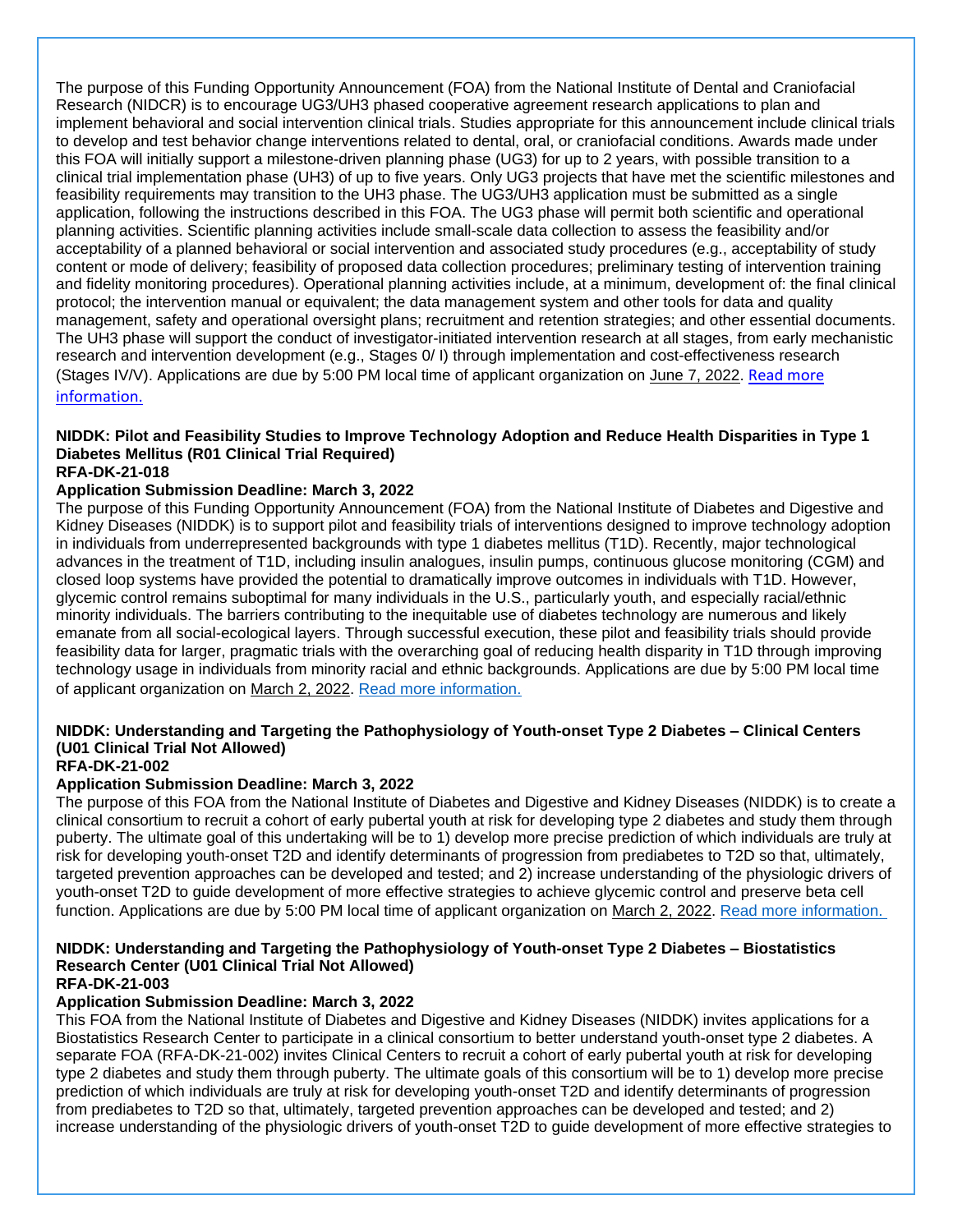achieve glycemic control and preserve beta cell function. Applications are due by 5:00 PM local time of applicant organization on March 2, 2022. [Read more information.](https://grants.nih.gov/grants/guide/rfa-files/RFA-DK-21-003.html)

#### **NIH: Tobacco Control Policies to Promote Health Equity (R01 Clinical Trial Optional); (R21 Clinical Trial Optional) PAR-20-302; PAR-20-303**

### **Application Submission Deadline: June 5, 2022 (R01); June 16, 2022 (R21)**

The purpose of this Funding Opportunity Announcement (FOA) is to support observational or intervention research focused on reducing disparities in tobacco use and secondhand smoke (SHS) exposure in the U.S. Specifically, this FOA aims to stimulate scientific inquiry focused on innovative state and local level tobacco prevention and control policies. The long-term goal of this FOA is to reduce disparities in tobacco-related cancers, and in doing so, to promote health equity among all populations. Applicants submitting applications related to health economics are encouraged to consult NOT-OD-16-025 to ensure that the research projects align with NIH mission priorities in health economics research. Applications are due by June 5, 2022 for PAR-20-302 and by June 16, 2022 for PAR-20-303. Read more information: [PAR-20-302;](https://grants.nih.gov/grants/guide/pa-files/PAR-20-302.html) [PAR-20-303.](https://grants.nih.gov/grants/guide/pa-files/PAR-20-303.html)

### **NIH: Pilot Health Services and Economic Research on the Treatment of Drug, Alcohol, and Tobacco Use Disorders (R34 - Clinical Trial Optional)**

**PA-21-180**

### **Application Submission Deadline: February 16, 2022**

This Funding Opportunity Announcement (FOA) encourages pilot and preliminary research in preparation for larger-scale services research effectiveness trials. Relevant trials may test a wide range of approaches, including interventions, practices, and policies designed to optimize access to, and the quality, effectiveness, affordability and utilization of drug, tobacco, or alcohol use disorder treatments and related services, as well as services for comorbid medical and mental disorder conditions. Relevant approaches may include both those that are novel, and those that are commonly used in practice but lack an evidence base. This FOA provides resources for assessing the feasibility, acceptability, and utility of these approaches, in addition to usual trial preparation activities. Applications are due by 5pm local time of the applicant organization on February 16, 2022. [Read more information.](https://grants.nih.gov/grants/guide/pa-files/PA-21-180.html)

#### **NIH: Discovery of the Genetic Basis of Childhood Cancers and of Structural Birth Defects: Gabriella Miller Kids First Pediatric Research Program (X01 Clinical Trial Not Allowed) PAR-22-054**

### **Application Submission Deadline: February 23, 2022**

As part of the Gabriella Miller Kids First Pediatric Research Program (Kids First), the National Institutes of Health (NIH) invites applications to submit samples from pediatric cohorts for whole genome sequencing at a Kids First-supported sequencing center. Applicants are encouraged to propose sequencing of existing pediatric cancer cohorts to elucidate the genetic contribution (somatic and/or germline) to childhood cancers, or to expand the range of disorders included within the Kids First Data Resource to investigate the genetic etiology of structural birth defects. The program will accept applications that propose whole genome, exome, and transcriptome sequencing, as well as epigenomic assays of tumor or affected tissue, when justified. These data, and associated clinical and phenotypic data, will become part of the Gabriella Miller Kids First Pediatric Data Resource (Kids First Data Resource) for the pediatric research community. Applications are due by 5pm local time of the applicant organization on February 23, 2022. [Read more information.](https://grants.nih.gov/grants/guide/pa-files/PAR-22-054.html)

### **NIH: Dyadic Interpersonal Processes and Biopsychosocial Outcomes (R01 - Basic Experimental Studies with Humans)**

### **PAR-21-280**

### **Application Submission Deadline: March 5, 2022**

This funding opportunity announcement (FOA) invites basic and/or methodological research projects that illuminate and/or measure independent and interdependent health-related effects within dyads across relationships and settings. For the purpose of this FOA, a dyad is a unit of two individuals whose interactions and influences on one another are nested within larger social contexts and networks. Dyads are social relationships that extend beyond the individual and have strong bidirectional influences on physical and mental health. For the purpose of this FOA, independent effects are those effects that affect each member of the dyad individually (i.e., by nature of being part of the dyad), whereas interdependent effects are those that affect one member of the dyad contingent upon the other member of the dyad (i.e., not only because the individual is part of a dyad but also because being part of the dyad has an effect on the other individual within the dyad as well). All applications are due by 5:00 PM local time of applicant organization on March 5, 2022. [Read more](https://grants.nih.gov/grants/guide/pa-files/PAR-21-280.html)  [information.](https://grants.nih.gov/grants/guide/pa-files/PAR-21-280.html)

**NIH: Dyadic Interpersonal Processes and Biopsychosocial Outcomes (R01 Clinical Trials Not Allowed)**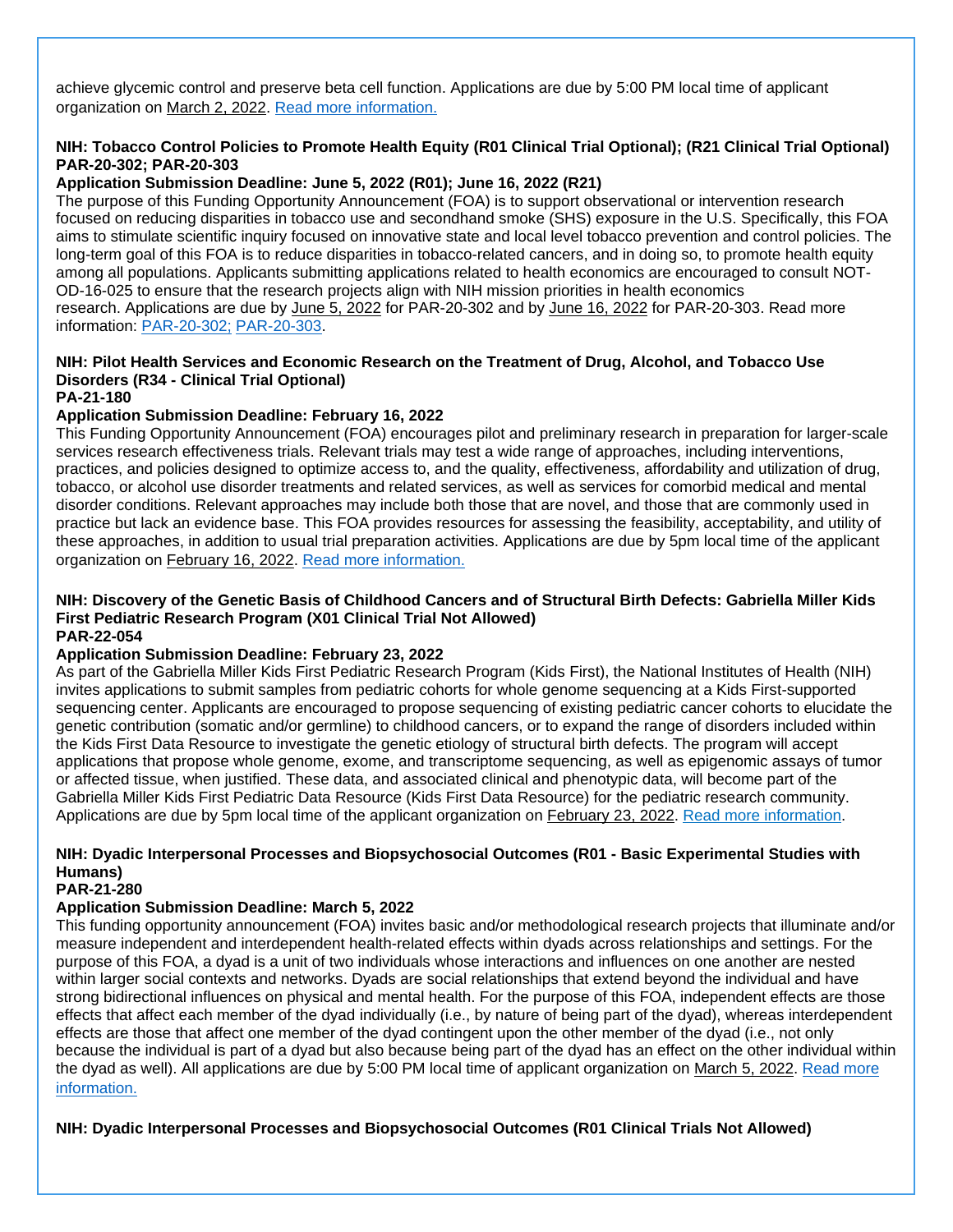### **PAR-21-281**

### **Application Submission Deadline: March 5, 2022**

This funding opportunity announcement (FOA) invites basic and/or methodological research projects that seek to illuminate or measure independent and interdependent health-related effects within dyads. For the purpose of this FOA, a dyad is a unit of two individuals whose interactions and influences on one another are nested within larger social contexts and networks. Both animal and human subjects research projects are welcome. Types of projects submitted under this FOA include but are not limited to, observational studies involving humans, or existing/synthesized datasets studies. Researchers proposing basic science experimental studies involving human participants (i.e., experimentally manipulate independent variables) should consider the companion FOA PAR-21-280 "Dyadic Interpersonal Processes and Biopsychosocial Outcomes (R01 Basic Experimental Studies with Humans)." All applications are due by 5:00 PM local time of applicant organization on March 5, 2022. [Read more information.](https://grants.nih.gov/grants/guide/pa-files/PAR-21-281.html)

### **NIH: International Research Scientist Development Award (IRSDA) (K01 Independent Clinical Trial Not Allowed; K01 Independent Clinical Trial Required)**

### **PAR-21-104; PAR-21-105**

### **Application Submission Deadline: March 9, 2022**

The purpose of the International Research Scientist Development Award (IRSDA) is to provide support and protected time (three to five years) to advanced postdoctoral U.S. research scientists and recently-appointed U.S. junior faculty (applicants must be at least two years beyond conferral of doctoral degree) for an intensive, mentored research career development experience in a low- or middle-income country (LMIC), as defined by the World Bank, including "lowincome," "lower-middle-income," and "upper-middle-income" countries) leading to an independently-funded research career focused on global health. This Funding Opportunity Announcement (FOA) invites applications from postdoctoral research scientists and junior faculty from any health-related discipline who propose career development activities and a research project that is relevant to the health priorities of the LMIC under the mentorship of LMIC and U.S. mentors. Applications are due by 5:00 PM local time of applicant organization on March 9, 2022. Read more information: [PAR-21-](https://grants.nih.gov/grants/guide/pa-files/PAR-21-104.html#_Section_I._Funding) [104;](https://grants.nih.gov/grants/guide/pa-files/PAR-21-104.html#_Section_I._Funding) [PAR-21-105](https://grants.nih.gov/grants/guide/pa-files/PAR-21-105.html)

### **NIH: Multi-Site Studies for System-Level Implementation of Substance Use Prevention and Treatment Services (R01 Clinical Trial Optional; R01 Clinical Trial Optional)**

### **PAR-21-022; PAR-21-023**

### **Application Submission Deadline: July 19, 2022**

As part of the Collaborative Research on Addiction at NIH (CRAN) initiative, the National Institute on Drug Abuse (NIDA), the National Institute on Alcohol Abuse and Alcoholism (NIAAA), and the National Cancer Institute (NCI) join to issue this FOA. The purpose of this FOA is to support the development and testing of implementation strategies to achieve systemlevel adoption of evidence-based interventions, guidelines, or practices to improve the delivery, quality, and sustainability of prevention or treatment services for substance use disorders. This FOA seeks research projects that will test implementation strategies intended to achieve system-wide integration of evidence-based practices (interventions, guidelines, or service delivery models) to prevent or treat substance use disorders (broadly defined to include alcohol, tobacco and other drugs, as well as prescription medications). Areas of interest also include implementation of guidelines related to the appropriate use of opioids for pain management in individuals with or at risk for opioid use disorder. All applications are due by 5:00 PM local time of applicant organization on July 19, 2022. Read more information: [PAR-21-](https://grants.nih.gov/grants/guide/pa-files/PAR-21-022.html) [022](https://grants.nih.gov/grants/guide/pa-files/PAR-21-022.html); [PAR-21-023](https://grants.nih.gov/grants/guide/pa-files/PAR-21-023.html)

#### **NIH: Secondary Analyses of Existing Datasets of Tobacco Use and Health (R21 Clinical Trial Not Allowed) RFA-OD-21-003**

#### **Application Submission Deadline: August 8, 2022**

The purpose of this Funding Opportunity Announcement (FOA) is to invite R21 applications proposing the innovative analysis of existing (publicly available) nationally representative U.S. cross-sectional and longitudinal data, including the National Youth Tobacco Survey (NYTS), to investigate novel scientific ideas and/or to generate new models, systems, tools, methods, or technologies that have the potential for significant impact on biomedical or biobehavioral research in areas relevant to the Food and Drug Administration (FDA) - Center for Tobacco Products (CTP). Other publicly available data sets would be considered depending on the analyses to be conducted; however, nationally representative analyses will receive priority. Applications not using nationally representative data sets will need to provide justification why the data set is unique, and why the research questions cannot be answered from a (publicly available) nationally representative data set. This FOA encourages the analyses of public use datasets that may inform tobacco regulatory actions in the United States (U.S.). The awards under this FOA will be administered by NIH using funds that have been made available through FDA-CTP and the Family Smoking Prevention and Tobacco Control Act (P.L. 111-31). Research results from this FOA are expected to generate findings and data that are directly relevant in informing the FDA's regulation of the manufacture, distribution, and marketing of tobacco products to protect public health. Research Projects must address the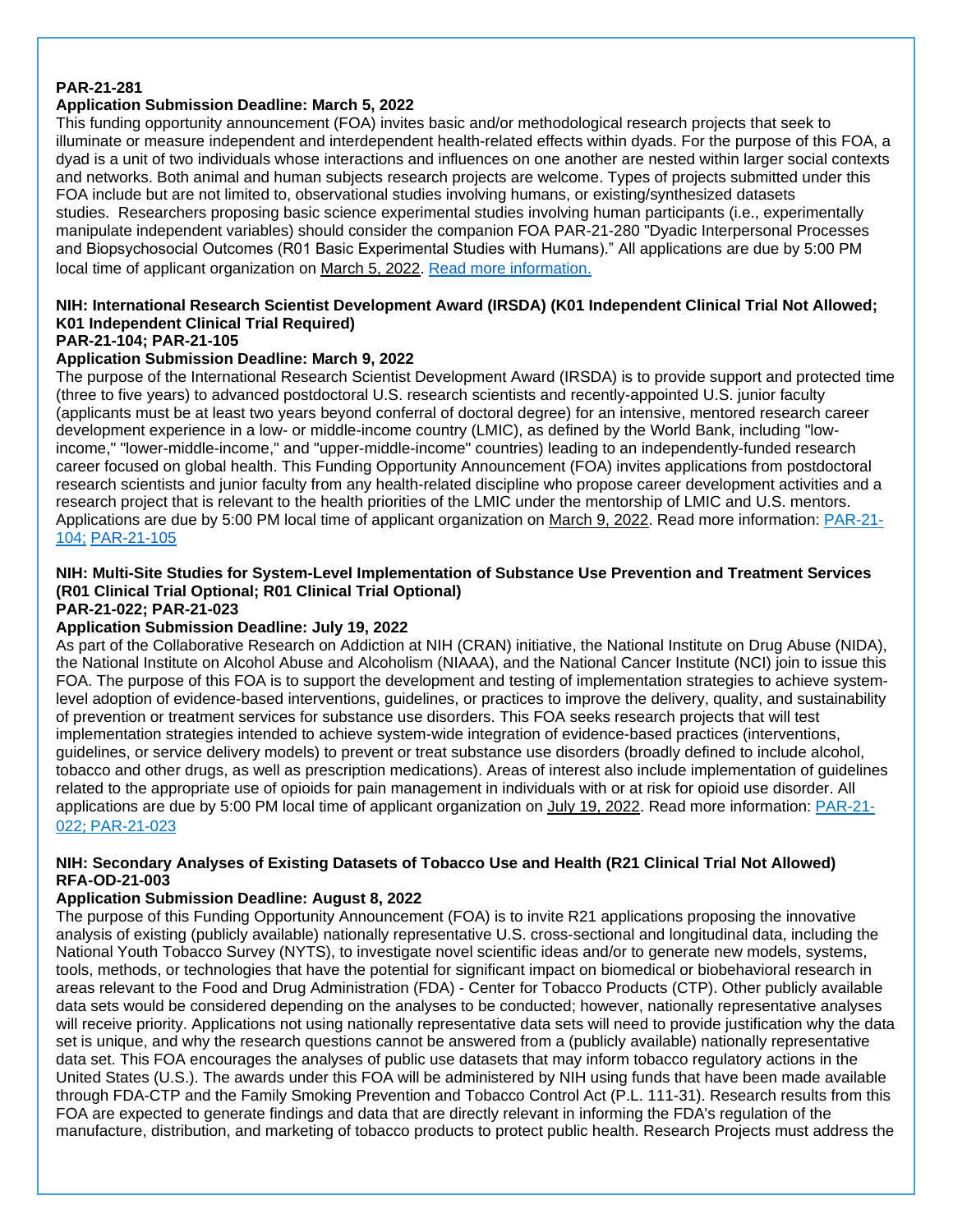research priorities related to the regulatory authority of the Food and Drug Administration (FDA) - Center for Tobacco Products (CTP). Applications are due by 5:00 PM local time of applicant organization on August 8, 2022. [Read more](https://grants.nih.gov/grants/guide/rfa-files/RFA-OD-21-003.html)  [information.](https://grants.nih.gov/grants/guide/rfa-files/RFA-OD-21-003.html)

### **NIMHD: Exploratory/Developmental Research Grant Program (R21 - Clinical Trial Optional) PAR-20-150**

#### **Application Submission Deadline: February 16, 2022**

NIMHD invites applications to support short-term exploratory or developmental research projects that have the potential to break new ground in the fields of minority health and/or health disparities or extend previous discoveries toward new directions or applications that can directly contribute to improving minority health and/or reducing health disparities in the U.S. Applications are due by February 16, 2022. [Read more information.](https://grants.nih.gov/grants/guide/pa-files/PAR-20-150.html)

### <span id="page-39-0"></span>*HIV/AIDS*

#### **NIDA: Development & Testing of Novel Interventions to improve HIV Prevention, Treatment, and Program Implementation for People Who Use Drugs (R34 Clinical Trial Required) PA-21-205**

#### **Application Submission Deadline: May 7, 2022**

This Funding Opportunity Announcement (FOA) from the National Institute on Drug Abuse (NIDA) encourages formative research, intervention development, and pilot-testing of interventions for people who use drugs. Primary outcomes of interest include the feasibility, tolerability, acceptability and safety of novel or adapted interventions that target HIV prevention, treatment or services research. "Intervention" here may include behavioral, social, or structural approaches, as well as combination biomedical and behavioral approaches that prevent the acquisition or transmission of HIV infection or improve clinical outcomes for persons living with HIV. Applications are due by 5pm local time of the applicant organization on May 7, 2022. [Read more information.](https://grants.nih.gov/grants/guide/pa-files/PA-21-205.html)

#### **NIDA: Exploratory Studies to Investigate Mechanisms Of HIV Infection, Replication, Latency, and/or Pathogenesis in The Context of Substance Use Disorders (R61/R33 - Clinical Trial Not Allowed) RFA-DA-22-004**

#### **Application Submission Deadline: August 10, 2022**

The purpose of this FOA is to support exploratory studies developing or using novel tools or technologies or testing novel hypotheses to investigate mechanistic questions in HIV infection, replication, latency, and/or pathogenesis (including neuroHIV) in the context of Substance Use Disorders (SUDs). This initiative focuses on exploration and characterization of signaling pathways that are involved in central nervous system (CNS) HIV establishment and expansion. The FOA aims to promote research to investigate the underlying molecular mechanisms by which HIV infection is initiated, established, and maintained in the CNS and to determine how addictive substances modulate HIV infection, latency and the size and persistence of CNS HIV reservoirs. Applications are due by 5pm local time of the applicant organization on August 10, 2022. [Read more information.](https://grants.nih.gov/grants/guide/rfa-files/RFA-DA-22-004.html)

#### **NIDA: Advancing Technologies to Improve Delivery of Pharmacological, Gene Editing, and Other Cargoes for HIV and SUD Mechanistic or Therapeutic Research (R01- Clinical Trial Optional) RFA-DA-22-010**

#### **Application Submission Deadline: October 25, 2022**

The purpose of this funding opportunity is to develop technologies to improve the delivery of pharmacological, gene editing, or other cargoes for HIV and substance use disorder (SUD) mechanistic research. Current anti-retroviral therapies also have problems with drug toxicity, bioavailability, and have not been formulated for sustained release. Long term sustained delivery is needed among people with substance use disorders where compliance with an anti-retroviral therapy regimen may be problematic. To address these issues the development of improved reagents or technologies to enable targeted delivery of reagents (e.g. small molecules, biologics, gene editing reagents, etc.) to particular CNS regions or cell types is of great interest. Applications are due by 5:00 PM local time of applicant organization on October 25, 2022. [Read](https://grants.nih.gov/grants/guide/rfa-files/RFA-DA-22-010.html)  [more information.](https://grants.nih.gov/grants/guide/rfa-files/RFA-DA-22-010.html)

### **NIH: Adolescent Medicine Trials Network for HIV/AIDS Interventions (ATN) Scientific Leadership Center (UM2 Clinical Trial Optional)**

#### **RFA-HD-23-020**

#### **Application Submission Deadline: March 31, 2022**

This Funding Opportunity Announcement (FOA) from the National Institutes of Health (NIH) invites applications to participate in a research program cooperative agreement to support the Adolescent Medicine Trials Network for HIV/AIDS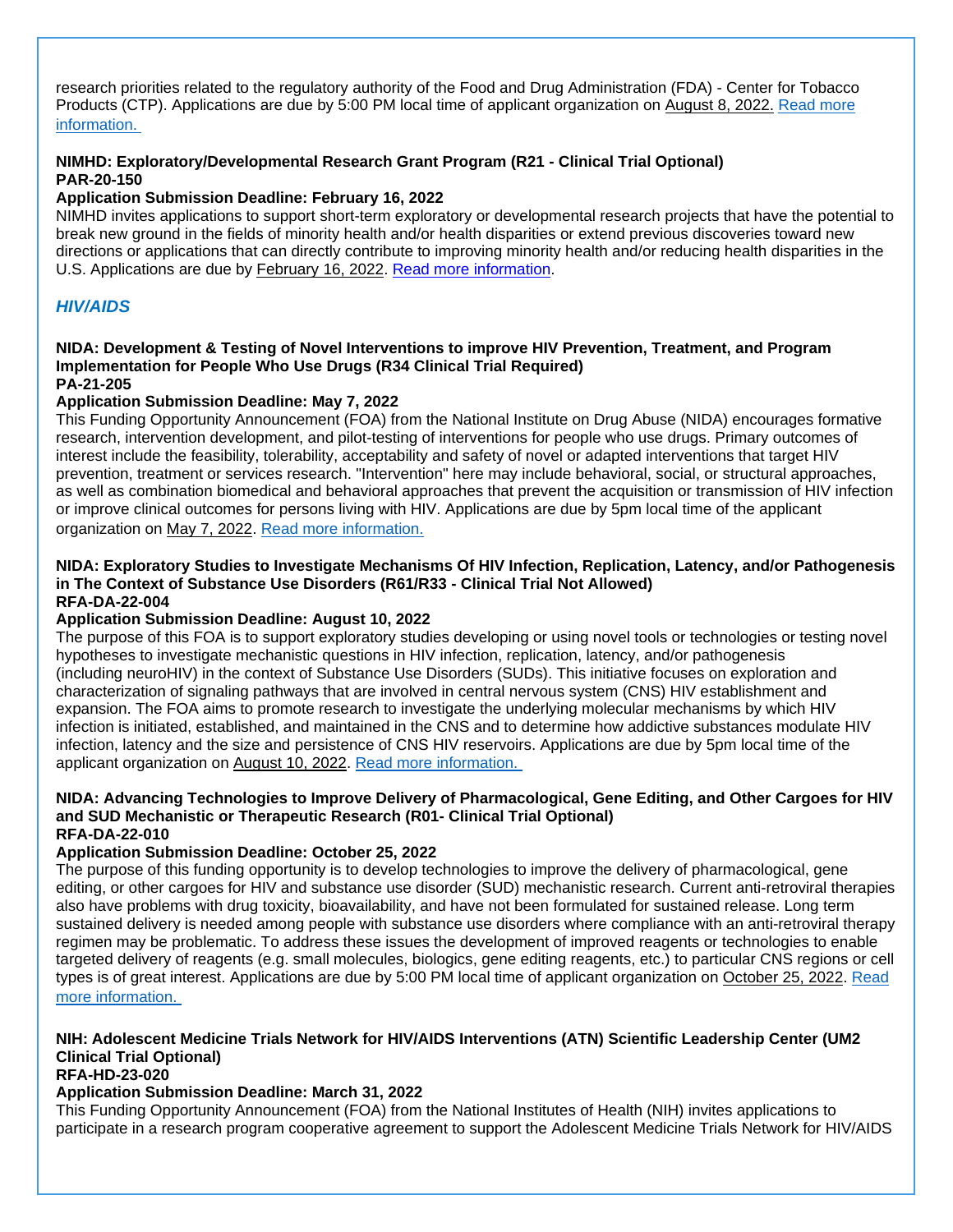Interventions (ATN). The Network will have the capacity to develop and conduct innovative behavioral, community-based, translational, therapeutic, microbicide and vaccine trials in youth ages 13-24 years at-risk for HIV and living with HIV, with a focus on the inclusion of minors. Investigators with innovative approaches to address the public health issues facing adolescents are encouraged to apply. The Scientific Leadership Center (SLC) consists of multiple interdependent functional components and research activities and will be responsible for the overall scientific leadership and governance of the network and its activities. The SLC consists of the ATN Scientific Leadership Group (ASLG) in developing and refining the research agenda, convening working groups as needed, prioritizing emerging research projects, efficiently managing the development of clinical protocols, implementing and completing clinical trials and ensuring timely publication and communication of results. Applications are due by 5pm local time of applicant organization on March 31, 2022. [Read more information.](https://grants.nih.gov/grants/guide/rfa-files/RFA-HD-23-020.html)

### **NIH: Adolescent Medicine Trials Network for HIV/AIDS Interventions (ATN) Operations and Collaborations Center (UM2 Clinical Trial Optional)**

### **RFA-HD-23-021**

### **Application Submission Deadline: March 31, 2022**

This Funding Opportunity Announcement (FOA) from the National Institutes of Health (NIH) invites applications to participate in a research program cooperative agreement to support the Adolescent Medicine Trials Network for HIV/AIDS Interventions (ATN). The Network will have the capacity to develop and conduct innovative behavioral, community-based, translational, therapeutic, microbicide and vaccine trials in youth ages 13-24 years at-risk for HIV and living with HIV, with a focus on the inclusion of minors. Investigators with innovative thinking and novel approaches to address the public health issues facing adolescents are encouraged to apply. The ATN Operations and Collaborations Center (OCC) will provide support for the ATN Scientific Leadership Center (SLC) in developing and implementing the ATN scientific agenda and the infrastructure, organizational support and site consortium capacity for the ATN's Research Projects and with other external collaborations. The ATN OCC will also support the ATN Executive Committee (EC) as it executes its responsibilities which include, but are not limited to, the integration of efforts across the Network and with other networks and facilitation of transdisciplinary research. Applications are due by 5pm local time of applicant organization on March 31, 2022. [Read more information.](https://grants.nih.gov/grants/guide/rfa-files/RFA-HD-23-021.html)

### **NIGM:** NIH: Advancing communication strategies to support future HIV vaccine use (R01 Clinical Trial Optional); **(R21 Clinical Trial Optional)**

### **RFA-MH-22-170; RFA-MH-22-171**

### **Application Submission Deadline: May 10, 2022**

This Funding Opportunity Announcement (FOA) from the National Institutes of Health (NIH) invites applications for Research Project Grants (R01) that will advance novel health communication research designed to inform and support acceptance and uptake of future vaccines that protect against HIV. Research should focus on understanding key drivers for HIV vaccine communication success, communication strategies for engagement of communities placed at greatest risk for acquiring HIV, and/or mitigating the impact and reach of HIV vaccine misinformation. Research applications may leverage HIV vaccine analogs (e.g., COVID-19, HPV, HBV vaccines), so long as they have a primary focus on populations placed at risk for HIV, and/or healthcare settings and providers involved in HIV prevention delivery. This FOA uses the R01 grant mechanism. Applications with preliminary data and/or those including longitudinal analysis, advanced modeling, or large-scale clinical trials should consider using the R01 mechanism. Applications are due by 5pm local time of applicant organization on May 10, 2022. Read more information: [RFA-MH-22-170;](https://grants.nih.gov/grants/guide/rfa-files/RFA-MH-22-170.html) [RFA-MH-22-171.](https://grants.nih.gov/grants/guide/rfa-files/RFA-MH-22-171.html)

### **NIH: Multipurpose Prevention Technology: Novel Systemic Options for Young Adults (R43/R44 Clinical Trial Not Allowed)**

### **PAR-21-297**

### **Application Submission Deadline: December 9, 2022**

The objective of this Funding Opportunity Announcement (FOA) from the National Institutes of Health (NIH) is to support the development of new and innovative long-acting systemic and non-systemic multipurpose prevention technologies (MPT). It supports development of MPTs that prevent HIV infection and pregnancy (hormonal and non-hormonal methods) in adolescent and young women. Applications for MPT development may involve pharmacokinetic (PK), pharmacodynamic (PD), safety and, drug-drug interactions (DDI) studies. It also encourages biobehavioral and behavioral/social studies to identify MPT end user preferences factors (look, feel, effectiveness, safety and duration of action) and other behavioral/social factors that could promote increased MPT use in adolescent and young women. Applications are due by 5:00 PM local time of applicant organization on December 9, 2022. [Read more information.](https://grants.nih.gov/grants/guide/pa-files/PAR-21-297.html)

**NIMH: Innovations in HIV Prevention, Testing, Adherence and Retention to Optimize HIV Prevention and Care Continuum Outcomes (R01 Clinical Trial Optional) (R21 Clinical Trial Optional) PA-20-144; PA-20-145**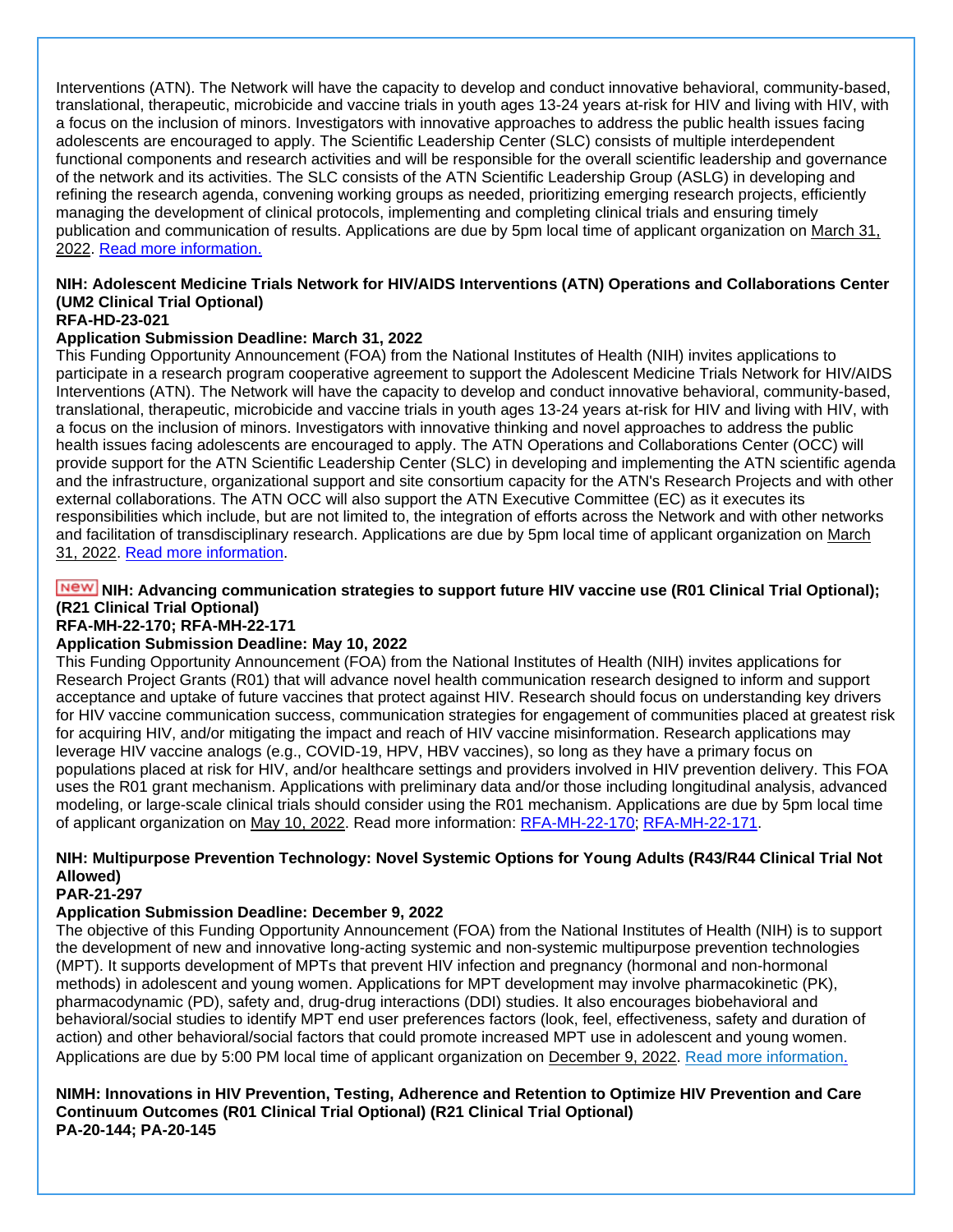### **Application Submission Deadline: May 7, 2022**

This Funding Opportunity Announcement (FOA) seeks innovative research to optimize HIV prevention and care which is aligned with NIMH Division of AIDS Research (DAR) priorities. Applications may include formative basic behavioral and social science to better understand a step or steps in the HIV prevention or care continuum, and/or the initial development and pilot testing of innovative intervention approaches. Applicants are encouraged to read current Notices of Special Interests (NOSIs) from NIMH DAR for further information about the Division's research priorities. Applications are due by 5pm local time of applicant organization on May 7, 2022. [PA-20-144;](https://grants.nih.gov/grants/guide/pa-files/PA-20-144.html) [PA-20-145.](https://grants.nih.gov/grants/guide/pa-files/PA-20-145.html)

#### **NIMH: Developmental AIDS Research Centers on Mental Health and HIV/AIDS (P30 Clinical Trial Optional) PAR-20-307; PAR-20-308**

#### **Application Submission Deadline: August 25, 2022**

The National Institute of Mental Health (NIMH) Division of AIDS Research (DAR) encourages applications for Center Core grants (P30) to support Developmental HIV/AIDS Research Centers (D-ARC). The D-ARC is intended to provide infrastructure support that facilitates the development of high impact science in HIV/AIDS and mental health that is relevant to the NIMH mission. This Funding Opportunity Announcement (FOA) intends to support innovative, interdisciplinary research in several areas, including basic, NeuroHIV, behavioral and social, integrated biobehavioral, applied, clinical, translational, and implementation science. All applications are due by 5:00 PM local time of applicant organization on August 25, 2022. Read more information: [PAR-20-307,](https://grants.nih.gov/grants/guide/pa-files/PAR-20-307.html) [PAR-20-308](https://grants.nih.gov/grants/guide/pa-files/PAR-20-308.html)

#### **NIMH: Research Education Mentoring Program for HIV/AIDS Researchers (R25 Clinical Trial Not Allowed) PAR-21-228**

#### **Application Submission Deadline: September 7, 2022**

The NIH Research Education Program (R25) supports research education activities in the mission areas of the NIH. The overarching goal of this R25 program is to support educational activities that complement and/or enhance the training of a workforce to meet the nation's biomedical, behavioral and clinical research needs. To accomplish the stated over-arching goal, this FOA from the National Institute of Mental Health (NIMH) will support creative educational activities with a primary focus on: Research Experiences and Mentoring Activities. Both research experiences and mentoring activities are required. These Research Education Mentoring Programs are expected to enhance the professional development of the mentees and foster career trajectories towards independent research to reduce the incidence of HIV worldwide and to decrease the burden of living with HIV. The terms participant and mentee are used throughout this FOA to refer to individuals who are enrolled in the research education program. Applications are due by 5pm local time of the applicant organization on September 7, 2022. [Read more information.](https://grants.nih.gov/grants/guide/pa-files/PAR-21-228.html)

### <span id="page-41-0"></span>*MATERNAL AND CHILD HEALTH*

### **NIAAA: Prevention and Intervention Approaches for Fetal Alcohol Spectrum Disorders (R34 Clinical Trial Optional; R61/R33 Clinical Trial Optional)**

### **PAR-21-097; PAR-21-098**

#### **Application Submission Deadline: February 17, 2022**

This Funding Opportunity Announcement (FOA) focuses on prevention and intervention strategies for fetal alcohol spectrum disorders (FASD) throughout the lifespan. The intent of this FOA is to support research that advances (1) prevention approaches to reduce prenatal alcohol exposure and the incidence of FASD and (2) interventions for FASD. Research conducted via the R34 mechanism will consist of studies that are a pre-requisite for preparing and submitting subsequent applications for larger scale FASD prevention or intervention studies. The R61 phase will support pilot studies or secondary data analysis for hypothesis development and feasibility, and research testing the hypotheses can be expanded in the R33 phase. Applications are due by 5:00 PM local time of applicant organization on February 17, 2022. Read more information: [PAR-21-097;](https://grants.nih.gov/grants/guide/pa-files/PAR-21-097.html) [PAR-21-098.](https://grants.nih.gov/grants/guide/pa-files/PAR-21-098.html)

### **NICHD: Innovative Screening Approaches and Therapies for Screenable Disorders in Newborns (R03 - Clinical Trial Optional); (RO1 Clinical Trial Optional)**

### **PAR-21-354; PAR-21-355**

#### **Application Submission Deadline: February 16, 2022**

This FOA from the *Eunice Kennedy Shriver* National Institute of Child Health and Human Development (NICHD) encourages research relevant to the development of novel screening approaches and/or therapeutic interventions for potentially fatal or disabling conditions that have been identified through newborn screening, as well as for "high priority" genetic conditions where screening may be possible in the near future. Having an accurate screening test, as well as demonstrating the benefits of early intervention or treatment, are important criteria for including a condition on a newborn screening panel. This FOA defines a "high priority" condition as one where screening is not currently recommended, but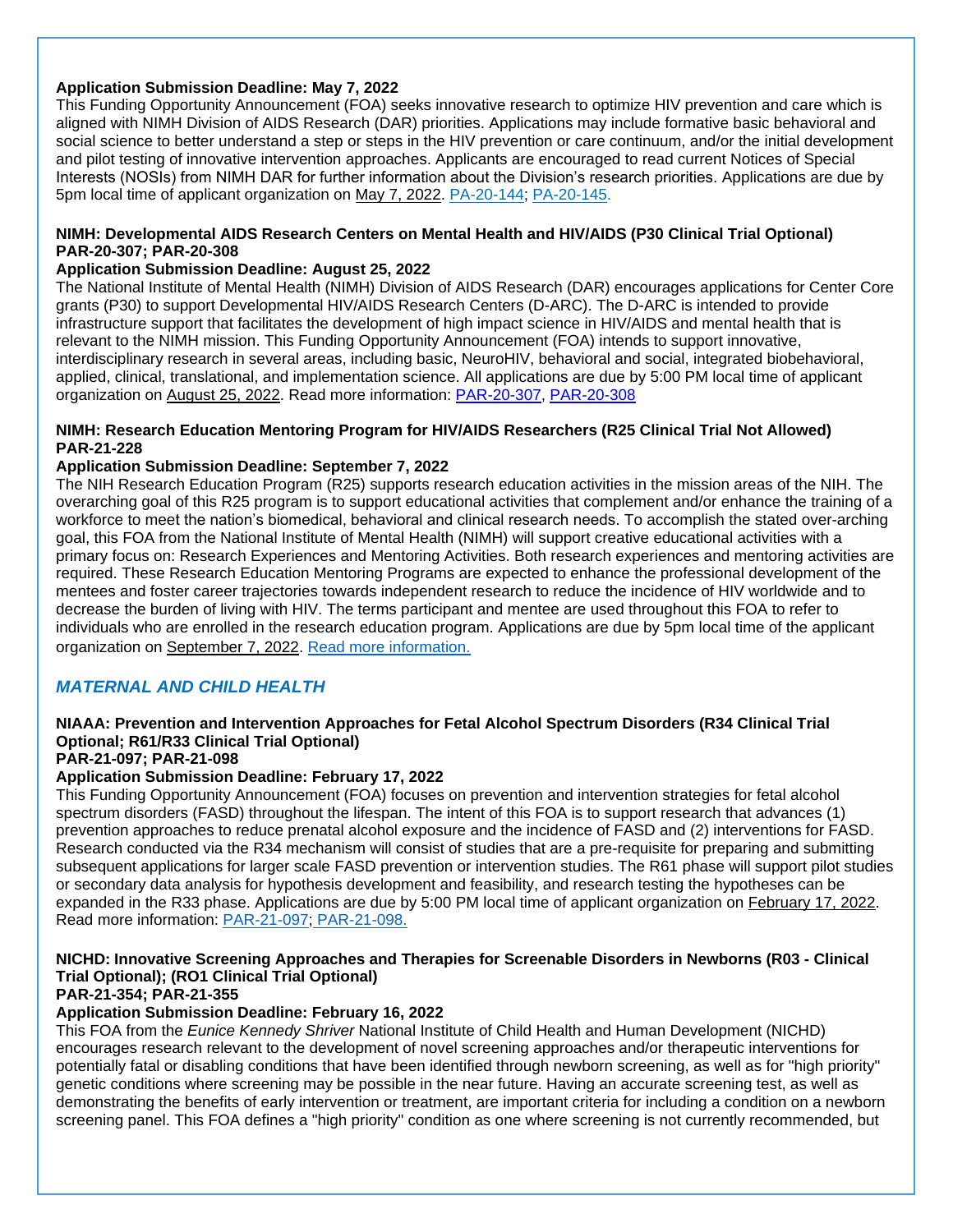infants with the condition would significantly benefit from early identification and treatment. All applications are due by 5:00 PM local time of applicant organization on February 16, 2022. Read more information: [PAR-21-354;](https://grants.nih.gov/grants/guide/pa-files/PAR-21-354.html) [PAR-21-355.](https://grants.nih.gov/grants/guide/pa-files/PAR-21-355.html)

### **NICHD: Elucidating the Role of Nutrition in Care and Development of Preterm Infants (R01 Clinical Trial Optional) RFA-HD-22-023**

### **Application Submission Deadline: March 30, 2022**

This Funding Opportunity Announcement (FOA) from the *Eunice Kennedy Shriver* National Institute of Child Health and Human Development (NICHD) invites grant applications that address priority gaps in understanding the role of nutrition in the care and development of preterm infants. Preterm birth is a significant public health challenge in the United States (U.S.) and globally. Currently there are no universally accepted standards for nutritional care of preterm infants that cover the full developmental range of these infants, from those born at the limits of viability to those born "near term." Significant gaps exist in our understanding of: (1) nutrient needs of infants across this developmental period; (2) factors to be considered in the transitioning of infants from parenteral to enteral feeding; (3) specific needs of infants currently cared for in Neonatal Intensive Care Units (NICUs); and (4) other standards (e.g., growth standards, intrauterine accretion rates for essential and non-essential nutrients and other required bioactive substances, biomarkers for assessing nutritional status, etc.) to support the establishment of standards of nutritional care for preterm infants. All applications are due by 5:00 PM local time of applicant organization on March 30, 2022. [Read more information.](https://grants.nih.gov/grants/guide/rfa-files/RFA-HD-22-023.html)

### **NICHD: Pediatric Immune System – Ontogeny and Development (INTEND) (R01 Clinical Trial Not Allowed) PAR-21-248**

#### **Application Submission Deadline: October 5, 2022**

The purpose of this Funding Opportunity Announcement (FOA) from the *Eunice Kennedy Shriver* National Institute of Child Health and Human Development (NICHD) is to correlate immune system development patterns between two or more age groups - neonates, infants, and children and adolescents and further understand the impact of infectious diseases, microbiome and environmental factors on the ontogeny and development of the pediatric immune system, from birth, transitioning into adolescence and adulthood with the focus of impact during pregnancy and post-natal period. All applications are due by 5:00 PM local time of applicant organization on October 5, 2022. [Read more information.](https://grants.nih.gov/grants/guide/pa-files/PAR-21-248.html)

### <span id="page-42-0"></span>*MENTAL HEALTH AND ILLNESS*

### **CDC: Using Data Linkage to Understand Suicide Attempts, Self-Harm and Unintentional Drowning Deaths (U01)**

#### **RFA-CE-22-008**

### **Application Submission Deadline: March 8, 2022**

The Centers for Disease Control and Prevention (CDC) National Center for Injury Prevention and Control (NCIPC) is soliciting investigator-initiated research proposals to support the use of data science techniques for new data linkage and analysis to understand risk and protective factors for one of the following two NCIPC injury research topics: suicide attempts and/or intentional self-harm OR unintentional drowning deaths. Understanding the risk and protective factors for injury and death can help prevent them, improve public health, and reduce related costs. Data linkage, or linking existing data sources such as police, hospital, and emergency medical service (EMS) records, is one way to better understand an injury-producing event and to identify risk and protective factors. Each of these data sources is separately collected at different points in time during the response to the injury and stored in unique systems that are not linked to each other. Linking these and other data sources can create a more complete picture of what happens before, during, and after an injury-producing event. This can help states and communities better develop and implement prevention efforts. Applications are due by March 8, 2022. [Read more information.](https://www.grants.gov/web/grants/view-opportunity.html?oppId=336310)

#### **NIH: Joint NINDS/NIMH Exploratory Neuroscience Research Grant (R21 Clinical Trial Optional) PA-21-219**

#### **Application Submission Deadline: February 16, 2022**

The Joint National Institute of Neurological Disorders and Stroke (NINDS)/National Institute of Mental Health (NIMH)Exploratory Neuroscience Research Grant program supports exploratory and innovative research projects, which fall within the missions of the NINDS and NIMH. The NIMH Division of Neuroscience and Basic Behavioral Science encourages applications aligned with Goal 1 of the NIMH 2020 Strategic Plan. The NIMH Division of AIDS Research also invites applications in the program areas outlined on the HIV Neuropathogenesis, Genetics, and Therapeutics Branch webpage that are aligned with the NIH Strategic Plan for HIV and HIV-related Research. Awards will provide support for the early and conceptual stages of projects. These studies often assess the feasibility of a novel avenue of investigation and involve considerable risk but have the potential to bring about breakthroughs in the understanding of important areas of neuroscience, or to the development of novel techniques, agents, methodologies, or models, of high value to the neuroscience community. While this funding opportunity also accepts clinical trials, only applications proposing "mechanistic clinical trials or studies" (studying pathophysiology or mechanism of action of an intervention, but not safety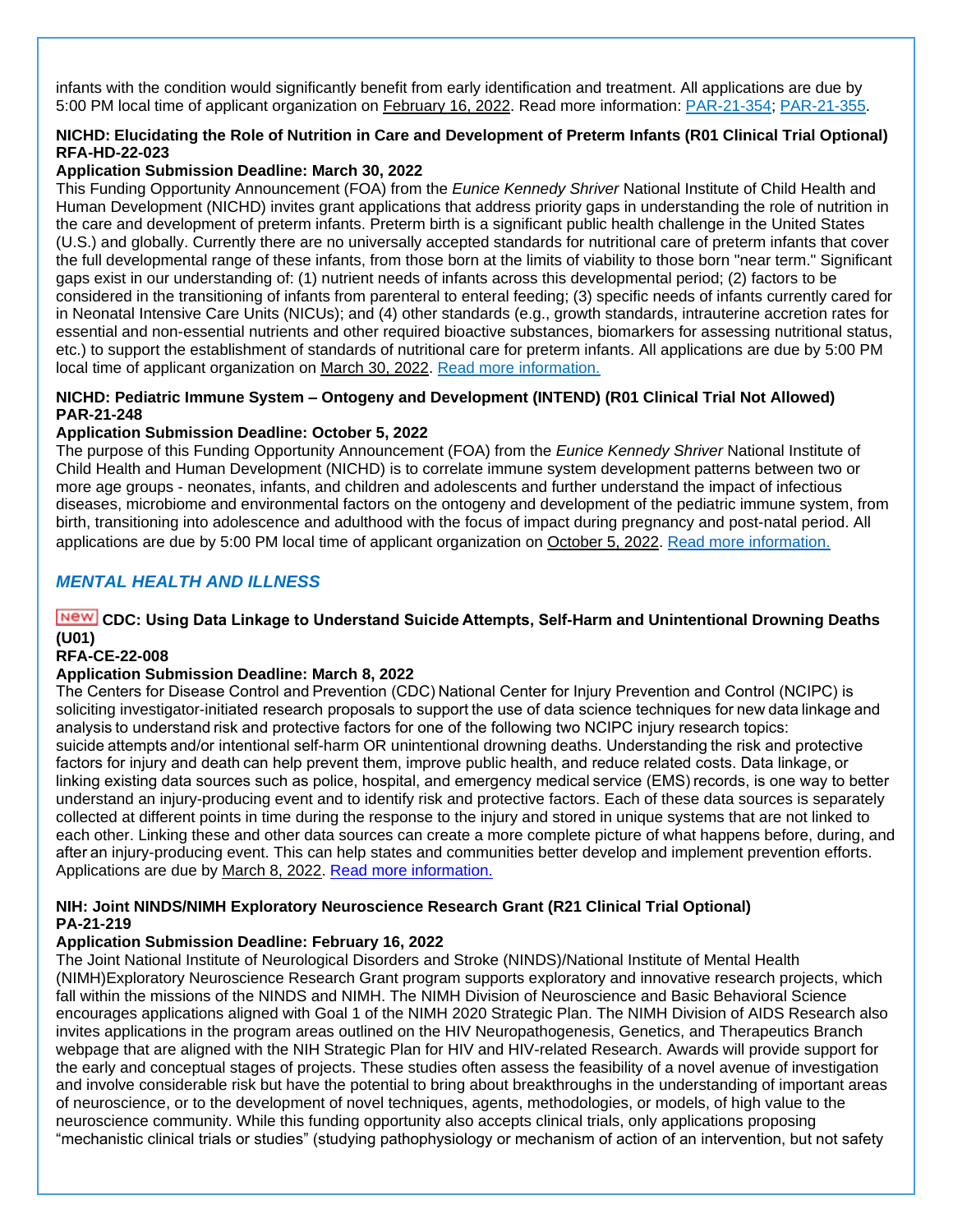or efficacy) or basic experimental studies with humans (BESH) will be supported. Applications are due by 5pm local time of the applicant organization on February 16, 2022. [Read more information.](https://grants.nih.gov/grants/guide/pa-files/PA-21-219.html)

### **NIH: Discovery of Cell-based Chemical Probes for Novel Brain Targets (R21 Clinical Trial Not Allowed) PAR-21-028**

### **Application Submission Deadline: February 16, 2022**

This Funding Opportunity Announcement (FOA) intends to support investigators who have interest and capability to join efforts for the discovery of cell-based chemical probes for novel brain targets. It is expected that applicants will have in hand the starting compounds (validated hits) for chemical optimization and bioassays for testing new analog compounds. Through this FOA, NIH wishes to stimulate research in: 1) discovery and development of novel, small molecules for their potential use in understanding biological processes relevant to the missions of NIMH, NIA, NICHD, and/or NIDCD (National Institute on Deafness and Other Communication Disorders); and 2) discovery and/or validation of novel, biological targets that will inform studies of brain disease mechanisms. Emphasis will be placed on projects that provide new insight into important disease-related biological targets and biological processes. The main emphasis of projects submitted under this FOA should be in the discovery of cell-based chemical probes. All applications are due by 5:00 PM local time of applicant organization on February 16, 2022. [Read more information.](https://grants.nih.gov/grants/guide/pa-files/PAR-21-028.html)

#### **NIH: Practice-Based Suicide Prevention Research Centers (P50 Clinical Trial Optional) PAR-20-286**

#### **Application Submission Deadline: February 18, 2022**

This Funding Opportunity Announcement (FOA) invites applications for research centers to support integrated programs of high-impact, practice-based research with near-term potential to address NIMH suicide prevention priorities and help achieve the National Action Alliance for Suicide Prevention goals of reducing the rate of suicide in the US. The Centers are intended to support transdisciplinary teams of clinical and mental health services researchers, behavioral/social scientists, health information and communications technologists, health systems engineers, decision scientists, and mental health stakeholders (e.g., service users, family members, clinicians, payers) engaged in transdisciplinary programs of research that could not be achieved using standard research project grant mechanisms. Research Centers will support the rapid development, refinement, and testing of effective and scalable approaches for intervening at key intercepts in the chain of care: for identifying high-risk individuals, for promoting continuity across key care transitions (e.g., following identification in the emergency department or discharge from inpatient care), and for intervening (including prevention strategies and treatment for acute risk). Applications are due by February 18, 2022. [Read more information.](https://grants.nih.gov/grants/guide/pa-files/PAR-20-286.html)

### **NIH: Drug Discovery For Nervous System Disorders (R01 Clinical Trials Not Allowed); (R21 Clinical Trials Not Allowed)**

#### **PAR-22-031; PAR-22-032**

#### **Application Submission Deadline: March 5, 2022**

These Funding Opportunity Announcements (FOA) support the discovery of novel compounds for the prevention and treatment of nervous system disorders. Through these FOAs, the National Institute of Mental Health (NIMH), National Institute on Drug Abuse (NIDA), the National Institute of Alcohol and Alcoholism (NIAAA), and the National Institute on Aging (NIA) wish to stimulate research in: 1) Identification, design, synthesis, and preclinical testing of small molecules for their potential as candidate therapeutics ; 2) Initial hit-to-lead chemistry to improve activity of compounds against the target of interest; 3) Later stage lead optimization to improve efficacy and pharmacokinetics; and 4) Initial drug metabolism and pharmacokinetic properties (DMPK). Emphasis will be placed on projects that provide novel approaches for identifying potential therapeutic agents for mental illnesses and nervous system disorders associated with aging, with the goal of accelerating the development of new treatments for these diseases. PAR-22-032 will also support applications proposing preclinical discovery of biotechnology products and biologics with potential as candidate therapeutics including, but not limited to, large biologic macromolecules, (e.g., proteins, antibodies, and peptides), gene-based therapies (i.e., oligonucleotide- and viral-based), cell therapies, and novel emerging therapies (e.g., microbial and microbiome therapies). Applications are due by 5:00 PM local time of applicant organization on March 5, 2022. Read more information: [PAR-22-](https://grants.nih.gov/grants/guide/pa-files/PAR-22-031.html) [031;](https://grants.nih.gov/grants/guide/pa-files/PAR-22-031.html) [PAR-22-032.](https://grants.nih.gov/grants/guide/pa-files/PAR-22-032.html)

#### **NIH: Service-Ready Tools for Identification, Prevention, and Treatment of Individuals at Risk for Suicide (R34 Clinical Trial Optional) RFA-MH-21-111**

### **Application Submission Deadline: June 15, 2022**

The National Institute of Mental Health (NIMH) seeks applications for pilot effectiveness projects to evaluate the preliminary effectiveness of service-ready tools and technologies that can be used to advance training, quality monitoring, and quality improvement efforts and ultimately improve the availability of evidence-based suicide prevention services. Specifically, this initiative encourages research on the effectiveness-implementation continuum aimed at (1) developing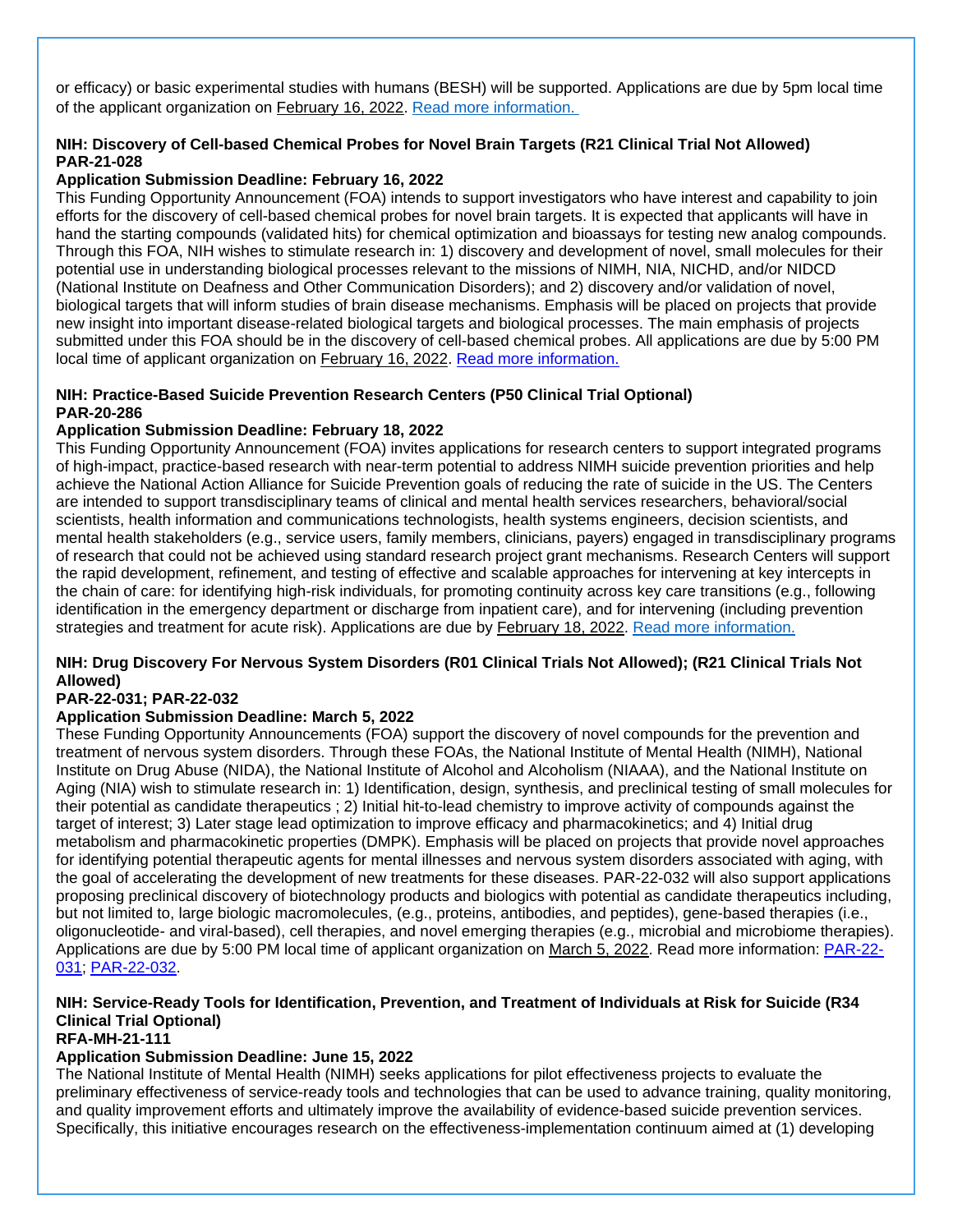and testing the effectiveness of optimized, service-ready suicide prevention tools for identification, prevention, and treatment of individuals at risk for suicide; and (2) testing strategies to improve adoption, implementation fidelity, and sustained use of these tools, guided by an implementation science framework. Given the focus on practice-ready accessible resources and products that could be readily integrated into practice, NIMH encourages the use of technology and other design features that make the tools scalable and robust against implementation drift, and a deployment-focused approach that takes into account the perspectives of key stakeholders (e.g., service users, providers, administrators) and system-level factors, such as workforce capacity that influence potential integration of tools into clinical workflows. This Funding Opportunity Announcement (FOA) supports pilot effectiveness research to evaluate the feasibility, tolerability, acceptability, safety and preliminary indications of effectiveness of service-ready tools and technologies for suicide prevention and inform the design of definitive effectiveness trials. Applications are due by 5:00 PM local time of applicant organization on June 15, 2022. [Read more information.](https://grants.nih.gov/grants/guide/rfa-files/RFA-MH-21-111.html)

### **NIH: Service-Ready Tools for Identification, Prevention, and Treatment of Individuals at Risk for Suicide (R01 Clinical Trial Optional)**

### **RFA-MH-21-110**

### **Application Submission Deadline: June 15, 2022**

The National Institute of Mental Health (NIMH) seeks applications for research projects to evaluate the effectiveness of service-ready tools and technologies that can be used to advance training, quality monitoring, and quality improvement efforts and ultimately improve the availability of evidence-based suicide prevention services. Specifically, this initiative encourages research on the effectiveness-implementation continuum aimed at (1) developing and testing the effectiveness of optimized, service-ready suicide prevention tools for identification, prevention, and treatment of individuals at risk for suicide; and (2) testing strategies to improve adoption, implementation fidelity, and sustained use of these tools, guided by an implementation science framework. Given the focus on practice-ready accessible resources and products that could be readily integrated into practice, NIMH encourages the use of technology and other design features that make the tools scalable and robust against implementation drift, and a deployment-focused approach that takes into account the perspectives of key stakeholders (e.g., service users, providers, administrators) and system-level factors, such as workforce capacity that influence potential integration of tools into clinical workflows. This Funding Opportunity Announcement (FOA) is intended to support effectiveness research of service-ready tools and technologies for suicide prevention that are statistically powered to provide a definitive answer regarding the study tool's effectiveness. Applications are due by 5:00 PM local time of applicant organization on June 15, 2022. [Read more](https://grants.nih.gov/grants/guide/rfa-files/RFA-MH-21-110.html)  [information.](https://grants.nih.gov/grants/guide/rfa-files/RFA-MH-21-110.html)

### **NIH: Developmental AIDS Research Centers on Mental Health and HIV/AIDS (P30 Clinical Trial Optional) PAR-20-307; PAR-20-308**

### **Application Submission Deadline: August 25, 2022**

The National Institute of Mental Health (NIMH) Division of AIDS Research (DAR) encourages applications for Center Core grants (P30) to support Developmental HIV/AIDS Research Centers (D-ARC). The D-ARC is intended to provide infrastructure support that facilitates the development of high impact science in HIV/AIDS and mental health that is relevant to the NIMH mission. This Funding Opportunity Announcement (FOA) intends to support innovative, interdisciplinary research in several areas, including basic, NeuroHIV, behavioral and social, integrated biobehavioral, applied, clinical, translational, and implementation science. All applications are due by 5:00 PM local time of applicant organization on August 25, 2022. Read more information: [PAR-20-307,](https://grants.nih.gov/grants/guide/pa-files/PAR-20-307.html) [PAR-20-308](https://grants.nih.gov/grants/guide/pa-files/PAR-20-308.html)

### **NIMH: Pilot Effectiveness Trials for Treatment, Preventive and Services Interventions (R34 Clinical Trial Required)**

### **PAR-21-131**

### **Application Submission Deadline: February 15, 2022**

NIMH solicits clinical trial applications through a series of Funding Opportunity Announcements (FOAs) that cover the intervention development pipeline, from first-inhuman, early testing of new interventions, confirmatory efficacy trials, through to effectiveness trials. The purpose of this FOA is to encourage pilot research consistent with NIMH's priorities for: 1) effectiveness research on preventive and therapeutic interventions with previously demonstrated efficacy, for use with broader target populations or for use in community practice settings, and 2) research on the development and preliminary testing of innovative services interventions. Consistent with the NIMH experimental therapeutics approach, this FOA is intended to support pilot studies of intervention effectiveness or service delivery approaches that explicitly address whether the intervention engages the target(s)/mechanism(s) presumed to underlie the intervention effects (i.e., the mechanism(s) that accounts for changes in clinical/functional outcomes, changes in provider behavior, improved access or continuity of services, etc.). In this pilot effectiveness phase of research, NIMH places highest priority on intervention and service delivery approaches that can be justified in terms of their potential to substantially impact practice and public health. This FOA supports pilot studies and provides resources for evaluating the feasibility, tolerability, acceptability and safety and preliminary effectiveness of approaches to improve mental health/functional outcomes, to modify risk factors,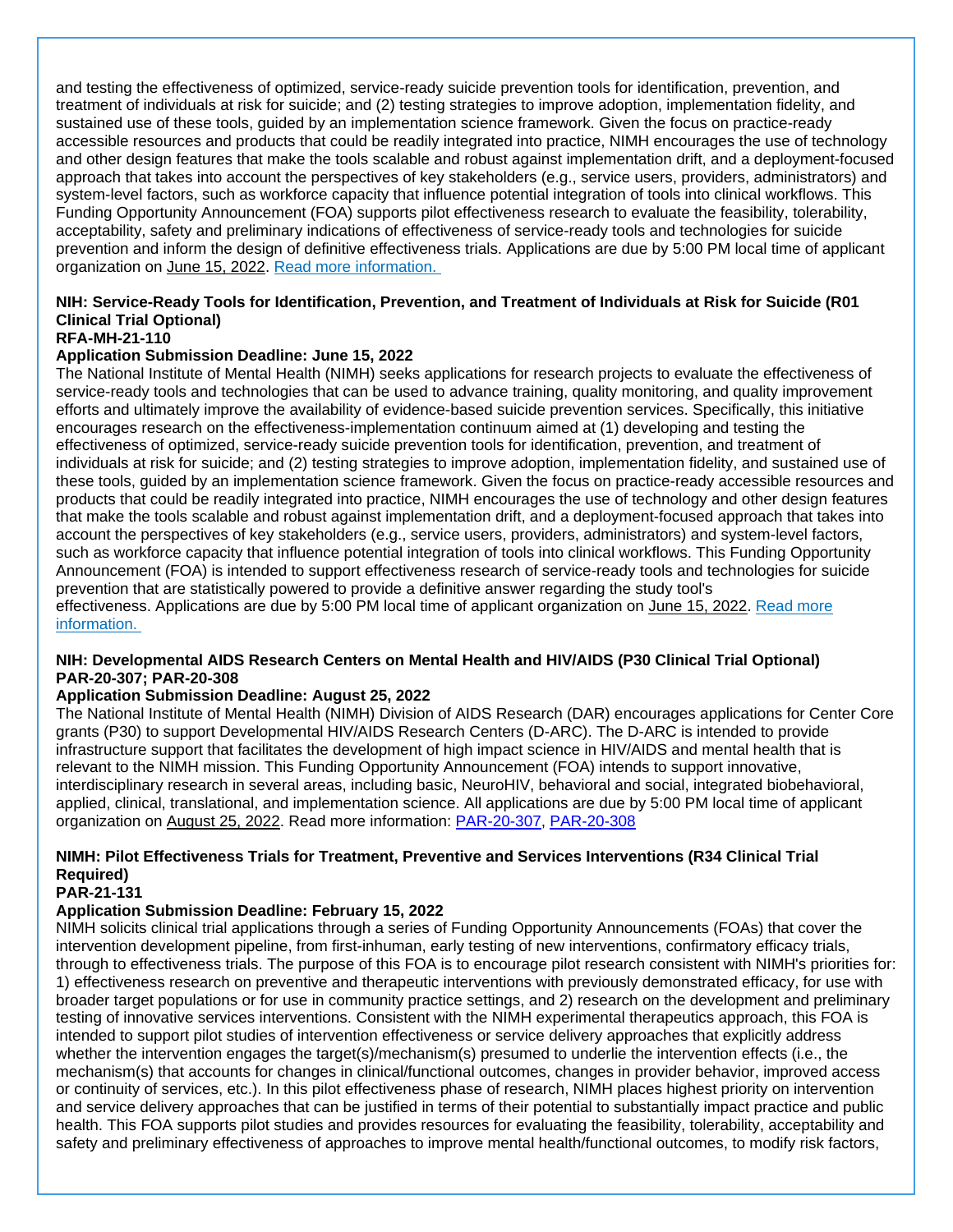or to improve service delivery, and for obtaining the preliminary data needed as a pre-requisite to a larger-scale effectiveness trial (e.g., comparative effectiveness study, pragmatic trial). Applications are due by 5:00 PM local time of applicant organization on February 15, 2022. [Read more information.](https://grants.nih.gov/grants/guide/pa-files/PAR-21-131.html)

### **NIMH: Confirmatory Efficacy Clinical Trials of Non-Pharmacological Interventions for Mental Disorders (R01 Clinical Trial Required)**

### **PAR-21-132**

### **Application Submission Deadline: February 15, 2022**

NIMH solicits clinical trial applications through a series of Funding Opportunity Announcements (FOAs) that cover the intervention development pipeline, from first-inhuman, early testing of new interventions, confirmatory efficacy trials, through to effectiveness trials. The purpose of this FOA is to support confirmatory efficacy testing of non-pharmacological therapeutic and preventive interventions for mental disorders in adults and children through an experimental therapeutics approach. Under this FOA, trials must be designed so that results, whether positive or negative, will provide information of high scientific utility and will support "go/no-go" decisions about further development, effectiveness testing, or dissemination of the intervention. Interventions to be studied include, but are not limited to behavioral, cognitive, interpersonal, and device-based (both invasive/surgically implanted as well as noninvasive/transcranial) approaches, or a combination thereof. Interventions appropriate for efficacy testing must be based on a compelling scientific rationale, previous demonstration that the intervention engages and alters the hypothesized mechanism of action, a preliminary efficacy signal, and must address an unmet therapeutic need. Support will be provided for a trial of the intervention's efficacy that includes measurement of the hypothesized mechanism of action and the relationship between change in the mechanism and change in functional or clinical effects. Ultimately, this FOA is intended to support a sufficientlypowered efficacy trial to determine the intervention's potential for significant clinical benefit. Applicants pursuing other stages of the clinical trial pipeline should consider one of the companion FOAs listed above. Applications are due by 5:00 PM local time of applicant organization on February 15, 2022. [Read more information.](https://grants.nih.gov/grants/guide/pa-files/PAR-21-132.html)

### **NIMH: Development of Psychosocial Therapeutic and Preventive Interventions for Mental Disorders (R33 Clinical Trial Required)**

#### **PAR-21-134**

#### **Application Submission Deadline: February 15, 2022**

The National Institute of Mental Health (NIMH) solicits clinical trial applications through a series of Funding Opportunity Announcements (FOAs) that cover the intervention development pipeline, from first-inhuman, early testing of new interventions, confirmatory efficacy trials, through to effectiveness trials. The purpose of this FOA is to encourage pilot research developing and testing innovative psychosocial intervention approaches in which the target and/or intervention strategy is novel. Consistent with NIMH's experimental therapeutics approach, this FOA is intended to speed the translation of emergent research on mechanisms and processes underlying mental disorders into promising novel psychosocial preventative or therapeutic interventions. Targets may include, but are not limited to, potentially modifiable behavioral, cognitive, affective and/or interpersonal factors or processes, neural circuits or neural activity subserving specific behaviors or cognitive processes, and/or other neurobiological mechanisms. Novel psychosocial intervention strategies might include in-person or technology-assisted delivery, provided the target and/or the intervention strategy is novel. They may also be standalone interventions or augmentations of efficacious interventions for which there is an empirical rationale by which the augmentation (and corresponding target) is expected to substantially enhance outcomes. Support will be provided for up to 3 years for studies to replicate previous target engagement findings, and to relate change in the intervention target/mechanism to clinical benefit. Ultimately, trials must be designed so that results, whether positive or negative, will provide information of high scientific utility and will support "go/no-go" decisions about further development and/or testing of the intervention. This FOA is designed for applicants seeking to fund pilot stages of research. Applicants pursuing other stages of the clinical trial pipeline should consider one of the companion FOAs listed on the site. Applications are due by 5:00 PM local time of applicant organization on February 15, 2022. Read more [information.](https://grants.nih.gov/grants/guide/pa-files/PAR-21-134.html)

### **NIMH: Mental Health Research Dissertation Grant to Enhance Workforce Diversity (R36 Independent Clinical Trial Not Allowed)**

### **PAR-21-325**

#### **Application Submission Deadline: February 16, 2022**

The purpose of this Funding Opportunity Announcement (FOA) from the National Institute of Mental Health (NIMH) is to enhance the diversity of the mental health research workforce by providing dissertation awards in all research areas within the strategic priorities of the NIMH to individuals from groups underrepresented in biomedical, behavioral, clinical and social sciences research. This FOA provides support to complete a mental health-related doctoral research project and includes funds not readily available in NRSA predoctoral (F31) awards, which limit support to stipends, tuition and fees,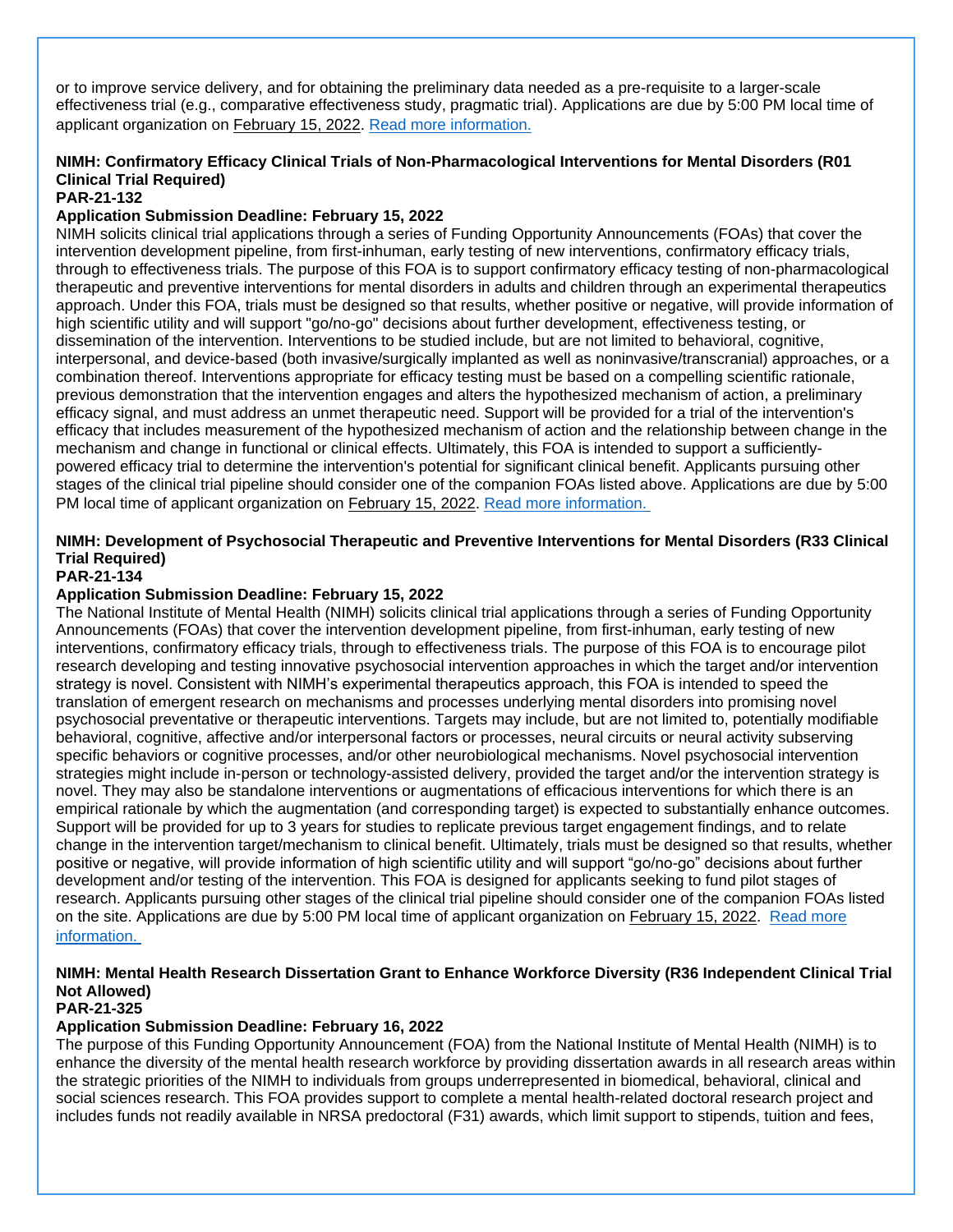and institutional allowance. Applications are due by 5:00 PM local time of applicant organization on February 16, 2022. [Read more information.](https://grants.nih.gov/grants/guide/pa-files/PAR-21-325.html)

#### **NIMH: Implementing and Sustaining Evidence-Based Mental Health Practices in Low-Resource Settings to Achieve Equity in Outcomes (R34 Clinical Trial Required) PAR-21-283**

#### **Application Submission Deadline: February 16, 2022**

This National Institute of Mental Health (NIMH) Funding Opportunity Announcement (FOA) supports pilot work for subsequent studies testing the effectiveness of strategies to deliver evidence-based mental health services, treatment interventions, and/or preventive interventions (EBPs) in low-resourced mental health specialty and non-specialty settings within the United States. The FOA targets settings where EBPs are not currently delivered or delivered with fidelity, such that there are disparities in mental health and related functional outcomes (e.g., employment, educational attainment, stable housing, integration in the community, treatment of comorbid substance use disorders) for the population(s) served. Implementation strategies should identify and use innovative approaches to remediate barriers to provision, receipt, and/or benefit from EBPs and generate new information about factors integral to achieving equity in mental health outcomes for underserved populations. Research generating new information about factors causing/reducing disparities is strongly encouraged, including due consideration for the needs of individuals across the life span. Applications proposing definitive tests of an implementation strategy should respond to the companion R01 announcement PAR-21-284. Applications are due by 5:00 PM local time of applicant organization on February 15, 2022. [Read more information.](https://grants.nih.gov/grants/guide/pa-files/PAR-21-283.html)

### **NIMH: Pilot Studies to Test the Initiation of a Mental Health Family Navigator Model to Promote Early Access, Engagement and Coordination of Needed Mental Health Services for Children and Adolescents (R34 Clinical Trial Required)**

### **PAR-21-292**

#### **Application Submission Deadline: February 16, 2022**

The purpose of this National Institute of Mental Health (NIMH) Funding Opportunity Announcement (FOA) is to encourage research applications to develop and pilot test the effectiveness and implementation of existing family navigator models designed to promote early access, engagement, coordination and optimization of mental health treatment and services for children and adolescents who are experiencing early symptoms of mental health problems. For the purposes of this FOA, NIMH defines a family navigator model as a health care professional or paraprofessional whose role is to deploy a set of strategies designed to rapidly engage youth and families in needed treatment and services, work closely with the family and other involved treatment and service providers to optimize care, and through the use of technology – to monitor the trajectory of mental health symptoms and outcomes over time. Applicants are required to develop and pilot test the navigator model's ability to promote early access, engagement, coordination and optimization of mental health treatment and services for children and adolescents as soon as symptoms are detected. Applicants are also required to identify and pilot test components of navigator models that drive improvements in mental health care; detect and interrogate tailoring variables that optimize the 'personalized match' between the unique mental health needs of youth to the appropriate level of intensity and frequency of mental health services; and utilize emerging novel technologies to track and monitor the trajectory of clinical, functional and behavioral progress toward achieving intended services outcomes. Applications are due by 5:00 PM local time of applicant organization on February 16, 2022. [Read more information.](https://grants.nih.gov/grants/guide/pa-files/PAR-21-292.html)

#### **NIMH: Exploratory/Developmental Research Grant (R21 - Clinical Trial Not Allowed) PA-21-235**

#### **Application Submission Deadline: February 16, 2022**

The National Institute of Mental Health (NIMH) Exploratory/Developmental Grant program supports exploratory and highrisk research projects that fall within the National Institute of Mental Health (NIMH) mission by providing support for the early and conceptual stages of these projects. These studies may involve considerable risk but may lead to a breakthrough or to the development of novel techniques, agents, methods, measures, models, or strategies, or to the generation of pilot or feasibility data. The preliminary work from these studies could lead to a major impact on biomedical, behavioral, or clinical mental health research, or on the delivery of mental health care. Applications are due by 5:00 PM local time of applicant organization on February 16, 2022. [Read more information.](https://grants.nih.gov/grants/guide/pa-files/PA-21-235.html)

### **NIMH: Enhanced Interpersonal Focused Strategies for Suicide Prevention Interventions (R34 Clinical Trial Required)**

**RFA-MH-22-125**

### **Application Submission Deadline: February 18, 2022**

The National Institute of Mental Health (NIMH) seeks applications to evaluate the preliminary effectiveness of therapeutic and service delivery interventions that utilize interpersonal treatment strategies to reduce risk among suicidal individuals following acute care by enhancing perceived social supports and connections that contribute to life-affirming beliefs,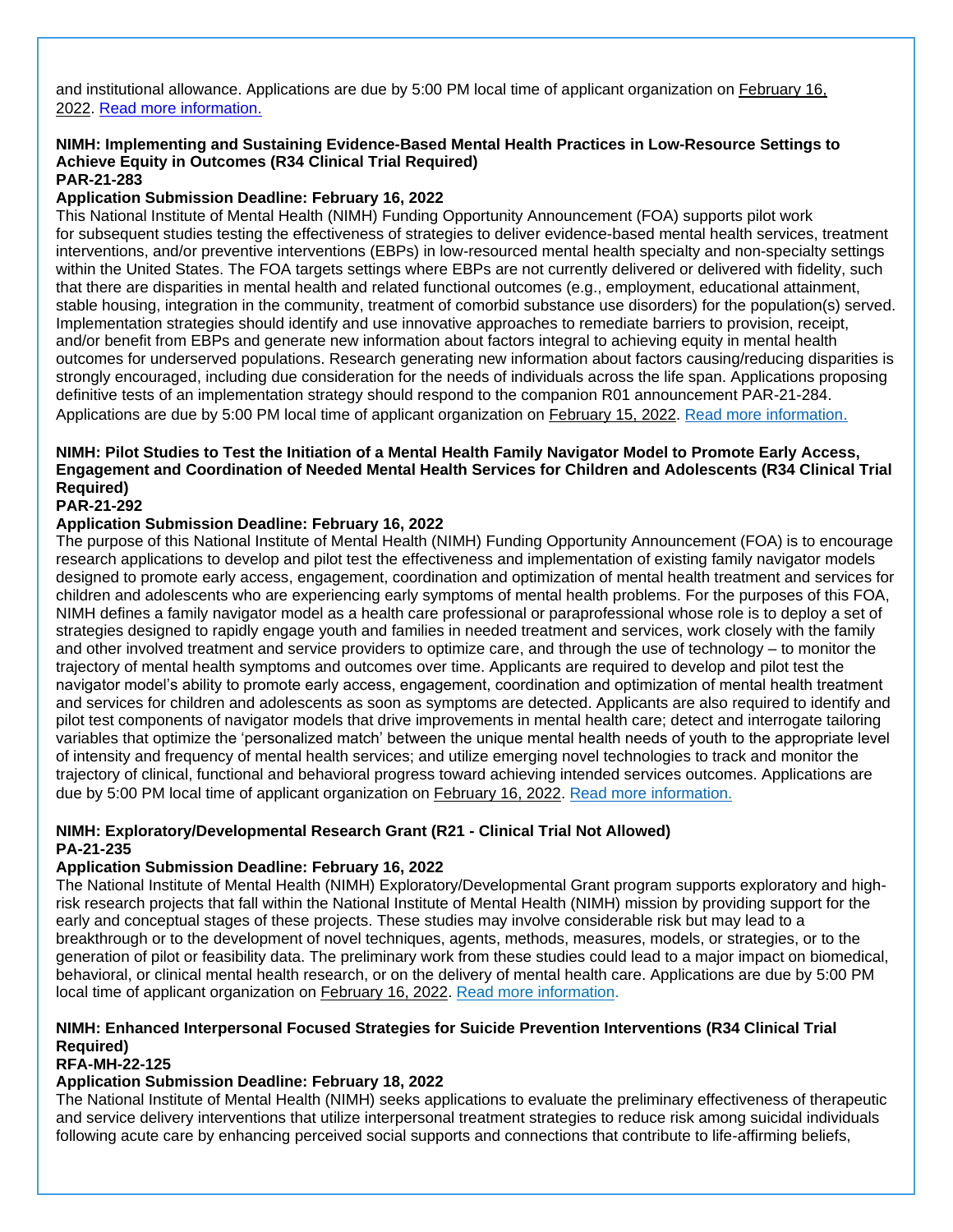intentions, and behaviors and/or by promoting adherence/sustained engagement in appropriate mental health services. Intervention strategies and targets are intended to enhance and/or compliment effectiveness of existing evidenced-based treatments by addressing interpersonal factors that have been empirically associated with suicide risk and/or problematic adherence/engagement and are not adequately addressed by existing evidence based approaches. In this pilot phase of effectiveness research, the trial should be designed to evaluate the feasibility, tolerability, acceptability, safety, and potential effectiveness of the approach; to address whether the intervention engages the target(s)/mechanisms(s) that is/are presumed to underlie the intervention effects; and to obtain preliminary data needed as a pre-requisite to a largerscale effectiveness trial (e.g., comparative effectiveness study, practical trial) designed to definitively test the effectiveness of the intervention. Applications are due by 5:00 PM local time of applicant organization on February 18, 2022. [Read more](https://grants.nih.gov/grants/guide/rfa-files/RFA-MH-22-125.html)  [information.](https://grants.nih.gov/grants/guide/rfa-files/RFA-MH-22-125.html)

#### **NIMH: Pilot Effectiveness Trials of Interventions for Preschoolers with ADHD (R34 Clinical Trial Required) RFA-MH-21-230**

#### **Application Submission Deadline: March 1, 2022**

The National Institute of Mental Health (NIMH) seeks applications for pilot projects to evaluate the preliminary effectiveness of interventions targeting preschool attention deficit hyperactivity disorder (ADHD) symptoms and impairments. An emphasis is placed on studies that take a theory-driven, empirical approach to developing and testing interventions intended to impact current ADHD symptoms and impairments and/or prevent or forestall the emergence of co-occurring disorders or additional ADHD-related impairments. In this pilot phase of effectiveness research, the trial should be designed to evaluate the feasibility, tolerability, acceptability, safety, and potential effectiveness of the approach, to address whether the intervention engages the target mechanisms presumed to underlie the intervention effects, and to obtain preliminary data needed to inform a larger, more definitive test of the intervention. Applications are due by 5:00 PM local time of applicant organization on March 1, 2022. [Read more information.](https://grants.nih.gov/grants/guide/rfa-files/RFA-MH-21-230.html)

#### **NIMH: Advanced Laboratories for Accelerating the Reach and Impact of Treatments for Youth and Adults with Mental Illness (ALACRITY) Research Centers (P50 Clinical Trial Optional) PAR-20-293**

#### **Application Submission Deadline: May 17, 2022**

This Funding Opportunity Announcement (FOA) invites applications for centers to support transdisciplinary teams of clinical and mental health services researchers, behavioral scientists, social scientists, health information and communications technologists, health systems engineers, decision scientists, and mental health stakeholders (e.g., service users, family members, clinicians, payers) to engage in high-impact studies that will significantly advance clinical practice and generate knowledge that will fuel transformation of mental health care in the United States. Advanced Laboratories for Accelerating the Reach and Impact of Treatments for Youth and Adults with Mental Illness (ALACRITY) Research Centers will support the rapid development, testing, and refinement of novel and integrative approaches for (1) optimizing the effectiveness of therapeutic or preventive interventions for mental disorders within well-defined target populations; (2) organizing and delivering optimized mental health services within real world treatment settings; and (3) continuously improving the quality, impact, and durability of optimized interventions and service delivery within diverse care systems. The ALACRITY Centers program is intended to support research that maximizes synergies across various components of the mental health research ecosystem, including new discoveries in clinical research, transformative health care technologies, advances in information science, and new federal and state mechanisms for organizing mental health care. The Centers are intended for transdisciplinary projects that could not be achieved using standard research project grant mechanisms. The ALACRITY Centers program is also expected to facilitate widespread sharing of relevant data, methods, and resources that will accelerate clinical research and practice and to provide opportunities for graduate students, postdoctoral researchers, and early-career investigators to participate in transdisciplinary, T2 translational mental health research. Applications are due by May 17, 2022. [Read more information.](https://grants.nih.gov/grants/guide/pa-files/PAR-20-293.html)

#### **NIMH: Innovative Mental Health Services Research Not Involving Clinical Trials (R01 Clinical Trials Not Allowed) PAR-21-316**

### **Application Submission Deadline: June 5, 2022**

The purpose of this Funding Opportunity Announcement (FOA) from National Institute of Mental Health (NIMH) is to encourage innovative research that will inform and support the delivery of high-quality, continuously improving mental health services to benefit the greatest number of individuals with, or at risk for developing, a mental illness. This announcement invites applications for non-clinical trial R01-level projects that address NIMH strategic priorities that strengthen the public health impact of NIMH-supported research as described in Goal 4 of the NIMH Strategic Plan. Proposed research should seek to: Identify mutable factors that impact access, continuity, utilization, quality, value, and outcomes, including disparities in outcomes, or scalability of mental health services, which may serve as targets in future service delivery intervention development; Develop and test new research tools, technologies, measures, or methods and statistical approaches to study these issues; Integrate and analyze large data sets to understand factors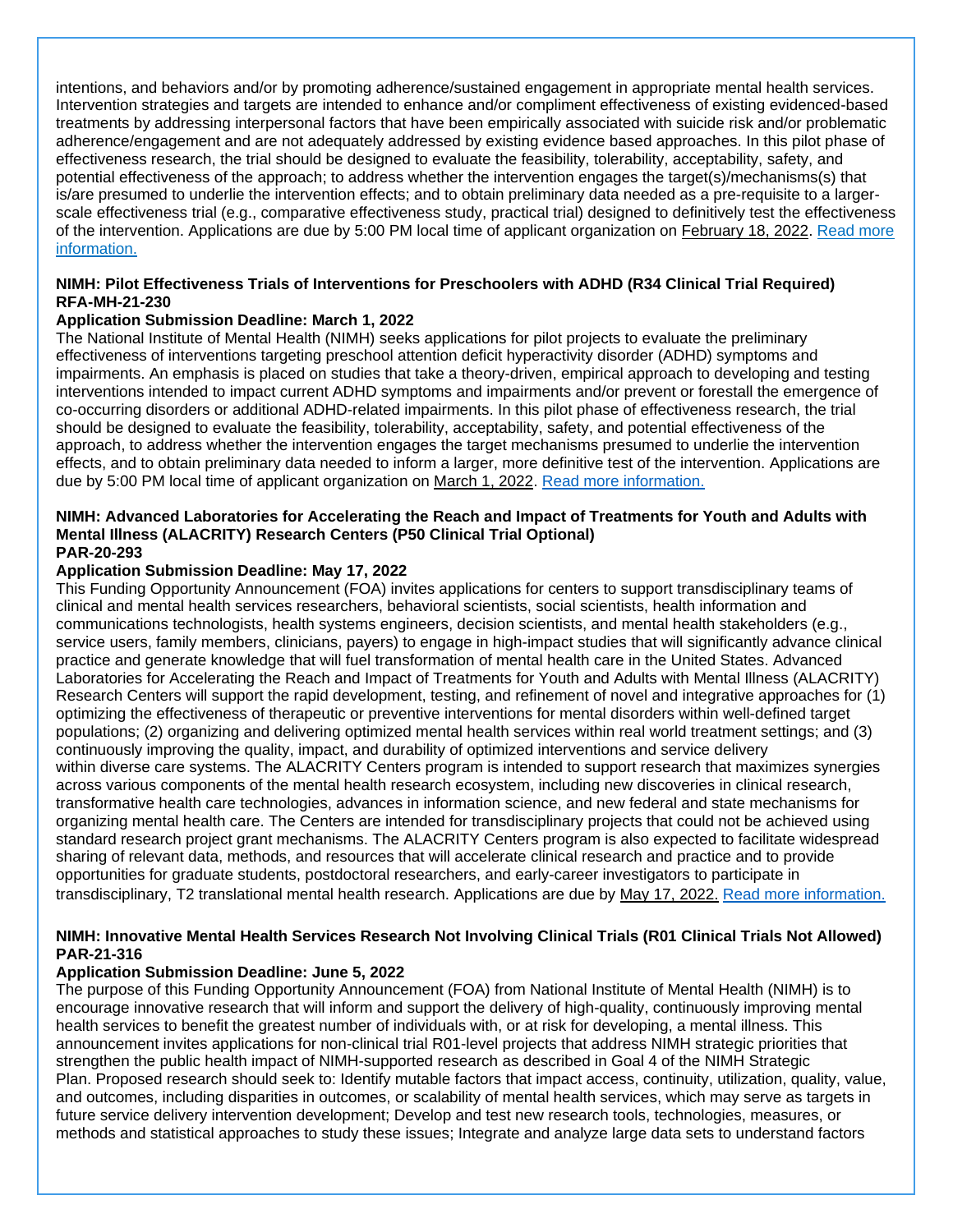affecting mental health services outcomes using advanced computational and predictive analytic approaches; Wherever possible, leverage existing infrastructure and partnerships to accomplish these goals. Applications are due by 5:00 PM local time of applicant organization on June 5, 2022. [Read more information.](https://grants.nih.gov/grants/guide/pa-files/PAR-21-316.html)

#### **NIMH: Utilizing Invasive Recording and Stimulating Opportunities in Humans to Advance Neural Circuitry Understanding of Mental Health Disorders (R21 Clinical Trial Optional; R01 Clinical Trial Optional) PAR-21-288; PAR-21-289**

#### **Application Submission Deadline: PAR-21-288 – June 16, 2022; PAR-21-289 – June 5, 2022**

The purpose of this Funding Opportunity Announcement (FOA) from the National Institute of Mental Health (NIMH) is to encourage applications to pursue invasive neural recording studies focused on mental health-relevant questions. Invasive neural recordings provide an unparalleled window into the human brain to explore the neural circuitry and neural dynamics underlying complex moods, emotions, cognitive functions, and behaviors with high spatial and temporal resolution. Additionally, the ability to stimulate, via the same electrodes, allows for direct causal tests by modulating network dynamics. This FOA aims to target a gap in the scientific knowledge of neural circuit function related to mental health disorders. Researchers should target specific questions suited to invasive recording modalities that have high translational potential. Development of new therapies is outside the scope of this FOA, though development of novel tools/methods to enable relevant mental health studies is encouraged. The R21 grant mechanism, encouraging shorter, higher-risk applications whereas the R01 grant mechanism, encourages longer-term projects. Applications are due by 5:00 PM local time of applicant organization on June 16, 2022 for PAR-21-288 and June 5, 2022 for PAR-21-289. Read more information: [PAR-21-288;](https://grants.nih.gov/grants/guide/pa-files/PAR-21-288.html) [PAR-21-289.](https://grants.nih.gov/grants/guide/pa-files/PAR-21-289.html)

### **NIMH: Neuromodulation/Neurostimulation Device Development for Mental Health Applications (R21 Clinical Trial Not Allowed); (R01 Clinical Trial Not Allowed)**

### **PAR-22-038; PAR-22-039**

### **Application Submission Deadline: June 16, 2022 for PAR-22-038; June 5, 2022 for PAR-22-039**

The purpose of this funding opportunity announcement (FOA) from the National Institute of Mental Health (NIMH) is to encourage applications seeking to develop the next generation of brain stimulation devices for treating mental health disorders. Applications are sought that will either 1) develop novel brain stimulation devices or 2) significantly enhance, by means of hardware/software improvements, the effectiveness of brain stimulation devices that are currently U.S. Food and Drug Administration (FDA)-approved or cleared. Novel devices should move beyond existing electrical/magnetic stimulation and develop new stimulation techniques capable of increased spatiotemporal precision as well as multi-focal, closed-loop approaches. Applications seeking to develop new capabilities should focus on significant enhancement of the spatial resolution, depth of delivery, and/or precision of the device. Incremental changes to existing devices (e.g., software updates) are not within the scope of this announcement. Applications should be submitted by multi-disciplinary teams with diverse expertise including systems neuroscience, engineering, clinical, and regulatory affairs. Applications to the PAR-22-038 FOA are not expected to be hypothesis-driven, but should propose design-directed, developmental, or discoverydriven technology research using integrative approaches. Applications that seek to study scientific or clinical hypotheses that simply utilize devices are outside the scope of this FOA. This FOA uses the R21 grant mechanism, encouraging shorter, higher-risk applications, whereas its companion funding opportunity, PAR-22-039, seeks R01 grant applications. Applications submitting in response to the PAR-22-039 FOA should promote the development or significant enhancement of novel tools (hardware/software) for brain stimulation in humans. Although the application should focus on the engineering development and bench top testing of the tool, animal and limited human testing necessary to demonstrate initial proof of concept is allowable. Applications are due by 5:00 PM local time of applicant organization on June 16, 2022 for PAR-22-038 and June 5, 2022 for PAR-22-039. Read more information: [PAR-22-038;](https://grants.nih.gov/grants/guide/pa-files/PAR-22-038.html) [PAR-22-039.](https://grants.nih.gov/grants/guide/pa-files/PAR-22-039.html)

#### **NIMH: Initiation of a Mental Health Family Navigator Model to Promote Early Access, Engagement and Coordination of Needed Mental Health Services for Children and Adolescents (R01 Clinical Trial Required PAR-21-291**

#### **Application Submission Deadline: June 5, 2022**

The purpose of this National Institute of Mental Health (NIMH) Funding Opportunity Announcement (FOA) is to encourage research applications to develop and test the effectiveness and implementation of family navigator models designed to promote early access, engagement, coordination and optimization of mental health treatment and services for children and adolescents who are experiencing early symptoms of mental health problems. For the purposes of this FOA, NIMH defines a family navigator model as a health care professional or paraprofessional whose role is to deploy a set of strategies designed to rapidly engage youth and families in needed treatment and services, work closely with the family and other involved treatment and service providers to optimize care, and through the use of technology – to monitor the trajectory of mental health symptoms and outcomes over time. Applicants are required to develop and test the navigator model's ability to promote early access, engagement, coordination and optimization of mental health treatment and services for children and adolescents as soon as symptoms are detected. Applicants are also required to identify and test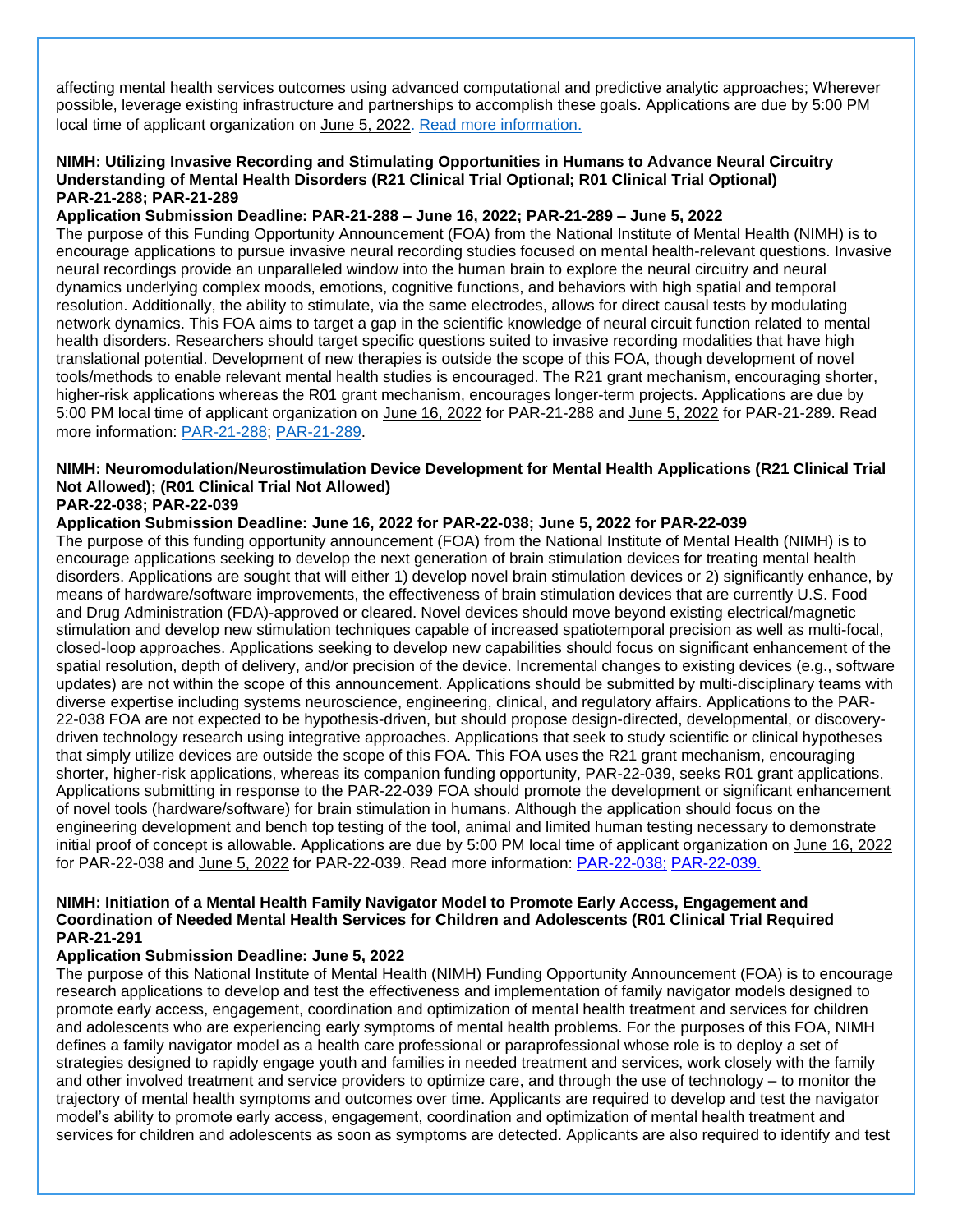components of navigator models that drive improvements in mental health care; detect and interrogate tailoring variables that optimize the 'personalized match' between the unique mental health needs of youth to the appropriate level of intensity and frequency of mental health services; and utilize emerging novel technologies to track and monitor the trajectory of clinical, functional and behavioral progress toward achieving intended services outcomes. Applications are due by 5:00 PM local time of applicant organization on June 5, 2022. [Read more information.](https://grants.nih.gov/grants/guide/pa-files/PAR-21-291.html)

#### **NIMH: Effectiveness of Implementing and Sustaining Evidence-Based Mental Health Practices in Low-Resource Settings to Achieve Equity in Outcomes (R34 Clinical Trial Required) PAR-21-284**

#### **Application Submission Deadline: June 5, 2022**

This National Institute of Mental Health (NIMH) Funding Opportunity Announcement (FOA) encourages studies that develop and test the effectiveness of strategies for implementation and sustainable delivery of evidence-based mental health treatments and services to improve mental health outcomes for underserved populations in low-resourced settings in the United States. Studies should identify and use innovative approaches to remediate barriers to provision, receipt, and/or benefit from evidence-based practices (EBPs) and generate new information about factors integral to achieving equity in mental health outcomes for underserved populations. Research generating new information about factors causing/reducing disparities are strongly encouraged, including due consideration of the needs of individuals across the life span. This FOA is published in parallel to a companion R34, PAR-21-283, that supports pilot studies in preparation for the larger-scale studies described here. Applications are due by 5:00 PM local time of applicant organization on June 5, 2022. [Read more information.](https://grants.nih.gov/grants/guide/pa-files/PAR-21-284.html)

#### **NIMH: Pilot Practice-based Research for Primary Care Suicide Prevention (R34 Clinical Trial Optional) RFA-MH-22-120**

#### **Application Submission Deadline: June 21, 2022**

This Funding Opportunity Announcement (FOA) from the National Institute of Mental Health (NIMH) encourages primary care practice-based research focused on rigorous evaluations of factors that impact or account for the effectiveness of existing suicide prevention practices and/or pilot clinical trials aimed at optimizing and pilot testing patient-, provider-, or systems-level suicide prevention strategies. Applications of interest include those that refine and test scalable strategies for use in primary care across different intercepts in the chain-of-care, including strategies for identifying individuals at risk, assessing and stratifying risk, providing brief interventions, promoting initial and ongoing engagement in indicated services, continued outcome monitoring and follow-up, and tracking patient outcomes. For purposes of this FOA, primary care is defined as pediatric practice, family practice, obstetrics/gynecology, internal medicine, and geriatric practice. Primary care practices range in size, resources and patient health needs; proposed strategies should meet the practice needs to be feasible, scalable, sustainable, and practice-ready. NIMH encourages prevention approaches that incorporate the use of mHealth (the use of mobile and wireless devices [cell phones, tablets, etc.]) and other design features that can facilitate scalability and sustainability, and deployment-focused research approaches that take into account the perspectives of key stakeholders (e.g., patients, providers, administrators) and system-level factors such as setting resources, workforce capacity, and training needs. This FOA also encourages studies that examine suicide prevention strategies that have broad reach, including potential for addressing risk among individuals who experience mental health service disparities (e.g., racial/ethnic minority groups; sexual and gender minorities, individuals living in rural areas, socioeconomically disadvantaged persons), and studies that explore how the proposed strategies can reduce health disparities and promote health equity. All applications are due by 5:00 PM local time of applicant organization on June 21, 2022. [Read more information.](https://grants.nih.gov/grants/guide/rfa-files/RFA-MH-22-120.html)

### **NIMH: Computationally-Defined Behaviors in Psychiatry (R21 Clinical Trial Optional) PAR-21-264**

#### **Application Submission Deadline: November 1, 2022**

This Funding Opportunity Announcement (FOA) from the National Institute of Mental Health (NIMH) solicits applications for research projects that will apply computational approaches to develop parametrically detailed behavioral assays across mental-health relevant domains of function. These projects should focus on behavior in humans and test computational models in healthy, trans-diagnostic, unselected, or community samples. NIMH is particularly interested in the study of behavioral measures, models, and parameters that have the potential for back-translation from humans to animals, especially for pre-clinical therapeutics development, and in models that have the potential to be extended to clinical populations. To maximize prospects of back-translation and to provide a neurobiological foundation for future research, studies will need to consider behavioral models and parameters that are linked to the underlying neural processes that may be involved in their computation. Finally, in order to ensure ecological validity of behavioral assays, models derived from lab-based behavioral tasks will need to be tested for generalizability to behavioral data collected in a real-world setting. All applications are due by 5:00 PM local time of applicant organization on November 1, 2022. [Read](https://grants.nih.gov/grants/guide/pa-files/PAR-21-264.html)  [more information.](https://grants.nih.gov/grants/guide/pa-files/PAR-21-264.html)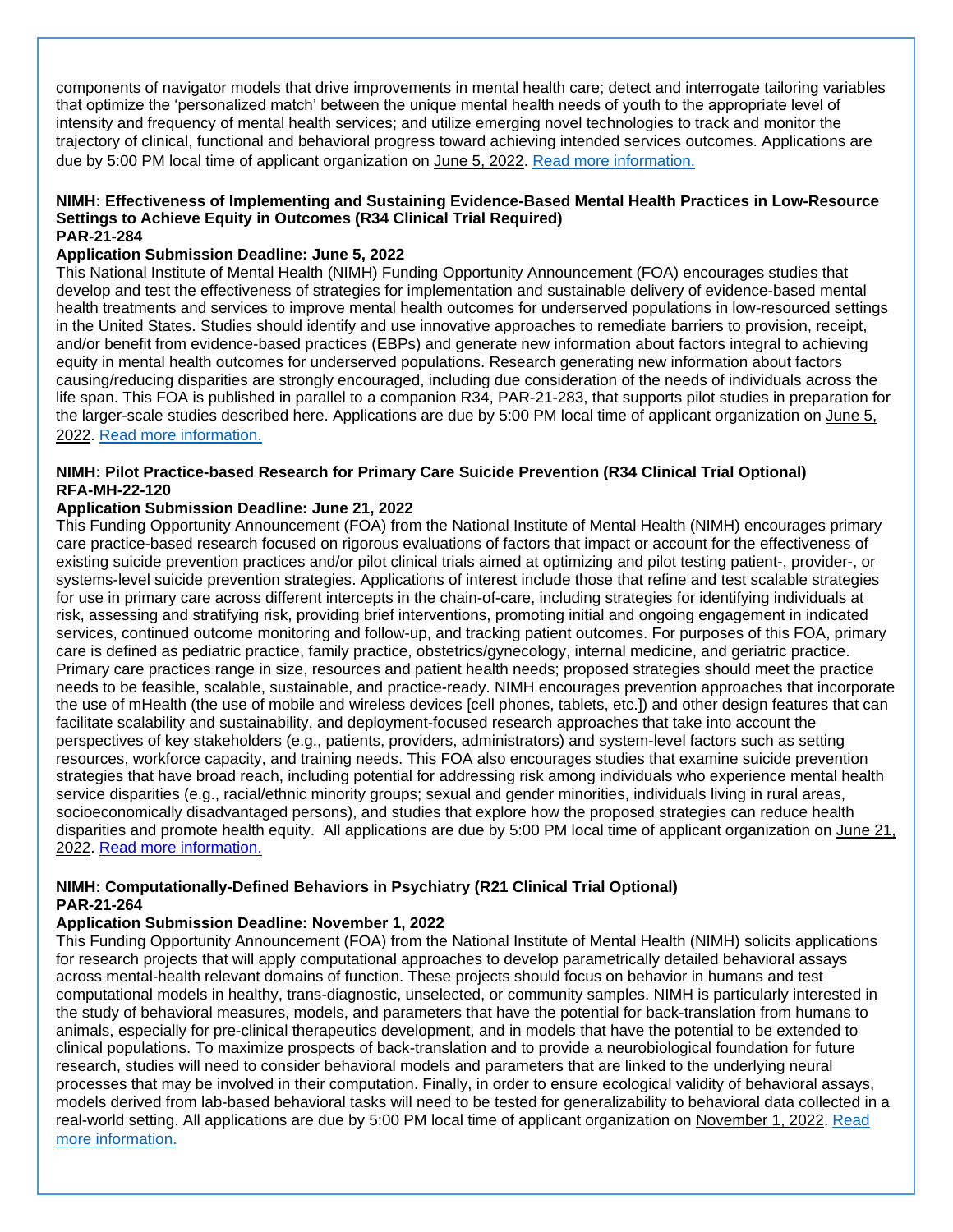#### **NIMH: Computational Approaches for Validating Dimensional Constructs of Relevance to Psychopathology (R01 Clinical Trial Optional) PAR-21-263**

#### **Application Submission Deadline: November 1, 2022**

This Funding Opportunity Announcement (FOA) solicits applications for research projects that will use computational approaches to test the validity of dimensional constructs in the National Institute of Mental Health (NIMH) Research Domain Criteria (RDoC) matrix (or similar constructs based on comparable criteria). Some elements of the RDoC matrix have been updated since its first release, but a thorough data-driven validation that broadly explores, compares, and validates the constructs within the matrix has not been performed. This FOA seeks research that addresses the following questions: Do the different domains of behavior segregate from each other? How much do they rely on distinct versus overlapping neural circuits? What are the relationships between domains, constructs, and subordinate sub-constructs, both in terms of their correlational structure and their underlying neural circuitry? By answering these questions, proposed research projects will test integrative models of functioning and identify dysregulation in psychopathology-related mechanisms that may cut across traditional diagnostic categories and may change over time. This FOA seeks to promote projects where the computational and the experimental components are well integrated. To ensure ecological validity of these studies, models derived from lab-based behavioral tasks will need to be tested for generalizability to behavioral data collected in a real-world setting. The ultimate goal is to advance translational research that will identify novel classification approaches and/or treatment targets, and lead to more effective and timely interventions for serious mental illnesses. All applications are due by 5:00 PM local time of applicant organization on November 1, 2022. [Read more information.](https://grants.nih.gov/grants/guide/pa-files/PAR-21-263.html)

### <span id="page-50-0"></span>*METHODOLOGY AND MEASUREMENT*

#### **NIH: Measures and Methods to Advance Research on Minority Health and Health Disparities-Related Constructs (R01 Clinical Trial Not Allowed)**

### **PAR-22-072**

### **Application Submission Deadline: March 5, 2022**

The purpose of this Funding Opportunity Announcement (FOA) from the National Institutes of Health (NIH) is to support research that will advance the measurement and methodology of complex constructs relevant to minority health and health disparities. To identify, explain, and address health disparities and health inequities, measures that accurately capture these disparities and methods for collection and analysis of those measures are necessary. Much of the focus to date on measures and methods for health disparities has been on determining the presence and magnitude of disparities or validating and assessing individual-level social determinants of health. What is needed are measures that can better capture social disadvantage. The NIH-designated U.S. populations with health disparities are racial and ethnic minority groups, sexual and gender minority groups, underserved rural populations, and socioeconomically disadvantaged populations of any race or ethnicity. The objective of this initiative is to produce knowledge that can inform the field about the types of measurement approaches that may be most suitable for different health disparities-related research questions or specific populations, settings, or contexts. Projects are expected to examine the performance and utility of specific measurement and/or methodological approaches. Projects that simply use new or existing measures or methods to answer health disparities-related research questions, without examining their performance or utility, are not responsive to this FOA. Applications are due by 5:00 PM local time of applicant organization on March 5, 2022. [Read more information.](https://grants.nih.gov/grants/guide/pa-files/PAR-22-072.html)

### **NIH: Service-Ready Tools for Identification, Prevention, and Treatment of Individuals at Risk for Suicide (R01 Clinical Trial Optional)**

#### **RFA-MH-21-110**

### **Application Submission Deadline: June 15, 2022**

The National Institute of Mental Health (NIMH) seeks applications for research projects to evaluate the effectiveness of service-ready tools and technologies that can be used to advance training, quality monitoring, and quality improvement efforts and ultimately improve the availability of evidence-based suicide prevention services. Specifically, this initiative encourages research on the effectiveness-implementation continuum aimed at (1) developing and testing the effectiveness of optimized, service-ready suicide prevention tools for identification, prevention, and treatment of individuals at risk for suicide; and (2) testing strategies to improve adoption, implementation fidelity, and sustained use of these tools, guided by an implementation science framework. Given the focus on practice-ready accessible resources and products that could be readily integrated into practice, NIMH encourages the use of technology and other design features that make the tools scalable and robust against implementation drift, and a deployment-focused approach that takes into account the perspectives of key stakeholders (e.g., service users, providers, administrators) and system-level factors, such as workforce capacity that influence potential integration of tools into clinical workflows. This Funding Opportunity Announcement (FOA) is intended to support effectiveness research of service-ready tools and technologies for suicide prevention that are statistically powered to provide a definitive answer regarding the study tool's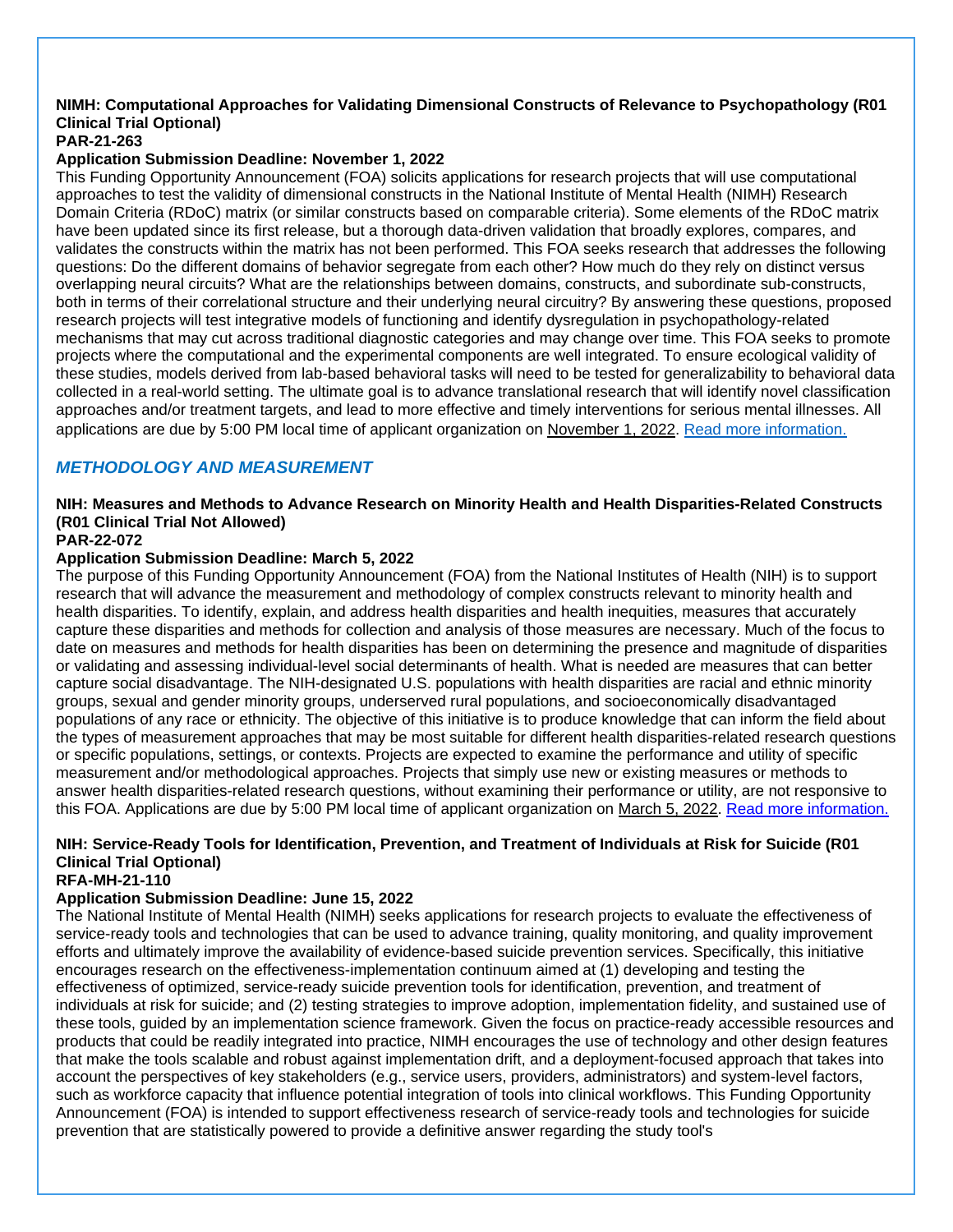effectiveness. Applications are due by 5:00 PM local time of applicant organization on June 15, 2022. [Read more](https://grants.nih.gov/grants/guide/rfa-files/RFA-MH-21-110.html)  [information.](https://grants.nih.gov/grants/guide/rfa-files/RFA-MH-21-110.html)

### **NIH: Service-Ready Tools for Identification, Prevention, and Treatment of Individuals at Risk for Suicide (R34 Clinical Trial Optional)**

### **RFA-MH-21-111**

### **Application Submission Deadline: June 15, 2022**

The National Institute of Mental Health (NIMH) seeks applications for pilot effectiveness projects to evaluate the preliminary effectiveness of service-ready tools and technologies that can be used to advance training, quality monitoring, and quality improvement efforts and ultimately improve the availability of evidence-based suicide prevention services. Specifically, this initiative encourages research on the effectiveness-implementation continuum aimed at (1) developing and testing the effectiveness of optimized, service-ready suicide prevention tools for identification, prevention, and treatment of individuals at risk for suicide; and (2) testing strategies to improve adoption, implementation fidelity, and sustained use of these tools, guided by an implementation science framework. Given the focus on practice-ready accessible resources and products that could be readily integrated into practice, NIMH encourages the use of technology and other design features that make the tools scalable and robust against implementation drift, and a deployment-focused approach that takes into account the perspectives of key stakeholders (e.g., service users, providers, administrators) and system-level factors, such as workforce capacity that influence potential integration of tools into clinical workflows. This Funding Opportunity Announcement (FOA) supports pilot effectiveness research to evaluate the feasibility, tolerability, acceptability, safety and preliminary indications of effectiveness of service-ready tools and technologies for suicide prevention and inform the design of definitive effectiveness trials. Applications are due by 5:00 PM local time of applicant organization on June 15, 2022. [Read more information.](https://grants.nih.gov/grants/guide/rfa-files/RFA-MH-21-111.html)

### <span id="page-51-0"></span>*PUBLIC HEALTH*

### **CDC: Tracking the Burden, Distribution, and Impact of Post COVID-19 Conditions in Diverse Populations for Children, Adolescents, and Adults (Track PCC)**

### **CDC-RFA-IP22-2203**

#### **Application Submission Deadline: March 7, 2022**

The purpose of this notice of funding opportunity (NOFO) from the Centers for Disease Control and Prevention (CDC) is to track and investigate the burden and impact of post-COVID-19 conditions (PCC) in diverse populations within the United States through surveillance and long-term follow-up of cohorts with PCC in collaboration with state, academic, or health networks. Post-COVID conditions include a wide range of health consequences that occur more than four weeks after initial SARS-CoV-2 infection. Studies will also explore risk factors and mitigating factors as they relate to the development, resolution, and prevention of PCC. NOFO will include two components: Component A- up to four surveillance sites and Component B -one coordinating center site. Applications are due by March 7, 2022. Read more [information.](https://www.grants.gov/web/grants/view-opportunity.html?oppId=336231)

#### **NCCIH: Data Coordinating Center for NCCIH Multi-Site Investigator-Initiated Clinical Trials of Mind and Body Interventions (Collaborative U24 Clinical Trial Required) PAR-21-242**

### **Application Submission Deadline: February 18, 2022**

This Funding Opportunity Announcement (FOA) from the National Center for Complementary and Integrative Health (NCCIH), utilizing the U24 grant funding mechanism, encourages applications for a collaborating Data Coordinating Center (DCC) application that accompanies an investigator-initiated multi-site clinical trial (Phase III and beyond) application submitted under PAR-21-243. The DCC application must be specific to the companion Clinical Coordinating Center (CCC) application. The objective of the DCC application is to propose a comprehensive plan that provides overall project coordination, and administrative, data management, and biostatistical support for the proposed clinical trial. Both a DCC application and a corresponding CCC application need to be submitted simultaneously for consideration by NCCIH. Trials for which this FOA applies must be relevant to the research mission of NCCIH and considered a high priority by the Center. Applications are due by 5:00 PM local time of applicant organization on February 18, 2022. [Read](https://grants.nih.gov/grants/guide/pa-files/PAR-21-242.html)  [more information.](https://grants.nih.gov/grants/guide/pa-files/PAR-21-242.html)

### **NCCIH: Feasibility Clinical Trials of Mind and Body Interventions for NCCIH High Priority Research Topics (R34 Clinical Trial Required)**

#### **PAR-21-240**

#### **Application Submission Deadline: February 18, 2022**

The goal of this funding opportunity from the National Center for Complementary and Integrative Health (NCCIH) is to support early phase clinical trials of complementary and integrative health approaches with physical and/or psychological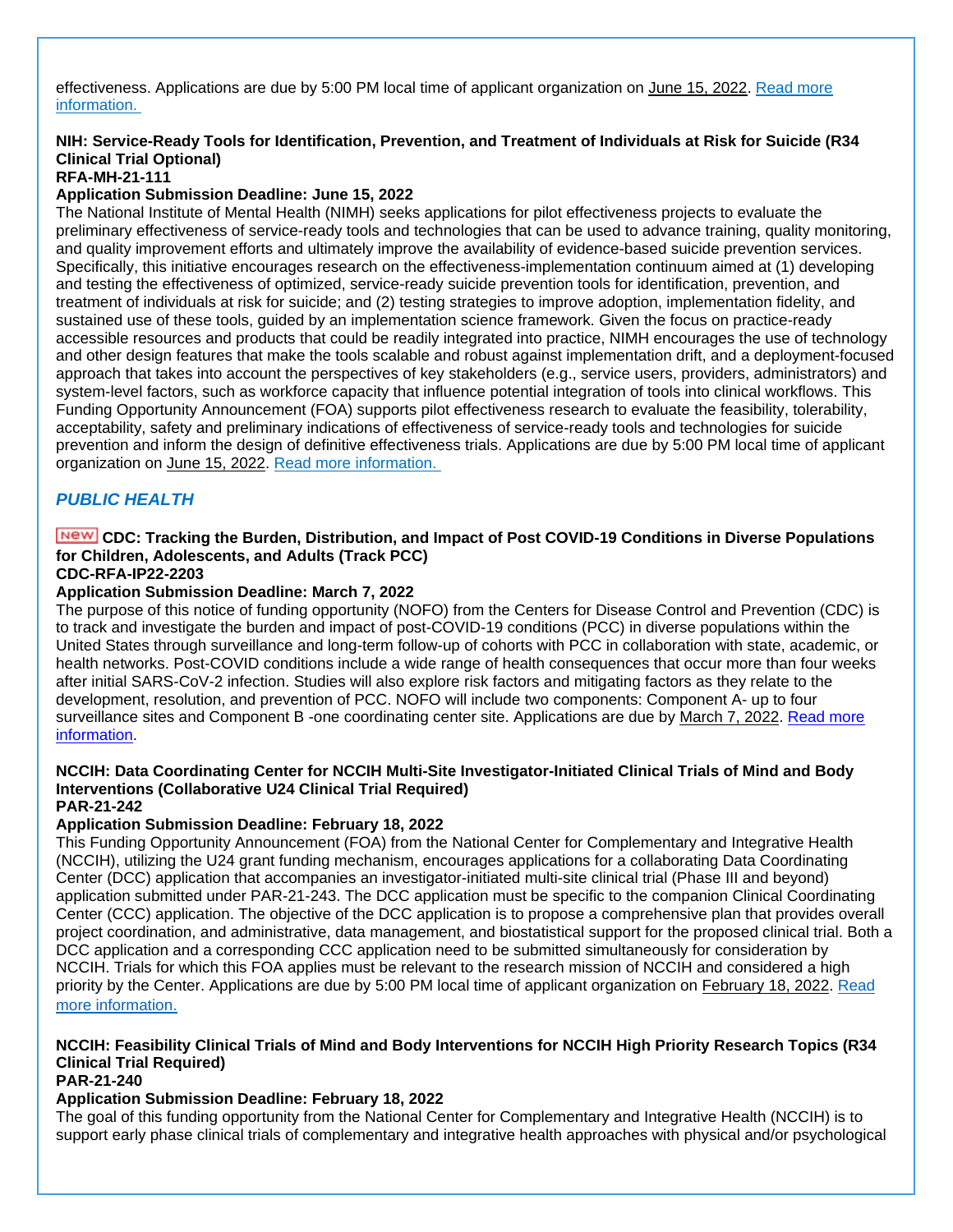therapeutic inputs (often called mind and body interventions) for conditions that have been identified by NCCIH as high priority research topics. This funding opportunity is intended to support feasibility clinical trials, which will provide data that are critical for the planning and design of a subsequent clinical efficacy or effectiveness study, or a pragmatic trial. The data collected should be used to fill gaps in scientific knowledge necessary to develop a competitive full-scale clinical trial, including, but not limited to the following: examining feasibility and acceptability of interventions lacking published data; adapting an intervention to a specific population; refining the intervention to determine the most appropriate frequency or duration; determining feasibility of recruitment, retention and data collection procedures; refining and assessing the feasibility of protocolized multimodal interventions; or examining acceptability and adherence of control conditions. This FOA will not support randomized clinical trials that test or determine efficacy or effectiveness; nor will this FOA support repetition of feasibility or acceptability research that has been previously conducted in the same or similar patient population with the same or similar intervention. Applications that propose solely to write a protocol or manual of operations or to develop infrastructure for a clinical trial are not appropriate for this announcement. Applications must propose to conduct a feasibility clinical trial. The subsequent larger trial should have the potential to make a significant impact on public health. All applications are due by 5:00 PM local time of applicant organization on February 18, 2022. [Read more information.](https://grants.nih.gov/grants/guide/pa-files/PAR-21-240.html)

### **NCCIH: Multi-Site Feasibility Clinical Trials of Mind and Body Interventions (R01 Clinical Trial Required) PAR-21-241**

### **Application Submission Deadline: February 18, 2022**

This Funding Opportunity Announcement (FOA) invites applications for investigator-initiated clinical trials of complementary and integrative health approaches with physical and/or psychological therapeutic inputs (often called mind and body interventions) in NCCIH-designated areas of high research priority. Applications submitted under this FOA are expected to propose a multi-site feasibility clinical trial to assess whether the intervention can be delivered with fidelity across sites; demonstrate feasibility of recruitment, accrual, and randomization of participants across sites; demonstrate participant adherence to the intervention, as well as retention of participants throughout the study across sites; and/or demonstrate feasibility of data collection across sites in preparation for a future fully powered, multi-site efficacy/ effectiveness trial. The need for multi-site feasibility trials is expected to be justified by sufficient preliminary data from previous single site feasibility or acceptability trial(s) or the published literature. This FOA will not support clinical trials that determine efficacy or effectiveness. The data collected should be used to fill gaps in scientific knowledge and be necessary to develop a competitive fully powered multi-site clinical trial that has the potential to make a significant impact on public health. Prior to submitting to this FOA, applicants are encouraged to contact the appropriate NCCIH Scientific/Research contact person for the science area of the planned application. All applications are due by 5:00 PM local time of applicant organization on February 18, 2022. [Read more information.](https://grants.nih.gov/grants/guide/pa-files/PAR-21-241.html)

#### **NIH: Health Services Research on Minority Health and Health Disparities (R01- Clinical Trial Optional) PAR-20-310**

#### **Application Submission Deadline: March 17, 2022**

As the Nation's steward of biomedical and behavioral research, the National Institutes of Health (NIH) has devoted considerable resources to characterize the root causes of health disparities, uncovering a complex web of interconnected and overlapping factors (i.e., biological, behavioral, environmental, and societal). As an important next step, research is needed that capitalizes upon knowledge about causal pathways to directly and demonstrably contribute to the reduction of health disparities. The purpose of this FOA is to encourage health services research that can directly contribute to the improvement of minority health and/or the reduction of health disparities, while taking into consideration the interaction between system-level healthcare, individual clinical care and social determinants of health, including the role of structural systemic factors, place and neighborhood factors. The focus of this FOA is on all services provided in the healthcare setting where individuals from health disparity populations seek care with a clinician for preventive services, chronic disease management, urgent symptomatic care, emergency care, and hospital care. Applications are due by 5:00 PM local time of the applicant organization on March 17, 2022. [Read more information.](https://grants.nih.gov/grants/guide/pa-files/PAR-20-310.html)

#### **NIH: Intervention Research to Improve Native American Health (R01 Clinical Trial Optional) PAR-20-238**

#### **Application Submission Deadline: May 17, 2022**

The purpose of this funding opportunity announcement (FOA) from the National Institutes of Health (NIH) is to support research on interventions to improve health in Native American (NA) populations. This includes 1) etiologic research, where there is a significant gap in knowledge, that will directly inform intervention development or adaptations, 2) research that develops, adapts, or tests the efficacy or effectiveness of health promotion and disease prevention interventions, 3) research that tests culturally informed treatment or recovery interventions and 4) where a sufficient body of knowledge on intervention efficacy exists, research on dissemination and implementation that develops and tests strategies to overcome barriers to the adoption, integration, scale-up, and sustainability of effective interventions. Existing data suggest that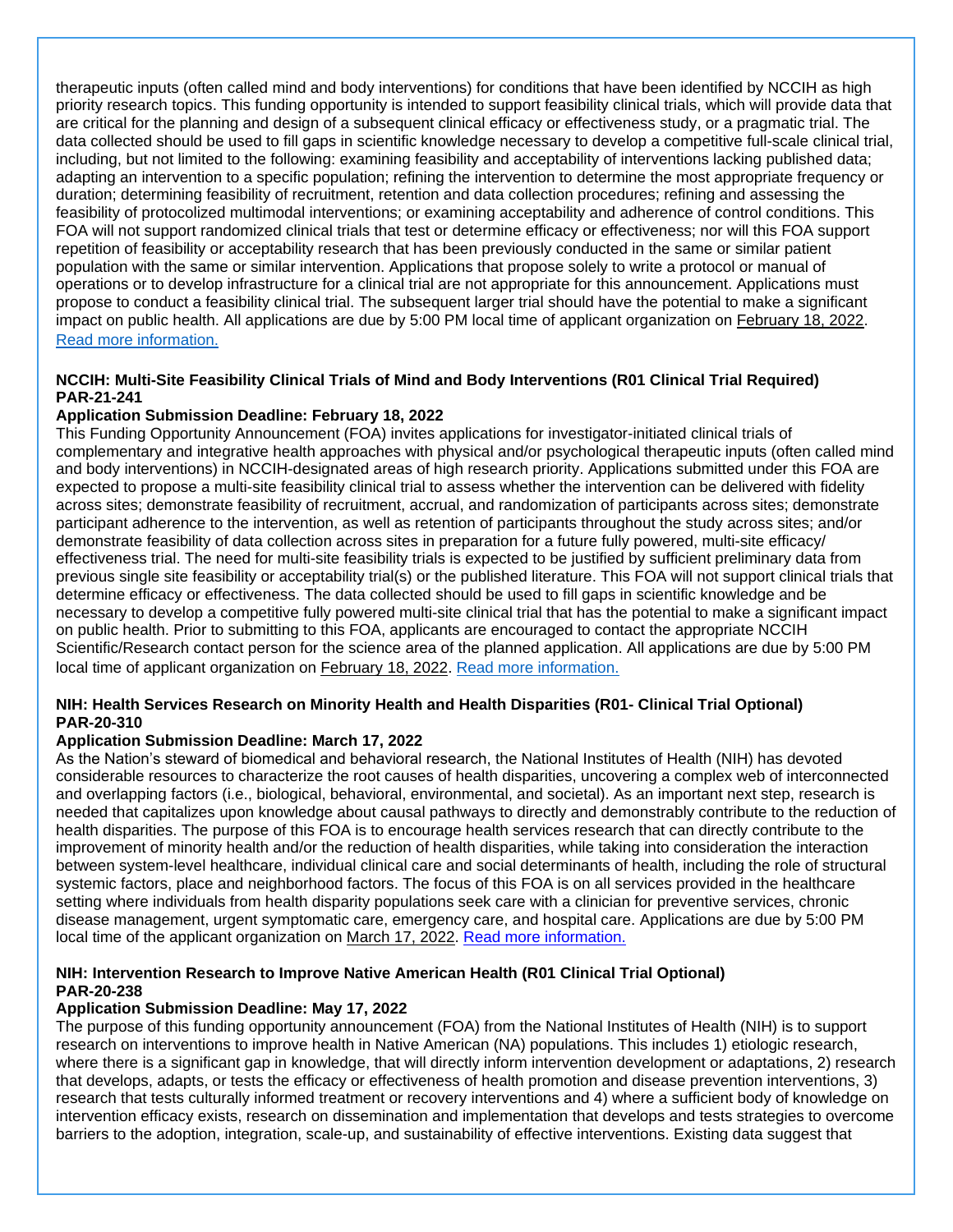significant acute and chronic disease inequities exist for NA populations. Concurrently, NA populations experience unique sociopolitical, historical, and environmental stressors and risks that may exacerbate health conditions and/or impact the effectiveness of existing solutions to address the conditions. They also possess unique strengths and resiliencies that can mitigate stressors or inform intervention strategies. Through this initiative, intervention and related research is sought to build upon community knowledge, resources, and resilience to test science-based, culturally appropriate solutions to reduce morbidity and mortality through identification and remediation of precursors to diseases and disorders and through culturally informed treatment. Interventions should be designed with a consideration for sustainability within the communities where they are tested, and have the flexibility to be readily adapted, disseminated, and scaled up to other communities where culturally appropriate. For the purposes of this FOA, Native Americans include the following populations: Alaska Natives, American Indians (whose ancestral lands fall at least partially within the U.S. mainland border), and Native Hawaiians. The term 'Native Hawaiian' means any individual any of whose ancestors were natives, prior to 1778, of the area which now comprises the State of Hawaii. Applications are due by May 17, 2022. Read [more](https://grants.nih.gov/grants/guide/pa-files/PAR-20-238.html)  [information.](https://grants.nih.gov/grants/guide/pa-files/PAR-20-238.html)

### **NIH: Research to Improve Native American Health (R21 Clinical Trials Optional) PAR-20-214**

#### **Application Submission Deadline: May 17, 2022**

The purpose of this funding opportunity announcement (FOA) from the National Institutes of Health (NIH) is to support developmental/exploratory studies in preparation for health promotion, disease prevention, treatment, or treatment services research to improve health in Native American (NA) populations. Applications may include 1) etiologic research, where there is a significant gap in knowledge, that will directly inform intervention development or adaptations, 2) research to develop and pilot test new or adapted interventions for feasibility, acceptability, and scalability, 3) research to test the short-term efficacy of interventions, 4) where a sufficient body of knowledge on intervention efficacy exists, research on strategies to overcome barriers to the adoption, integration, scale-up, and sustainability of effective interventions.  Existing data suggest that significant acute and chronic disease inequities exist for NA populations. Concurrently, NA populations experience unique sociopolitical, historical, and environmental stressors and risks that may exacerbate health conditions and/or impact the effectiveness of existing solutions to address the conditions. They also possess unique strengths and resiliencies that can mitigate stressors or inform intervention strategies. Through this announcement, culturally informed exploratory/developmental research is sought that builds upon community knowledge, resources, and resilience to provide foundational knowledge for future science-based, culturally appropriate solutions to reduce morbidity and mortality through identification and remediation of precursors to diseases and disorders and through culturally informed treatment. For the purposes of this FOA, Native Americans include the following populations: Alaska Natives, American Indians (whose ancestral lands fall at least partially within the U.S. mainland border), and Native Hawaiians.  The term 'Native Hawaiian' means any individual any of whose ancestors were natives, prior to 1778, of the area which now comprises the State of Hawaii. Applications are due by May 17, 2022. [Read more information.](https://grants.nih.gov/grants/guide/pa-files/PAR-20-214.html)

#### **NIH: Tobacco Control Policies to Promote Health Equity (R01 Clinical Trial Optional; R21 Clinical Trial Optional) PAR-20-302; PAR-20-303**

### **Application Submission Deadline: June 5, 2022 for PAR-20-302; June 16, 2022 for PAR-20-303**

The purpose of this Funding Opportunity Announcement (FOA) from the National Institutes of Health (NIH) is to support observational or intervention research focused on reducing disparities in tobacco use and secondhand smoke (SHS) exposure in the U.S. Specifically, this FOA aims to stimulate scientific inquiry focused on innovative state and local level tobacco prevention and control policies. The long-term goal of this FOA is to reduce disparities in tobacco-related cancers, and in doing so, to promote health equity among all populations. Applicants submitting applications related to health economics are encouraged to consult NOT-OD-16-025 to ensure that the research projects align with NIH mission priorities in health economics research. Applications are due by June 5, 2022 for PAR-20-302 and June 16, 2022 for PAR-20-303. Read more information: [PAR-20-302;](https://grants.nih.gov/grants/guide/pa-files/PAR-20-302.html) [PAR-20-303.](https://grants.nih.gov/grants/guide/pa-files/PAR-20-303.html)

#### **NIH: Health Care Models for Persons with Multiple Chronic Conditions from Populations that Experience Health Disparities: Advancing Health Care towards Health Equity (R01 - Clinical Trials Optional) PAR-22-092**

#### **Application Submission Deadline: June 5, 2022**

This initiative from the National Institutes of Health (NIH) will support innovative, collaborative, and multi-disciplinary research designed to study the effective adaptation, integration, and implementation of recommended guidelines of care of persons with multiple chronic conditions (MCCs) from populations that experience health disparities. The increasing prevalence of U.S. adults with multiple chronic conditions (MCCs) has posed several clinical and public health challenges, especially in providing preventive services, increasing awareness among those at highest risk, attaining optimal treatment and control of coexisting MCCs, and subsequently preventing fatal or disabling complications. The proportion of U.S. adults with MCCs has also continued increasing, and it is estimated be 42% or higher, varies by U.S. state, and is higher among adults aged 65 years and older, although the proportion of adults younger than 65 with MCCs has been steadily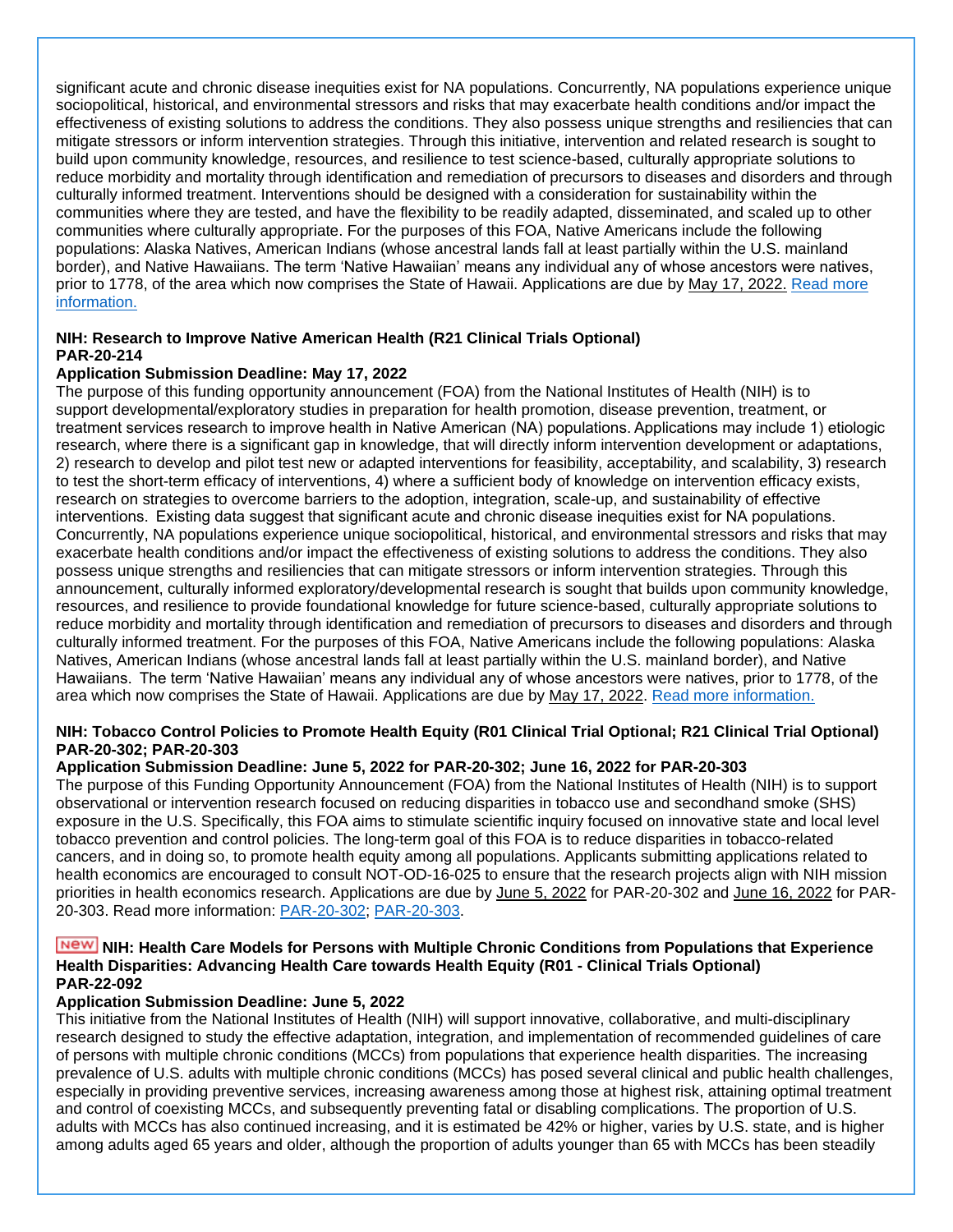increasing. The prevalence of MCCs could be twice as high among persons living in poverty compared to those living at 400% or more of poverty level. Adults from some racial or ethnic minority populations have experienced a greater increase in prevalence of MCCs, especially those aged 45-64 years, compared to Whites. Projects would be expected to involve more than one component and/or more than one level of influence within existing or newly proposed health care models. The goal of this initiative is attainment of optimal treatment and health outcomes goals to advance health care towards health equity. Applications are due by 5:00 PM local time of applicant organization on June 5, 2022. Read more [information.](https://grants.nih.gov/grants/guide/pa-files/PAR-22-092.html)

### **NIH: Effectiveness of School-Based Health Centers to Advance Health Equity (R01 Clinical Trial Optional) PAR-21-287**

### **Application Submission Deadline: June 5, 2022**

The purpose of this Funding Opportunity Announcement from the National Institutes of Health (NIH) is to support research that investigates the effectiveness of school-based health centers (SBHCs) as a health services care delivery model to address the needs of school-aged children from populations with health disparities (hence, underserved youth). The mechanisms of impact by which SBHCs improve the health of at-risk populations such as sexual and gender minority youth, immigrant youth, and youth who reside in rural areas are also a relevant focus for understanding effective models of SBHCs. Projects must include a focus on one or more NIH-designated U.S. populations with health disparities, which include Blacks/African Americans, Hispanics/Latinos, American Indians/Alaska Natives, Asian Americans, Native Hawaiians and other Pacific Islanders, socioeconomically disadvantaged populations, underserved rural populations, and sexual and gender minorities living in the 50 States, tribal lands, and the U.S. territories. Applications are due by 5:00 PM local time of applicant organization on June 5, 2022. [Read more information.](https://grants.nih.gov/grants/guide/pa-files/PAR-21-287.html)

### **NIH: Addressing the Etiology of Health Disparities and Health Advantages Among Immigrant Populations (R01 Clinical Trial Not Allowed)**

### **PAR-21-080**

#### **Application Submission Deadline: June 5, 2022**

The purpose of this Funding Opportunity Announcement (FOA) from the National Institutes of Health (NIH) is to support innovative research to understand factors uniquely associated with the immigration experience that contribute to health disparities or health advantages among U.S. immigrant populations. This includes but is not limited to risk/protective factors associated with immigration processes from influences that push migration from the sending country, through the experience of immigration, to the experience of resettlement, short and long term residence in the U.S. and the process of acculturation that affect the health of U.S. immigrant populations (particularly migrant workers, recent and 1st generation immigrants). All applications are due by 5:00 PM local time of applicant organization on June 5, 2022. Read more [information.](https://grants.nih.gov/grants/guide/pa-files/PAR-21-080.html)

### **NIH: Addressing Health Disparities among Immigrant Populations through Effective Interventions (R01 Clinical Trial Optional)**

### **PAR-21-081**

### **Application Submission Deadline: June 5, 2022**

The purpose of this initiative from the National Institutes of Health (NIH) is to support research to design and implement effective interventions to enhance health advantages and reduce the health disparities among US immigrant populations. Given the scientific literature documenting health inequities among immigrant populations, this announcement calls for multidisciplinary/multilevel research focusing on the design and implementation of effective interventions that will address immigrant-specific factors to reduce health disparities, particularly among migrant workers, recent and 1st generation immigrants. The intervention research under this FOA should be aimed at improving the health outcome among immigrant groups by targeting the complex causes or consequences of health disparities. All applications are due by 5:00 PM local time of applicant organization on June 5, 2022. [Read more information.](https://grants.nih.gov/grants/guide/pa-files/PAR-21-081.html)

#### **NIH: The Role of Work in Health Disparities in the U.S. (R01 Clinical Trials Optional) PAR-21-275**

#### **Application Submission Deadline: June 5, 2022**

The purpose of this Funding Opportunity Announcement (FOA) from the National Institutes of Health (NIH) is to support innovative population-based research that can contribute to identifying and characterizing pathways and mechanisms through which work or occupation influences health outcomes and health status among populations with health and/or health care disparities, and how work functions as a social determinant of health. This initiative is a call for research to examine work beyond only being a source of "exposures and risk factors," examining it also as a source of beneficial social and economic resources and attainment of social position and status. All applications are due by 5:00 PM local time of applicant organization on June 5, 2022. [Read more information.](https://grants.nih.gov/grants/guide/pa-files/PAR-21-275.html)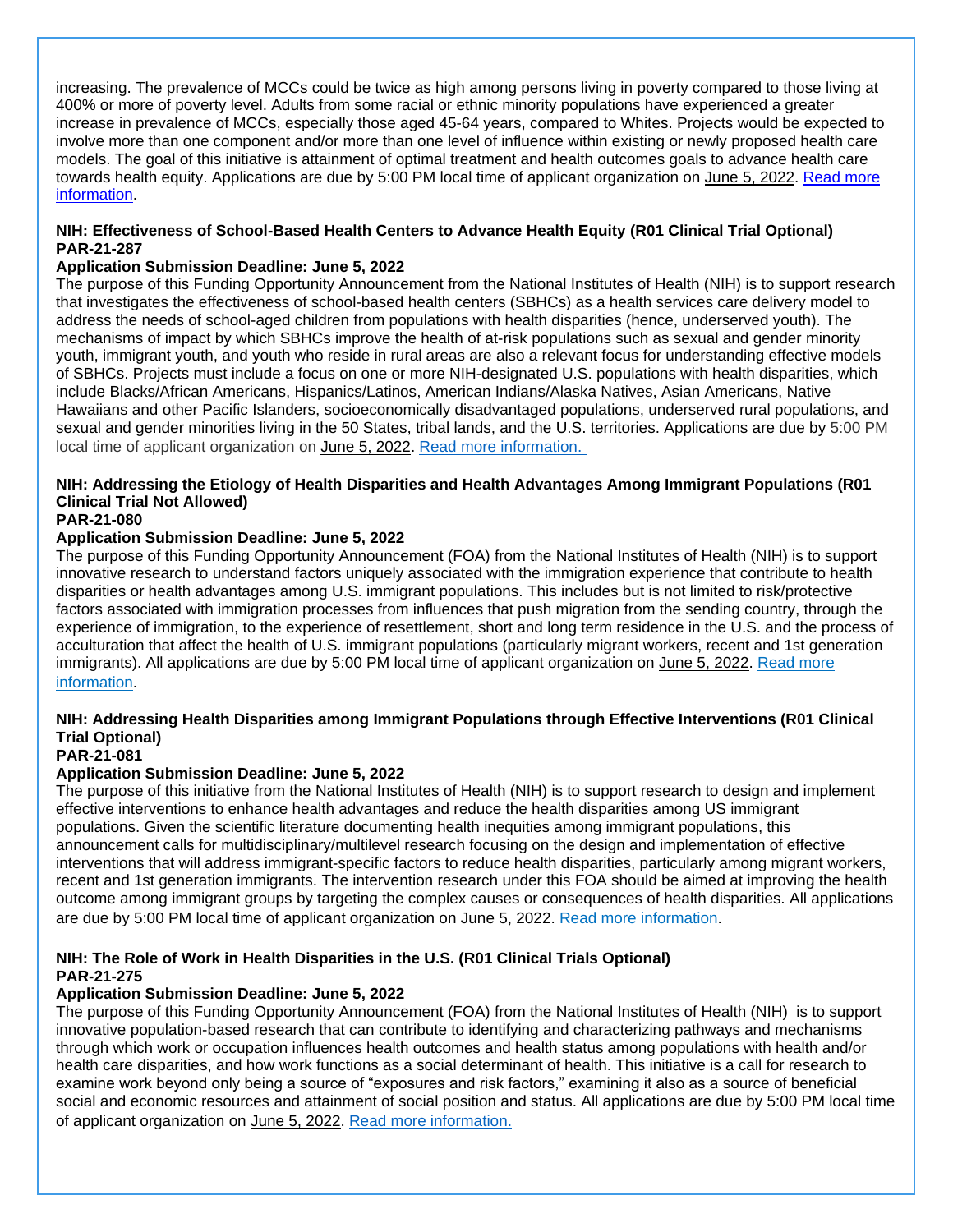### **NIH: Secondary Analyses of Existing Datasets of Tobacco Use and Health (R21 Clinical Trial Not Allowed) RFA-OD-21-003**

### **Application Submission Deadline: August 8, 2022**

The purpose of this Funding Opportunity Announcement (FOA) from the National Institutes of Health (NIH) is to invite R21 applications proposing the innovative analysis of existing (publicly available) nationally representative U.S. cross-sectional and longitudinal data, including the National Youth Tobacco Survey (NYTS), to investigate novel scientific ideas and/or to generate new models, systems, tools, methods, or technologies that have the potential for significant impact on biomedical or biobehavioral research in areas relevant to the Food and Drug Administration (FDA) - Center for Tobacco Products (CTP). Other publicly available data sets would be considered depending on the analyses to be conducted; however, nationally representative analyses will receive priority. Applications not using nationally representative data sets will need to provide justification why the data set is unique, and why the research questions cannot be answered from a (publicly available) nationally representative data set. This FOA encourages the analyses of public use datasets that may inform tobacco regulatory actions in the United States (U.S.). The awards under this FOA will be administered by NIH using funds that have been made available through FDA-CTP and the Family Smoking Prevention and Tobacco Control Act (P.L. 111-31). Research results from this FOA are expected to generate findings and data that are directly relevant in informing the FDA's regulation of the manufacture, distribution, and marketing of tobacco products to protect public health. Research Projects must address the research priorities related to the regulatory authority of the Food and Drug Administration (FDA) - Center for Tobacco Products (CTP). Applications are due by 5:00 PM local time of applicant organization on August 8, 2022. [Read more information.](https://grants.nih.gov/grants/guide/rfa-files/RFA-OD-21-003.html)

### **NIH: National Library of Medicine (NLM) Information Resource Grants to Reduce Health Disparities (G08 Clinical Trial Not Allowed).**

#### **PAR-20-283**

### **Application Submission Deadline: October 21, 2022**

This Funding Opportunity Announcement (FOA) solicits resource grant applications for projects that will bring useful, usable health information to health disparity populations and their health care providers. Access to useful, usable, understandable health information is an important factor when making health decisions. Proposed projects should exploit the capabilities of computer and information technology and health sciences libraries to bring health-related information to consumers and their health care providers. Because this FOA focuses on providing health information to health disparity populations, institutions with demonstrated commitment to the needs of health disparity communities (including Tribal Colleges and Universities (TCU), Historically Black Colleges and Universities (HBCU), Hispanic-Serving Institutions (HSI) and other Minority-Serving Institutions (MSI)) are encouraged to apply. Applications are due by October 21, 2022. [Read](https://grants.nih.gov/grants/guide/pa-files/PAR-20-283.html)  [more information.](https://grants.nih.gov/grants/guide/pa-files/PAR-20-283.html)

### **NIMH: Pilot Effectiveness Trials for Treatment, Preventive and Services Interventions (R34 Clinical Trial Required)**

### **PAR-21-131**

### **Application Submission Deadline: February 15, 2022**

NIMH solicits clinical trial applications through a series of Funding Opportunity Announcements (FOAs) that cover the intervention development pipeline, from first-inhuman, early testing of new interventions, confirmatory efficacy trials, through to effectiveness trials. The purpose of this FOA is to encourage pilot research consistent with NIMH's priorities for: 1) effectiveness research on preventive and therapeutic interventions with previously demonstrated efficacy, for use with broader target populations or for use in community practice settings, and 2) research on the development and preliminary testing of innovative services interventions. Consistent with the NIMH experimental therapeutics approach, this FOA is intended to support pilot studies of intervention effectiveness or service delivery approaches that explicitly address whether the intervention engages the target(s)/mechanism(s) presumed to underlie the intervention effects (i.e., the mechanism(s) that accounts for changes in clinical/functional outcomes, changes in provider behavior, improved access or continuity of services, etc.). In this pilot effectiveness phase of research, NIMH places highest priority on intervention and service delivery approaches that can be justified in terms of their potential to substantially impact practice and public health. This FOA supports pilot studies and provides resources for evaluating the feasibility, tolerability, acceptability and safety and preliminary effectiveness of approaches to improve mental health/functional outcomes, to modify risk factors, or to improve service delivery, and for obtaining the preliminary data needed as a pre-requisite to a larger-scale effectiveness trial (e.g., comparative effectiveness study, pragmatic trial). Support for fully-powered effectiveness studies is provided through separate FOAs that utilize the R01 mechanism for single-site effectiveness trials (PAR-21-130; "Clinical Trials to Test the Effectiveness of Treatment, Preventive, and Services Interventions (R01).") and collaborative R01 mechanism for multi-site effectiveness trials (PAR-21-129;"Clinical Trials to Test the Effectiveness of Treatment, Prevention, and Services Interventions (Collaborative R01 Clinical Trial Required)"). Applicants pursuing other stages of the clinical trial pipeline should consider one of the companion FOAs listed on the site. Applications are due by 5:00 PM local time of applicant organization on February 15, 2022. [Read more information.](https://grants.nih.gov/grants/guide/pa-files/PAR-21-131.html)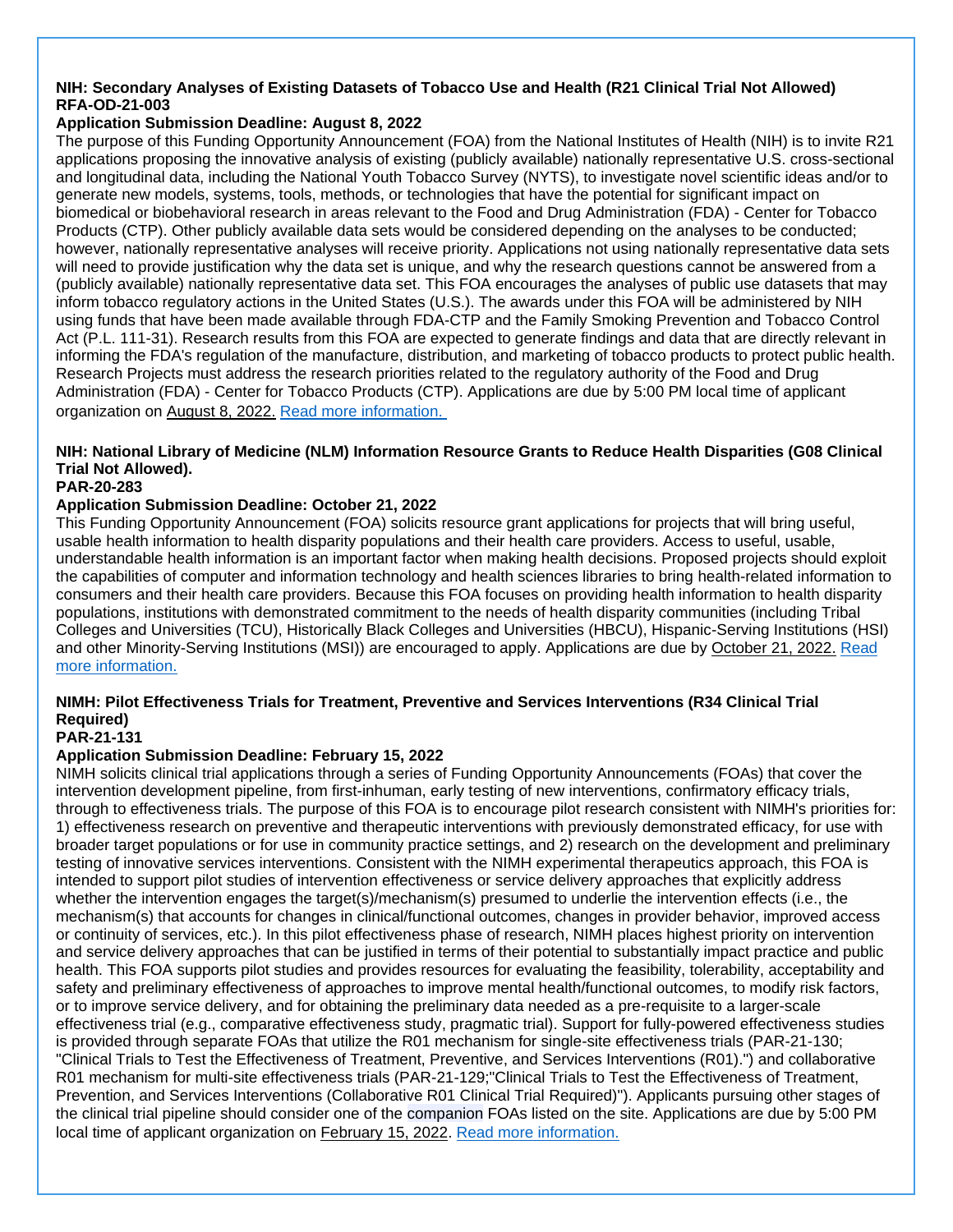### <span id="page-56-0"></span>*RACE, ETHNICITY, RACIAL AND ETHNIC MINORITIES, AND ANTI-RACISM*

### **NIDDK: Pilot and Feasibility Studies to Improve Technology Adoption and Reduce Health Disparities in Type 1 Diabetes Mellitus (R01 Clinical Trial Required)**

**RFA-DK-21-018**

#### **Application Submission Deadline: March 3, 2022**

The purpose of this Funding Opportunity Announcement (FOA) from the National Institute of Diabetes and Digestive and Kidney Diseases (NIDDK) is to support pilot and feasibility trials of interventions designed to improve technology adoption in individuals from underrepresented backgrounds with type 1 diabetes mellitus (T1D). Recently, major technological advances in the treatment of T1D, including insulin analogues, insulin pumps, continuous glucose monitoring (CGM) and closed loop systems have provided the potential to dramatically improve outcomes in individuals with T1D. However, glycemic control remains suboptimal for many individuals in the U.S., particularly youth, and especially racial/ethnic minority individuals. The barriers contributing to the inequitable use of diabetes technology are numerous and likely emanate from all social-ecological layers. Through successful execution, these pilot and feasibility trials should provide feasibility data for larger, pragmatic trials with the overarching goal of reducing health disparity in T1D through improving technology usage in individuals from minority racial and ethnic backgrounds. Applications are due by 5:00 PM local time of applicant organization on March 2, 2022. [Read more information.](https://grants.nih.gov/grants/guide/rfa-files/RFA-DK-21-018.html)

### **NIH: Measures and Methods to Advance Research on Minority Health and Health Disparities-Related Constructs (R01 Clinical Trial Not Allowed)**

#### **PAR-22-072**

#### **Application Submission Deadline: March 5, 2022**

The purpose of this Funding Opportunity Announcement (FOA) from the National Institutes of Health (NIH) is to support research that will advance the measurement and methodology of complex constructs relevant to minority health and health disparities. To identify, explain, and address health disparities and health inequities, measures that accurately capture these disparities and methods for collection and analysis of those measures are necessary. Much of the focus to date on measures and methods for health disparities has been on determining the presence and magnitude of disparities or validating and assessing individual-level social determinants of health. What is needed are measures that can better capture social disadvantage. The NIH-designated U.S. populations with health disparities are racial and ethnic minority groups, sexual and gender minority groups, underserved rural populations, and socioeconomically disadvantaged populations of any race or ethnicity. The objective of this initiative is to produce knowledge that can inform the field about the types of measurement approaches that may be most suitable for different health disparities-related research questions or specific populations, settings, or contexts. Projects are expected to examine the performance and utility of specific measurement and/or methodological approaches. Projects that simply use new or existing measures or methods to answer health disparities-related research questions, without examining their performance or utility, are not responsive to this FOA. Applications are due by 5:00 PM local time of applicant organization on March 5, 2022. [Read more information.](https://grants.nih.gov/grants/guide/pa-files/PAR-22-072.html)

#### **NIH: Health Services Research on Minority Health and Health Disparities (R01- Clinical Trial Optional) PAR-20-310**

#### **Application Submission Deadline: March 17, 2022**

As the Nation's steward of biomedical and behavioral research, the National Institutes of Health (NIH) has devoted considerable resources to characterize the root causes of health disparities, uncovering a complex web of interconnected and overlapping factors (i.e., biological, behavioral, environmental, and societal). As an important next step, research is needed that capitalizes upon knowledge about causal pathways to directly and demonstrably contribute to the reduction of health disparities. The purpose of this FOA is to encourage health services research that can directly contribute to the improvement of minority health and/or the reduction of health disparities, while taking into consideration the interaction between system-level healthcare, individual clinical care and social determinants of health, including the role of structural systemic factors, place and neighborhood factors. The focus of this FOA is on all services provided in the healthcare setting where individuals from health disparity populations seek care with a clinician for preventive services, chronic disease management, urgent symptomatic care, emergency care, and hospital care. Applications are due by 5:00 PM local time of the applicant on March 17, 2022. [Read more information.](https://grants.nih.gov/grants/guide/pa-files/PAR-20-310.html)

#### **NIH: Intervention Research to Improve Native American Health (R01 Clinical Trial Optional) PAR-20-238**

#### **Application Submission Deadline: May 17, 2022**

The purpose of this funding opportunity announcement (FOA) from the National Institutes of Health (NIH) is to support research on interventions to improve health in Native American (NA) populations. This includes 1) etiologic research, where there is a significant gap in knowledge, that will directly inform intervention development or adaptations, 2) research that develops, adapts, or tests the efficacy or effectiveness of health promotion and disease prevention interventions, 3)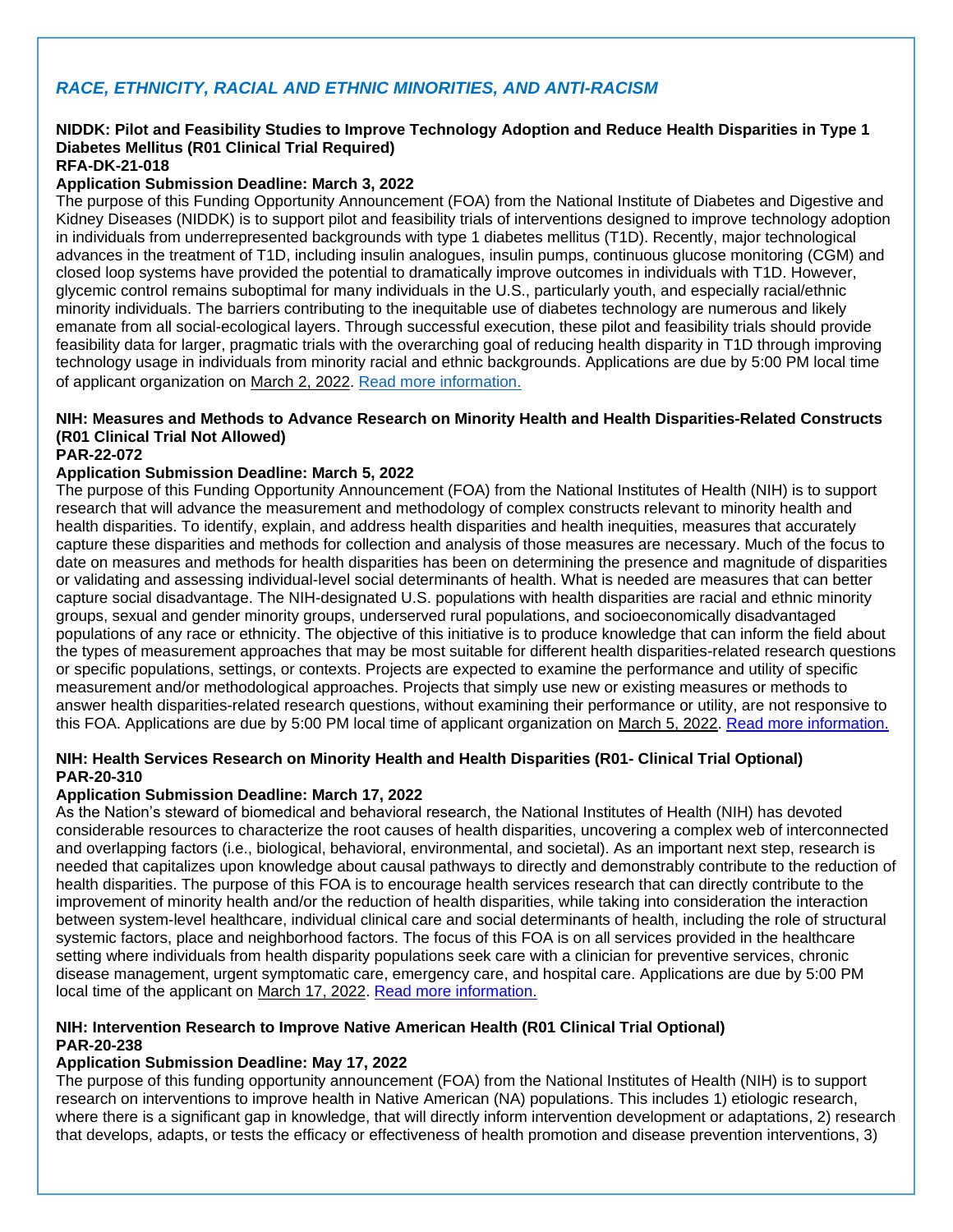research that tests culturally informed treatment or recovery interventions and 4) where a sufficient body of knowledge on intervention efficacy exists, research on dissemination and implementation that develops and tests strategies to overcome barriers to the adoption, integration, scale-up, and sustainability of effective interventions. Existing data suggest that significant acute and chronic disease inequities exist for NA populations. Concurrently, NA populations experience unique sociopolitical, historical, and environmental stressors and risks that may exacerbate health conditions and/or impact the effectiveness of existing solutions to address the conditions. They also possess unique strengths and resiliencies that can mitigate stressors or inform intervention strategies. Through this initiative, intervention and related research is sought to build upon community knowledge, resources, and resilience to test science-based, culturally appropriate solutions to reduce morbidity and mortality through identification and remediation of precursors to diseases and disorders and through culturally informed treatment. Interventions should be designed with a consideration for sustainability within the communities where they are tested, and have the flexibility to be readily adapted, disseminated, and scaled up to other communities where culturally appropriate. For the purposes of this FOA, Native Americans include the following populations: Alaska Natives, American Indians (whose ancestral lands fall at least partially within the U.S. mainland border), and Native Hawaiians. The term 'Native Hawaiian' means any individual any of whose ancestors were natives, prior to 1778, of the area which now comprises the State of Hawaii. Applications are due by May 17, 2022. Read [more](https://grants.nih.gov/grants/guide/pa-files/PAR-20-238.html)  [information.](https://grants.nih.gov/grants/guide/pa-files/PAR-20-238.html)

#### **NIH: Research to Improve Native American Health (R21 Clinical Trials Optional) PAR-20-214**

#### **Application Submission Deadline: May 17, 2022**

The purpose of this funding opportunity announcement (FOA) from the National Institutes of Health (NIH) is to support developmental/exploratory studies in preparation for health promotion, disease prevention, treatment, or treatment services research to improve health in Native American (NA) populations.  Applications may include 1) etiologic research, where there is a significant gap in knowledge, that will directly inform intervention development or adaptations, 2) research to develop and pilot test new or adapted interventions for feasibility, acceptability, and scalability, 3) research to test the short-term efficacy of interventions, 4) where a sufficient body of knowledge on intervention efficacy exists, research on strategies to overcome barriers to the adoption, integration, scale-up, and sustainability of effective interventions.  Existing data suggest that significant acute and chronic disease inequities exist for NA populations.  Concurrently, NA populations experience unique sociopolitical, historical, and environmental stressors and risks that may exacerbate health conditions and/or impact the effectiveness of existing solutions to address the conditions. They also possess unique strengths and resiliencies that can mitigate stressors or inform intervention strategies. Through this announcement, culturally informed exploratory/developmental research is sought that builds upon community knowledge, resources, and resilience to provide foundational knowledge for future science-based, culturally appropriate solutions to reduce morbidity and mortality through identification and remediation of precursors to diseases and disorders and through culturally informed treatment.  For the purposes of this FOA, Native Americans include the following populations: Alaska Natives, American Indians (whose ancestral lands fall at least partially within the U.S. mainland border), and Native Hawaiians.  The term 'Native Hawaiian' means any individual any of whose ancestors were natives, prior to 1778, of the area which now comprises the State of Hawaii. Applications are due by May 17, 2022. [Read more information.](https://grants.nih.gov/grants/guide/pa-files/PAR-20-214.html)

### **NIH: Risk and Protective Factors of Family Health and Family Level Interventions (R01 - Clinical Trial Optional)**

### **PAR-21-358**

#### **Application Submission Deadline: June 5, 2022**

The purpose of this initiative from the National Institutes of Health (NIH) is to advance the science of minority health and health disparities by supporting research on family health and well-being and resilience. The National Institute on Minority Health and Health Disparities (NIMHD) Research Framework recognizes family health, family well-being, and family resilience as critically important areas of research to decrease disparities and promote equity. The goal of this initiative is to support family level health observational and intervention studies in the biomedical, clinical, population, behavioral or social sciences. Projects are expected to include family health measures. Projects must include a focus on families from one or more populations that NIH designates as experiencing health disparities in the US and territories, which include Blacks or African Americans, Hispanics or Latinos, American Indians and Alaska Natives, Asians, Native Hawaiians and Pacific Islanders, socioeconomically disadvantaged populations, underserved rural populations, and sexual and gender minorities (SGM). Applications are due by June 5, 2022. [Read more information.](https://grants.nih.gov/grants/guide/pa-files/PAR-21-358.html)

#### **NIH: Addressing the Etiology of Health Disparities and Health Advantages Among Immigrant Populations (R01 Clinical trial not allowed)**

#### **PAR-21-080**

### **Application Submission Deadline: June 5, 2022**

The purpose of this Funding Opportunity Announcement (FOA) from the National Institutes of Health (NIH) is to support innovative research to understand factors uniquely associated with the immigration experience that contribute to health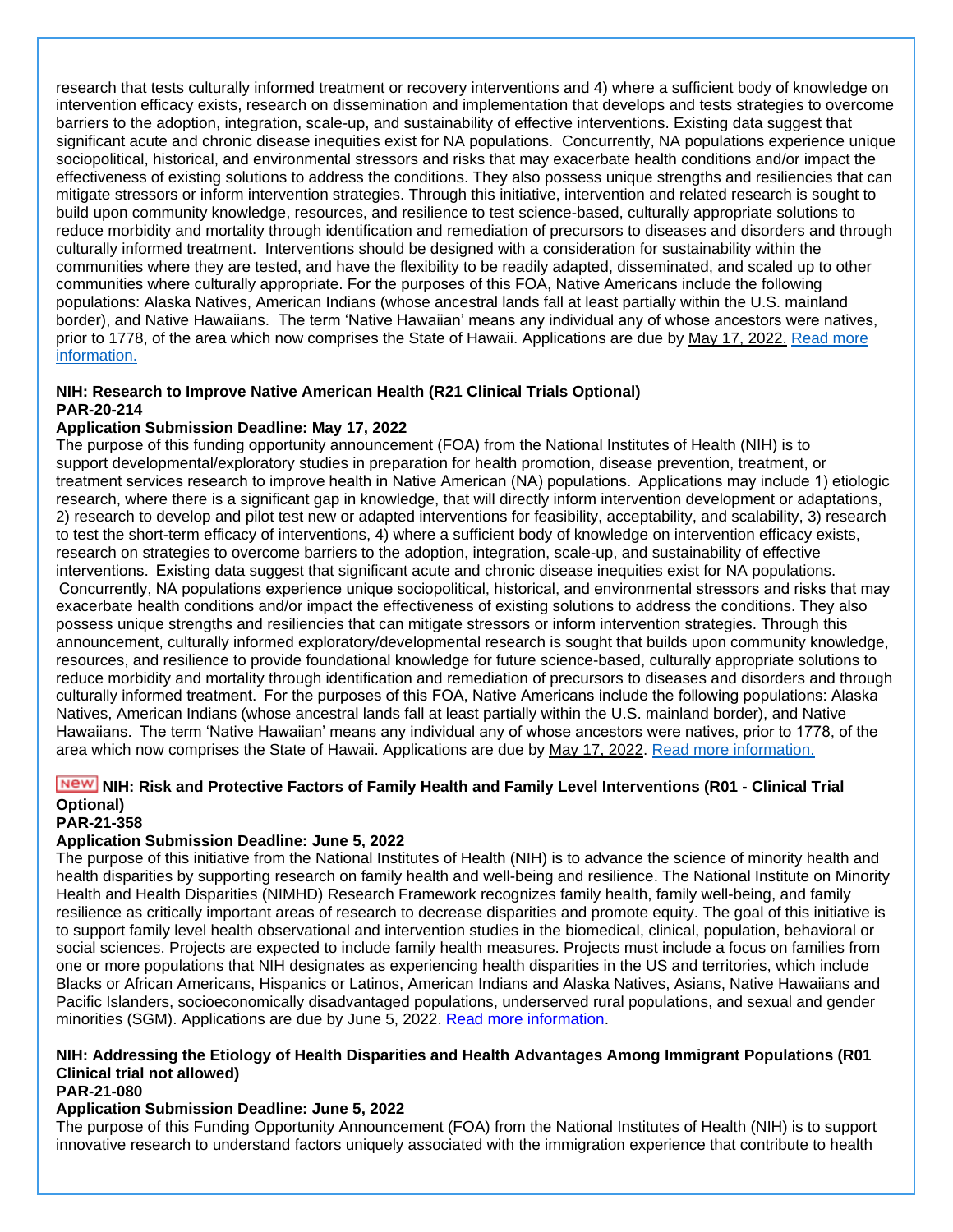disparities or health advantages among U.S. immigrant populations. This includes but is not limited to risk/protective factors associated with immigration processes from influences that push migration from the sending country, through the experience of immigration, to the experience of resettlement, short and long term residence in the U.S. and the process of acculturation that affect the health of U.S. immigrant populations (particularly migrant workers, recent and 1st generation immigrants). Projects must focus on immigrants from one or more NIH-designated populations that experience health disparities in the United States, which include racial and ethnic minorities (Blacks or African Americans, Hispanics/Latinos, Asian Americans, and Pacific Islanders). For this FOA, residents of U.S. territories (Guam, Puerto Rico, American Samoa, Commonwealth of the Northern Mariana Islands, and U.S. Virgin Islands) who migrate to the U.S. mainland are also considered to be immigrants. All applications are due by 5:00 PM local time of applicant organization on June 5, 2022. [Read more information.](https://grants.nih.gov/grants/guide/pa-files/PAR-21-080.html)

### **NIH: Addressing Health Disparities among Immigrant Populations through Effective Interventions (R01 Clinical Trial Optional)**

### **PAR-21-081**

### **Application Submission Deadline: June 5, 2022**

The purpose of this initiative from the National Institutes of Health (NIH) is to support research to design and implement effective interventions to enhance health advantages and reduce the health disparities among US immigrant populations. Given the scientific literature documenting health inequities among immigrant populations, this announcement calls for multidisciplinary/multilevel research focusing on the design and implementation of effective interventions that will address immigrant-specific factors to reduce health disparities, particularly among migrant workers, recent and 1st generation immigrants. The intervention research under this FOA should be aimed at improving the health outcome among immigrant groups by targeting the complex causes or consequences of health disparities. Projects must focus on immigrants from one or more NIH-designated populations that experience health disparities in the United States, which include racial and ethnic minorities (Blacks or African Americans, Hispanics/Latinos, Asian Americans, and Pacific Islanders). For this FOA, residents of U.S. territories (Guam, Puerto Rico, American Samoa, Commonwealth of the Northern Mariana Islands, and U.S. Virgin Islands) who migrate to the U.S. mainland are also considered to be immigrants. All applications are due by 5:00 PM local time of applicant organization on June 5, 2022. Read more [information.](https://grants.nih.gov/grants/guide/pa-files/PAR-21-081.html)

### **NIH: Effectiveness of School-Based Health Centers to Advance Health Equity (R01 Clinical Trial Optional) PAR-21-287**

### **Application Submission Deadline: June 5, 2022**

The purpose of this Funding Opportunity Announcement from the National Institutes of Health (NIH) is to support research that investigates the effectiveness of school-based health centers (SBHCs) as a health services care delivery model to address the needs of school-aged children from populations with health disparities (hence, underserved youth). The mechanisms of impact by which SBHCs improve the health of at-risk populations such as sexual and gender minority youth, immigrant youth, and youth who reside in rural areas are also a relevant focus for understanding effective models of SBHCs. Projects must include a focus on one or more NIH-designated U.S. populations with health disparities, which include Blacks/African Americans, Hispanics/Latinos, American Indians/Alaska Natives, Asian Americans, Native Hawaiians and other Pacific Islanders, socioeconomically disadvantaged populations, underserved rural populations, and sexual and gender minorities living in the 50 States, tribal lands, and the U.S. territories. Applications are due by 5:00 PM local time of applicant organization on June 5, 2022. [Read more information.](https://grants.nih.gov/grants/guide/pa-files/PAR-21-287.html)

### **NIH: National Library of Medicine (NLM) Information Resource Grants to Reduce Health Disparities (G08 Clinical Trial Not Allowed).**

#### **PAR-20-283**

### **Application Submission Deadline: October 21, 2022**

This Funding Opportunity Announcement (FOA) from the National Institutes of Health (NIH) solicits resource grant applications for projects that will bring useful, usable health information to health disparity populations and their health care providers. Access to useful, usable, understandable health information is an important factor when making health decisions. Proposed projects should exploit the capabilities of computer and information technology and health sciences libraries to bring health-related information to consumers and their health care providers. Because this FOA focuses on providing health information to health disparity populations, institutions with demonstrated commitment to the needs of health disparity communities (including Tribal Colleges and Universities (TCU), Historically Black Colleges and Universities (HBCU), Hispanic-Serving Institutions (HSI) and other Minority-Serving Institutions (MSI)) are encouraged to apply. Applications are due by October 21, 2022. [Read more information.](https://grants.nih.gov/grants/guide/pa-files/PAR-20-283.html)

#### **NIH: Research Supplements to Promote Diversity in Health-Related Research (Admin Supp - Clinical Trial Not Allowed)**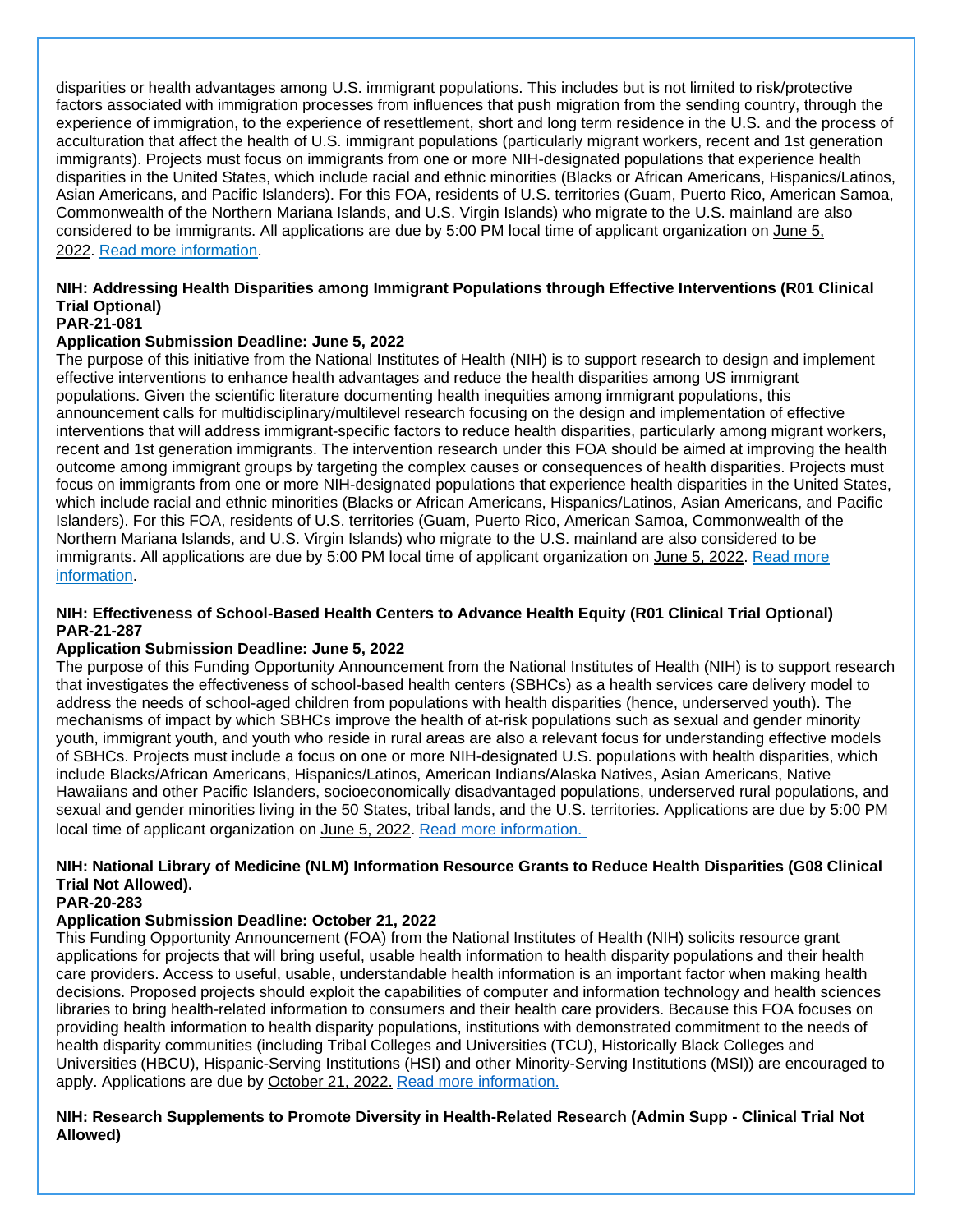#### **PA-18-906**

### **Application Submission Deadline: NIH Institutes and Centers (ICs) dependent**

The National Institutes of Health (NIH) and the Center for Disease Control and Prevention hereby notify Program Director(s)/Principal Investigator(s) (PD(s)/PI(s)) holding specific types of research grants that funds are available for administrative supplements to improve the diversity of the research workforce by recruiting and supporting students, postdoctorates, and eligible investigators from diverse backgrounds, including those from groups that have been shown to be underrepresented in health-related research. This supplement opportunity is also available to PD(s)/PI(s) of research grants who are or become disabled and need additional support to accommodate their disability in order to continue to work on the research project. Administrative supplements must support work within the scope of the original project. This Funding Opportunity Announcement (FOA) is designed specifically for applicants proposing research that does not involve leading an independent clinical trial, a clinical trial feasibility study, or an ancillary clinical trial. Applicants to this FOA are permitted to propose research experience in a clinical trial led by a mentor or co-mentor. The application deadline varies by IC. [See specific deadlines](https://grants.nih.gov/grants/guide/contacts/Diversity-Supp_contacts.html) and [read more information.](https://grants.nih.gov/grants/guide/pa-files/PA-18-906.html)

### **NIMHD: Exploratory/Developmental Research Grant Program (R21 - Clinical Trial Optional) PAR-20-150**

#### **Application Submission Deadline: February 16, 2022**

The National Institute on Minority Health and Health Disparities (NIMHD) invites applications to support short-term exploratory or developmental research projects that have the potential to break new ground in the fields of minority health and/or health disparities or extend previous discoveries toward new directions or applications that can directly contribute to improving minority health and/or reducing health disparities in the U.S. Applications are due by February 16, 2022. [Read more information.](https://grants.nih.gov/grants/guide/pa-files/PAR-20-150.html)

### **NSF: Alliances for Graduate Education and the Professoriate 16-552**

#### **Application Submission Deadline: Varies by type of proposal**

The National Science Foundation (NSF)'s Alliances for Graduate Education and the Professoriate (AGEP) program contributes to NSF's objective to foster the growth of a more capable and diverse research workforce. Through this solicitation, the NSF seeks to build on prior AGEP work, and other research and literature concerning racial and ethnic equity, in order to address the AGEP program goal to increase the number of historically underrepresented minority faculty in STEM. Furthering the AGEP goal requires advancing knowledge about new academic STEM career pathway models, and about evidence-based systemic or institutional change initiatives to promote equity and the professional advancement of the AGEP populations who are pursuing, entering and continuing in non-tenure and tenure-track STEM faculty positions. The use of the term "historically underrepresented minority" reflects language from Congress, and in the context of the AGEP program, the AGEP populations are defined as STEM doctoral candidates, postdoctoral scholars and faculty, who are African Americans, Hispanic Americans, American Indians, Alaska Natives, Native Hawaiians, and Native Pacific Islanders. Improving equity and inclusion is critical to advancing STEM faculty, educating America's future STEM workforce, fostering individual opportunity and contributing to a thriving U.S. economy. The NSF AGEP program, therefore, seeks to fund grants that advance and enhance the systemic factors that support equity and inclusion and, consequently, mitigate the systemic inequities in the academic profession and workplace. Application due dates vary by the type of proposal. [Read more information.](https://www.nsf.gov/pubs/2021/nsf21576/nsf21576.pdf)

### <span id="page-59-0"></span>*SEX, GENDER, SEXUALITY, SEXUAL AND GENDER MINORITIES*

### **NIH: Measures and Methods to Advance Research on Minority Health and Health Disparities-Related Constructs (R01 Clinical Trial Not Allowed)**

#### **PAR-22-072**

### **Application Submission Deadline: March 5, 2022**

The purpose of this Funding Opportunity Announcement (FOA) from the National Institutes of Health (NIH) is to support research that will advance the measurement and methodology of complex constructs relevant to minority health and health disparities. To identify, explain, and address health disparities and health inequities, measures that accurately capture these disparities and methods for collection and analysis of those measures are necessary. Much of the focus to date on measures and methods for health disparities has been on determining the presence and magnitude of disparities or validating and assessing individual-level social determinants of health. What is needed are measures that can better capture social disadvantage. The NIH-designated U.S. populations with health disparities are racial and ethnic minority groups, sexual and gender minority groups, underserved rural populations, and socioeconomically disadvantaged populations of any race or ethnicity. The objective of this initiative is to produce knowledge that can inform the field about the types of measurement approaches that may be most suitable for different health disparities-related research questions or specific populations, settings, or contexts. Projects are expected to examine the performance and utility of specific measurement and/or methodological approaches. Projects that simply use new or existing measures or methods to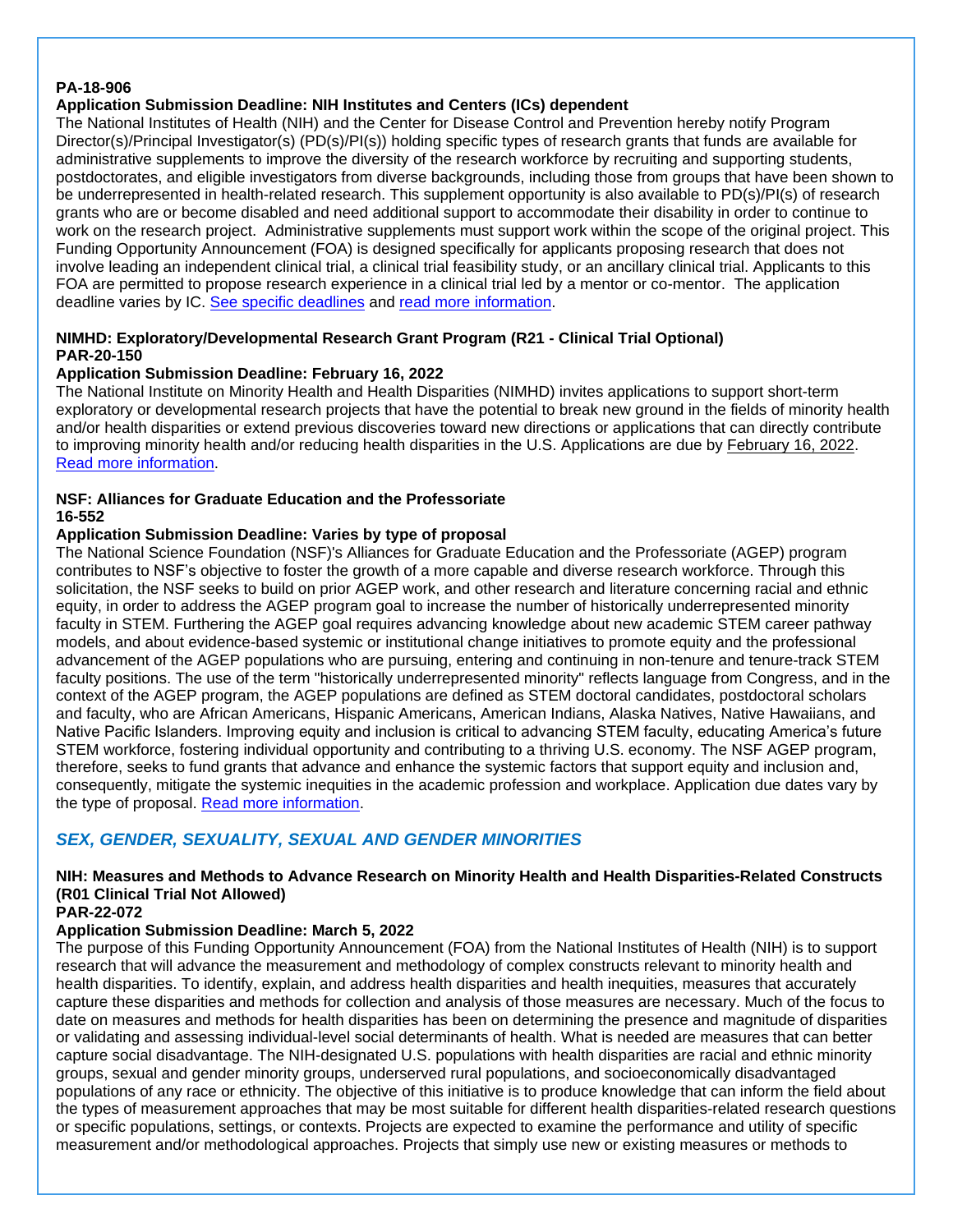answer health disparities-related research questions, without examining their performance or utility, are not responsive to this FOA. Applications are due by 5:00 PM local time of applicant organization on March 5, 2022. [Read more information.](https://grants.nih.gov/grants/guide/pa-files/PAR-22-072.html)

### **NIH: Effectiveness of School-Based Health Centers to Advance Health Equity (R01 Clinical Trial Optional) PAR-21-287**

### **Application Submission Deadline: June 5, 2022**

The purpose of this Funding Opportunity Announcement is to support research that investigates the effectiveness of school-based health centers (SBHCs) as a health services care delivery model to address the needs of school-aged children from populations with health disparities (hence, underserved youth). The mechanisms of impact by which SBHCs improve the health of at-risk populations such as sexual and gender minority youth, immigrant youth, and youth who reside in rural areas are also a relevant focus for understanding effective models of SBHCs. Projects must include a focus on one or more NIH-designated U.S. populations with health disparities, which include Blacks/African Americans, Hispanics/Latinos, American Indians/Alaska Natives, Asian Americans, Native Hawaiians and other Pacific Islanders, socioeconomically disadvantaged populations, underserved rural populations, and sexual and gender minorities living in the 50 States, tribal lands, and the U.S. territories. Applications are due by 5:00 PM local time of applicant organization on June 5, 2022. [Read more information.](https://grants.nih.gov/grants/guide/pa-files/PAR-21-287.html)

### **NIH: Risk and Protective Factors of Family Health and Family Level Interventions (R01 - Clinical Trial Optional)**

#### **PAR-21-358**

### **Application Submission Deadline: June 5, 2022**

The purpose of this initiative from the National Institutes of Health (NIH) is to advance the science of minority health and health disparities by supporting research on family health and well-being and resilience. The National Institute on Minority Health and Health Disparities (NIMHD) Research Framework recognizes family health, family well-being, and family resilience as critically important areas of research to decrease disparities and promote equity. The goal of this initiative is to support family level health observational and intervention studies in the biomedical, clinical, population, behavioral or social sciences. Projects are expected to include family health measures. Projects must include a focus on families from one or more populations that NIH designates as experiencing health disparities in the US and territories, which include Blacks or African Americans, Hispanics or Latinos, American Indians and Alaska Natives, Asians, Native Hawaiians and Pacific Islanders, socioeconomically disadvantaged populations, underserved rural populations, and sexual and gender minorities (SGM). Applications are due by June 5, 2022. [Read more information.](https://grants.nih.gov/grants/guide/pa-files/PAR-21-358.html)

### <span id="page-60-0"></span>*SOCIAL PSYCHOLOGY*

#### **NIH: Dyadic Interpersonal Processes and Biopsychosocial Outcomes (R01 Clinical Trials Not Allowed) PAR-21-281**

#### **Application Submission Deadline: March 5, 2022**

This funding opportunity announcement (FOA) invites basic and/or methodological research projects that seek to illuminate or measure independent and interdependent health-related effects within dyads. For the purpose of this FOA, a dyad is a unit of two individuals whose interactions and influences on one another are nested within larger social contexts and networks. Both animal and human subjects research projects are welcome. Types of projects submitted under this FOA include but are not limited to, observational studies involving humans, or existing/synthesized datasets studies. Researchers proposing basic science experimental studies involving human participants (i.e., experimentally manipulate independent variables) should consider the companion FOA PAR-21-280 "Dyadic Interpersonal Processes and Biopsychosocial Outcomes (R01 Basic Experimental Studies with Humans)." All applications are due by 5:00 PM local time of applicant organization on March 5, 2022. [Read more information.](https://grants.nih.gov/grants/guide/pa-files/PAR-21-281.html)

### **NIH: Dyadic Interpersonal Processes and Biopsychosocial Outcomes (R01 - Basic Experimental Studies with Humans)**

#### **PAR-21-280**

#### **Application Submission Deadline: March 5, 2022**

This funding opportunity announcement (FOA) invites basic and/or methodological research projects that illuminate and/or measure independent and interdependent health-related effects within dyads across relationships and settings. For the purpose of this FOA, a dyad is a unit of two individuals whose interactions and influences on one another are nested within larger social contexts and networks. Dyads are social relationships that extend beyond the individual and have strong bidirectional influences on physical and mental health. For the purpose of this FOA, independent effects are those effects that affect each member of the dyad individually (i.e., by nature of being part of the dyad), whereas interdependent effects are those that affect one member of the dyad contingent upon the other member of the dyad (i.e., not only because the individual is part of a dyad but also because being part of the dyad has an effect on the other individual within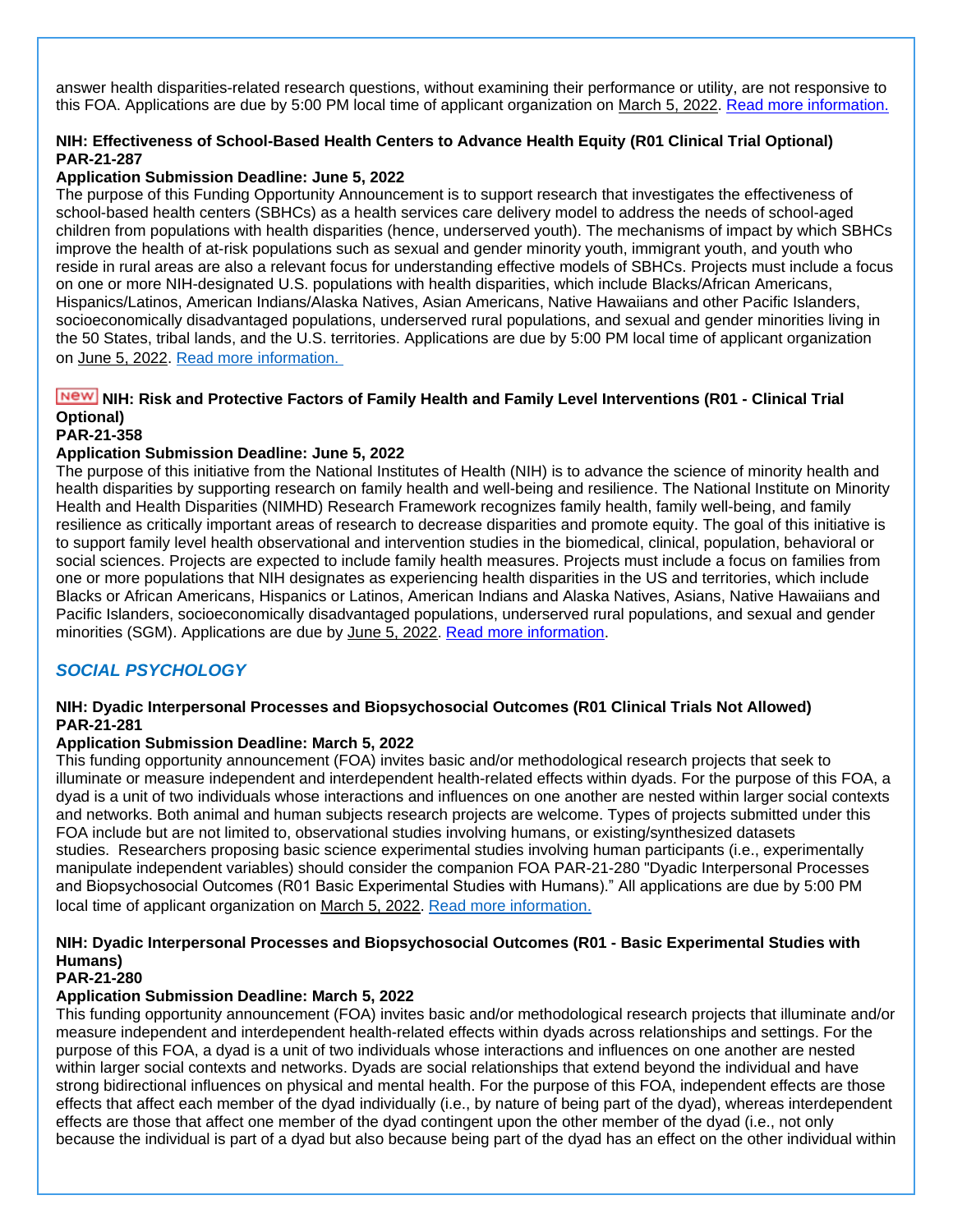the dyad as well). All applications are due by 5:00 PM local time of applicant organization on March 5, 2022. [Read more](https://grants.nih.gov/grants/guide/pa-files/PAR-21-280.html)  [information.](https://grants.nih.gov/grants/guide/pa-files/PAR-21-280.html)

### **NIH: Research on Biopsychosocial Factors of Social Connectedness and Isolation on Health, Wellbeing, Illness, and Recovery (R01 Basic Experimental Studies with Humans Required); (R01 Clinical Trials Not Allowed); (R01 Clinical Trial Required)**

**PAR-21-349; PAR-21-350; PAR-21-352**

#### **Application Submission Deadline: June 21, 2022**

These funding opportunity announcements (FOA) from the National Institutes of Health (NIH) invites research projects that seek to explain or model the underlying mechanisms, processes, and trajectories of social relationships and how these factors affect outcomes in human health, illness, recovery, and overall wellbeing. For PAR-21-349, types of projects submitted under this FOA include studies that prospectively assign human participants to conditions (i.e., experimentally manipulate independent variables) and that assess biomedical and/or behavioral outcomes in humans to understand fundamental aspects of phenomena related to social connectedness and isolation. NIH considers such studies as Basic Experimental Studies with Humans (BESH) that are prospective basic science studies involving human participants that meet the NIH definition of basic research and fall within the NIH definition of clinical trials. Applications should not propose a goal of clinical outcomes or products. For PAR-21-350, both animal model and human subjects research projects are welcome; however, clinical trials are not allowed. For PAR-21-352, types of projects submitted under this FOA include mechanistic studies that are classified as clinical trials. Mechanistic studies are defined as studies with the objective to understand the mechanism(s) of action of an intervention, a biological or behavioral process, or the pathophysiology of a disease/condition. See NOT-AT-20-001 and NOT-MH-19-006 for examples of clinical trials that are/are not considered mechanistic studies. Clinical trials that propose to influence a clinical outcome, test safety or feasibility of an intervention, demonstrate the clinical efficacy or effectiveness of an intervention, or analyze the effect size of an intervention on clinical outcomes are ineligible for this FOA. Types of studies that should submit under this FOA include clinical trials that assess biomedical or behavioral outcomes in humans for the purpose of understanding the fundamental aspects of phenomena without specific application towards processes or products in mind. Read more information: [PAR-21-349;](https://grants.nih.gov/grants/guide/pa-files/PAR-21-349.html) [PAR-21-350;](https://grants.nih.gov/grants/guide/pa-files/PAR-21-350.html) [PAR-21-352.](https://grants.nih.gov/grants/guide/pa-files/PAR-21-352.html)

#### **NIMH: Development of Psychosocial Therapeutic and Preventive Interventions for Mental Disorders (R33 Clinical Trial Required)**

#### **PAR-21-134**

#### **Application Submission Deadline: February 15, 2022**

The National Institute of Mental Health (NIMH) solicits clinical trial applications through a series of Funding Opportunity Announcements (FOAs) that cover the intervention development pipeline, from first-inhuman, early testing of new interventions, confirmatory efficacy trials, through to effectiveness trials. The purpose of this FOA is to encourage pilot research developing and testing innovative psychosocial intervention approaches in which the target and/or intervention strategy is novel. Consistent with NIMH's experimental therapeutics approach, this FOA is intended to speed the translation of emergent research on mechanisms and processes underlying mental disorders into promising novel psychosocial preventative or therapeutic interventions. Targets may include, but are not limited to, potentially modifiable behavioral, cognitive, affective and/or interpersonal factors or processes, neural circuits or neural activity subserving specific behaviors or cognitive processes, and/or other neurobiological mechanisms. Novel psychosocial intervention strategies might include in-person or technology-assisted delivery, provided the target and/or the intervention strategy is novel. They may also be standalone interventions or augmentations of efficacious interventions for which there is an empirical rationale by which the augmentation (and corresponding target) is expected to substantially enhance outcomes. Support will be provided for up to 3 years for studies to replicate previous target engagement findings, and to relate change in the intervention target/mechanism to clinical benefit. Ultimately, trials must be designed so that results, whether positive or negative, will provide information of high scientific utility and will support "go/no-go" decisions about further development and/or testing of the intervention. This FOA is designed for applicants seeking to fund pilot stages of research. Applicants pursuing other stages of the clinical trial pipeline should consider one of the companion FOAs listed on the site. Applications are due by 5:00 PM local time of applicant organization on February 15, 2022. [Read more](https://grants.nih.gov/grants/guide/pa-files/PAR-21-134.html)  [information.](https://grants.nih.gov/grants/guide/pa-files/PAR-21-134.html)

#### **NSF: Social Psychology NSF 98-1332**

#### **Application Submission Deadline: January 15 and July 15 annually**

The Social Psychology Program at NSF supports basic research on human social behavior, including cultural differences and development over the life span. Among the many research topics supported are: attitude formation and change, social cognition, personality processes, interpersonal relations and group processes, the self, emotion, social comparison and social influence, and the psychophysiological and neurophysiological bases of social behavior. The scientific merit of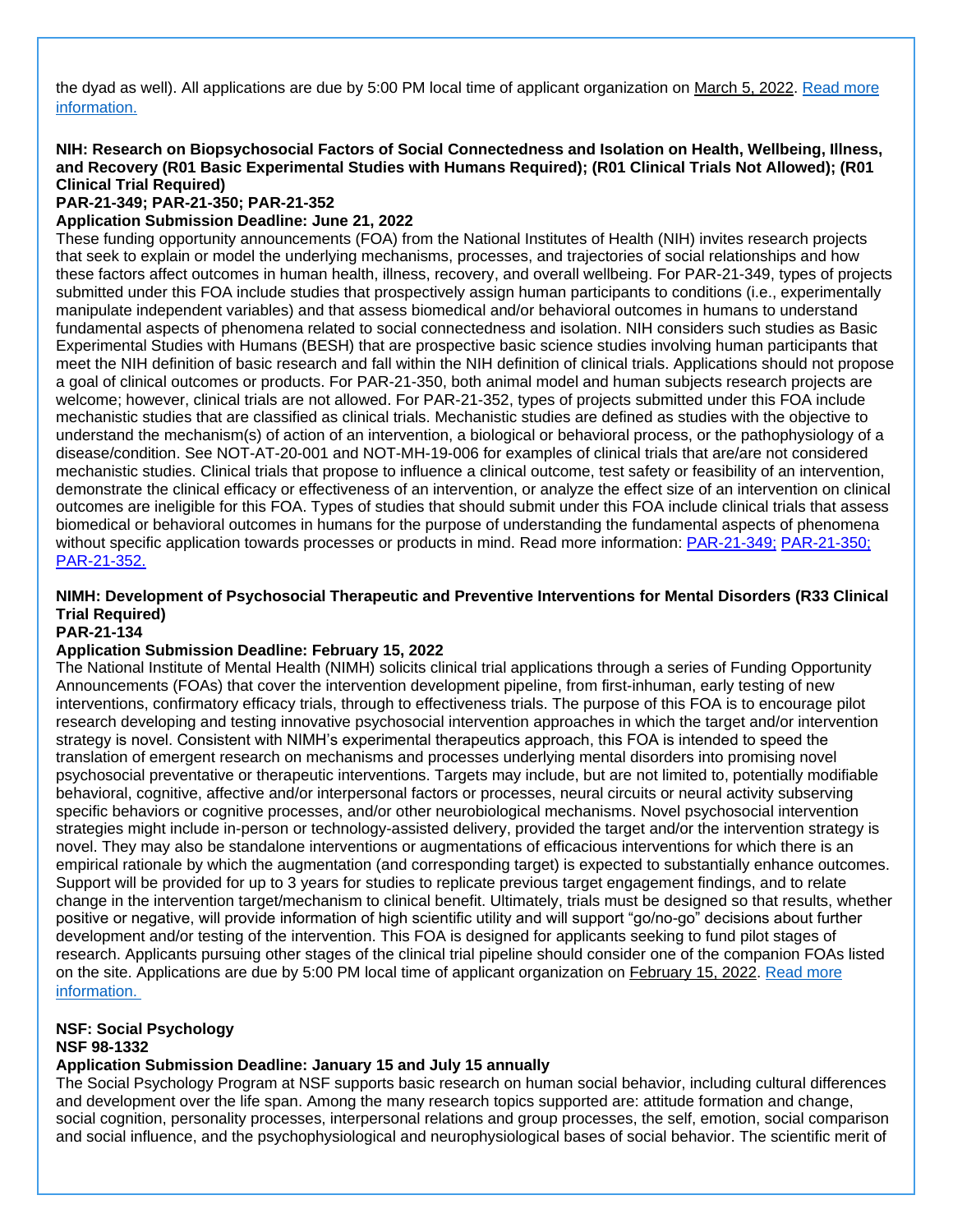a proposal depends on four important factors: (1) The problems investigated must be theoretically grounded. (2) The research should be based on empirical observation or be subject to empirical validation. (3) The research design must be appropriate to the questions asked. (4) The proposed research must advance basic understanding of social behavior. Grant applications are due by January 15 and July 15 annually. Read [more information.](http://www.nsf.gov/funding/pgm_summ.jsp?pims_id=5712&org=SBE&sel_org=SBE&from=fund)

### <span id="page-62-0"></span>*SOCIOLOGY*

#### **NSF: Human Networks and Data Science (HNDS) NSF 21-514**

#### **Application Submission Deadline: First Thursday in February, Annually**

The Human Networks and Data Science program (HNDS) supports research that enhances understanding of human behavior and how humans interact with and are influenced by their environments by leveraging data science and network science research across a broad range of topics. HNDS research will identify ways in which dynamic, distributed, and heterogeneous data can provide novel answers to fundamental questions about individual and group behavior. HNDS is especially interested in proposals that provide data-rich insights about human networks to support improved health, prosperity, and security. The HNDS program offers two tracks: one for infrastructure projects and one for core research activities. Infrastructure projects (HNDS-I) will develop user-friendly large-scale next-generation data resources and relevant analytic techniques to advance fundamental research in SBE areas of study. Core research projects (HNDS-R) will address theoretically motivated questions about the nature, causes, and/or consequences of human behavior (broadly defined) that occurs within the multidimensional contexts defined by the networks that determine the human experience, from the biological networks in the human body to the sociocultural, economic and geospatial networks that comprise human societies. All applications are due by 5:00 PM local time of applicant organization on the first Thursday in February, annually. [Read more information.](https://www.nsf.gov/pubs/2021/nsf21514/nsf21514.htm)

#### **NSF: National Science Foundation Sociology Program PD-98-1331**

#### **Application Submission Deadline: January 15 and August 15 annually**

The Sociology Program supports basic research on all forms of human social organization -- societies, institutions, groups and demography -- and processes of individual and institutional change. The Program encourages theoretically focused empirical investigations aimed at improving the explanation of fundamental social processes. Included is research on organizations and organizational behavior, population dynamics, social movements, social groups, labor force participation, stratification and mobility, family, social networks, socialization, gender roles, and the sociology of science and technology. The Program supports both original data collections and secondary data analysis that use the full range of quantitative and qualitative methodological tools. Theoretically grounded projects that offer methodological innovations and improvements for data collection and analysis are also welcomed. Applications are due on January 15 and August 15 annually. [Read more information.](http://r20.rs6.net/tn.jsp?f=0019UctST0bswekx7j9ZPkN3Ui_HRbWOnZndAzv2An8hUjDH2Vai294DsW1BxMrwHMcfOJb2-BkTKwv4RVuMJ3lumiLATzaGScV6y8FBsjr5QuanOPlp7ycaeV4aX3FrABq7cFbrwWqsl33vvnn4jODZ0UY10r48qrFMryGQ4RNt1RXJpdYTFsm1qFbDOvZZvbVcaZzolbZR_bcfTJQKD5tZUHEc79VCpX46XrbRM1M3Jdpn2R57fBF-G18V8i5G5W8KuoglXBgdJmL3ZS08wx8TA==&c=g8MtcaOSN61-DrUfS3IILH7gG9cXNl-CqceSBnr8-jt1Klmkz6QnDA==&ch=7eUFwnl13ZBWfy_tPxT7aLBpsLOlfy9mw3ces91pGKDJ49hrvdkeRA==)

### <span id="page-62-1"></span>*SUBSTANCE USE, MISUSE, AND ABUSE*

#### **NIAAA Prevention and Intervention Approaches for Fetal Alcohol Spectrum Disorders (R34 Clinical Trial Optional; R61/R33 Clinical Trial Optional)**

#### **PAR-21-097; PAR-21-098**

#### **Application Submission Deadline: February 17, 2022**

This Funding Opportunity Announcement (FOA) focuses on prevention and intervention strategies for fetal alcohol spectrum disorders (FASD) throughout the lifespan. The intent of this FOA is to support research that advances (1) prevention approaches to reduce prenatal alcohol exposure and the incidence of FASD and (2) interventions for FASD. Research conducted via the R34 mechanism will consist of studies that are a pre-requisite for preparing and submitting subsequent applications for larger scale FASD prevention or intervention studies. The R61 phase will support pilot studies or secondary data analysis for hypothesis development and feasibility, and research testing the hypotheses can be expanded in the R33 phase. Applications are due by 5:00 PM local time of applicant organization on February 17, 2022. Read more information: [PAR-21-097;](https://grants.nih.gov/grants/guide/pa-files/PAR-21-097.html) [PAR-21-098.](https://grants.nih.gov/grants/guide/pa-files/PAR-21-098.html)

#### **NIAAA Resource-Related Research Projects (R24 Clinical Trial Not Allowed) PAR-21-072**

#### **Application Submission Deadline: May 25, 2022**

The purpose of the Resource-Related Research Projects (R24) grant provided by the National Institute on Alcohol Abuse and Alcoholism (NIAAA) is to support investigator-initiated resources designed to provide materials and services to support and advance biomedical research on a national basis. An R24 resource grant mechanism is a non-hypothesis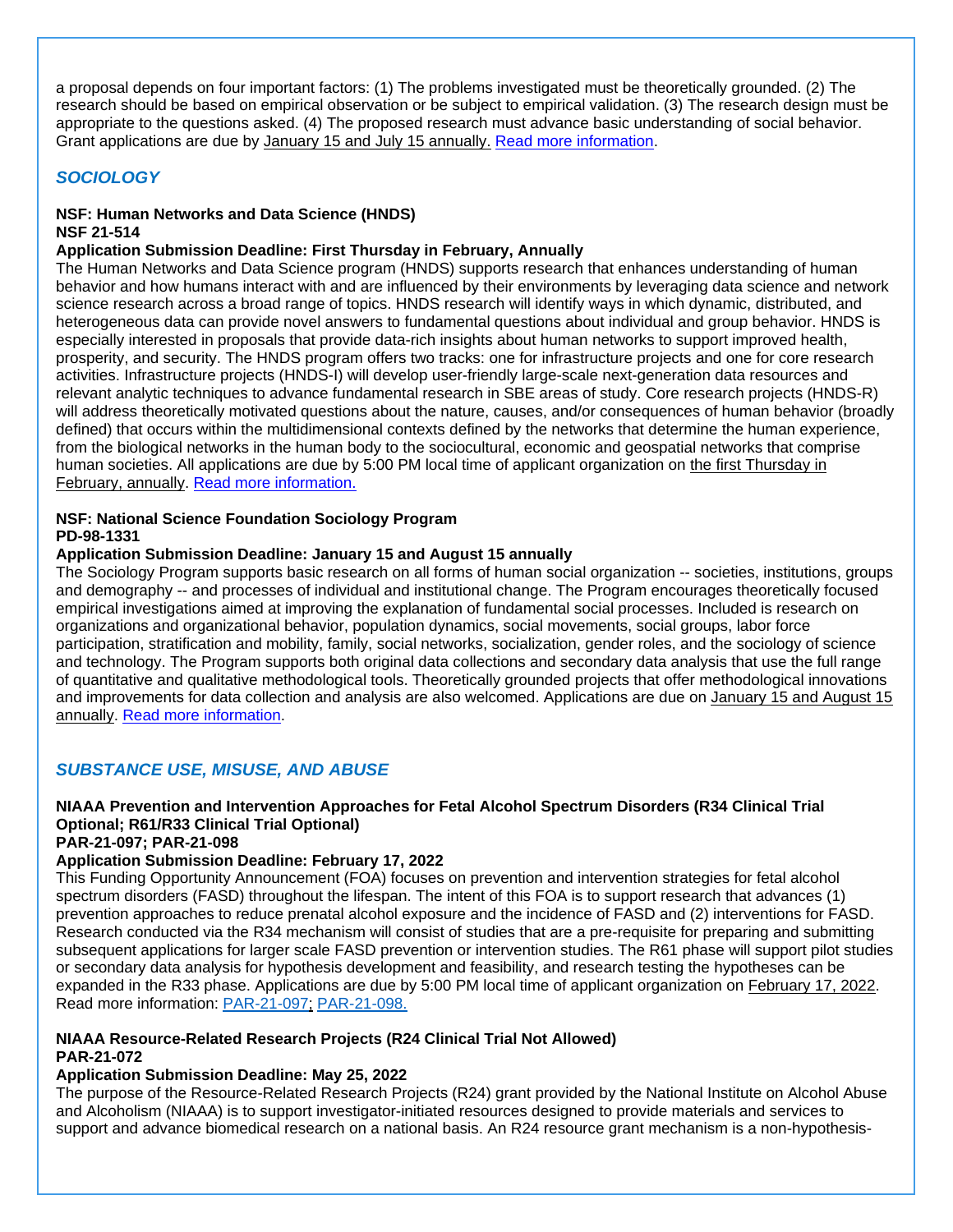driven activity to provide data, materials, tools, or services that are essential to making timely, high quality, and costefficient progress in a field. Hypothesis-driven research applications should not be submitted in response to this program announcement but to another mechanism that encourages this type of research. The resource should be available to any qualified investigator, and should be highly quality controlled, and not duplicate resources available commercially or through other sources. Resources should be designed to provide services to the broad alcohol research community and should not be limited by any specific regional focus. Applications are due by 5:00 PM local time of applicant organization on May 25, 2022. [Read more information.](https://grants.nih.gov/grants/guide/pa-files/PAR-21-072.html)

#### **NIDA: Small Research Grant Program (R03 Clinical Trial Required) PA-20-146**

#### **Application Submission Deadline: February 16, 2022**

The NIDA Small Research Grant Program supports small clinical trials that can be carried out in a short period of time with limited resources. This program supports different types of projects including pilot, feasibility, or small clinical trials with medications, behavioral interventions, immunotherapies, therapeutic devices, therapeutic digital applications, health services, prevention interventions, biomarkers, and development of research methodology. This Funding Opportunity Announcement requires that a clinical trial be proposed. The proposed project must be related to the programmatic interests of NIDA. Applications are due by February 16, 2022. [Read more information.](https://grants.nih.gov/grants/guide/pa-files/PA-20-146.html)

### **NIDA: Substance Use/Substance Use Disorder Dissertation Research Award (R36 - Clinical Trials Optional) PA-20-208**

#### **Application Submission Deadline: February 16, 2022**

The goal of this FOA is to support doctoral candidates from a variety of academic disciplines for up to two years for the completion of the doctoral dissertation research project. Research projects should align with NIDA funding priorities or within the NIDA Strategic Plan. This award will facilitate the entry of promising new investigators into the field of substance use/substance use disorder (SU(D) research, enhancing the pool of highly talented SU(D) researchers. Applications are particularly encouraged from those who can contribute to diversifying the research workforce as described in the Notice of NIH's Interest in Diversity. Applications are due by 5pm local time of applicant organization on February 16, 2022. [Read](https://grants.nih.gov/grants/guide/pa-files/PA-20-208.html)  [more information.](https://grants.nih.gov/grants/guide/pa-files/PA-20-208.html)

### **NIDA: Mentored Clinical Scientist Development Program Award in Substance Use and Substance Use Disorder Research (K12 Clinical Trial Optional)**

#### **PAR-20-249**

### **Application Submission Deadline: March 1, 2022**

This funding opportunity announcement (FOA) encourages applications for institutional research career development (K12) programs that propose to support intensive supervised research and career development experiences for clinician scientists (Scholars) leading to research independence in the area of substance use and substance use disorder research. For this FOA, clinician scientists may include (but are not limited to) physicians, clinical psychologists, epidemiologists, doctoral level social workers, pharmacists, and behavioral scientists. Scholars are expected to be supported for 3-5 years on consecutive 12-month appointments. Candidates selected for support as scholars must hold a doctorate and commit a minimum of 9 person months (equivalent to 75% of full-time professional effort) to conducting clinical research and career development activities associated with the proposed program. Applications are due by March 1, 2022. [Read more information.](https://grants.nih.gov/grants/guide/pa-files/PAR-20-249.html)

#### **NIDA: Research Education Program for Clinical Researchers and Clinicians (R25 Clinical Trial Not Allowed) PAR-21-320**

#### **Application Submission Deadline: March 15, 2022**

The NIH Research Education Program (R25) supports research education activities in the mission areas of the NIH. The overarching goal of this R25 program is to support educational activities that complement and/or enhance the training of a workforce to meet the nation's biomedical, behavioral and clinical research needs. To accomplish the stated over-arching goal, this FOA will support creative educational activities with a primary focus on research experiences and courses for skills development. This FOA from the National Institute on Drug Abuse (NIDA) is intended to support research education activities that enhance the knowledge of substance use (SU) and substance use disorder (SUD) research. The program is intended for those in clinically focused careers and/or those training for careers as clinicians/health service providers, clinical researchers, or optimally a combination of the two. This mechanism may not be used to support non-researchrelated clinical training. To accomplish the stated over-arching goal, this FOA will support creative educational activities with a primary focus on Courses for Skills Development and Research Experiences. The proposed research education programs must include both courses for skills development and research experiences with primary emphasis on research experiences. Proposed courses should be developed in conjunction with and support research experiences to enhance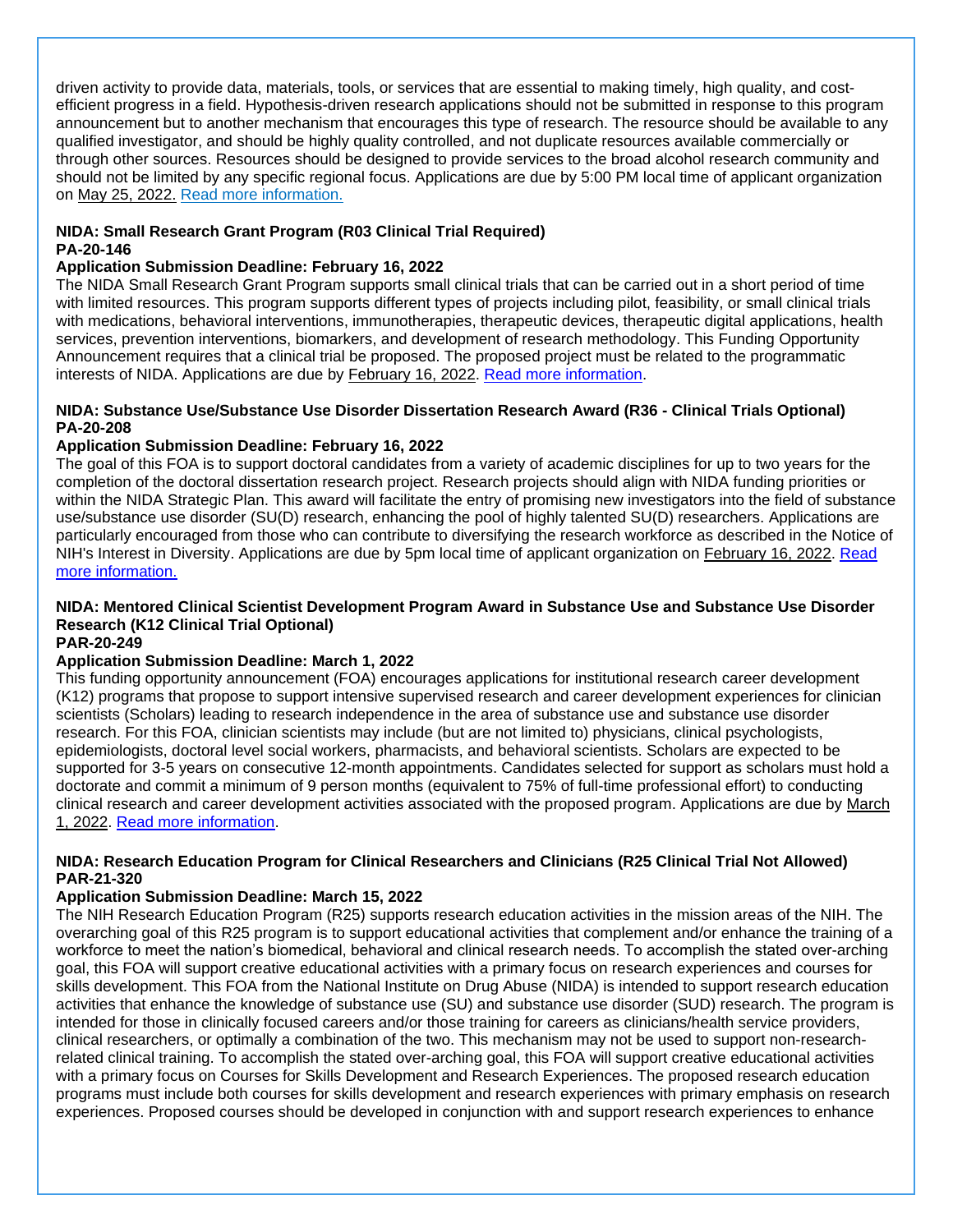skills development. Applications are due by 5:00 PM local time of applicant organization on March 15, 2022. Read more [information.](https://grants.nih.gov/grants/guide/pa-files/PAR-21-320.html)

#### **NIDA: Development & Testing of Novel Interventions to improve HIV Prevention, Treatment, and Program Implementation for People Who Use Drugs (R34 Clinical Trial Required) PA-21-205**

#### **Application Submission Deadline: May 7, 2022**

This Funding Opportunity Announcement (FOA) from the National Institute on Drug Abuse (NIDA) encourages formative research, intervention development, and pilot-testing of interventions for people who use drugs. Primary outcomes of interest include the feasibility, tolerability, acceptability and safety of novel or adapted interventions that target HIV prevention, treatment or services research. "Intervention" here may include behavioral, social, or structural approaches, as well as combination biomedical and behavioral approaches that prevent the acquisition or transmission of HIV infection or improve clinical outcomes for persons living with HIV. Applications are due by 5pm local time of the applicant organization on May 7, 2022. [Read more information.](https://grants.nih.gov/grants/guide/pa-files/PA-21-205.html)

#### **NIDA: Exploratory Studies to Investigate Mechanisms of HIV Infection, Replication, Latency, and/or Pathogenesis in the Context of Substance Use Disorders (R61/R33 - Clinical Trial Not Allowed) RFA-DA-22-004**

#### **Application Submission Deadline: August 10, 2022**

The purpose of this FOA is to support exploratory studies developing or using novel tools or technologies or testing novel hypotheses to investigate mechanistic questions in HIV infection, replication, latency, and/or pathogenesis (including neuroHIV) in the context of Substance Use Disorders (SUDs). This initiative focuses on exploration and characterization of signaling pathways that are involved in central nervous system (CNS) HIV establishment and expansion. The FOA aims to promote research to investigate the underlying molecular mechanisms by which HIV infection is initiated, established, and maintained in the CNS and to determine how addictive substances modulate HIV infection, latency and the size and persistence of CNS HIV reservoirs. Applications are due by 5pm local time of applicant organization on August 10, 2022. [Read more information.](https://grants.nih.gov/grants/guide/rfa-files/RFA-DA-22-004.html)

#### **NIDA: Advancing Technologies to Improve Delivery of Pharmacological, Gene Editing, and Other Cargoes for HIV and SUD Mechanistic or Therapeutic Research (R01- Clinical Trial Optional) RFA-DA-22-010**

#### **Application Submission Deadline: October 25, 2022**

The purpose of this funding opportunity is to develop technologies to improve the delivery of pharmacological, gene editing, or other cargoes for HIV and substance use disorder (SUD) mechanistic research. Current anti-retroviral therapies also have problems with drug toxicity, bioavailability, and have not been formulated for sustained release. Long term sustained delivery is needed among people with substance use disorders where compliance with an anti-retroviral therapy regimen may be problematic. To address these issues the development of improved reagents or technologies to enable targeted delivery of reagents (e.g. small molecules, biologics, gene editing reagents, etc.) to particular CNS regions or cell types is of great interest. Applications are due by 5:00 PM local time of applicant organization on October 25, 2022. [Read](https://grants.nih.gov/grants/guide/rfa-files/RFA-DA-22-010.html)  [more information.](https://grants.nih.gov/grants/guide/rfa-files/RFA-DA-22-010.html)

### **NIH: Pilot Health Services and Economic Research on the Treatment of Drug, Alcohol, and Tobacco Use Disorders (R34 - Clinical Trial Optional)**

#### **PA-21-180**

#### **Application Submission Deadline: February 16, 2022**

This Funding Opportunity Announcement (FOA) encourages pilot and preliminary research in preparation for larger-scale services research effectiveness trials. Relevant trials may test a wide range of approaches, including interventions, practices, and policies designed to optimize access to, and the quality, effectiveness, affordability and utilization of drug, tobacco, or alcohol use disorder treatments and related services, as well as services for comorbid medical and mental disorder conditions. Relevant approaches may include both those that are novel, and those that are commonly used in practice but lack an evidence base. This FOA provides resources for assessing the feasibility, acceptability, and utility of these approaches, in addition to usual trial preparation activities. Applications are due by 5pm local time of the applicant organization on February 16, 2022. [Read more information.](https://grants.nih.gov/grants/guide/pa-files/PA-21-180.html)

**NIH: HEAL Initiative: Preventing Opioid Misuse and Co-Occurring Conditions by Intervening on Social Determinants (R01 Clinical Trials Optional) RFA-DA-22-036 Application Submission Deadline: March 2, 2022**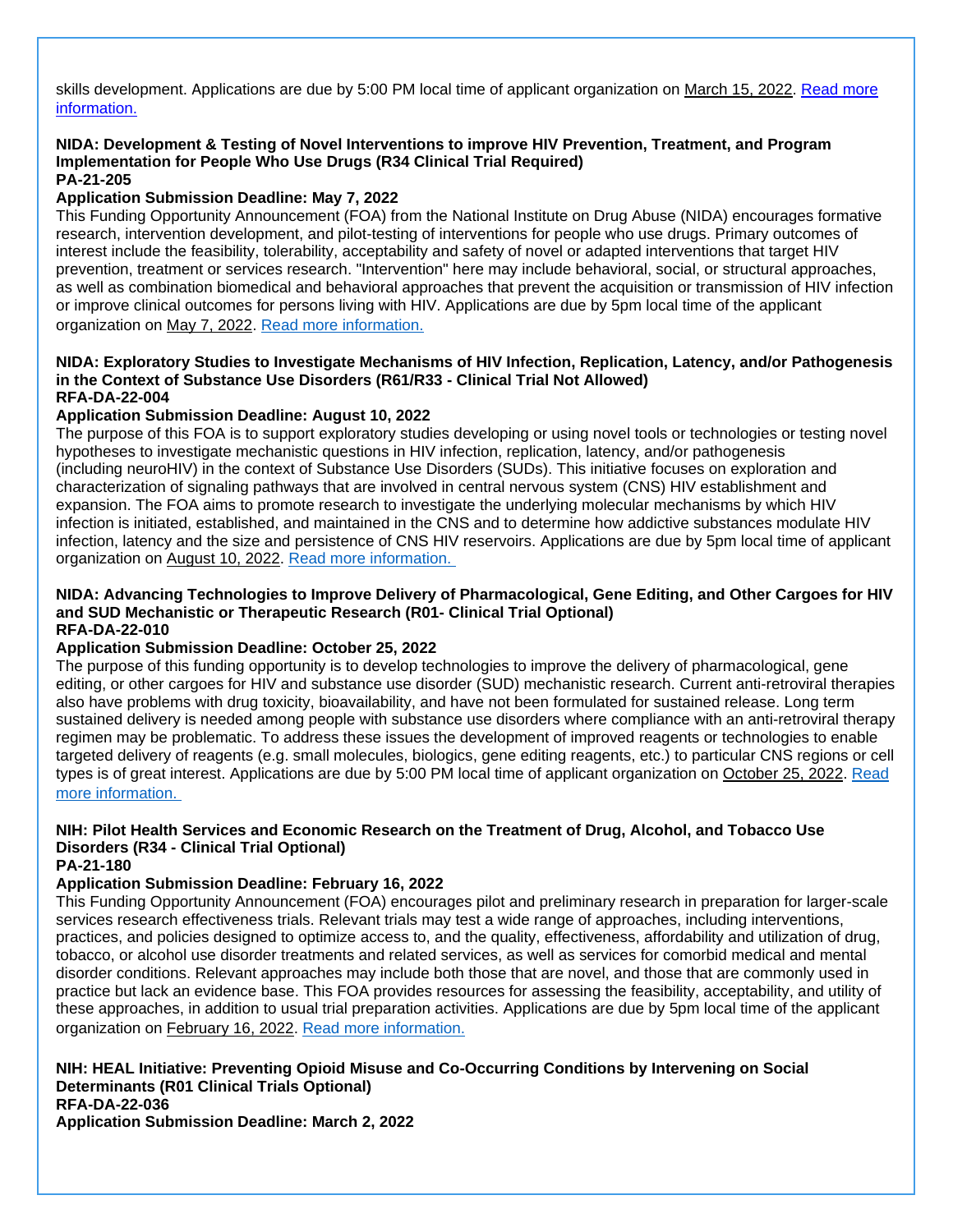In April 2018, the National Institutes of Health (NIH) launched the Helping to End Addiction Long-term<sup>SM</sup> Initiative or HEAL Initiative<sup>SM</sup>, an aggressive, trans-agency effort to speed scientific solutions to stem the national opioid public health crisis. Through this initiative the National Institute on Drug Abuse, in partnership with other NIH Institutes, Centers, and Offices, requests applications for studies designed to develop and test multi-level interventions to prevent opioid misuse, opioid use disorder, and co-occurring conditions by intervening on social determinants of health (SDOH).This initiative aims to build an evidence base for multi-level interventions that target malleable factors and conditions affecting the social context. Applications must seek to reduce health inequities in a U.S. population or population subgroup affected by the opioid crisis by studying the effects of a theory driven, multi-level intervention on the prevention of opioid misuse/opioid use disorder and co-occurring conditions. Such conditions could include mental health conditions and/or suicide and may also include other substance use and substance use-related outcomes. The research project must examine the mechanisms by which the interventions exert their effects and conduct economic analyses to inform decisions about adoption of strategies. Investigators should study interventions that are sustainable and easily taken to scale if effective. Applications are due by 5pm local time of the applicant organization on March 5, 2022. [Read more information.](https://grants.nih.gov/grants/guide/rfa-files/RFA-DA-22-036.html)

### **NICH: HEAL Initiative: HEAL Data2Action Modeling and Economic Resource Center (U24 Clinical Trial Optional)**

### **RFA-DA-22-049**

#### **Application Submission Deadline: March 10, 2022**

As part of the National Institutes of Health (NIH) HEAL Initiative, the National Institute on Drug Abuse (NIDA) is releasing a set of interrelated RFAs to create the HEAL Data2Action (HD2A) Program, a coordinated effort to promote the synthesis and real-world application of existing data to guide and monitor improvements in service delivery to prevent or treat opioid use disorder (OUD) and pain. Collectively, these projects will address gaps in the delivery of evidence-based practices in each of the four pillars of the HHS Overdose Prevention Strategy: primary prevention, harm reduction, treatment of opioid use disorder, and recovery support. This FOA seeks applications for one HEAL D2A Modeling and Economic Resource Center to support the HD2A Innovation Projects. This center will provide expertise in a variety of simulation modeling and economic analyses and methods and will consult with the HD2A Innovation Grants on applying these methods and insights in their local implementation activities. The Center will also conduct original research applying state-of-the-art economic and simulation modeling expertise to understand and address the overdose crisis. Applications are due by 5:00 PM local time of applicant organization on March 10, 2022. [Read more information.](https://grants.nih.gov/grants/guide/rfa-files/RFA-DA-22-049.html)

#### **NIME: HEAL Initiative: HEAL Data2Action Innovation Projects (R61/R33 Clinical Trial Optional) RFA-DA-22-051**

#### **Application Submission Deadline: March 10, 2022**

As part of the National Institutes of Health (NIH) HEAL Initiative, the National Institute on Drug Abuse (NIDA) is releasing a set of interrelated RFAs to create the HEAL Data2Action (D2A) Program, a coordinated effort to promote the synthesis and real-world application of existing data to guide and monitor improvements in service delivery to prevent or treat opioid use disorder (OUD) and pain. Collectively, these projects will address gaps in the delivery of evidence-based practices in each of the four pillars of the HHS Overdose Prevention Strategy: primary prevention, harm reduction, treatment of opioid use disorder, and recovery support. This FOA solicits applications for HEAL D2A Innovation Projects, which are phased awards intended to support local efforts, either within a single system or in cross-sector partnerships, to improve utilization of data to drive prediction and real-time proactive responses to the overdose crisis. Applications are due by 5:00 PM local time of applicant organization on March 10, 2022. [Read more information.](https://grants.nih.gov/grants/guide/rfa-files/RFA-DA-22-051.html)

### **NIME: HEAL Initiative: HEAL Data2Action (HD2A) Data Infrastructure Support Center (U24 Clinical Trial Optional)**

#### **RFA-DA-22-052**

#### **Application Submission Deadline: March 10, 2022**

As part of the National Institutes of Health (NIH) HEAL Initiative, the National Institute on Drug Abuse (NIDA) is releasing a set of interrelated RFAs to create the HEAL Data2Action (HD2A) Program, a coordinated effort to promote the synthesis and real-world application of existing data to guide and monitor improvements in service delivery to prevent or treat Opioid Use Disorder (OUD) and pain. Collectively, these projects will address gaps in the delivery of evidence-based practices in each of the four pillars of the HHS Overdose Prevention Strategy: primary prevention, harm reduction, treatment of opioid use disorder, and recovery support. This FOA seeks applications for one HEAL D2A Data Infrastructure Support Center (DISC) to provide support for the HEAL D2A Innovation Projects. The Center's primary purpose is to facilitate the compilation and use of data by local communities and health systems to identify trends and service delivery gaps, and to monitor improvements, related to substance use, pain management, and reduction of overdose outcomes. Activities will include (1) data infrastructure support and tools; (2) data measurement, analytical, and visualization support and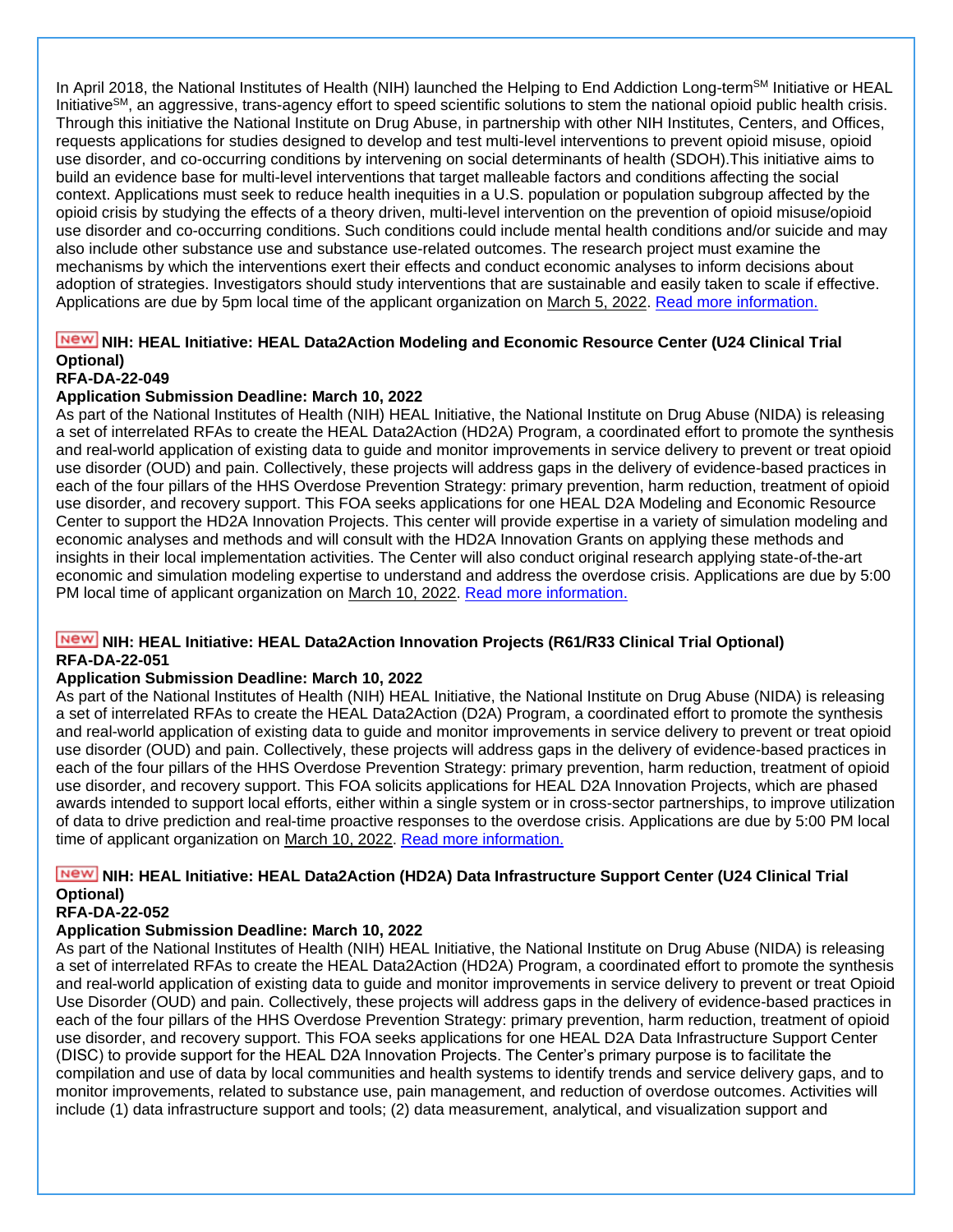coordination; (3) data training and resources; and (4) rapid data infrastructure modernization. Applications are due by 5:00 PM local time of applicant organization on March 10, 2022. [Read more information.](https://grants.nih.gov/grants/guide/rfa-files/RFA-DA-22-052.html)

#### **NIH: Providing Research Education Experiences to Enhance Diversity in the Next Generation of Substance Use and Addiction Scientists (R25 Clinical Trials Not Allowed) PAR-20-236**

#### **Application Submission Deadline: March 15, 2022**

The NIH Research Education Program (R25) supports research education activities in the mission areas of the NIH. The overarching goal of this R25 program is to support educational activities that encourage individuals from diverse backgrounds, including those from groups underrepresented in the biomedical and behavioral sciences, to pursue further studies or careers in research. To accomplish the stated over-arching goal, this FOA will support creative educational activities with a primary focus on: Research Experiences and Courses for Skills Development. Applications are due by 5:00 PM local time of applicant organization on March 15, 2022. [Read more information.](https://grants.nih.gov/grants/guide/pa-files/PAR-20-236.html)

### **NICH: HEAL Initiative: HEAL Data2Action Research Adoption Support Center (U2C Clinical Trial Optional) RFA-DA-22-050**

#### **Application Submission Deadline: March 25, 2022**

As part of the National Institutes of Health (NIH) HEAL Initiative, the National Institute on Drug Abuse (NIDA) is releasing a set of interrelated RFAs to create the HEAL Data2Action (HD2A) Program, a coordinated effort to promote the synthesis and real-world application of existing data to guide and monitor improvements in service delivery to prevent or treat opioid use disorder (OUD) and pain. Collectively, these projects will address gaps in the delivery of evidence-based practices in each of the four pillars of the HHS Overdose Prevention Strategy: primary prevention, harm reduction, treatment of opioid use disorder, and recovery support. This FOA seeks applications for one HEAL D2A Research Adoption Support Center to provide coordination and implementation support for the HEAL D2A Innovation Projects. The Center's primary purpose is to support funded projects in the selection and adoption of evidence-based practices to address specific service delivery gaps in the areas of substance use prevention and treatment and pain management. The Research Adoption Support Center will also engage key stakeholders, conduct rapid-turnaround research projects addressing barriers to adoption, provide implementation science expertise, and conduct a formative evaluation of the HEAL D2A Program. Applications are due by 5:00 PM local time of applicant organization on March 25, 2022. [Read more information.](https://grants.nih.gov/grants/guide/rfa-files/RFA-DA-22-050.html)

### **NIH: Multi-Site Studies for System-Level Implementation of Substance Use Prevention and Treatment Services (R01 Clinical Trial Optional; R01 Clinical Trial Optional)**

### **PAR-21-023**

#### **Application Submission Deadline: July 19, 2022**

As part of the Collaborative Research on Addiction at NIH (CRAN) initiative, the National Institute on Drug Abuse (NIDA), the National Institute on Alcohol Abuse and Alcoholism (NIAAA), and the National Cancer Institute (NCI) join to issue this FOA. The purpose of this FOA is to support the development and testing of implementation strategies to achieve systemlevel adoption of evidence-based interventions, guidelines, or practices to improve the delivery, quality, and sustainability of prevention or treatment services for substance use disorders. This FOA seeks research projects that will test implementation strategies intended to achieve system-wide integration of evidence-based practices (interventions, guidelines, or service delivery models) to prevent or treat substance use disorders (broadly defined to include alcohol, tobacco and other drugs, as well as prescription medications). Areas of interest also include implementation of guidelines related to the appropriate use of opioids for pain management in individuals with or at risk for opioid use disorder. All applications are due by 5:00 PM local time of applicant organization on July 19, 2022. [Read more information.](https://grants.nih.gov/grants/guide/pa-files/PAR-21-023.html)

#### **NIH: Secondary Analyses of Existing Datasets of Tobacco Use and Health (R21 Clinical Trial Not Allowed) RFA-OD-21-003**

#### **Application Submission Deadline: August 8, 2022**

The purpose of this Funding Opportunity Announcement (FOA) is to invite R21 applications proposing the innovative analysis of existing (publicly available) nationally representative U.S. cross-sectional and longitudinal data, including the National Youth Tobacco Survey (NYTS), to investigate novel scientific ideas and/or to generate new models, systems, tools, methods, or technologies that have the potential for significant impact on biomedical or biobehavioral research in areas relevant to the Food and Drug Administration (FDA) - Center for Tobacco Products (CTP). Other publicly available data sets would be considered depending on the analyses to be conducted; however, nationally representative analyses will receive priority. Applications not using nationally representative data sets will need to provide justification why the data set is unique, and why the research questions cannot be answered from a (publicly available) nationally representative data set. This FOA encourages the analyses of public use datasets that may inform tobacco regulatory actions in the United States (U.S.). The awards under this FOA will be administered by NIH using funds that have been made available through FDA-CTP and the Family Smoking Prevention and Tobacco Control Act (P.L. 111-31). Research results from this FOA are expected to generate findings and data that are directly relevant in informing the FDA's regulation of the